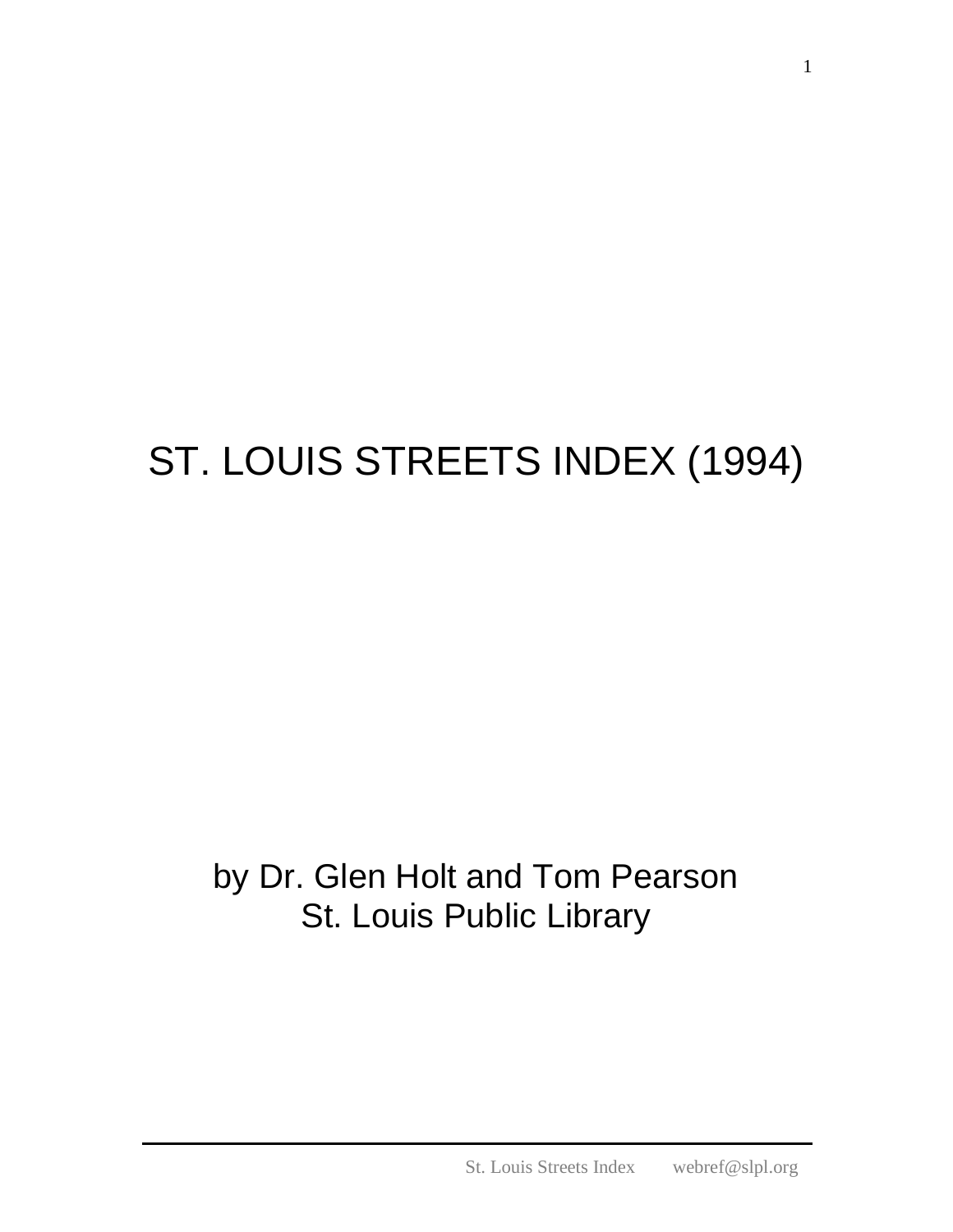*Notes: This publication was created using source materials gathered and organized by noted local historian and author Norbury L. Wayman. Their use here was authorized by Mr. Wayman and his widow, Amy Penn Wayman.*

*This publication includes city streets in existence at the time of its creation (1994).*

*Entries in this index include street name; street's general orientation; a brief history; and the city neighborhood(s) through which it runs.*

ABERDEEN PLACE (E-W). Named for the city of Aberdeen in north-eastern Scotland when it appeared in the Hillcrest Subdivision of 1912. (Kingsbury)

ABNER PLACE (N-S). Honored Abner McKinley, the brother of President William McKinley, when it was laid out in the 1904 McKinley Park subdivision. (Arlington)

ACADEMY AVENUE (N-S). The nearby Christian Brothers Academy on Easton Avenue west of Kingshighway was the source of this name, which first appeared in the Mount Cabanne subdivision of 1886. It was known as Cote Brilliante Avenue until 1883. (Arlington) (Cabanne)

ACCOMAC BOULEVARD and STREET (E-W). Derived from an Indian word meaning "across the water" and appearing in the 1855 Third City Subdivision of the St. Louis Commons. (Compton Hill)

ACME AVENUE (N-S). Draws its name from the word "acme", the highest point of attainment. Originated in the 1907 Acme Heights subdivision. (Walnut Park)

ADELAIDE AVENUE (E-W & N-S). In the 1875 Benjamin O'Fallon's subdivision of the O'Fallon Estate, it was named in honor of a female relative of the O'Fallon family. It was known as O'Fallon Avenue between the wharf and Broadway until 1881. Adelaide is the "French form of Old German Adalheit `nobility'". Became well-known as the name of the wife of England's William IV. (Fairground) (Hyde Park & Bissell-College Hill)

ADELIA AVENUE (E W). In the 1870s subdivision of the Mary Payne estate, the name is a form of Adela, who was one of the daughters of William the Conqueror. The latter name is derived from Adelaide which is from an Old German word meaning "nobility." (Carondelet)

ADELINE STREET (E-W). Appeared in the Thomas Campbell subdivision of 1889, it is, like Adelia, an adaption of Adelaide, who was the wife of England's William IV. The name's greatest fame came with the publication in 1903 of the barbershop-quartet song, "Sweet Adeline." (Clifton)

ADKINS AVENUE (N-S). In the Newport Heights subdivision of 1905, this street honors Water Commissioner Benjamin C. Adkins who clarified the city's water supply in time for the World's Fair of 1904. (Morganford) (Oak Hill)

ADRIAN DRIVE (E-W). Materialized in the Riverview Gardens subdivision of 1917, it bears the name of several popes who held office between the eighth and twelfth centuries. It was known as Spring Drive until 1940. (Baden-Riverview)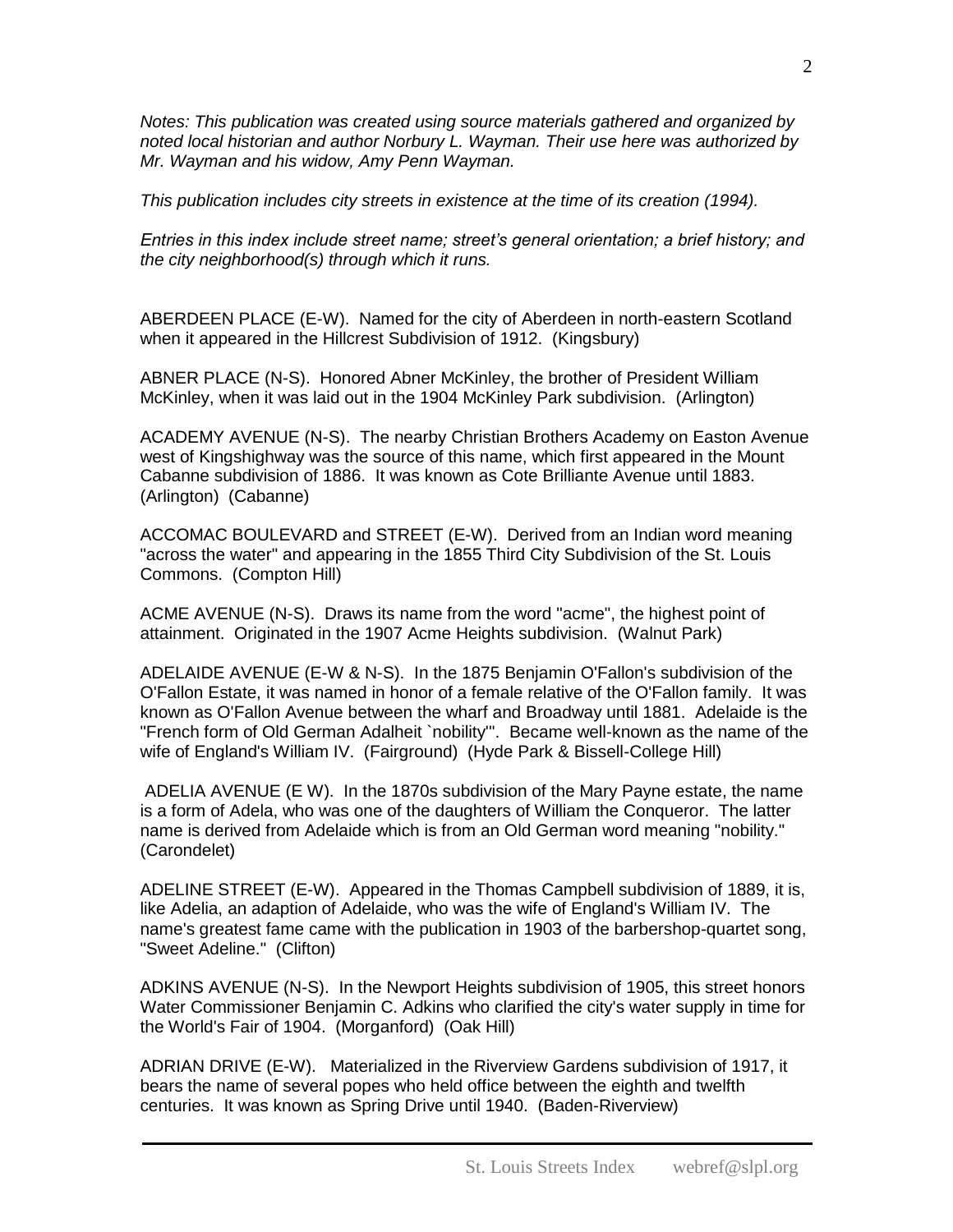AERO DRIVE (E-W). WARD 24, PRECINCT 5. (St. Louis High Area)

AGEE COURT (E-W). WARD 5, PRECINCT 2. Between Fifteenth and Sixteenth Street, O'Fallon and Biddle in the Carr Square Village project. Honors writer James Agee (1909-1955), whose prose works include Let Us Now Praise Famous Men, a commentary on the tenant farmer. (Carr Square)

AGNES AVENUE (E-W). This name is derived from a French adjective meaning "pure" or "chaste". Probably named for a family member in Farrar's Addition of 1850. (Hyde Park & Bissell-College Hill)

AL CLARE DRIVE (E-W). In the 1955 Al-Clare Meadows subdivision, this was a coined name honoring developers Alberta and Clarence Dalton. (Morganford)

ALABAMA AVENUE (N S). In the subdivision of the St. Louis Commons during the 1850s, the north south streets were designated as avenues bearing the names of various states of the Union. This street honors the state of Alabama. The state name comes from the Alabama Indians. Originally known as Seventh Street in the City of Carondelet, the street was renamed in 1902 to make it a southern extension of Alabama Avenue. (Carondelet) (Marquette-Cherokee) (Morganford)

ALAMO AVENUE (E-W). Appeared in the Hi-Pointe Subdivision of 1917 as a commemoration of the "cradle of Texas liberty" in San Antonio where heroic Texans fought a hopeless defense of the Alamo in February 1836. (Kingsbury)

ALASKA AVENUE (N S) Honors the territory of Alaska, a name derived from the Aleutian word meaning "mainland." Until 1902, sections of this avenue in the Carondelet and Morganford areas were named Ninth Street and Tenth Street, following a naming system that originated in the old French town of Carondelet. (Carondelet) (Marquette-Cherokee) (Morganford)

ALASKAN COURT (N-S) Ward 13, Precinct 3. (Carondelet)

ALBERTA STREET (E-W). Platted in the 1875 subdivision of James Dunnica Subdivision. Alberta is the usual feminine form of Albert from a word meaning "noble or bright". Little used now, Alberta became popular in 1840 when Queen Victoria married Prince Albert. The thoroughfare was called Rebecca Street between Grand and Meramec until 1920. (Marquette-Cherokee) (Oak Hill)

ALBERTINE AVENUE (E-W). An unusual French feminine form of "Albert" that first appeared as a street in the Acme Heights subdivision of 1907. (Walnut Park)

ALBION PLACE (E W). Platted in Funkhouser's Lafayette Park Addition of 1875, Albion is the ancient, literary name for Great Britain. The name is drawn from a Celtic word meaning rock or mountain. (Lafayette Square)

ALCOTT AVENUE (N-S). Honors Louisa May Alcott (1832-88), an American writer of suspense stories. First appeared in 1892 in the Elmwood Park subdivision. (Walnut Park)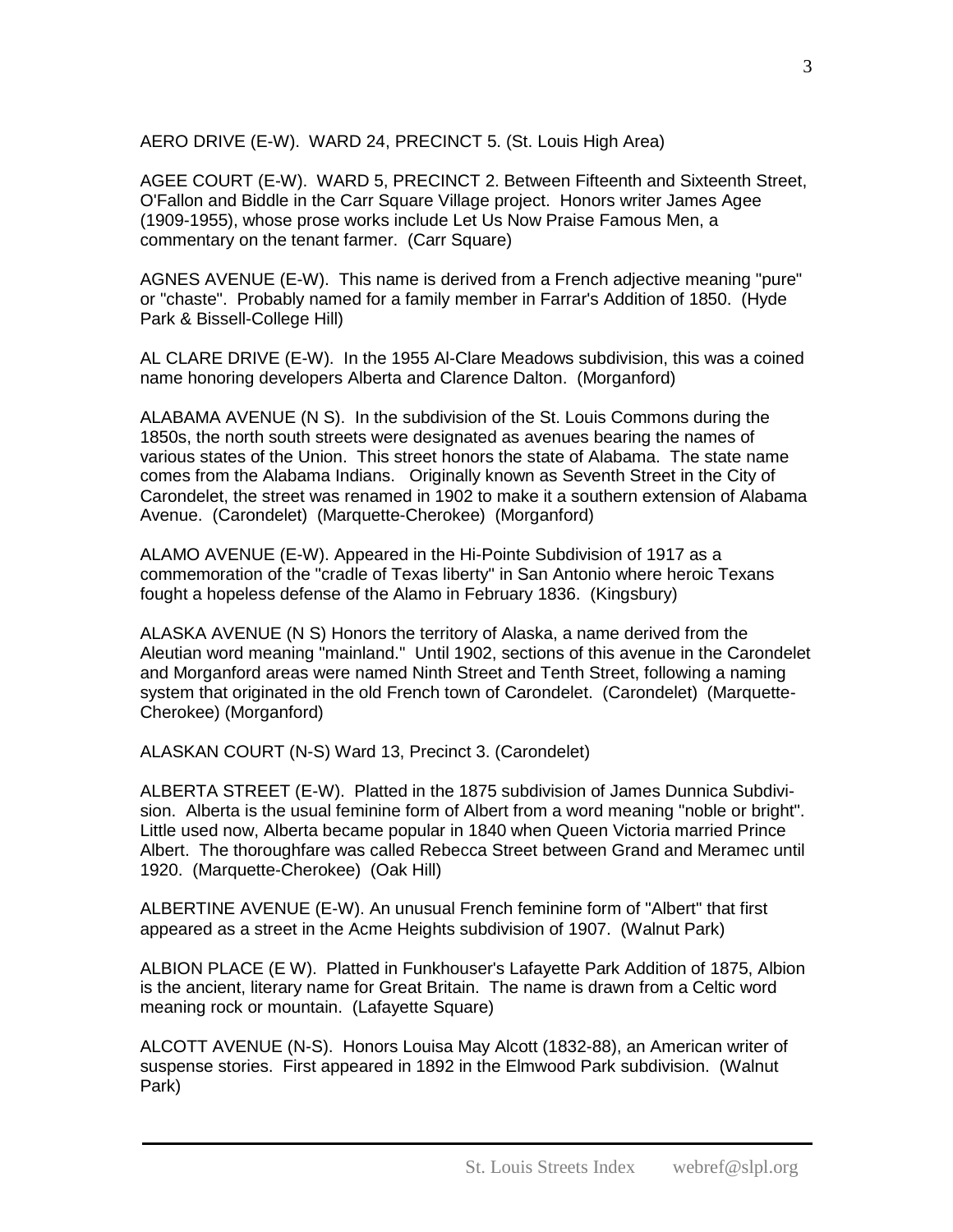ALDINE AVENUE and ALDINE PLACE (E-W). This prestigious name, used by builders and developers in many cities, originated with the Aldine Press, which, after its establishment in Venice in 1490, for over a century published editions of Greek and Roman classics along with the works of Dante, Petrarch and Boccaccio. Aldine Avenue was known as Lucky Street until 1929, and its eastern portion was called Victoria Avenue during the 1860s. (Grand Prairie)

ALEXANDER DRIVE (N-S). If this street is named for a family or a particular person, no public record exists. The name originated in the 1922 subdivision of Ellenwood. The name had its beginning in the Greek words meaning "defender of men." It was made famous by Alexander the Great about 340 BC. (Kingsbury)

ALEXANDER STREET (N-W). Received its present name in 1881 to honor B. W. Alexander, a 19th-century St. Louis banker, merchant, insurance company president and director of the Missouri Pacific Railroad. The section of the street from Chippewa and Keokuk in Oak Hill was called Lily Street in the James Dunnica Subdivision of 1875. (Morganford) (Oak Hill)

ALFRED AVENUE (N-S). First appeared in the 1889 Gartside Subdivision located in the old Prairie des Noyers Common Fields. Named for Alfred Payne, a relative of Thomas J. Payne, owner of the Payne Tract, a 40-acre parcel adjoining Tower Grove Park at its northwestern corner. By the end of 1926 a portion of the Payne Tract had been added to the park by condemnation and purchase. The remainder of the tract in the early 1920s was developed as Gurney Court and Heger Court. The section from Eichelberger to Chippewa was known as Christy Avenue until 1931. (Oak Hill) (Shaw)

ALGERNON STREET (E-W). In Carolina Pope's subdivision of 1891, it was titled for a son of John J. O'Fallon. Norman French origins meaning "with whiskers or moustaches." (Hyde Park & Bissell-College Hill)

ALHAMBRA COURT (N-S). Originally named Vanderburgh Avenue in the 1872 Alhambra Subdivision, the name was changed in 1920 to reflect the street's location behind the Alhambra Grotto building. The name has noble connotations: Alhambra was a palace of the Moorish kings near Grenada, Spain, built in the 13th and 14th centuries. (Compton Hill)

ALICE AVENUE (N-S). In the 1891 subdivision by Caroline Pope, it was named for her daughter Alice, an Old German name meaning "of noble kind." (Fairground) (Hyde Park & Bissell-College Hill)

ALLEMANIA STREET (E-W). Platted as part of the Helena Place Addition of 1904, this name is an Anglicized version of the French-language geographical name for Germany. (Morganford)

ALLEN AVENUE (E W). One of three streets bearing the names of Ann Russell Allen in the early 1850s subdivision of her land. This parcel, located originally in the Petit Prairie Common Field, was just wide enough to permit laying out three parallel east west streets. Ann Russell married Thomas Allen on July 12, 1842. (Benton Park) (Compton Hill) (Oak Hill) (Soulard)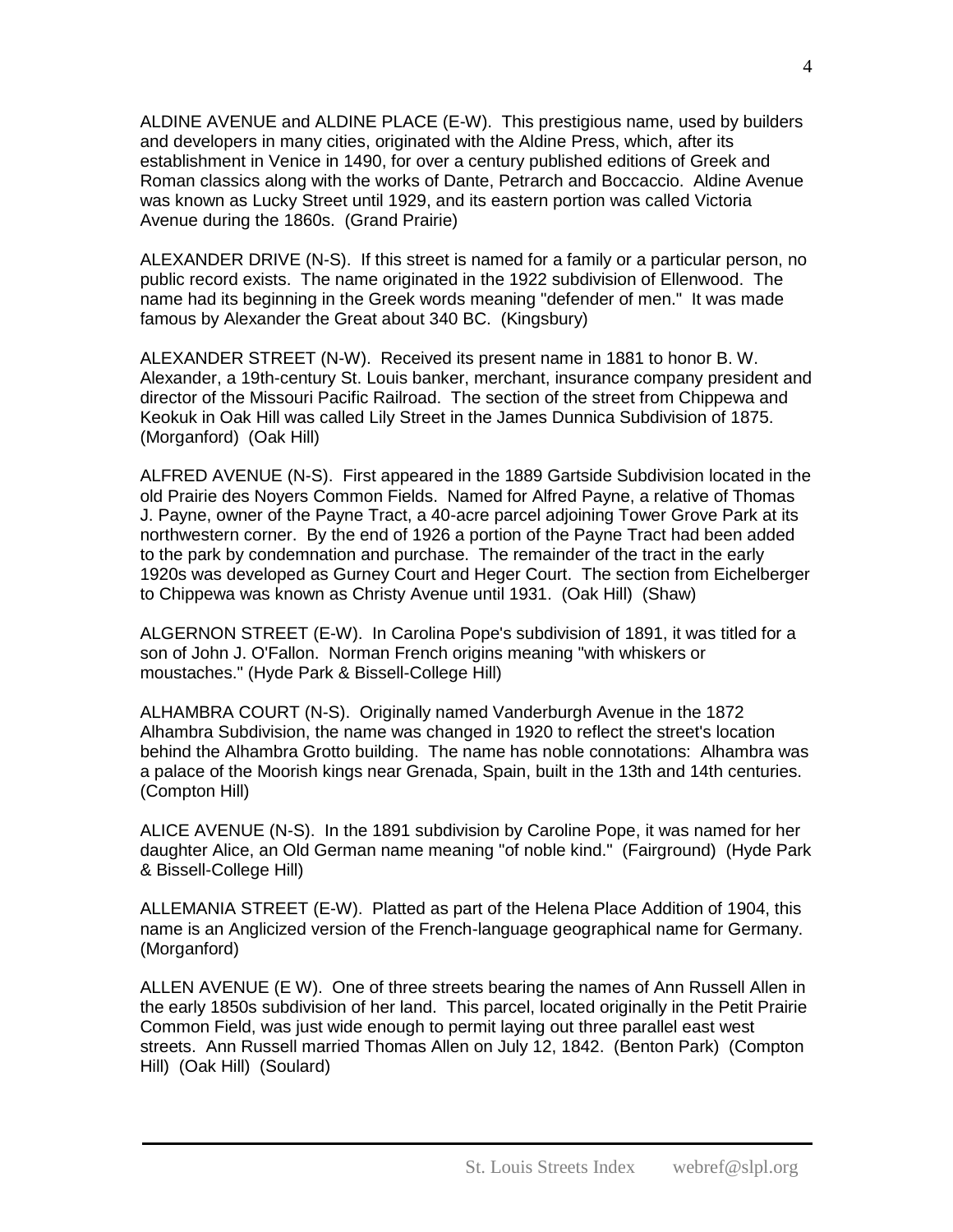ALLEN MARKET LANE (E W). A block-long street extending west from Twelfth just south of Allen Avenue. It was dedicated for purposes of establishing a public market in the neighborhood by the Thomas Allen family when they opened Allen's Second Addition in 1869. (Soulard)

ALMA AVENUE (E-W). First appeared in the Arcadia Heights subdivision of 1913, Alma is a Latin word meaning nurturing or kind. The name began to be popular after British troops fought at the Battle of Alma, a river in the Crimea, in 1854. (Morganford) (Oak Hill)

ALOE PLAZA - Unveiled in 1940; named for Louis P. Aloe. (Downtown)

ALPHA AVENUE (N-S). Alpha is the first letter in the Greek alphabet. Appeared in the 1921 North Pointe addition. (Walnut Park)

ALTMAN AVENUE (N-S). This unusual name for an American place or street appeared first in George W. Thatcher's subdivision of 1875. A German family name, it means "descendant of Aldman (old man)," or "the old man". (Baden-Riverview)

AMANDA STREET (E-W). Appearing in the Thomas Campbell subdivision of 1889, Amanda is a feminine form of a Latin word meaning "fit to be loved," or "worthy of love." It is the name of several saints and has been used frequently in poems, plays and literary works, including Tristam Shandy. (Clifton)

AMELIA AVENUE (E-W). From the Latin or German, the meaning of Amelia is associated with labor, as in industrious. In the 1926 Electra Park subdivision, it probably was named for a daughter of the Jennings family which owned the site of the subdivision. (Arlington) (Walnut Park)

AMHERST PLACE and TERRACE (N-S). In the private 1906 subdivision of Amherst Place, it commemorates Baron Jeffrey Amherst (1717-1747), a British army officer in the French and Indian war. (Cabanne)

ANCHOR STREET (N-S). A private street in the 7400 block of Gravois named by the property owner, probably symbolizing the solid quality found in a steamboat anchor. (Morganford)

ANDERSON AVENUE (E-W). Honored John J. Anderson, a developer and real estate man, in Hutchinson's Third subdivision of the Shreve Tract of 1885. It was January Avenue between Marcus and Shreve avenues until 1882. (Fairground)

ANGELICA STREET (E-W). Originating in the Yeatman and Holmes Addition of 1851, it honors Angelica, the wife of James C. Yeatman. (Hyde Park & Bissell-College Hill)

ANGELRODT STREET (E-W). Beginning in George Buchanan's subdivision of 1852, it commemorates Eugene C. Angelrodt, one of the three founders of the town of Bremen. (Hyde Park & Bissell- College Hill)

ANN AVENUE (E W). One of the three parallel streets using the names of Ann Russell Allen which appeared in the early 1850s subdivision of her land. She was a daughter of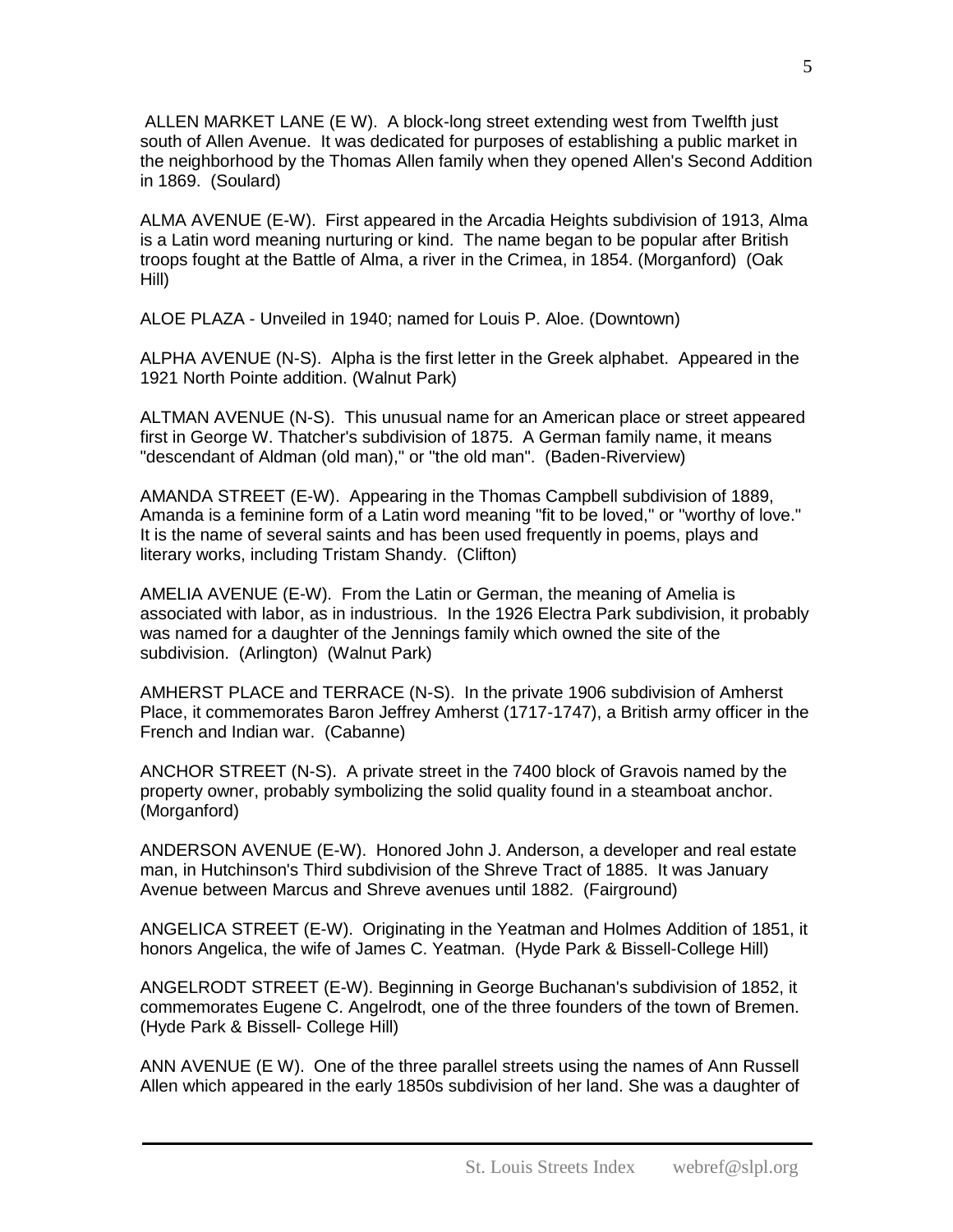William C. Russell, a land speculator during the territorial period. The name Ann is an English form of the Hebrew "Hannah". (Benton Park) (Compton Hill) (Soulard)

ANNA AVENUE. (E-W) Ward 24, Precinct 13. The Greek from the Hebrew name Hannah, meaning "gracious." (Ellendale)

ANNETTA AVENUE (N-S). This female name has a long lineage, originating in the Hebrew "Hannah," which changes to Anne. That in turn was transformed into the French diminutive "Annette." The Latinized form of that name is "Annetta," which appeared in the 1935 re-subdivision of City Block 4286 South. (Baden-Riverview)

ANNIE MALONE DRIVE (N-S). Honors the black woman who founded Poro College, using profits from her beauty products business. Located on a former section of Goode, Annie Malone Drive runs between Sumner High School to the west and now-closed Homer G. Phillips Hospital to the east. Both institutions have played important roles in the cultural history of St. Louis blacks. This street was named by city ordinance #59867 in April 1986. (The Ville)

ANTELOPE STREET (E-W). This horned-rimmed ruminant is related to deer and mountain goats. Antelope Street showed up initially in the subdivision of Germantown of 1857. (Baden-Riverview)

ARCADE AVENUE (N-S). Created in the 1893 Arcade Addition of the Gay Estate, it is named for the old Arcade shopping building on the West End Narrow Gauge Railroad. (Cabanne)

ARCHIE MOORE PLACE (N-S). Formerly a section of Leffingwell Avenue between Cole Street and Cass Avenue, it is named in honor of Archie Moore, American lightheavy weight boxing champion from 1952 to 1961. (Old North St. Louis-Yeatman)

ARCHWOOD LANE (N-S). The developer of the 1950 Parkway Gardens Subdivision named this street to suggest a rural landscape, a pathway under an arch formed by overhanging trees. (Southwest)

ARCO AVENUE (E-W). This name, derived from "arco," the Spanish word for arch, originated in the 1892 subdivision of Gibson Heights. (Central West End)

ARENDES DRIVE (N-S). Appeared in the Holly Hills subdivision of 1923 in tribute to August Arendes, one of the area's developers. (Morganford)

ARGUS PLACE (E-W) Ward 24, Precinct 12. (Clifton Heights)

ARGYLE AVENUE (E-W). An unusual place name that appears as a town name in Canada, Minnesota and Wisconsin, it honors a Scottish heritage. In the 16th through the 18th century, there were several famous dukes and earls of Argyll who are recognized in the west-central Scottish county of Argyllshire. It was created as a St. Louis street in Bixby's subdivision of 1916. (Central West End)

ARKANSAS AVENUE (N-S). In the platting of the St. Louis Commons in 1854, the city's street-naming policy called for north-south streets to be named after various states in the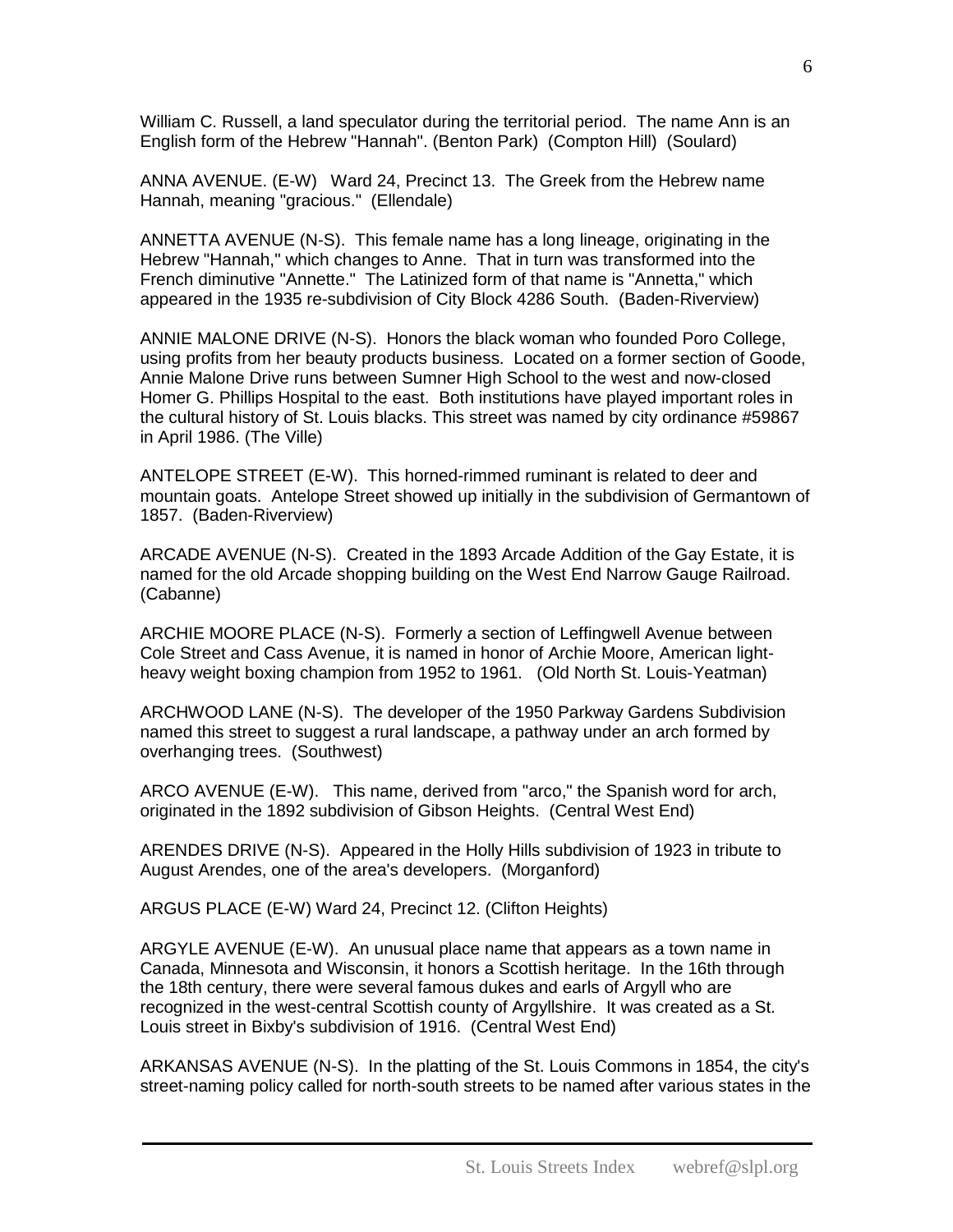Union, in this case Arkansas. The state name is from a Siouan word meaning "downstream people." (Compton Hill) (Marquette-Cherokee)

ARLINGTON AVENUE (N-S). John W. Burd in laying out his 1868 subdivision of Arlington Grove honored Henry Bennet (one t only), First Earl of Arlington (1618-85), who shared in the grant of the Colony of Virginia by King Charles II. (Arlington) (Cabanne) (Walnut Park)

ARMAND PLACE (E-W). In Sarpy's subdivision of 1886, This street appeared in Sarpy's subdivision of 1886 to honor Charles Armand, Marquis de la Rouerie, a French colonel in the American Revolutionary War. After the death of Casimir Pulaski in the 1779 siege of Savannah, Armand took command of Pulaski's legion. (Compton Hill)

ARMSTRONG AVENUE (N-S). Apparently named for David H. Armstrong (1812-1893), a St. Louis postmaster and police commissioner who served as a U.S. Senator from Missouri 1877-1879 (he had been appointed to fill the seat vacated by the death of Lewis V. Bogy). (Lafayette Square)

ARNOLD PLACE (N-S). Landowner Arnold Steinlage used his own first name when he laid out the private Arnold Place subdivision of 1876. This street is now part of the rightof-way for Interstate Highway 70. (Fairground)

ARSENAL STREET (E-W). Beginning as Arsenal Road, running westward from the St. Louis Arsenal on the riverfront, this street received its present name in 1881. That same year, the section of the street from Michigan to Grand was also named Arsenal to replace Susquehanna Street, named after a river in Pennsylvania. From the 1850s onward, Arsenal has been a major east west route through south St. Louis. (Benton Park) (Clifton) (Compton Hill) (The Hill) (Marquette-Cherokee) (Oak Hill) (Oakland) (Shaw)

ART HILL PLACE (N-S). Located in the 1924 Art Hill Terrace Subdivision, it recognizes Art Hill in nearby Forest Park. (Oakland)

ARTHUR AVENUE (E-W). In the 1888 subdivision of Harlem Place, it was named to honor Chester Alan Arthur, the 21st president of the United States who died in 1886. Probably from the Celtic word for "bear" or "stone," the name became especially popular in the 19th century after Arthur Wellesley, Duke of Wellington (1769-1852), defeated Napoleon at Waterloo. (Southwest)

ARUNDEL PLACE (E-W). In the 1912 subdivision of Hillcrest, it was named for the municipal borough of Arundel in Sussex, West England. Its 12-century castle was the seat of the dukes of Norfolk. (Kingsbury)

ASHBY AVENUE (E-W). In the Kingshighway-Florissant Heights subdivision of 1908, it was named for Ashby-de-la-Zoust, an urban district in Leicestershire, England. Ashby is an unusual United States place name, appearing only in the Midwestern states of Minnesota and Nebraska. (Walnut Park)

ASHLAND AVENUE (E-W). In the James B. Clay subdivision of the old Orchard tract of 1876, it was named for "Ashland", the Henry Clay homestead in Lexington, Kentucky. In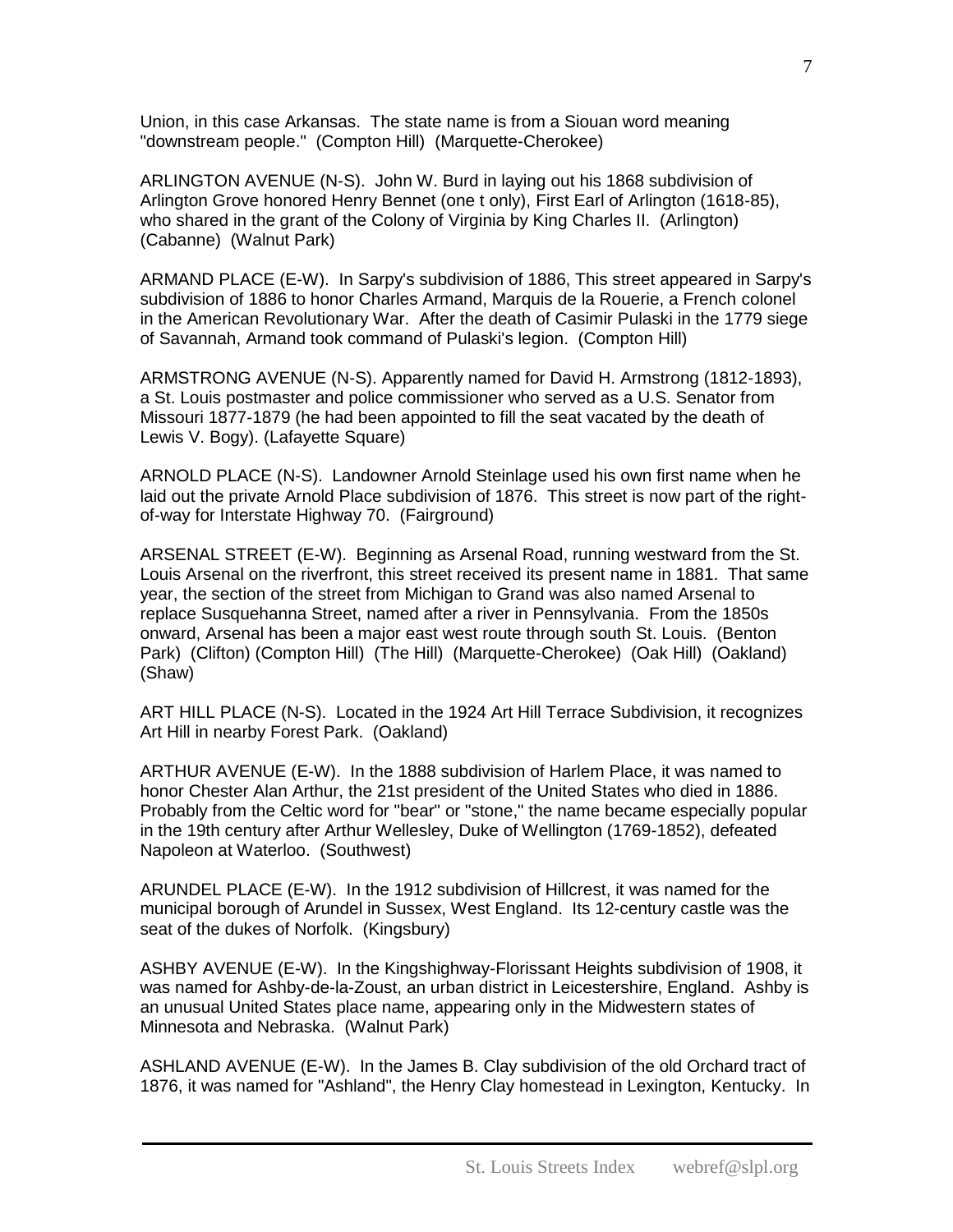the Arlington neighborhood, it was named St. Charles Road from Prairie to Marcus and Carolina Avenue from Marcus to Euclid until 1881. (Arlington) (Fairground)

ASHLAND COURT (E-W). Ward 4, Precinct 14, Census Tract 1067. (Academy Sherman)

ASHLEY STREET (E-W). In the Smith, Bates and Lisa's Addition of 1843, it was the street which ran from the Mississippi River to the house of William Henry Ashley (1778- 1838), American fur trader and U.S. representative from Missouri. After 1821, he sent expeditions to the upper Missouri River region. (Old North St. Louis-Yeatman)

ASTRA AVENUE (E-W). Derived from a Greek word meaning star-like, in the 1921 North Pointe addition. (Walnut Park)

ATCHISON PLACE (N-S). Named for David Rice Atchison (1807-1898), Missouri state representative and U.S. senator from Missouri (1843-1855). (West Downtown) (Carr Square)

ATHLONE AVENUE (N-S & E-W). Named for Colonel John O'Fallon's home town in Ireland by son Benjamin O'Fallon when the latter man laid out his subdivision east of Bellefontaine Road. Part of this street was known as Turner Avenue between Lee and Penrose until 1909. (Fairground) (Hyde Park & Bissell-College Hill)

ATLANTIC STREET (E-W). In Charles Larned's Addition of 1859, this street paralleled the old Atlantic & Pacific Railroad. Until 1881, sections of it were known as Larned Street and Randolph Street. (Midtown)

AUBERT AVENUE (N-S). Named for Jean Louis Aubert (1731-1814), a French writer whose works brought praise from Voltaire. Aubert was a professor of literature in the Royal College and editor of the Gazette de France. The street received its name on the original plat of the Aubert Place subdivision in 1857. (Fairground) (Grand Prairie) (Walnut Park)

AUBERT COURT (N-S). Ward 18, Precinct 10. (Cote Brilliante) See also explanation for AUBERT AVENUE.

AUDUBON AVENUE (E-W). Honored John James Audubon (1780-1851), American naturalist and artist, when it appeared in the 1885 subdivision of Audubon Place. It was known as Duncan Avenue between Euclid Avenue and Kingshighway until 1894. (Central West End)

AURORA AVENUE (E-W). Located in the Garden subdivision of 1868, it honored the Roman goddess of dawn. It was known as Francis Street until 1881. (Baden-Riverview)

AUSTIN AVENUE (E-W). Commemorates Moses Austin who, after making a fortune in Philadelphia merchandising and Virginia lead mines, obtained a Spanish mining grant in 1796 to mine lead in what is now Missouri. He founded the town of Potosi. After losing his fortune in the panic of 1819, Austin applied to the Spanish government for permission to establish 300 families in Texas. His death in 1821 prevented this mission, which was accomplished by his son, Stephen F. Austin, a hero of the Texas revolution. (Downtown)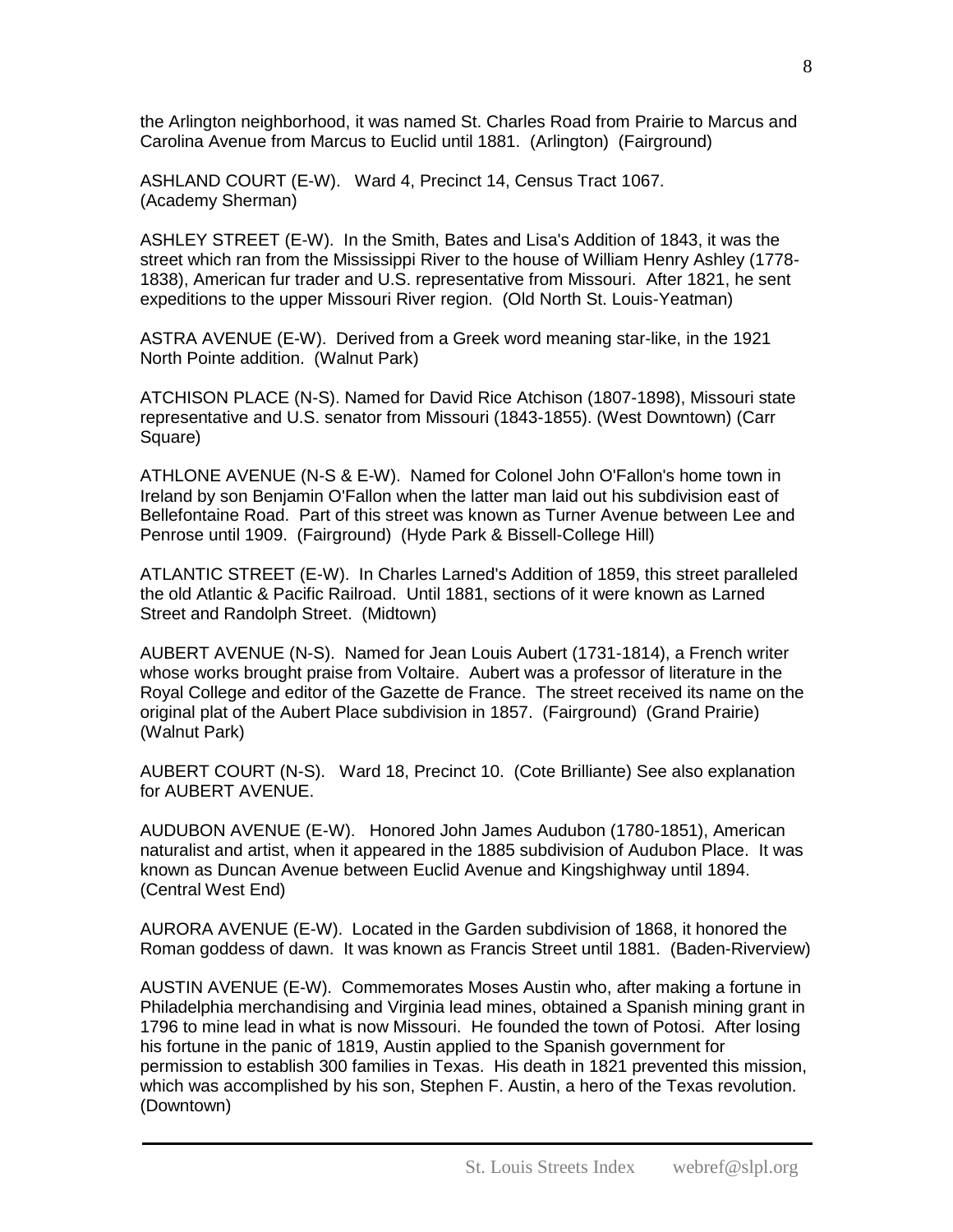AUSTRIA STREET (E-W). Named for the Austrian nation in the 1904 Helena Place Addition. (Morganford)

BACON STREET (N-S). Banker Daniel D. Page honored his associate, Henry D. Bacon, when he laid out the Second Western Addition of 1855, Page was a promoter of the Ohio & Mississippi Railroad. (Old North St. Louis-Yeatman)

BADEN AVENUE (E-W). Part of Peter R. Kenrick's 1868 Addition to Baden, it was named for the community of Baden, which was so named by its founder, Frederick Kraft, in 1852 in honor of his home town, the German spa of Baden-Baden. (Baden-Riverview)

BAILEY AVENUE (E-W). Named by landowner George Bailey when he dedicated his First Addition of 1863. (Fairground)

BAISCH LANE (E-W). First appeared as an unnamed alley in the 1889 Shields subdivision of the Bingham Estate. It received its present name in 1928, probably for an adjacent German property owner. (Oak Hill)

BALDWIN STREET (N-S). J.H. Baldwin was a St. Louis Jacksonian politician who participated in the United States Bank issue of 1832. The name showed up initially in Taylor's West Union Addition of 1857. (Old North St. Louis-Yeatman)

BALSON AVENUE (E-W). Real estate dealer William L. Balson in 1885 developed Balson's Subdivision where the street is located. (Oakland)

BAMBERGER AVENUE (N-S). Philip A. Bamberger named this street when he dedicated his Vineyard Subdivision of 1874. The developer operated a pleasure garden called Bamberger's Grove on the present site of the K-Mart Shopping Center. North of Gravois, this street was named Hunt Avenue until 1882. (Oak Hill)

BANCROFT AVENUE (E-W). First appeared in the 1896 subdivision of Southampton as an honor to the eminent historian and statesman George Bancroft (1800-1891). (Southwest)

BANDERO DRIVE (N-S). Ward 11, Precinct 11; Census Tract 1015. (Carondelet)

BANKS AVENUE (E-W). See C. D. BANKS AVENUE.

BARAT HALL COURT (E-W). Ward 17, Precinct 6. (Central West End)

BARNES HOSPITAL DRIVE (E-W). Ward 17, Precinct 6. (Central West End) See also BARNES HOSPITAL PLAZA.

BARNES HOSPITAL PLAZA (E-W). Originally a part of Kingshighway, which was relocated during Highway 40 reconstruction in the 1960s. It was named for Robert S. Barnes, part of whose fortune was used to create adjacent Barnes Hospital. (Central West End)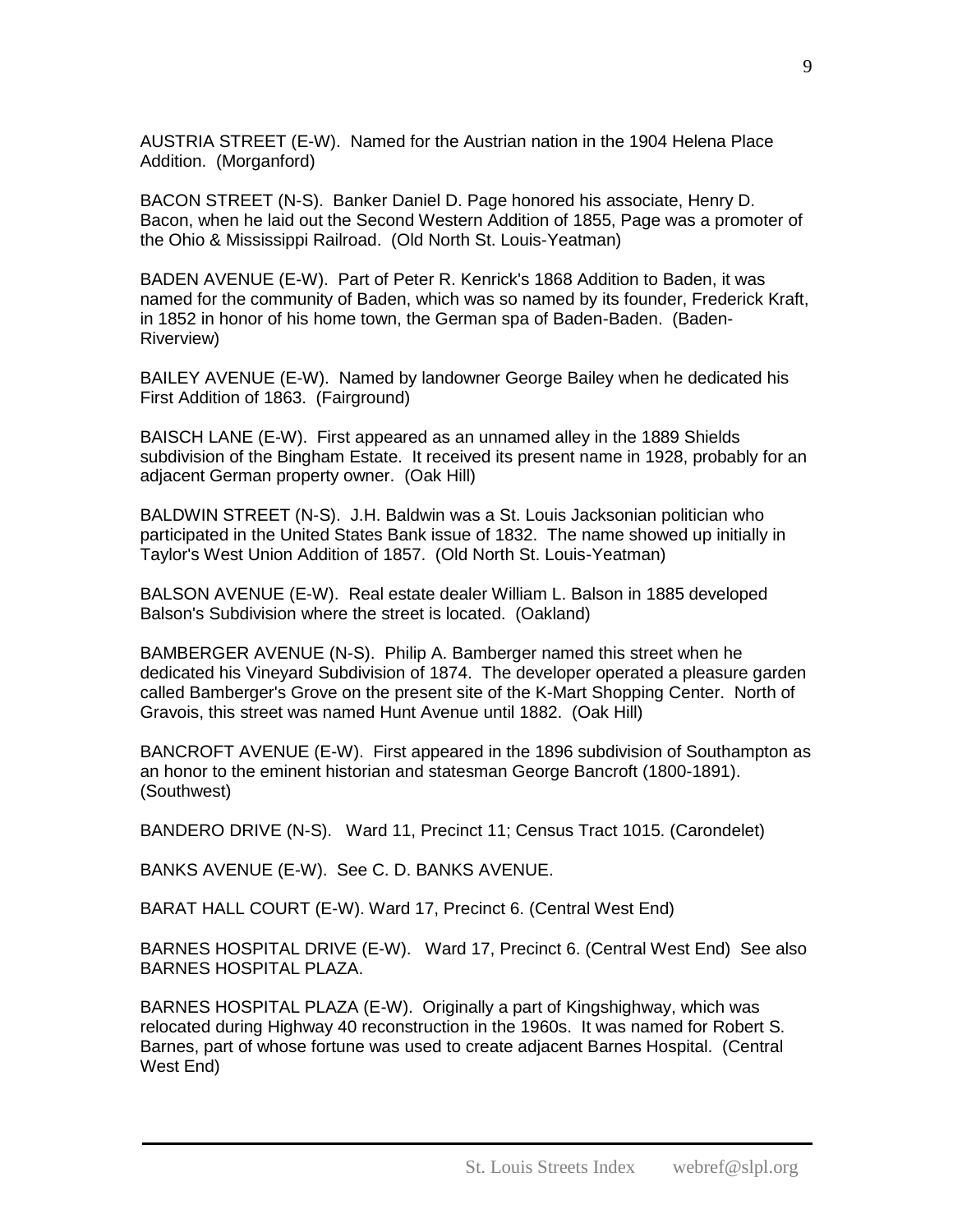BARRACKS AVENUE (N S). Named in 1852 as part of a projected road to Jefferson Barracks. A section of it was called First Street until 1851. (Marquette-Cherokee)

BARRETT STREET (E-W). As part of the Fair Place Addition of 1860, this street name honored Colonel J. Richard Barrett, state representative and a leader in the movement for the St. Louis Agricultural and Mechanical Association Fair in 1855. (Fairground)

BARRON AVENUE (N-S). Called Gratiot Street from Manchester to Wise until 1881, when it was renamed to honor Samuel Barron, city inspector of public buildings. (Oakland)

BARRY STREET (E W). Honors James W. Barry (1800-1880), mayor of St. Louis in 1849. During his one-year term, Barry had to deal with a cholera epidemic, a major riot, and the Great Fire of 1849. (Soulard)

BARTLE AVENUE (N-S). Originally platted in the Chouteau Mill Tract Subdivision of 1853 and named for W. G. Bartle, a property owner in the area in the 1870s. Bartle is descended from Bartholomew. (Central West End)

BARTMER AVENUE (E-W). On St. Louis maps since the 1870s, it is named for Henry W. Bartmer, an early land owner in the vicinity. In 1887, it became a major street in the Chamberlain Park subdivision. (Cabanne)

BARTON STREET (E W). Memorializes David Barton, who presided at Missouri's first constitutional convention held at the Mansion House Hotel in St. Louis during June 1820. He became one of the state's two original United States senators. (Benton Park) (Soulard)

BATES STREET (E W). Called B Street in the 1832 plat of the town of Carondelet. After Carondelet's incorporation as a city in 1854, the section of this thoroughfare from the river to present-day Virginia Avenue was named to honor Frederick Bates, second governor of Missouri. The segment west of Virginia was called Pennsylvania Avenue until 1880 when it too was renamed Bates. (Carondelet) (Marquette-Cherokee) (Morganford) (Oak Hill)

BAY STREET (E W). As the only street in Bay's Subdivision of 1854, this street was named for the developer, attorney William Bay. (Marquette-Cherokee)

BAYARD AVENUE (N-S). A street on the original Aubert Place subdivision plat of 1857, titled in honor of Thomas Francois Bayard (1828-1898), a member of the United States Senate from Delaware for 16 years. It is a private street. (Fairground) (Grand Prairie)

BEACH AVENUE (N-S). In the Maryville Addition of 1875, it honors Moses Yale Beach (1808-1868), an American journalist who published the New York Sun. It was known as Sycamore Street until 1883. (Cabanne)

BEACON AVENUE (N-S). When this street appeared in the Strodtman Heights First addition of 1905, it was named for the nearby Beacon Masonic Lodge. (Walnut Park)

BEAUMONT STREET (N-S). Originally platted in Stoddard's Addition in 1851 and named to honor St. Louis medical man, Doctor William Beaumont (1785-1853), who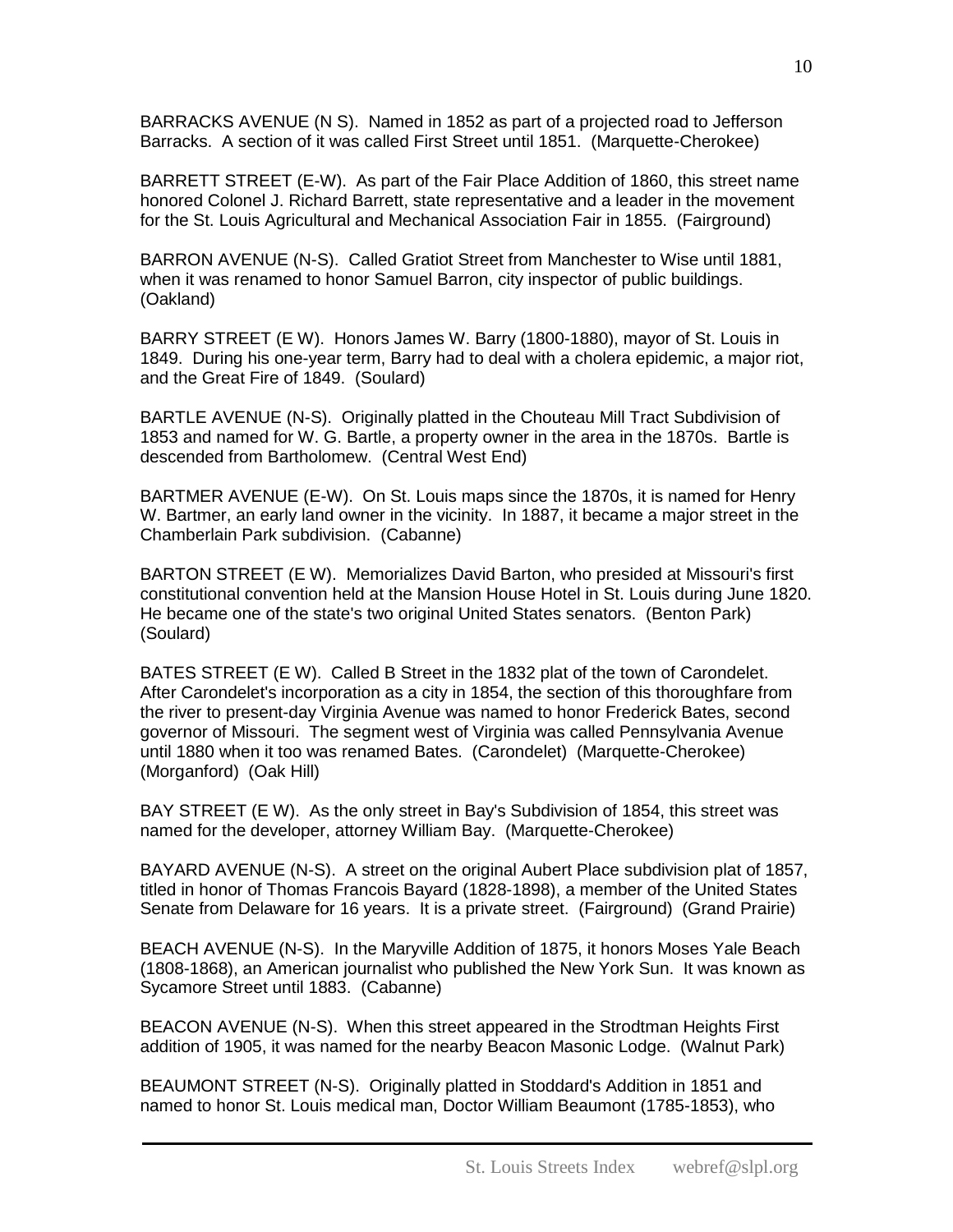gained fame for his research on the human digestive process. (Midtown) (Old North St. Louis-Yeatman)

BECK AVENUE (E-W). Laid out in the Fred C. Beck Subdivision of the Tholozan Tract in 1871 and named after the developer. (Oak Hill)

BECKET HEIGHTS COURT (N-S). Ward 20, Precinct 4. (Penrose)

BEETHOVEN AVENUE (E-W). German composer Ludwig von Beethoven (1770-1827) was honored in this street name in McDermott and Hayden's Beethoven Heights Subdivision of 1906. (Oak Hill)

BELL AVENUE (E-W). Named originally for Daniel W. Bell, a prominent wholesale dry goods merchant in St. Louis during the mid-19th century. It appeared in George Buchanan's Addition to Bremen in 1851. (Grand Prairie) (Old North St. Louis-Yeatman) BELL CENTER. See ONE BELL CENTER.

BELLE GLADE AVENUE (N-S). As the principal street in the Prairie Place subdivision of 1855, Belle Glade remains a symbol of the picturesque Victorian period when classical allusions and flowery prose were in style. Of French derivation, the name describes a beautiful sylvan vista. (Grand Prairie)

BELLE PLACE, WEST (E-W). See WEST BELLE PLACE.

BELLERIVE BOULEVARD (E W) Honors Louis St. Ange de Bellerive, the last French commander at St. Louis. Began as C Street in Carondelet in 1832 and then renamed Cedar Street in 1854, it was christened Caldwell Street in 1881 and Kingshighway Southeast in 1907. It received the name of Kingshighway Park in 1917 and its present title in 1930. (Carondelet) (Morganford)

BELMONT STREET (E-W). Originally upgraded from an unnamed alley in 1859, this street probably was named for August Belmont (1816-1890), who founded a New York banking business as representative of the Rothschild financial interests and who was a Democratic Party leader from 1860 to 1876. (Downtown)

BELT AVENUE (N-S). Named for the developer in Henry B. Belt's subdivision of 1870. In the Cabanne neighborhood, it was called Gay Avenue between Page and Easton until 1881. A part of it was called Florence Avenue until 1893 in honor of a daughter of John W. Burd. Until 1881, in the Central West End, it was named Alfred Avenue for Alfred M. Waterman between Kingsbury Avenue and Forest Park. Other parts of this street at various times had the names of Florence, Gay and Forest avenues. (Arlington) (Cabanne) (Central West End)

BENDICK AVENUE (N-S). Named for John H. Bendick, one of the developers, in Fay's Subdivision of 1911. (Southwest)

BENEDICT AVENUE (N-S). In the 1849 plat of the town of Lowell, it honors St. Benedict, founder of the Benedictine Order. It was known as Main Street from Grand to Adelaide until 1881. (Hyde Park & Bissell-College Hill)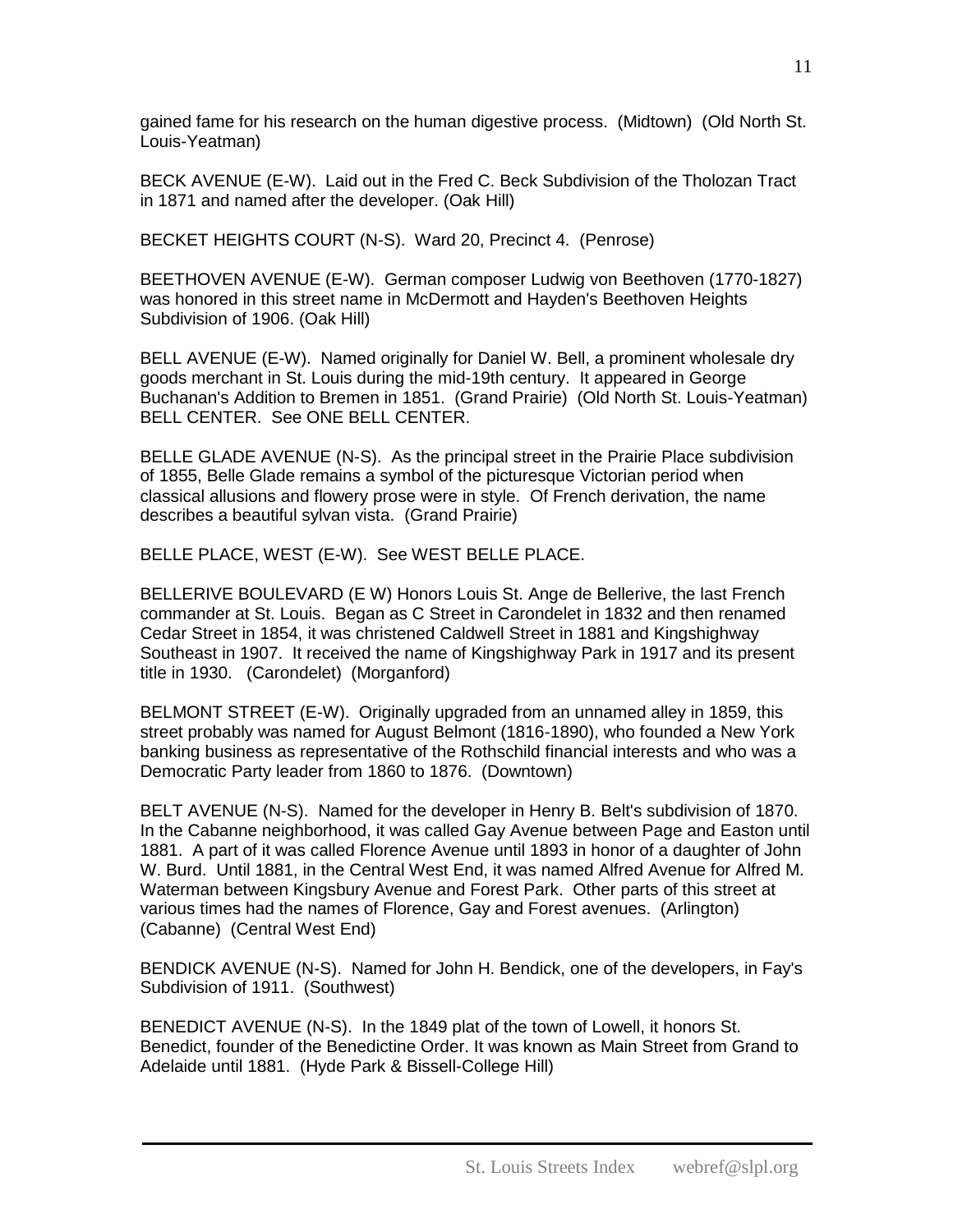BENJAMIN STREET (E-W). Benjamin Farrar, son of Doctor Bernard Farrar, is memorialized in the Second Addition to Salisbury Heights of 1864. Until 1881 it was known as Edward Street. (Hyde Park & Bissell-College Hill)

BENNETT COURT (N-S). Named for its subdivision, Bennett Court, in 1907. The name Bennett is derived from "Benedict" and like it means "blessed." (Clifton)

BENT AVENUE (N-S). Located in the subdivision that Lucy Bent Russell dedicated in her own name in 1884. She was the widow of James Russell, founder of the Parker-Russell Mining Company, who discovered coal on his property in 1820. (Oak Hill)

BENTON PLACE (N S). An early private place laid out by Julius Pitzman in 1867. Named to honor Thomas Hart Benton, United States Senator from Missouri from 1821 to 1851. Benton supported legislation favoring Western development and expansion. (Lafayette Square)

BENTON STREET (E-W). Dedicated in 1816 as part of the Chambers, Christy and Wright's Town of North St. Louis, it was named in honor of Thomas Hart Benton (1782- 1858), American statesman and United States Senator from Missouri who advocated measures to benefit the common man and supported legislation favoring Western development and aiding settlers. (Old North St. Louis-Yeatman)

BENTON TERRACE (N-S). In the 1908 Kreickenbaum's Subdivision, it was named for its vicinity, long known as Benton Station, which in the 1850s was the Pacific Railroad's second station west of its downtown St. Louis starting point. The station appellation honors Missouri Senator Thomas Hart Benton, a strong backer of the Pacific Railroad. (Oakland)

BENVENUE DRIVE, NORTH AND SOUTH (E-W). "Benvenue" is a misspelled form of the French word ("bienvenue") for "welcome" which appeared as a street name in the Glasgow Woods subdivision of 1928. (Baden-Riverview)

BERGER AVENUE (N-S). First appeared in 1931 and named for Jacob J. Berger, a vice-president of the First National Bank. (Southwest)

BERNARD STREET (E-W). Materialized on St. Louis maps in the Adams Addition of 1855 in tribute to Father Bernard de Limpach, a German Capuchin monk who was first pastor of the parish of St. Louis in 1776. (Midtown)

BERRA COURT (N-S). In the 1955 Fairmont Terrace Subdivision, it was named for the late Louis G. (Midge) Berra, a prominent Italian-American politician and civic leader from The Hill neighborhood. (The Hill)

BERTHA AVENUE (E-W). Originally named Geraldine Avenue for a daughter of the developer of Watson's 1874 subdivision of Fruit Hill. It was renamed Bertha in 1893. Old German name for a female deity from a word meaning bright. It was a very popular female name in the decade when this subdivision came into existence. (Cabanne)

BERTHOLD AVENUE (E-W). Named for the family of Bartholomew Berthold, an early St. Louis settler and fur trader, who owned land in the Gratiot League Square. The title appeared on street maps as early as 1856. (Oakland)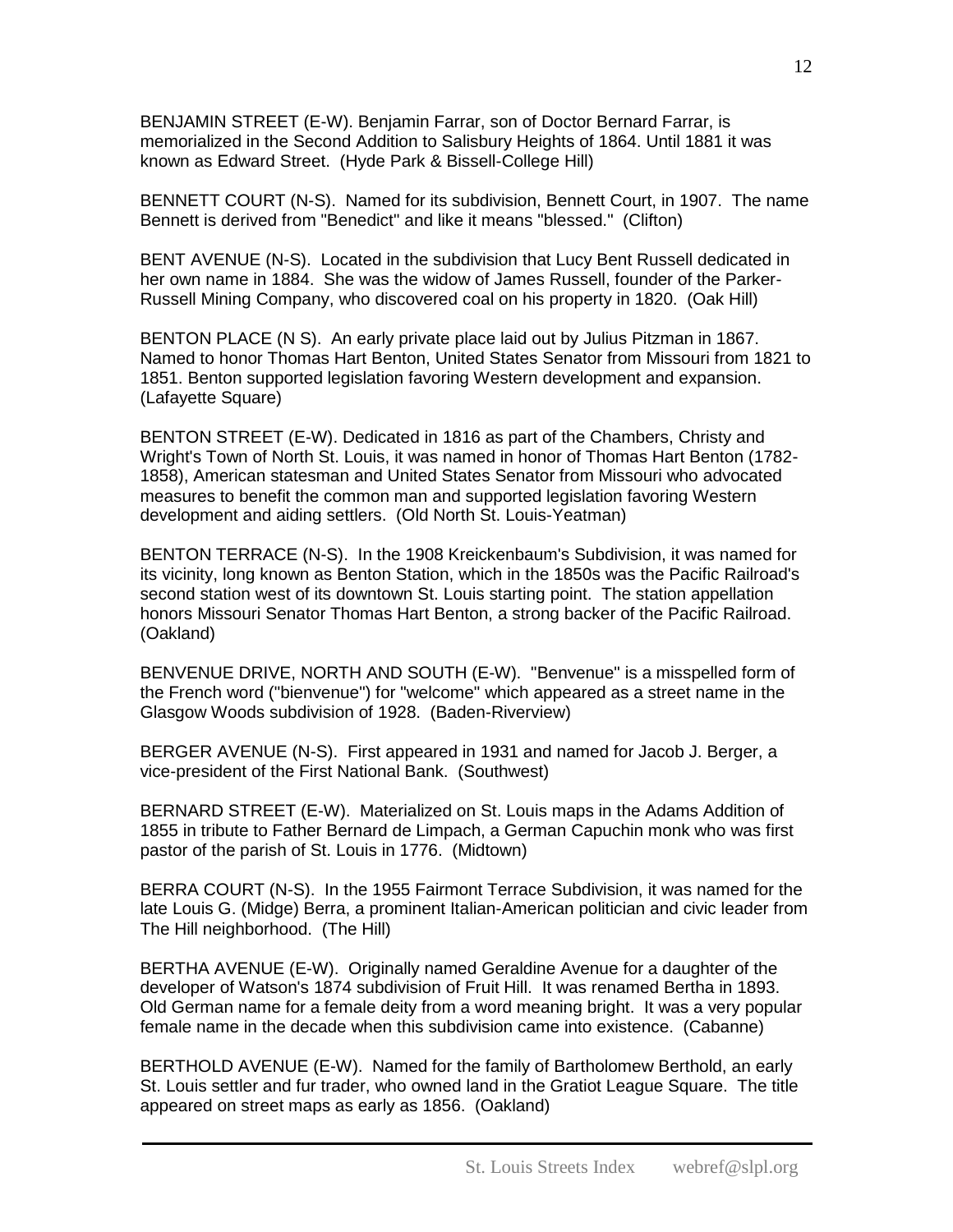BESSIE AVENUE and PLACE (E-W). In the private Bessie Place subdivision of 1932, it is a private-street extension of Bessie Avenue. Bessie appeared in the 17th century as a pet form of Elizabeth. (Fairground)

BESSIE COURT (E-W). Ward 21, Precinct 11; Census Tract 1077. (Penrose)

BEVERLY PLACE (N-S). A variant spelling of the English borough of Beverly, county seat of the East Riding of Yorkshire, England, it first occurred in the Beverly Place subdivision of 1905. It has been applied to numerous American subdivision and town develop¬ments because of its English sound. (Cabanne)

BEWEN AVENUE (E-W). A private street in the 7400 block of Gravois probably named for the property owner. (Boulevard Heights)

BIDDLE STREET (E-W). In the 1830 subdivision of Biddle and Wash, it honors area landowners, Major Thomas Biddle and Mrs. Anne Biddle, the sister of Bryan Mullanphy. It was Willow Street from 1826 to 1842. (Old North St. Louis-Yeatman)

BIDDLE STREET PEDESTRIAN (E-W). Ward 6, Precinct 2, Zip 63101. See also explanation for BIDDLE STREET.

BILLON AVENUE (N-S). See WEST BILLON AVENUE.

BILLUPS AVENUE (N-S). Named for Kenneth Browne Billups, a former director of music in the St. Louis Public Schools (who died October 28, 1985). The street runs just west of Sumner High School on a section of what formerly was Pendleton, extending from Kennerly on the north to Dr. Martin Luther King on the south. It was formed by city ordinance #59859 (April 1986). (Grand Prairie)

BINGHAM AVENUE (E-W). In the 1875 subdivision of the John Bingham estate, this avenue was given the family name. (Marquette-Cherokee) (Oak Hill)

BIRCHER BOULEVARD (E-W). Seen first in Mrs. Mary C. Goodfellow's Second subdivision of the Council Grove tract of 1879, it was named for Doctor Rudolph Bircher who owned a farm in the vicinity. It was called Bircher Road until 1882. (Arlington) (Fairground) (Walnut Park)

BIRCHER STREET (E-W). Ward 20, Precinct 7, 8. See also explanation for BIRCHER BOULEVARD. (Arlington) (Walnut Park)

BISCHOFF AVENUE (E-W). A tribute to Ferdinand Bischoff, a city engineer of the time in the 1868 subdivision of Fairmont Heights. (The Hill)

BISCHOFF PLACE (E-W). In the 1885 subdivision of Clifton Heights, it is a western extension of Bischoff Avenue. (Clifton)

BISHOP P. L. SCOTT AVENUE (N-S). Formerly a section of Warne between Dr. Martin Luther King Drive and Natural Bridge Avenue, it was renamed for a prominent St. Louis Black clergyman. The ordinance forming this avenue (#59870) passed in April 1986. (Grand Prairie)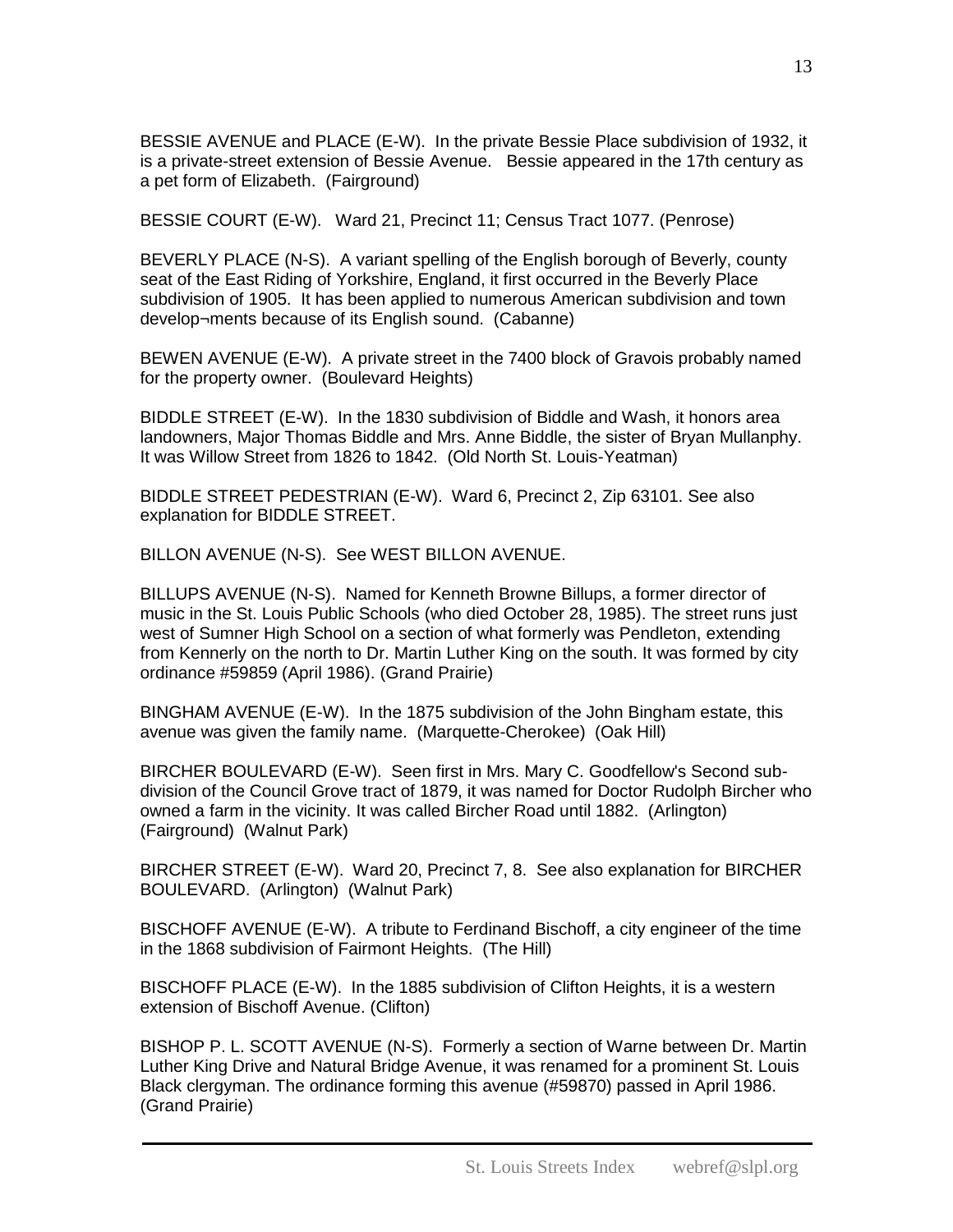BISHOPS PLACE (E-W). Located originally in the St. Louis Hills Estates Number Two of 1945, the name acknowledged that it abutted property owned by the Archbishop of St. Louis, the future site of St. Raphael's Church. (Southwest)

BISQUE STREET (N-S). A "bisque" is a heavy creamed soup of pureed shellfish, game, or vegetables. (Baden-Riverview)

BISSELL STREET (E-W). In the 1873 subdivision of Bissell's Park, it commemorates Captain Lewis Bissell, a veteran of the War of 1812 and a founder of Fort Clark at the site of Peoria, Illinois. (Hyde Park & Bissell - College Hill)

BITTNER STREET (E-W). Jacob Bittner was a landowner and grower of grapes in the vicinity of P. R. Kenrick's 1868 addition to Baden. (Baden-Riverview)

BLACKSTONE AVENUE (N-S). Named for Sir William Blackstone (1723-1780), an English jurist and legal authority, in the 1890 subdivision of Mount Gamble. (Cabanne)

BLAINE AVENUE (E-W). For James G. Blaine, the Republican opponent defeated by Democrat Grover Cleveland in the presidential election of 1884. Blaine earlier served as a senator from Maine and as secretary of state under Benjamin Harrison. Blaine was a staunch supporter of Latin American diplomatic efforts, which lead to the Pan-American Union. This was regarded with great favor by late-19th century St. Louisans who wanted to expand trade south of the border. (Shaw)

BLAIR AVENUE (N-S). In Farrar's Addition of 1850, it honors the memory of Francis Preston Blair, Jr., (1791-1876), American soldier, lawyer and congressman. It was Henry Street from Grand to Prairie until 1882 and Eighteenth Street from Biddle to Wright until 1883. Until 1883 it was known as Fifteenth Street from Hebert to Branch and as Twelfth Street between Branch and College Avenue. (Hyde Park & Bissell-College Hill)

BLASE AVENUE (E-W). Developer and landowner William Blase gave his family name to a street in his 1889 subdivision. (Baden-Riverview)

BLEECK AVENUE (E-W). Honored Oscar W. Bleeck, a city surveyor of the 1880s, in the 1884 subdivision of the Buchanan tract. (Oakland)

BLENDON PLACE (N-S). Named for the 1885 Blendon Place Subdivision. Probably used here directly from the German "blendon," meaning "to dazzle." The other German meaning is "to blind." (Oakland)

BLOW STREET (E W). Originated in Carondelet. Called R Street in 1832 and Randolph Street in 1854 as far west as Virginia Avenue. Between 1852 and 1881, the appellation of Blow Avenue was applied to the section of the street from Virginia to Morganford Road. In the latter year the name was extended to include the full length of the street. The name honors Henry Taylor Blow who organized the Republican Party among Carondelet's Germans during the 1850s. Blow was a delegate to nominate Lincoln for President in 1860 and was made ambassador to Venezuela. His daughter, Susan, started the first kindergarten in the Des Peres schools in 1873. (Carondelet) (Morganford) (Southwest)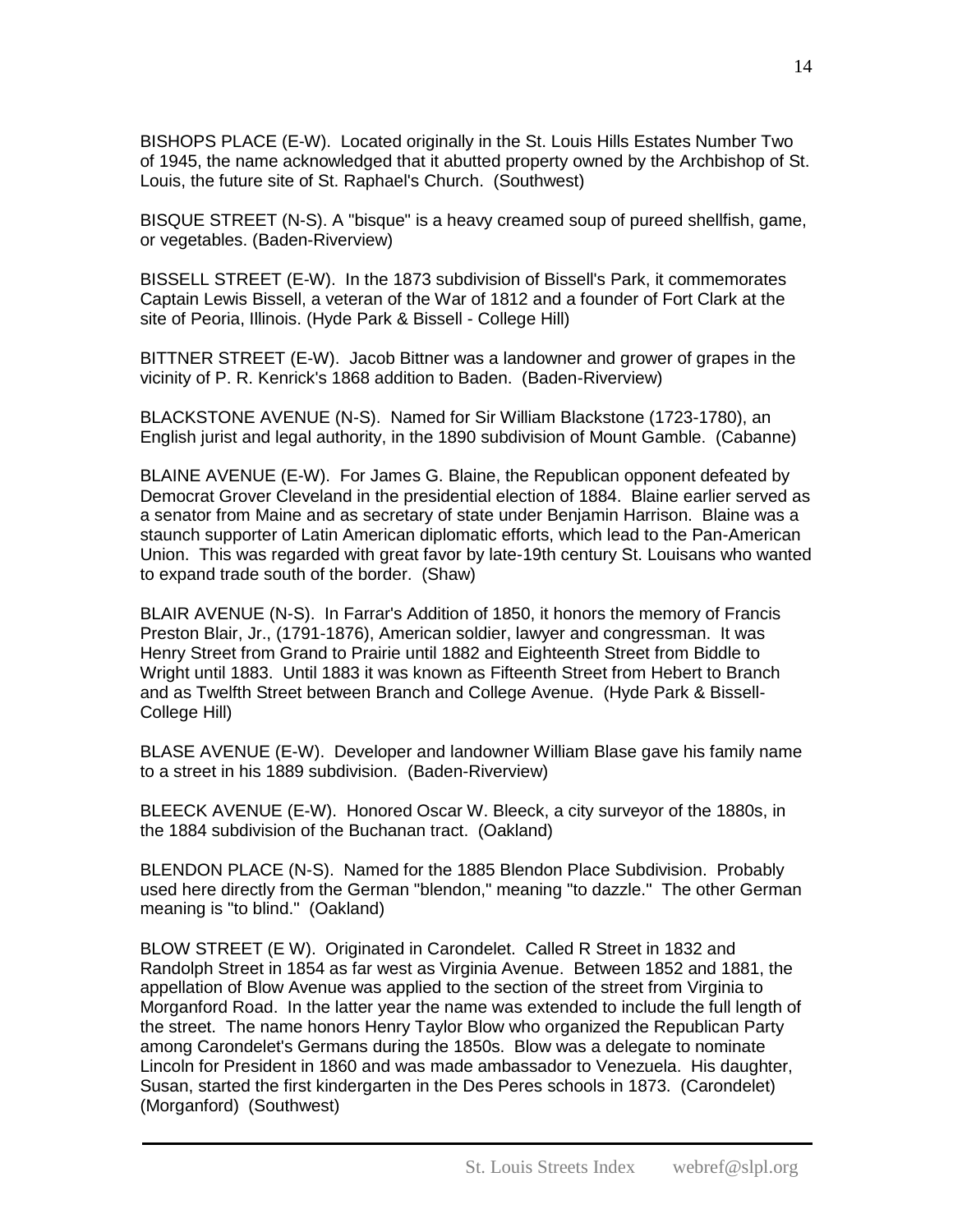BLUFF DRIVE (E-W). In the Riverview Gardens subdivision of 1917, it was named for its location on the river bluffs. Until 1940 it was known as Garden Drive. (Baden-Riverview)

BLUFFVIEW DRIVE (E-W). In the 1917 Riverview Garden's subdivision, it was named for the vista from its bluff-top situation. (Baden-Riverview)

BOARDMAN STREET (N-S). For Charles W. Boardman, a real estate agent active in the area, in the 1868 subdivision of Fairmont Heights. (The Hill)

BONITA AVENUE (E-W) From the Spanish, feminine of bonito, or pretty, in the 1913 Arcadia Heights Subdivision. West of Kingshighway, it was named Wieseham Avenue until 1920. (Oak Hill) (Southwest)

BOTANICAL AVENUE (E-W). Originally appeared in the Shaw neighborhood, where it was named by the developers of the Tyler Place subdivision in the 1880s as one of several streets leading to the Missouri Botanical Garden. The developers wanted to emphasize the development's proximity. Extended west into the Hill community in Cline's Subdivision of 1891. (The Hill) (Shaw)

BOWEN STREET (E W). Originated in Carondelet as an impassable street labeled G and Grundy, it then became Market until 1881. Next its moniker was changed to honor John S. Bowen, who resigned from the United States Army to practice architecture and become a Confederate General in the Civil War. (Carondelet) (Morganford)

BOWMAN AVENUE (N-S). Located in the Clifton Heights subdivision of 1885, it was named for a prominent land owner in the area. The English origin is literally the man who fought with or made a bow. (Clifton)

BOYCE STREET (E-W). In Boyce's South Subdivision of 1879, it honored Henry Boyce, a lawyer and jurist who was more known in Louisiana than in Missouri but who had a strong association with St. Louis because he married one of John Mullanphy's daughters in 1841. Judge Boyce died in 1873. The name first appeared in Boyle's South Lindell Subdivision of 1879. (Central West End)

BOYLE AVENUE (N-S). Judge Wilbur F. Boyle named this street to honor his father, Methodist minister Joseph Boyle, who served in various pulpits throughout the state and started a conference journal. The son, Wilbur, was elected a judge of the Circuit Court in 1876, a post which he held until his resignation in 1892. In the Central West End, some sections of this street were named Duncan and Virginia until 1881. (Central West End) (Shaw)

BRADLEY AVENUE (E-W). First appeared in the adjacent Bradley and Dillon's subdivisions of 1884 on either side of Jamieson Avenue. Named for Charles E. Bradley, a real estate man who developed the property to the east of Jamieson. (Clifton)

BRANCH STREET (E-W). Named for nearby Rocky Branch Creek In Louis A. Benoist's Addition of 1842. It was Harrison Street from the wharf to Thirteenth Street until 1852. (Hyde Park & Bissell -College Hill) (Old North St. Louis-Yeatman)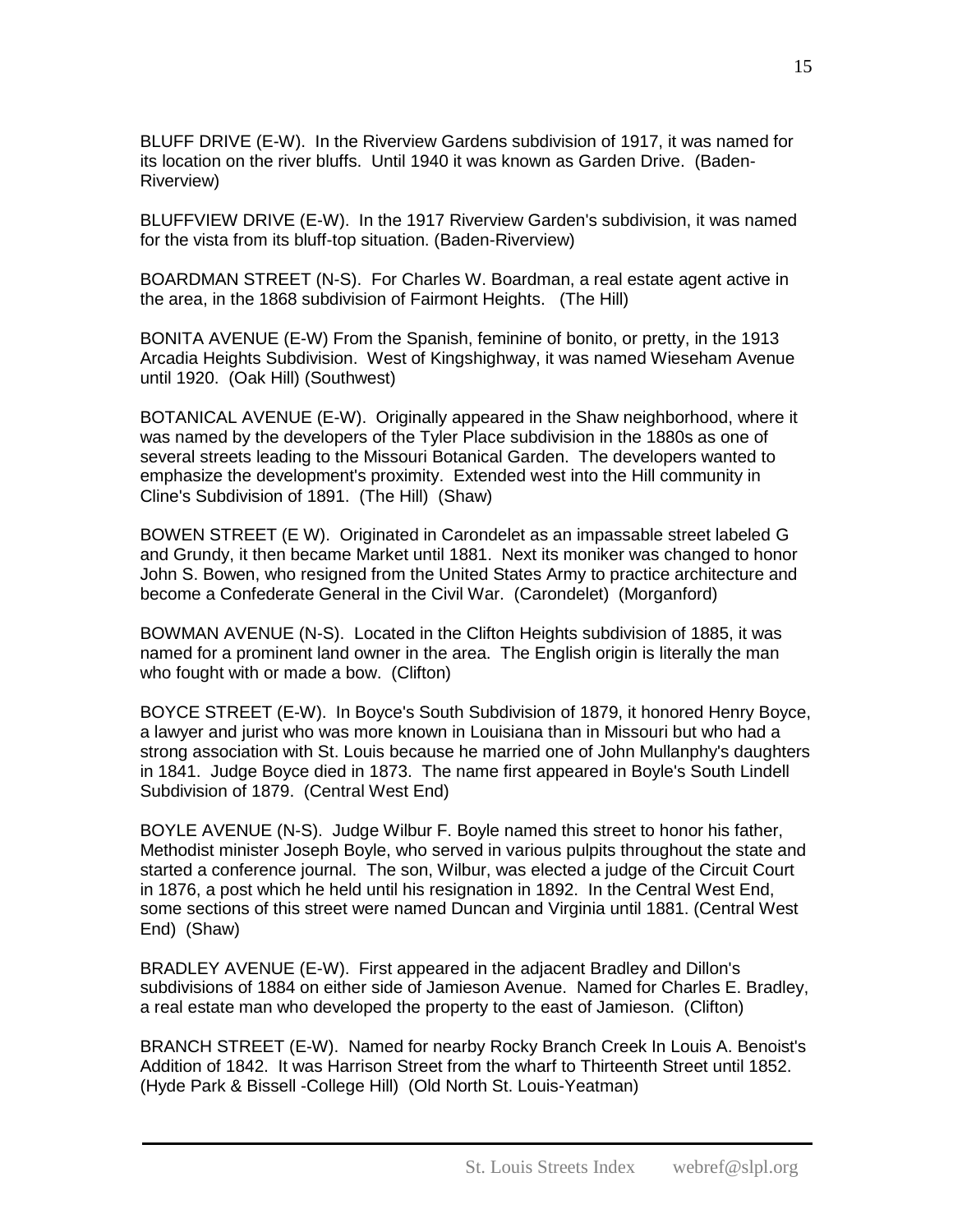BRANNON AVENUE (N-S). Originally platted in the 1871 subdivision of St. Louis Heights and named for John B. Brannon, a city deputy sheriff in the 1850s. (The Hill) (Southwest)

BRANTNER PLACE (E-W). In Bissell's Second Addition of 1852, it honors Reverend William H. Brantner, pastor of St. Teresa's Catholic Church. It was known as Division Street from Webster to Francis until 1879 and was also Glasgow Place from Garrison to Webster until 1936. (Old North St. Louis-Yeatman)

BREMEN AVENUE (E-W). For the city of Bremen, Germany, in Clark and Dillon's Addition of 1849. (Hyde Park & Bissell-College Hill)

BRENNAN AVENUE (E-W). For the developer of the Homesites Subdivision of 1919, the J. Wallace Brennan Real Estate Company. (Arlington)

BROADWAY (N-S). As the first road connecting St. Louis and the nearby French town of Carondelet, this street was called Carondelet Avenue. Through the downtown district, Broadway was established as Fifth Street by city ordinance in 1826. The segment within Carondelet was known as Main Street until 1883 when the entire thoroughfare was designated as Broadway by a St. Louis city ordinance. Its name probably honors the famed street of that name in New York City, where the street was lined with financial institutions. During the last decades of the 19th century, Broadway became the city's most fashionable commercial street, with its major stores between Olive Street and Washington Avenue. In Old North St. Louis, the street originally carried the name of Bellefontaine Road. (Baden-Riverview) (Carondelet) (\*Downtown) (Hyde Park & Bissell - College Hill) (Marquette-Cherokee) (Old North St. Louis-Yeatman) (Soulard) (Walnut Park)

BROCK STREET (N-S). Represents a contraction of the name of the developer of the 1911 Brockschmidt's Second Subdivision. (Oakland)

BROCKSCHMIDT PLACE (E-W). Named for Herman Brockschmidt, the owner of a stone quarry at Russell and Summer streets. The street came into existence in the private Brockschmidt Subdivision of 1875. (Oakland)

BROOKLYN STREET (E-W). Signified the nearness of the town of Brooklyn, Illinois, when it appeared in the Western Addition laid out by Charles Collins in 1845. Brooklyn was named Bogy Street from the Wharf to Twelfth until 1883. (Old North St. Louis-Yeatman)

BROWN AVENUE (E-W). In Slevin's subdivision of 1886, it probably is not named for the color but for the name Brown which appears without a first name on early maps designating area landholders. Arlington)

BRUNO AVENUE (E-W). Commemorates Jean Baptiste Bruno, whose farm dating from 1840 covered 135 acres in what is now the city of Maplewood. (Oakland)

BUCHANAN STREET (E-W). In George Buchanan's Addition to Bremen in 1851, it honors this subdivision's developer, who was one of the incorporators of the town of Bremen. (Hyde Park & Bissell-College Hill)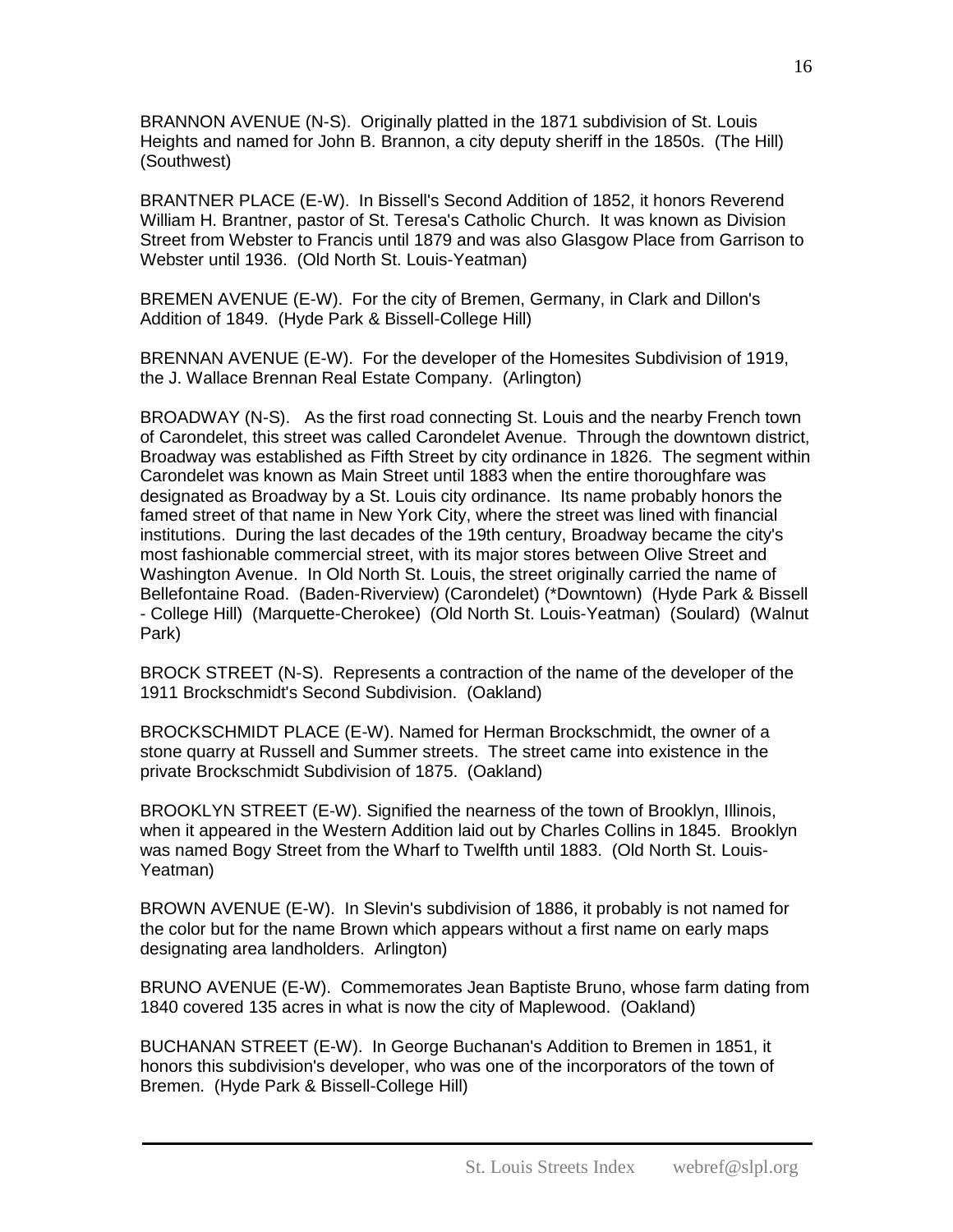BUCKINGHAM COURT (N-S). Named for the nearby Buckingham Hotel at Kingshighway and West Pine. It showed up initially in Dameron's Subdivision of 1916. (Central West End)

BUCKNER STREET. Ward 1, precinct 7; Zip 63120. Named for John D. Buckner, principal of Sumner High School. (Mark Twain- I-70).

BUENA VISTA AVENUE (N-S). For the town of Buena Vista ("Good View") in northern Mexico, where General Zachary Taylor won a decisive battle in the Mexican War. Appeared in the 1917 subdivision of Hi-Pointe. (Kingsbury)

BULWER AVENUE (N-S). Sir Edward Bulwer-Lytton (1803-1875), the celebrated English novelist, was honored in the 1870 subdivision of John O'Fallon's estate. Until 1881, it carried the names of Lincoln Avenue between Humboldt and Calvary and Fourth Street from Grand to Luther. (Baden-Riverview) (Hyde Park & Bissell-College Hill)

BURD AVENUE (N-S). Real estate man and land owner John W. Burd named this street for himself when he laid out the subdivision of Arlington Grove in 1868. (Arlington) (Cabanne)

BURGEN AVENUE (E-W). In the 1909 Burgen Place subdivision, this street takes its name from the Burgenland province in eastern Austria. (Morganford)

BUSCH PLACE (N-S). Ward 9, Precinct 1, 2. Part of Anheuser-Busch; right in front of Headquarters Building. (Soulard)

BUSCHMANN STREET (N-S). Honored the subdivision developer and landowner, Henry Buschmann, caretaker of Hyde Park, in the 1867 Buschmann's Addition. (Hyde Park & Bissell-College Hill)

BYRON PLACE (N-S). Platted in the 1891 Greenwood Subdivision, it honors Lord George Gordon Byron (1788-1824), the English Romantic poet. (Oakland)

C. D. BANKS AVENUE (E-W). Name given to this street in 1981 to honor Cornelius David Banks, a black youth leader for the Y.M.C.A. Formerly called Fairfax Avenue, a name that originated with Baron Fairfax, a neighbor of George Washington. (Grand Prairie)

CABANNE AVENUE (E-W). The main street in the 1877 Cabanne Subdivision laid out by Dr. John S. Cabanne, owner of a long, narrow strip of land running westward from Union Boulevard. The doctor's home was located on this street. (Cabanne)

CABANNE COURT, CABANNE PLACE, and CABANNE TERRACE. See WEST CABANNE COURT, WEST CABANNE PLACE, and WEST CABANNE TERRACE.

CABANNE WAY (N-S). In the 1885 subdivision of Clemens Place, it was dedicated as a public alley in 1907. Like the earlier Cabanne Avenue, it honored Dr. John S. Cabanne. (Cabanne)

CADET AVENUE (E-W). This short street is in the Gibson Heights subdivision of 1891. It was named after Pierre "Cadet" Chouteau (1789-1865), who owned the property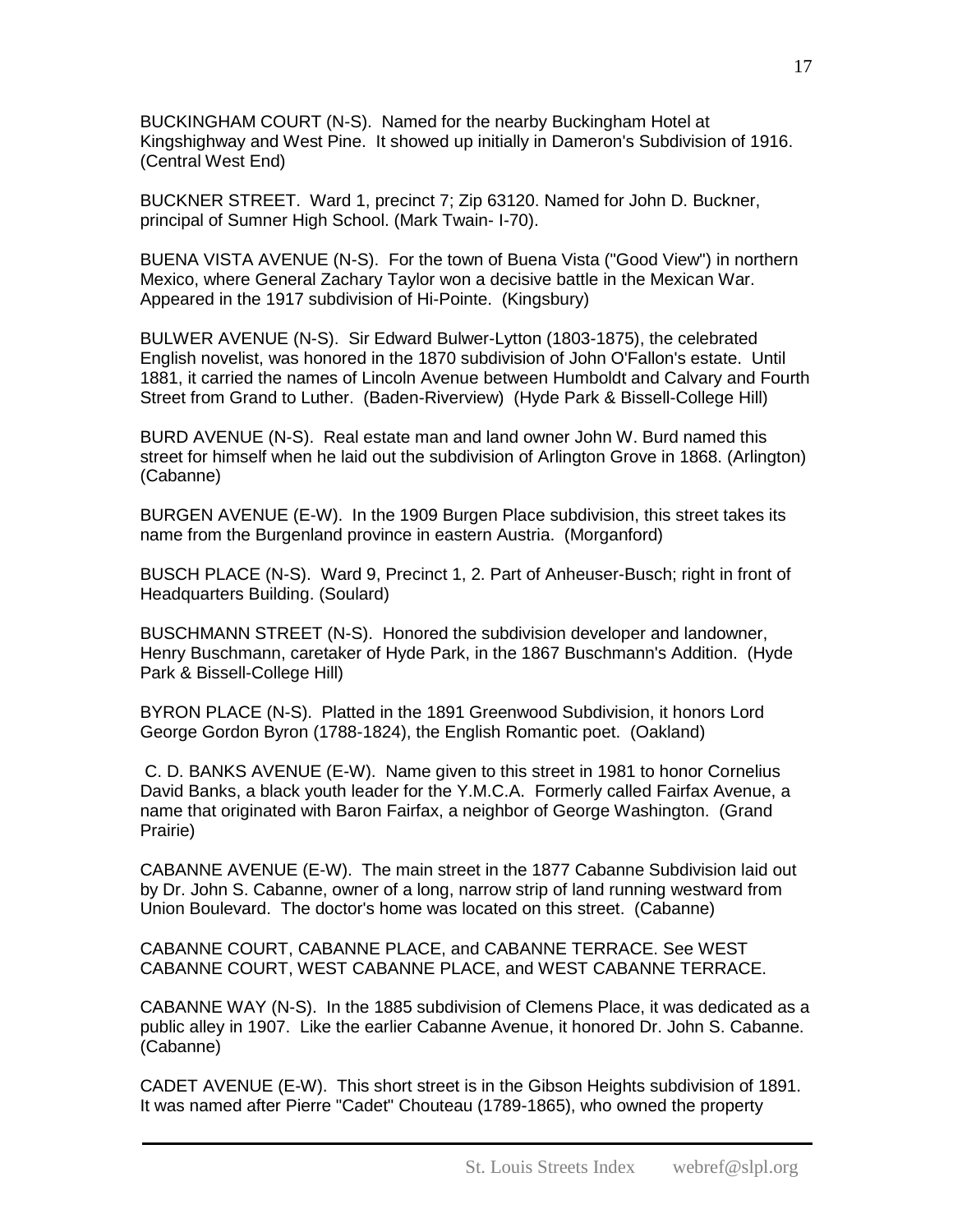earlier in the 19th century. Chouteau was a fur trade partner with his brother-in-law, Bartholomew Berthold. In 1820 he served on the committee that helped write the Missouri Constitution. (Shaw)

CAHOKIA STREET (E-W) In Kayser, Kennett and Smith's Marine Villa Addition of 1859, this street leading to the river was named for the Cahokia Ferry which crossed the Mississippi to join the village of Cahokia with the southern part of St. Louis. (Marquette-Cherokee)

CAIRNS PLACE (N-S). In the Oakland Park Number Two addition of 1924, it honors Mrs. Anna Sneed Cairns, founder of the Forest Park University for Women, which formerly occupied the site. (Oakland)

CALHOUN STREET (E-W). Named for John C. Calhoun, American statesman, politician and philosopher who advocated for the Southern cause in Congress before the Civil War. (Soulard)

CALIFORNIA AVENUE (N-S). One of the principal north-south lanes in the 1836 survey of the St. Louis Commons, it was named for the new state of California in the street platting of the Commons accomplished during 1854. (Compton Hill) (Marquette-Cherokee) (Midtown)

CALL STREET. (N-S). Appearing in the Stoddard Addition of 1851, it is named for Richard Keith Call (1791-1862), territorial governor of Florida who led a campaign against the Seminole Indians. Although no signs can be found for this street, it still shows on the St. Louis Police Book. One directory lists it as located at the "first alley west of Leffingwell from Mills Street," at 2850 west and 100 north. (Old North St. Louis-Yeatman)

CALVARY AVENUE (N-S). In the Grand Addition of 1869, it bears the name of the place of Christ's crucifixion probably due to its proximity to nearby Calvary Cemetery. Named Bellefontaine Avenue from the wharf to Natural Bridge Road until 1881. (Walnut Park)

CALVIN AVENUE (E-W). In the Penrose Park Addition of 1917, Calvin owes its origin to the Latin Calvinus, from calvus, meaning "bald." (Fairground)

CAMBRIDGE LANE (E-W). Named for the city of Cambridge, England, the seat of famed Cambridge University, founded in the 12th century. The street appeared in the 1890 subdivision of Inglesyde. (Baden-Riverview)

CAMELLIA AVENUE (N-S). In the John J. Anderson and John S. Dearderick's subdivision of the White Farm of 1858, it was named for the showy many-petalled flower of an evergreen shrub. The camellia, in turn, is named for Jesuit missionary G. J. Camellus (1661-1706), who brought the variety to Europe. (Fairground)

CAMPBELL AVENUE (E-W). For Robert Campbell, the 19th-century St. Louis capitalist who made his fortune in the fur trade. Appeared in the Harlem subdivision of 1870. (Baden-Riverview)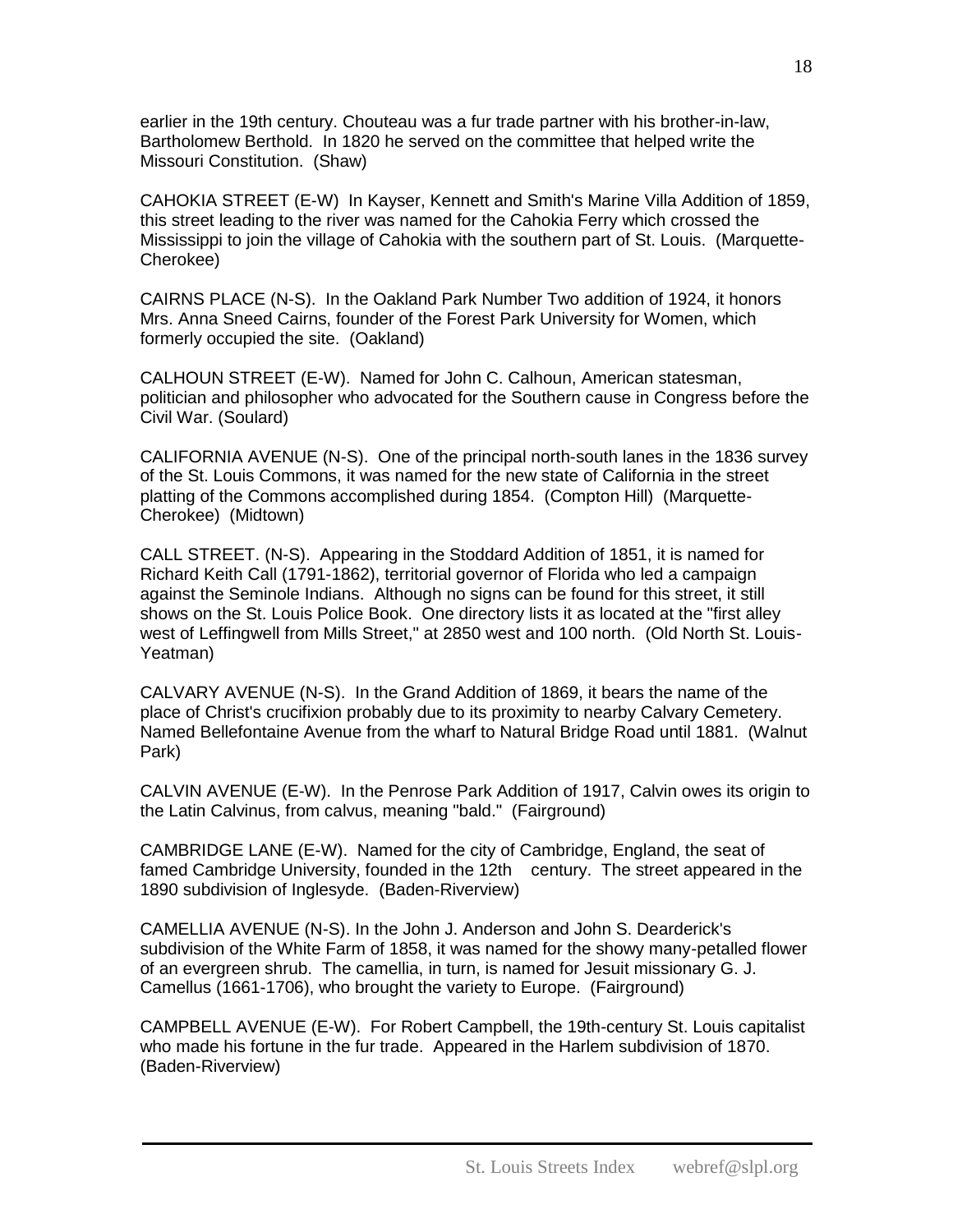CANAAN AVENUE (E-W). McDermott's Addition to Baden of 1905 had this street name which in oral tradition is said to acknowledge a colony of Jews that settled in the area about 1910. Canaan was the ancient Israelite name of Palestine. Between Newby Street and Halls Ferry Road this street was known as Estella Avenue until 1932. (Baden-Riverview)

CANTERBURY AVENUE (E-W). Located in the Moses Greenwood Sub-division of 1891, it honors the borough of that name in Kent, England, which is the spiritual center of England and seat of the archbishop of Canterbury. (Oakland)

CARDINAL AVENUE (N-S). In Stoddard's Addition of 1851, it commemorates Jean Marie Cardinal, an early French settler who was killed in the St. Louis Common Fields during the Indian attack of 1780. Sections of this street were named Julia Street and Maguire Avenue until 1881. (Midtown) (Old North St. Louis-Yeatman)

CARLSBAD AVENUE (N-S). First appeared in the 1906 Kings Heights subdivision, it is derived from the city of Carlsbad, a prominent Austrian spa. (Morganford)

CARNEGIE PLACE (N-S). A former site of a public market at Indiana Avenue and Utah Street. Covering 2.07 acres, it was donated to the city in l899 for use as a public park. Its name honors Andrew Carnegie, the American steel maker and philanthropist who donated many libraries to St. Louis and other cities and towns. (Benton Park)

CAROLINE STREET (E-W). The name Caroline is "the Italian feminine form of Charles, introduced to Britain by George II's queen." A street bearing this name, therefore, has a royal touch of class. Appeared in Toney's Addition of 1855. (Midtown)

CARONDELET BOULEVARD (E-W). Named for the French colonial village of Carondelet, which in turn took its name from Baron de Carondelet, Governor-General of Louisiana. The street parallels the River des Peres drainage canal eastward from Morganford Road. (Morganford)

CARPENTER PLACE (N-S). Developed as a one-block private sub-division in 1876, this street was named for the owner of the development site, J. C. Carpenter. It was intended to be an echo of nearby Vandeventer Place opened six years earlier. (Grand Prairie)

CARR DRIVE (E-W) See explanation for CARR STREET. Zip 63106

CARR LANE (N-S) Like Carr Street and Carr Alley, this thorough-fare, established in the Glasgow Woods Subdivision of 1928, bears the name of prominent early St. Louisan, William C. Carr (1783-1851), a lawyer, circuit judge and philanthropist who came to the city soon after the Louisiana Purchase. The name should not be confused with Carr Lane Avenue, quite a different street named for a very different man. (Baden-Riverview)

CARR LANE AVENUE (N-S). Honors Dr. William Carr Lane, first mayor of St. Louis. The name first appeared in the North Compton Hill Subdivision of 1866. (Compton Hill) (Terry Park)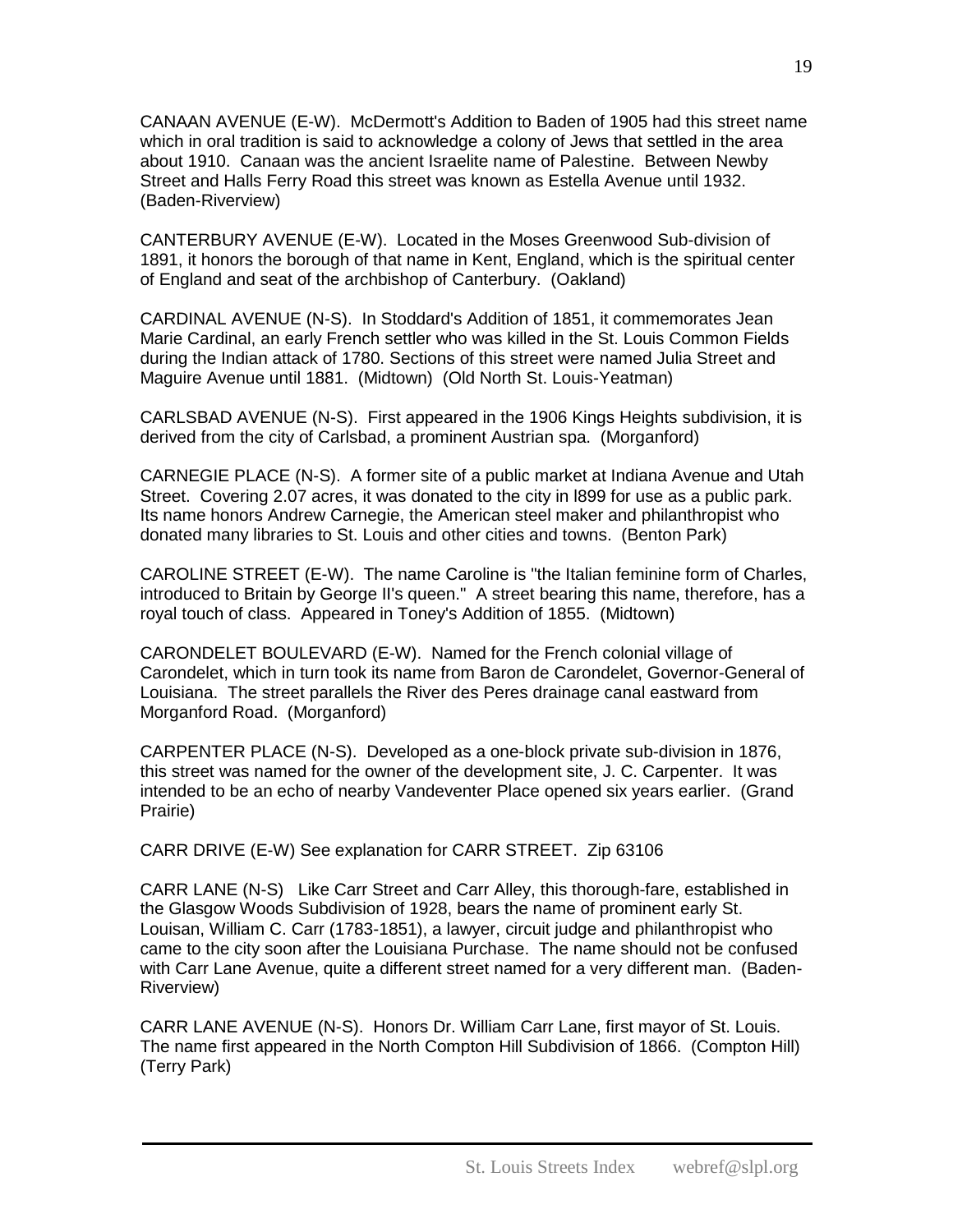CARR LANE DRIVE. A drive in Forest Park named for William Carr Lane, first mayor of St. Louis. (Kingsbury)

CARR STREET and CARR DRIVE (E-W). In the 1830 subdivision of Biddle and Wash, it honored William C. Carr (1783-1851), a St. Louis lawyer and circuit judge, and philanthropist who came to St. Louis soon after the Louisiana Purchase. The name first appeared in the Downtown area. In the original 1826 nomenclature, the street was designated Pear between the levee and Seventh Street. It was renamed to honor Carr who subdivided frontage along the street in 1834 and donated a park, Carr Square, to the city in 1842. (Downtown) (Midtown) (Old North St. Louis-Yeatman)

CARRIE AVENUE (E-W). First appearing in the Harlem subdivision of 1870, it is named for a daughter of Colonel John O'Fallon. Carrie is "a pet form of Caroline." (Hyde Park & Bissell- College Hill)

CARROLL STREET (E-W). Named by Julia C. Soulard to honor Daniel Carroll, brother of America's first Roman Catholic bishop, John Carroll of Baltimore. (Soulard)

CARTER AVENUE (E-W). In J.G. Bryan's Estate Second Subdivision of 1865, it commemorates Walker R. Carter who had extensive land holdings in the vicinity. It was Barrett Avenue from John to Alice until 1881 and was Ferry Street from Grove to Grand and Guy Street from Grand to Warne, until 1893. (Fairground)

CARVER LANE (E-W). Honors George Washington Carver (1864-1943), a Black American agricultural chemist, scientist and benefactor of humanity (and faculty member at Tuskegee Institute). (Downtown)

CASS AVENUE (E-W). In Joseph Johnson's Addition of 1836, it honors Lewis Cass (1782-1866), American statesman who served as territorial governor of Michigan from 1813 to 1831, Secretary of War, minister to France, and U.S. Senator from Michigan between 1845 and 1847. He was the unsuccessful Democratic candidate for President in 1848. (Grand Prairie) (Old North St. Louis-Yeatman)

CASTLEMAN AVENUE (E-W). Named for George A. Castleman, a prominent St. Louis lawyer who died in 1897. He served in the Missouri General Assembly and the State Senate before Governor David R. Francis appointed him a judge on the criminal court of St. Louis in 1891. (Shaw)

CATALAN STREET (E-W). When the city limits of Carondelet were extended south to the River des Peres in 1851, they included an old French settlement known as Prairie Catalan, founded by the pioneer Louis Catalan. He is honored by this street name. (Carondelet)

CATALPA STREET (N-S). In the Maryville Addition of 1875, it is named for the catalpa tree. (Cabanne)

CATES AVENUE (E-W). Named for Catherine Cates, a daughter of Mrs. Eliza Clemens, the land owner, in the 1885 subdivision of Clemens Place. One of its sections earlier was called Fairmount Avenue. (Cabanne)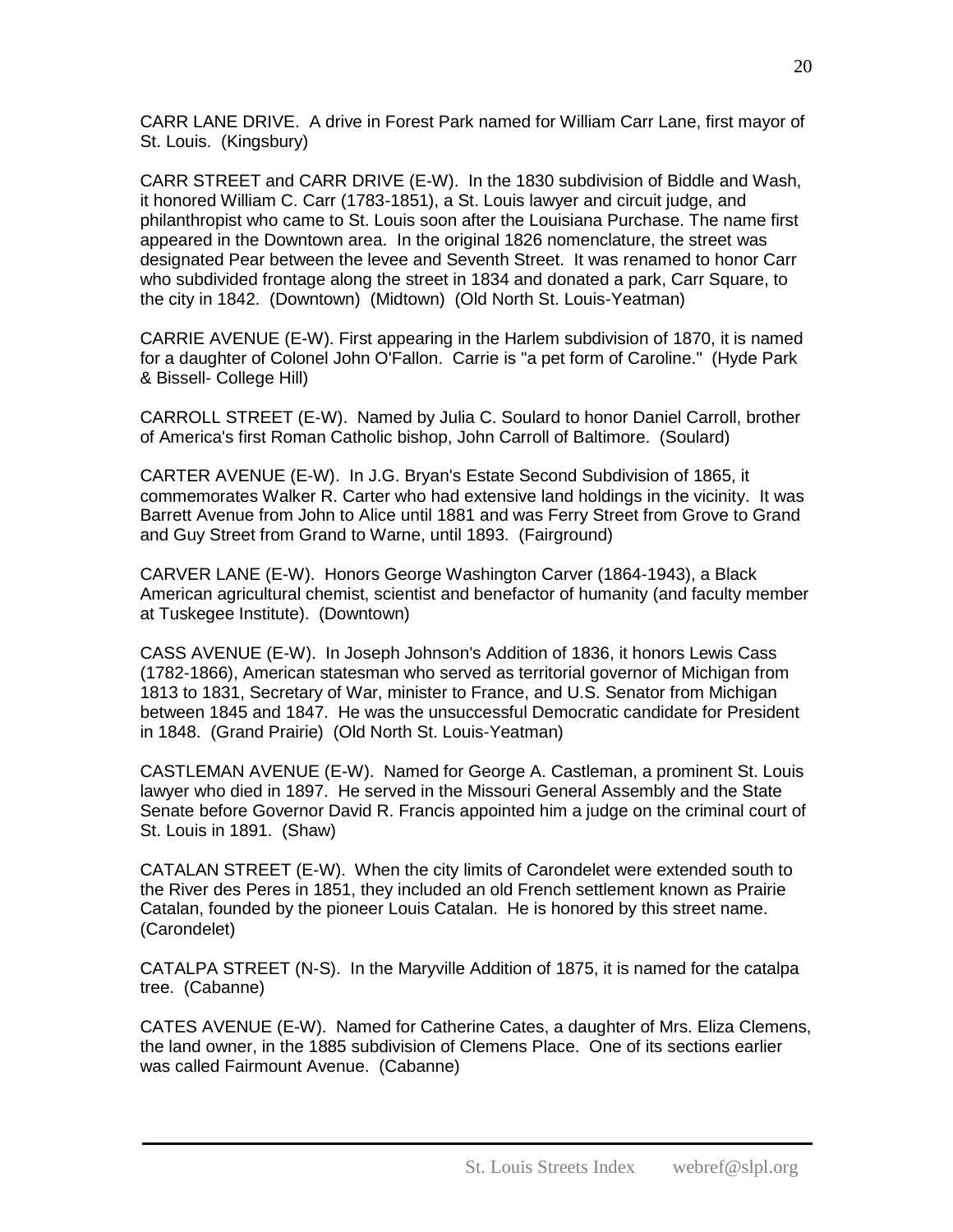CATHERINE AVENUE (E-W) Appearing in Steinlage's subdivision of 1928, the name has its roots in the Greek Aikaterina. The Romans linked its meaning with their word for "pure." (Fairground)

CAVE STREET (E-W). A short street near Broadway and Cherokee named for nearby Cherokee Cave, an early local landmark. (Soulard)

CECIL PLACE (E-W). Originally Hapsburger Avenue in the 1906 subdivision of Austria Heights, the street was renamed in 1918 in tribute to Viscount Cecil of Chelwood, (1864- 1958), the British statesman who collaborated in drafting the League of Nations Covenant. (Morganford)

CEDAR STREET (E-W). In 1826 the east-west streets in the present downtown area were named after trees while the north-south streets were numbered. This scheme followed the pattern in downtown Philadelphia, the former hometown of the city's first mayor, Dr. William Carr Lane. Located at 800-south, along the wharf, Cedar was designated as "H" Street for five years before it received its arboreal name in the 1826 ordinance. (Downtown)

CENTER COURT (N-S). A short street in the Kingshighway Forest Subdivision of 1928, it was developed in an area formerly occupied by part of St. Paul's Cemetery. (Oak Hill)

CENTER CROSS DRIVE (N-S). The drive within Tower Grove Park which is one block east of Tower Grove Avenue, connecting North Drive and South Drive. The street marks the apparent center of the park. (Shaw)

CENTERRE PLAZA (E-W). So named for its connection to Centerre Bank. (Downtown)

CENTRAL AVENUE (N-S). The "Central Avenue" in the Victoria Place Subdivision of 1906. (Oakland)

CENTRAL INDUSTRIAL DRIVE (N-S and E-W). Formerly an avenue of the same name, it runs between the main line of the St. Louis and San Francisco Railroad and the Missouri Pacific Railroad in the area between Lafayette and Chouteau east of Vandeventer. The street name appeared in the 1920s as efforts were made to develop in-city industrial districts. (Shaw) (Midtown)

CERRE STREET (E-W) One of the city's earliest French settlers, Gabriel Cerre came to St. Louis from Kaskaskia. A merchant, he invested his fortune in local real estate. He and a few other St. Louis merchants gained stature in 1778 when they used their stores to outfit George Rogers Clark for this successful march to take Vincennes. Cerre Street first appeared on St. Louis maps during the 1830s. (Downtown)

CHAIN OF ROCKS DRIVE (E-W). In the former Paschall H. St. Cyr tract, it was named for the Chain of Rocks geographical formation in the Mississippi River. (Baden-Riverview)

CHAMBERLAIN AVENUE (E-W). Initiated as a street in the 1887 subdivision of Chamberlain Park, it was named for S. Chamberlain, an area landowner whose name and first initial appeared initially on an 1878 map of St. Louis. (Cabanne)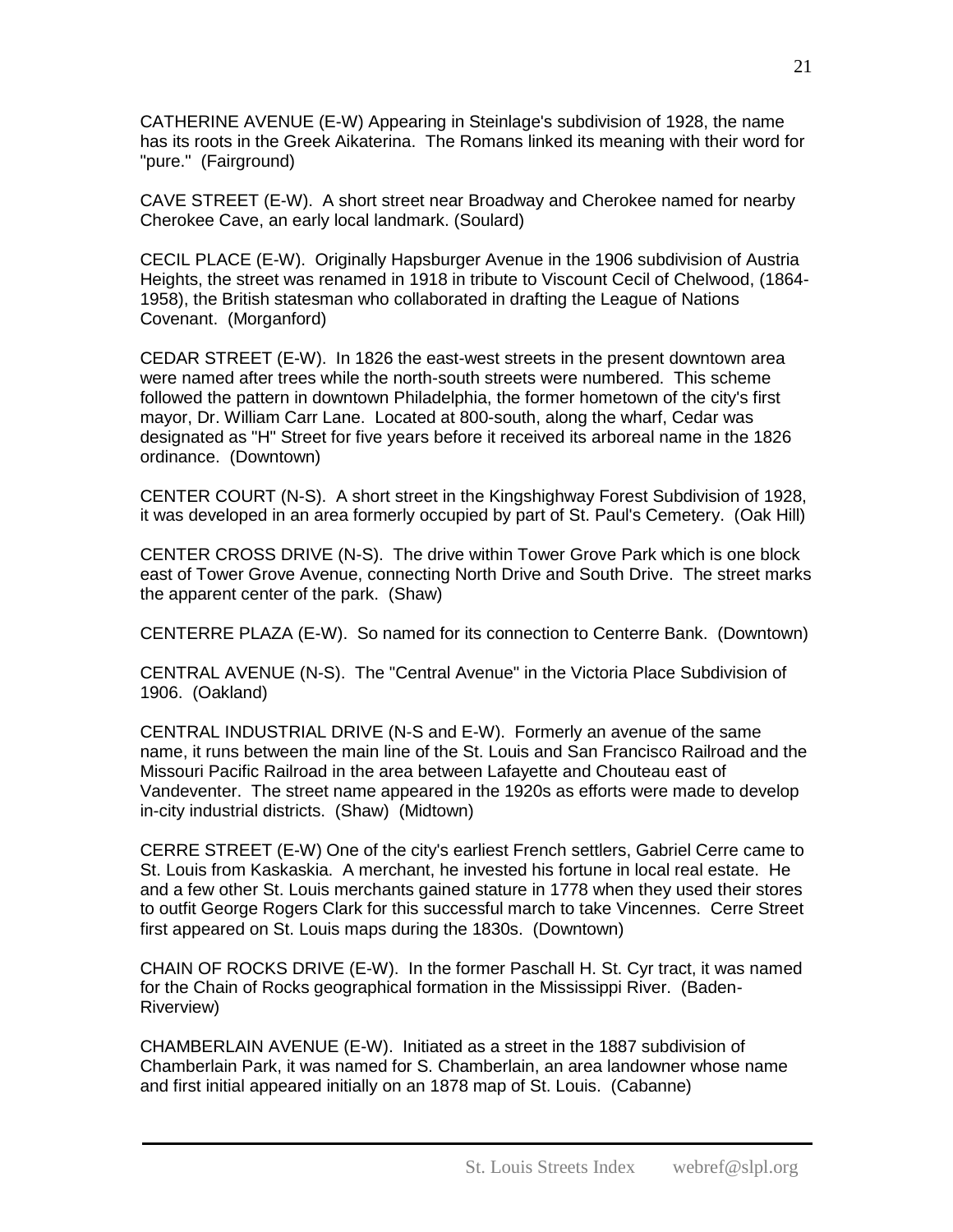CHAMBERS ROAD (E-W). Named for B. M. Chambers, a property owner near Ferguson at the west end of what became Chambers Road in 1878. It is a common English name meaning "the officer in charge of a private household of a king or important nobleman," or simply a worker in a chamber as a domestic servant. Until 1929 Chambers carried the name of Gibson Road after James B. Gibson, a nearby property owner. (Baden-Riverview)

CHAMBERS ROAD SOUTHEAST (E-W). A cutoff for Chambers Road. (Baden-Riverview)

CHAMBERS STREET (E-W) Initiated in Tyler's Addition of 1850 honors Colonel William Chambers who took as partners William Christy and Christy's father-in-law, Major Thomas Wright, and laid out the Town of North St. Louis in 1816. This street was known as Howard Street from 16th to 17th until 1893. (Old North St. Louis-Yeatman)

CHANNING AVENUE (N-S). Venerates William Ellery Channing (1780-1842), American author, Unitarian minister and writer on labor problems, education and religious tolerance. Originated in the 1854 subdivision of Section 16 of the City Commons by Reverend William G. Elliot, the noted St. Louis pastor and educator. (Midtown) (Old North St. Louis-Yeatman)

CHARITON STREET (E-W). The east west streets in the St. Louis Commons were designated by the names of rivers or Indian tribes in the 1854 platting of the Commons. Named for the Chariton River in Missouri, which in turn was named after Jean Chariton, an early French trader in that area. (Marquette-Cherokee)

CHARLESS STREET (E-W). A short street in the Devolsey Addition of l848, it was named for Joseph Charless, who in l808 published the Missouri Gazette, the first St. Louis newspaper. (Benton Park)

CHECKERBOARD SQUARE (N-S). Called South 9th Street from Gratiot to Chouteau until 1969 when it was named for the new Ralston Purina corporate headquarters located there. (Downtown)

CHEROKEE STREET (E-W). One of the principal streets platted in the original survey of the St. Louis Commons. As with many other east west streets in the commons, it was named for an Indian tribe. East of Broadway, it was called Harney Street until l88l. (Benton Park) (Marquette-Cherokee) (Soulard)

CHERRY LANE (E-W). In James Reese's subdivision of 1890, it probably was named for cherry trees grown in its vicinity. (Oak Hill)

CHESTER STREET (N-S). Honored former President Chester Alan Arthur when it appeared in the 1885 Chouteau Estate subdivision. (Arlington)

CHESTNUT STREET (E-W). One of the first named east-west streets in Colonial St. Louis was La Rue Missouri. After American takeover in 1804, it became North "A" Street. In 1826, as part of the general scheme to name east-west streets for trees, it became Chestnut. This spelling was changed to Chestnut in 1893. (Downtown) (Midtown)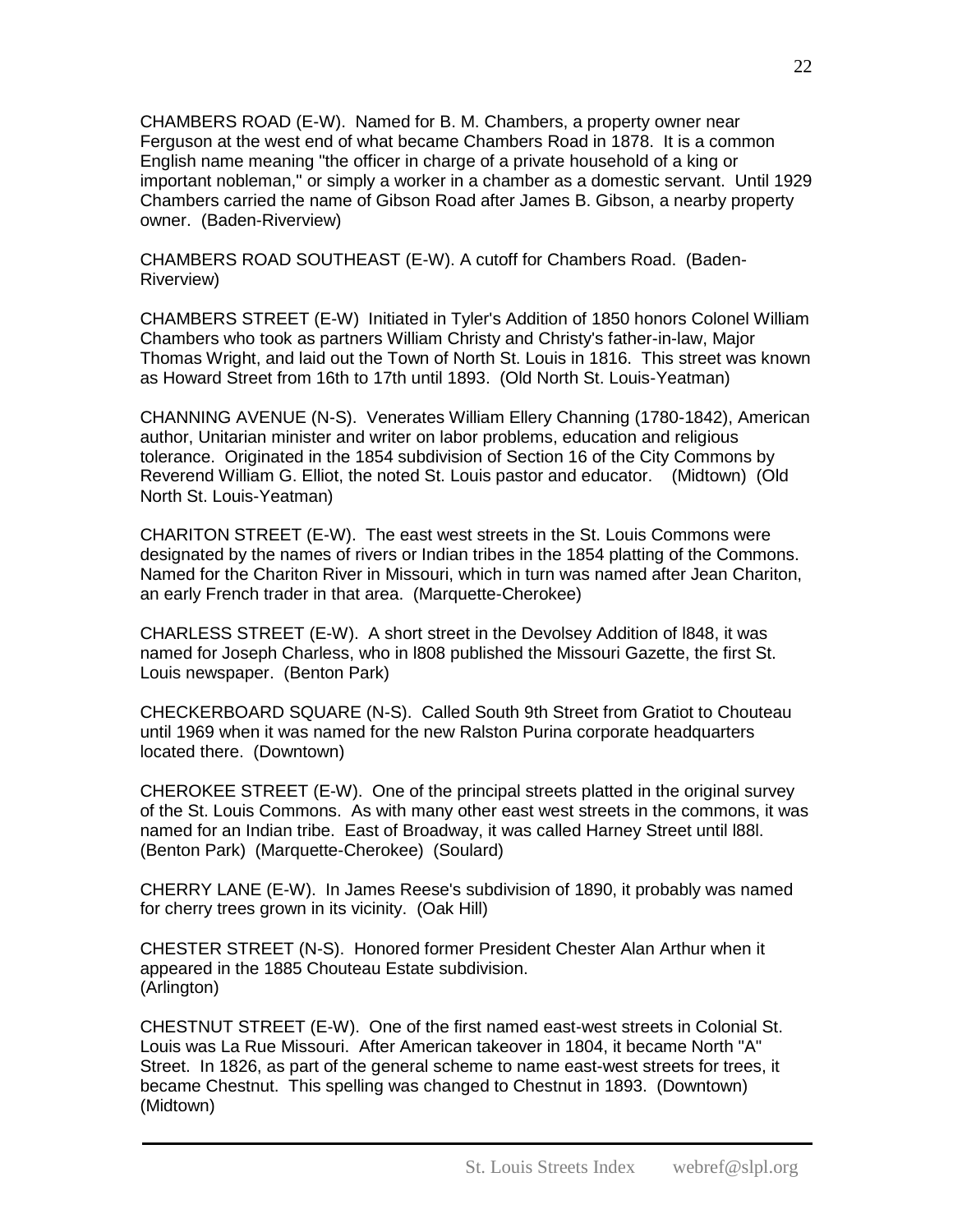CHEVROLET AVENUE (N-S). In the General Motors Park subdivision of 1920, it was named for the nearby Chevrolet plant. (Arlington)

CHILDRESS AVENUE (N-S). Originally appeared on St. Louis maps in the Carlisle Subdivision of 1890, honoring John C. Childress, a civil engineer of that period. It was extended into the Clifton neighborhood in 1925 where it appeared in the Arsenal-Watson Park subdivision of that year. (Clifton) (Oakland) (Southwest)

CHIPPEWA STREET (E-W). Originally named in the 1854 subdivision of the St. Louis Commons, where the east-west streets were named after Indian tribes, in this case the Chippewa. (Marquette-Cherokee) (Oak Hill) (Southwest)

CHOUTEAU AVENUE (E-W). Honors Auguste Chouteau, co-founder of St. Louis, who as a l4 year old boy supervised the construction crew which erected the first buildings in the French colonial village of St. Louis. After American takeover in 1804, the section of this street west of Broadway was called "K" Street, with K being the twelfth letter of the alphabet for the twelfth street south of Market Street, the city's north-south mid-line. When streets were given three names in 1826, the section of "K" from the wharf to Broadway was called Hazel. It was renamed Chouteau in 1857. (Downtown) (Lafayette Square) (Midtown) (Shaw) (Soulard)

CHRISTIAN AVENUE (E-W). For Christian Oberbeck, a landowner in the vicinity, in the Blase subdivision of 1889. (Baden-River-view)

CHRISTIANNE COURT (E-W). A feminine form of "Christian" appearing first in the Hillcrest Park subdivision of 1951. (Morganford)

CHRISTY AVENUE (N-S). Named for William Tandy Christy, who founded the firm which became the Laclede-Christy Fire Brick Company. It was platted in the Humboldt Heights Subdivision of 1906. Between Gravois and Eichelberger, it was named Elenore Avenue until 1932. (Oak Hill)

CHRISTY BOULEVARD (N-S). Like Christy Avenue, it was named for William T. Christy. It was named Kingshighway Southwest from Holly Hills Avenue to Kingshighway Boulevard until 1931. (Oak Hill)

CHURCH ROAD (N-S). First appeared in the 1854 subdivision of Henry Gimblin's estate, it recognized Holy Cross Church in Baden. (Baden-Riverview)

CINTRA AVENUE (N-S). In Hutchinson's Second Subdivision of the Shreve Tract of 1883. Cintra ("curvature of the bow") is an older form of the Portuguese town of Sintra, located a few miles northwest of Lisbon. French, English and Portuguese military leaders signed a convention there in 1808. (Fairground)

CLAMORGAN ALLEY (N-S). Named for Jacques Clamorgan (?-1814), early St. Louis businessman and fur trader. (Laclede's Landing)

CLARA AVENUE (N-S). Named in honor of a daughter of John W. Burd, the developer of Burd's Arlington Grove subdivision of 1868. In the Cabanne neighborhood and the Central West End, until 1881, it was named Gamble Avenue between Page and Easton.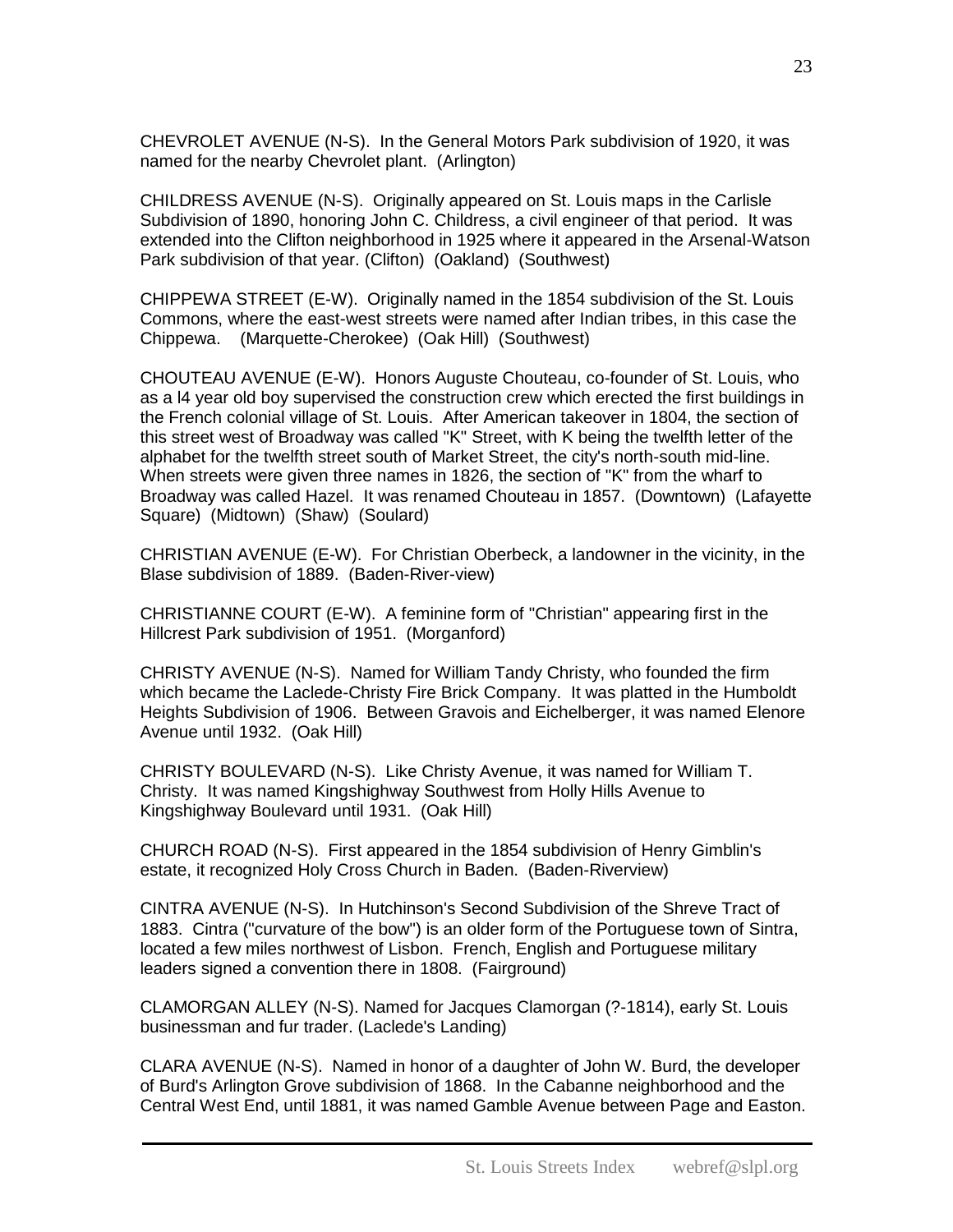It showed up in the Central West End in Clemens' Olive Street Addition of 1880. (Arlington) (Cabanne) (Central West End)

CLARA PLACE (N-S). The street appeared in Slevin's subdivision of 1886, undoubtedly named for a different "Clara" than the one honored in Clara Avenue. The name Clara originated in the Latin Clara, feminine of clarus, meaning "bright, shining, clear". (Fairground)

CLARENCE AVENUE (E-W & N-S). In Benjamin O'Fallon's subdivision East of Bellefontaine Road of 1873, it honors a son of Colonel John O'Fallon. It was Moore and Hayes Avenues from Ashland to Margaretta until 1881. (Fairground) (Hyde Park & Bissell - College Hill)

CLARENDON AVENUE (N-S). Honored George William Frederick Villiers, the fourth Earl of Clarendon (1800-1870), English statesman who kept the Anglo-French alliance in the Crimean War. Seen first in the 1886 subdivision of Mount Cabanne (Cabanne)

CLARK AVENUE (E-W). For William Clark, co-leader of the Lewis and Clark expedition and territorial governor of Missouri. The portion of the street west of Seventh became Clark in the 1830s. Between 1821 and 1826, the portion of the street between the wharf and Broadway was named South "C." It was called Myrtle, after the Mediterranean shrub, between 1826 and 1881 and Clark Avenue thereafter. (Downtown) (Midtown)

CLARKSON PLACE (N-S). Adjoining Carpenter Place on the east, this private subdivision also was opened in 1876. Its site was owned by the family of the wife of William Palmer Clarkson, nee Marie Soulard Turner. Then a rising young St. Louis attorney, Clarkson developed the subdivision (Grand Prairie)

CLAXTON AVENUE (N-S). In the West Harney Heights subdivision of 1906 was named for Kate Claxton, a popular 19th-century actress who appeared in St. Louis. It was known as Union Avenue from Bircher to West Florissant until 1916. (Walnut Park)

CLAY AVENUE (N-S). When James B. Clay subdivided the Old Orchard Tract of 1876, he applied his family name to this street. The developer was the son of American statesman Henry Clay. (Fairground)

CLAYMORGAN ALLEY. See CLAMORGAN ALLEY.

CLAYTON AVENUE (E-W). So named because it was a direct route from St. Louis to the farm of Ralph W. Clayton in St. Louis County during the 1860s. Part of his farm became the site of the county seat of Clayton in 1876. (Central West End) (Kingsbury) (Oakland)

CLAYTON ROAD (E-W). Also named for Ralph W. Clayton (see above). (Hi Pointe)

CLEARY AVENUE. Ward 5, Precinct 4. Probably named for Maurice J. Cleary, Missouri state representative from the 1st District (1934-1938).

CLEMENS AVENUE (E-W). Named for land owner Mrs. Eliza Clemens, widow of James Clemens, a cousin of Mark Twain, when it was laid out in the Clemens Place subdivision of 1885. (Cabanne)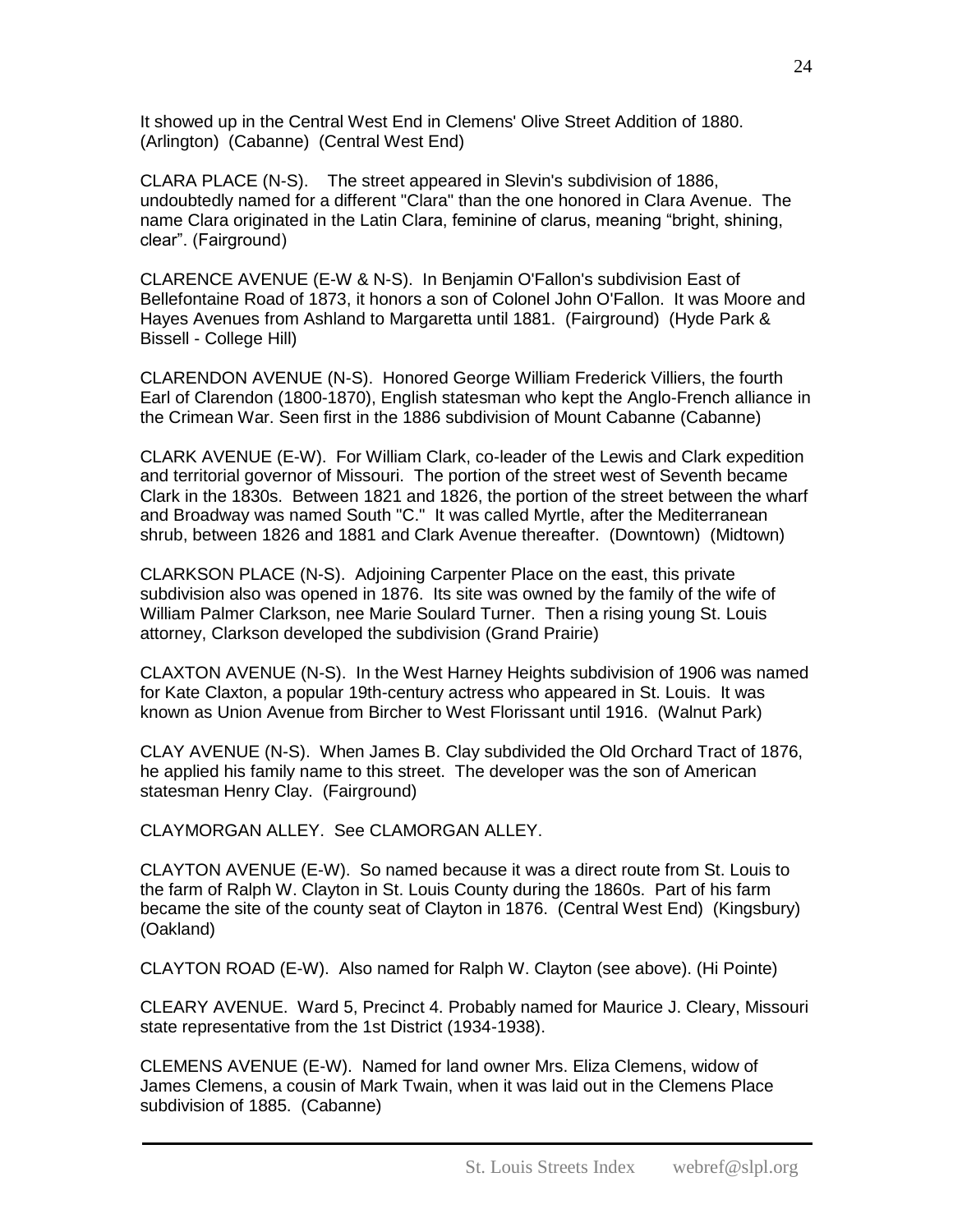CLEVELAND AVENUE (E-W). Named to honor Grover Cleveland who was nominated for president in the Democratic National Convention held in St. Louis in 1888, at the time the Tyler Place subdivision was opened. Cleveland was president of the United States from 1884 to 1888 and from 1892 to 1896. In 1888 he was defeated by the Republican candidate, Benjamin Harrison. Developers of Tyler Place tried to use the 1888 convention to build excitement in their subdivision. (Shaw)

CLEVELAND PLACE (N-S). Also named for President Grover Cleveland, it is a blocklong residential place extending northward from Cleveland Avenue. (Shaw)

CLIFTON AVENUE (N-S). Originally appeared in the Clifton Heights Subdivision of 1885. The name Clifton Heights appeared earlier as a town in Delaware County southeastern Pennsylvania. Like most places named Clifton, this one had some cliffs in the area. Clifton is a popular American place name applied to more than a dozen towns in as many states, including Clifton City in Cooper County, Missouri. (Clifton) (Southwest)

CLIFTON HILLS DRIVE (E-W). Named after the subdivision in the 1953 subdivision of Clifton Hills. (Clifton)

CLIFTON PARK TERRACE (E-W). Also named for the Clifton Hills subdivision. (Clifton)

CLINTON STREET (E-W). Located in Chambers, Christy and Wright's town of North St. Louis of 1816, it was named in honor of De Witt Clinton (1769-1828), mayor of New York City for ten terms, promoter of public education and city planning, sponsor of the Erie Canal and governor of New York State. He was an unsuccessful presidential candidate in 1812. (Old North St. Louis-Yeatman)

CLIPPER COURT (N-S). Platted in the 1955 subdivision of Carondelet Gardens Number Five, this short street commemorates America's famous 19th-century clipper ships. (Morganford)

CLYDE TERRACE (E-W). Dedicated in Winkle's Subdivision of 1914. The Winkle family ran the Winkle Terra Cotta Company. (Oakland)

CLYMER COURT (N-S). Appeared in the Carondelet Gardens Number Five subdivision of 1955, the street is probably named for a developer. Clymer is a prominent American family name. George E. Clymer (1739-1813) was a prominent Philadelphia merchant, member of the continental and U.S. Congress and a signer of the Declaration of Independence and the Constitution. (Morganford)

COAL BANK ROAD (E-W). In the subdivision of the Watkin's estate, a name designating the location of coal deposits in the river bluffs, it appeared in the subdivision of the Watkin's estate in 1872. (Baden-Riverview)

COCHRAN PLACE. Ward 5, Precinct 2; Zip 63106. This is one of two new streets created in both the 1983-85 O'Fallon Place townhouse development and in the nearby apartment development by McCormack, Baron & Associates. These streets run east and west of Sixteenth Street north of O'Fallon Street and south of Cass Avenue.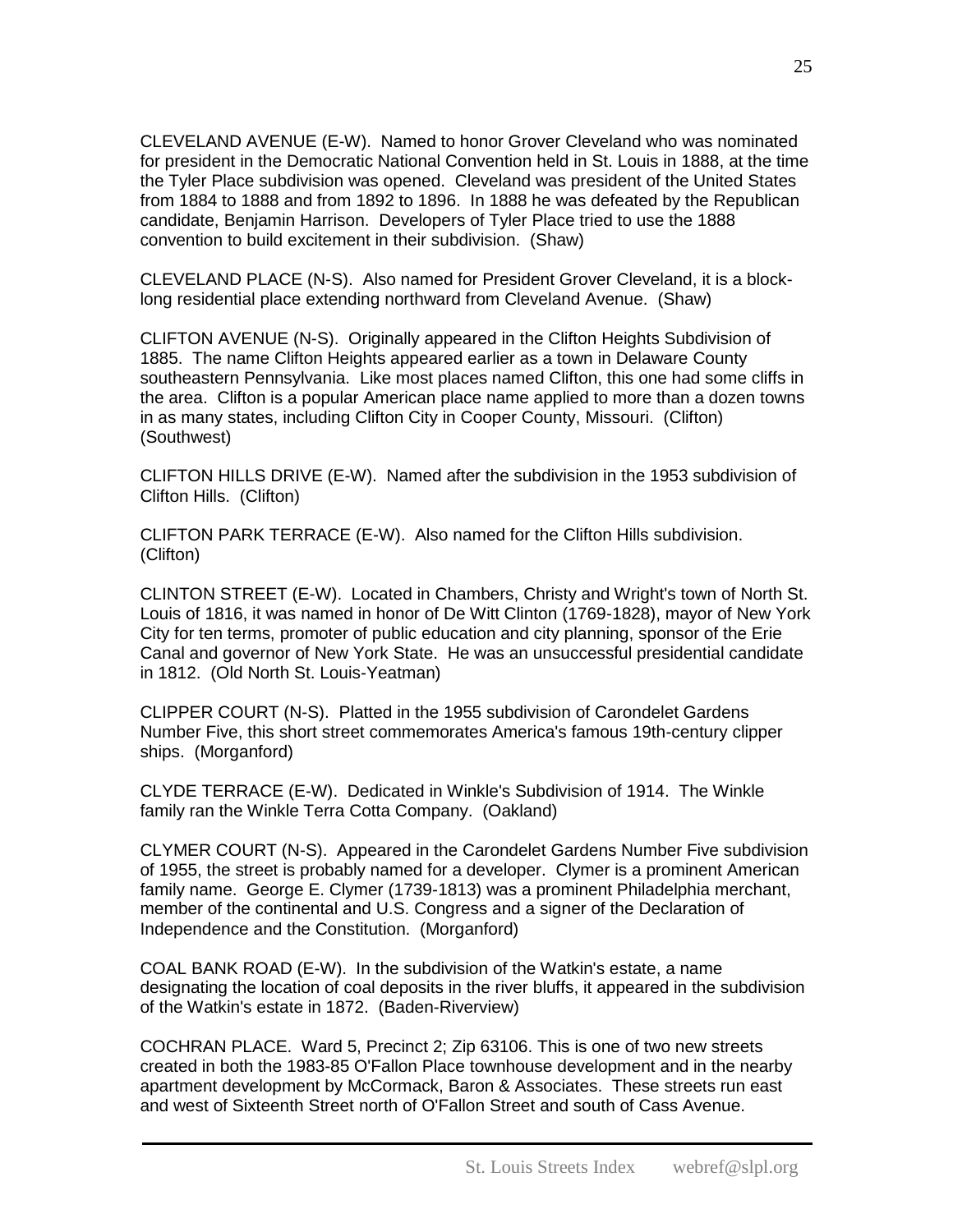Cochran Place, the southernmost of the two, is named for the late John J. Cochran, former United States Representative from Missouri. (Old North St. Louis-Yeatman)

COCKRILL STREET (N-S). Paralleling the right-of-way of the old West End Narrow Gauge Railroad (HODIA¬MONT), it was named for Christopher Cockrill, an associate of Erastus Wells in the establishment of the commuter line. (Cabanne)

COLE STREET (N-S). From 1821 to 1826, this street was known as north "J." In the latter year, it was named for the hickory tree. In 1842, the city changed the name from Hickory to Wash to honor Robert Wash, a prominent landowner who was appointed a federal district attorney by President James Monroe and who served on the Missouri Supreme Court. In 1941, the street was renamed for Richard H. Cole (1855-1927), a prominent black educator who served as a St. Louis school principal for fifty years. (Downtown)

COLEMAN STREET (N-S). Named for Francis Coleman, a landowner in the vicinity, when it appeared in Daniel D. Page's Third Western Addition of 1855. (Old North St. Louis-Yeatman)

COLLEGE AVENUE (E-W & N-S). In the Second subdivision of the College Farm of 1873, it memorializes an abandoned site for St. Louis University formerly used as a Jesuit grounds. In the Fairground neighborhood, this street was known as Centre Street from Natural Bridge to Margaretta until 1881. It is now located within Fairground Park. (Fairground) (Hyde Park & Bissell- College Hill)

COLLEGE DRIVE (E-W). So named because it is the main drive into the campus of Forest Park Community College (it is a westward extension of Macklind). (Cheltenham)

COLLEGE LANE (E-W). So named because of its location on the east campus of St. Louis University. (Midtown)

COLLETTA DRIVE (E-W). A frequent alternative spelling of Colette, the French pet form of "Nicolette. It came into existence in the Clifton Hills Subdivision of 1953. The name gained popularity because of the work of the French novelist Sidonie Gabrielle Colette (1873-1954). (Clifton)

COLLINS COURT (N-S). An English family name, "son of little Cole, a pet form of Nicholas (people's victory)". Originated in the 1956 Collins Court Subdivision. The name of Collins Court does not appear linked in any way to that of Collins Street. (Oak Hill)

COLLINS STREET (N-S). Thomas Collins opened two subdivisions in St. Louis in 1839 and 1845. Named respectively the Collins Northern and Western Additions, the developments were in the vicinity of Second and Brooklyn Streets. Collins participated in the opening of the Northern Cross Railroad near Meredosia, Illinois, in 1838. In Old North St. Louis-Yeatman, Collins Street first appeared in a subdivision of part of the Mullanphy Estate of 1843. (Downtown) (Old North St. Louis-Yeatman)

COLOGNE AVENUE (N-S). Located in the Humboldt Heights Subdivision of 1906, it was named after the city of Cologne, Germany. (Oak Hill)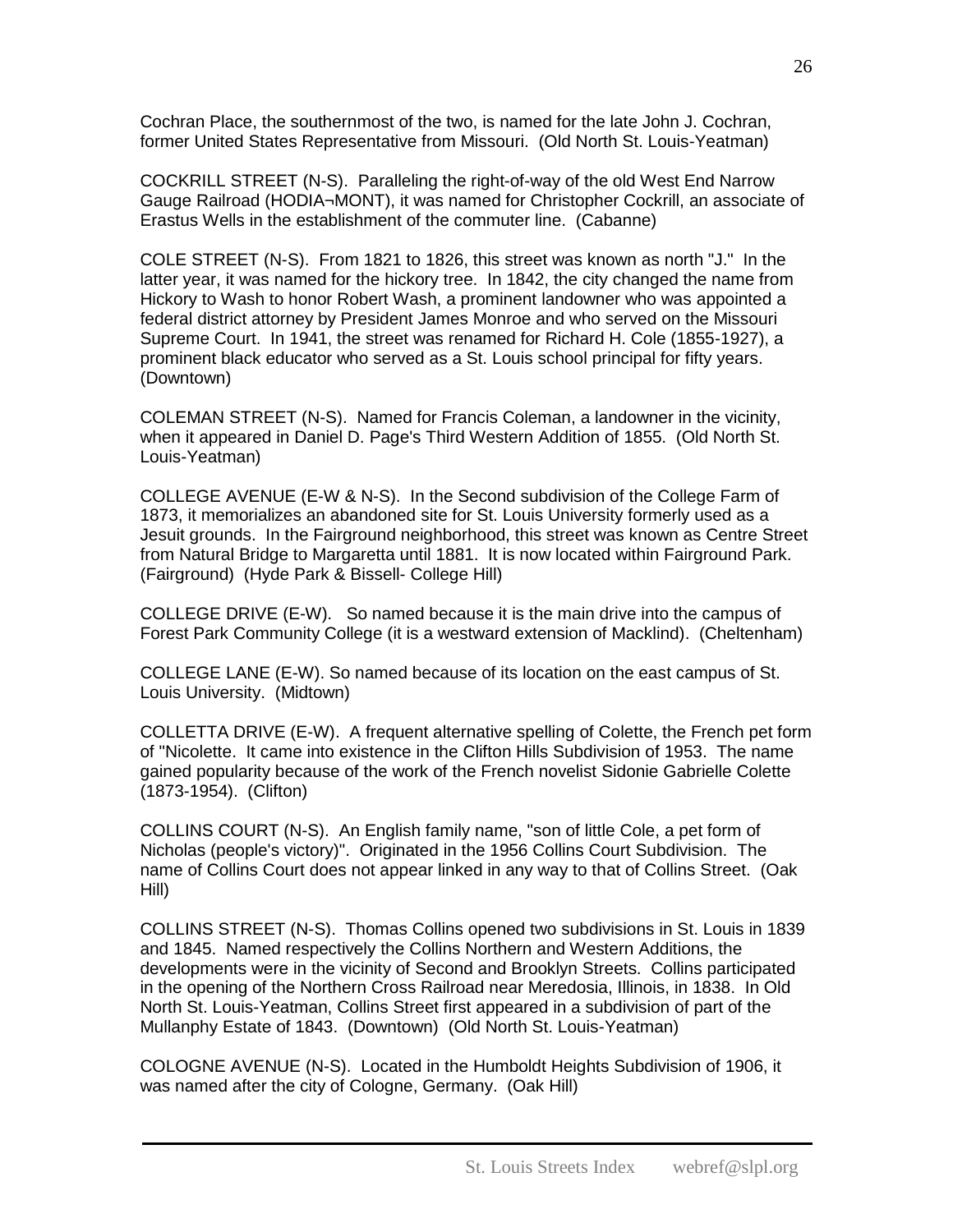COLORADO AVENUE (N-S). Originally named Ninth Street in the village of Carondelet, this street was renamed as a tribute to the state of Colorado in 1902. (Carondelet) (Morganford)

COLUMBIA AVENUE (E-W). As one name of the United States of America, Columbia is a popular American place name. Its use originated the poem, "American Liberty," written in 1775 by Philip Freneau inspired when he heard of the Battle of Lexington when Boston still lay under siege. Freneau's lines ran,

 What madness, Heaven, has made Britannia frown? Who plans or schemes to pull Columbia down?

Then, lest his allusion not be understood, Freneau added a footnote which read, "Columbia, America sometimes so called from Columbus, the first discoverer." In Missouri Columbia became the county seat of Boone County in 1819. Columbia Avenue was originally platted in the 1871 subdivision of St. Louis Heights. Sections of this street were known as Magnolia and Manchester avenues until 1881. (Clifton) (The Hill)

COLUMBUS SQUARE (E-W) Named for the famed explorer. (Central Business District)

COMMERCIAL STREET (N-S). Originated in the 1840s as an alley paralleling Front Street. The name, Commercial Street, first appeared on St. Louis maps in the mid-1850s. It originally extended from Chestnut Street in Washington Avenue, but in later years the name is shown on extensions south to Elm Street and north to Carr Street. Although this street is difficult to find, small pieces of it still exist along the northern riverfront. (Downtown) (Hyde Park & Bissell-College Hill) (Old North St. Louis-Yeatman) (Soulard)

COMMONWEALTH AVENUE (N-S). One of several streets in the Greenwood Subdivision of 1891 named after prominent streets in major cities, in this case for Commonwealth Avenue in Boston. (Oakland)

COMPTON AVENUE (N-S). Attorney and St. Louis mayor (1864-1868) James S. Thomas made this thoroughfare the principal street in his Compton Hill Subdivision of 1854. This avenue was probably named in honor of Compton Place, a seat of the Duke of Devonshire in England. The section of the street from Bellerive Boulevard to Wilmington Avenue in the Morganford community was known as East Virginia Avenue until 1928 when it was rechristened Compton Avenue. A section of the street in the Old North St. Louis neighborhood originated in 1852 as Alby Street in Smith's subdivision by A. R. Easton. This name persisted until 1867 when the current name was bestowed. (Compton Hill) (Lafayette Square) (Marquette-Cherokee) (Midtown) (Morganford) (Old North St. Louis-Yeatman)

COMPTON HILL PLACE (N-S). Also probably named for Compton Hill (see above). (Compton Hill)

COMSTOCK DRIVE (E-W). Appeared in Carondelet Gardens Number Five subdivision of 1955. Comstock is an old English name meaning "dweller in a deep valley" or "one who came from Comstock (monastery in a narrow valley)." In the United States the name gained fame in the Comstock Lode, the richest known silver deposit in America,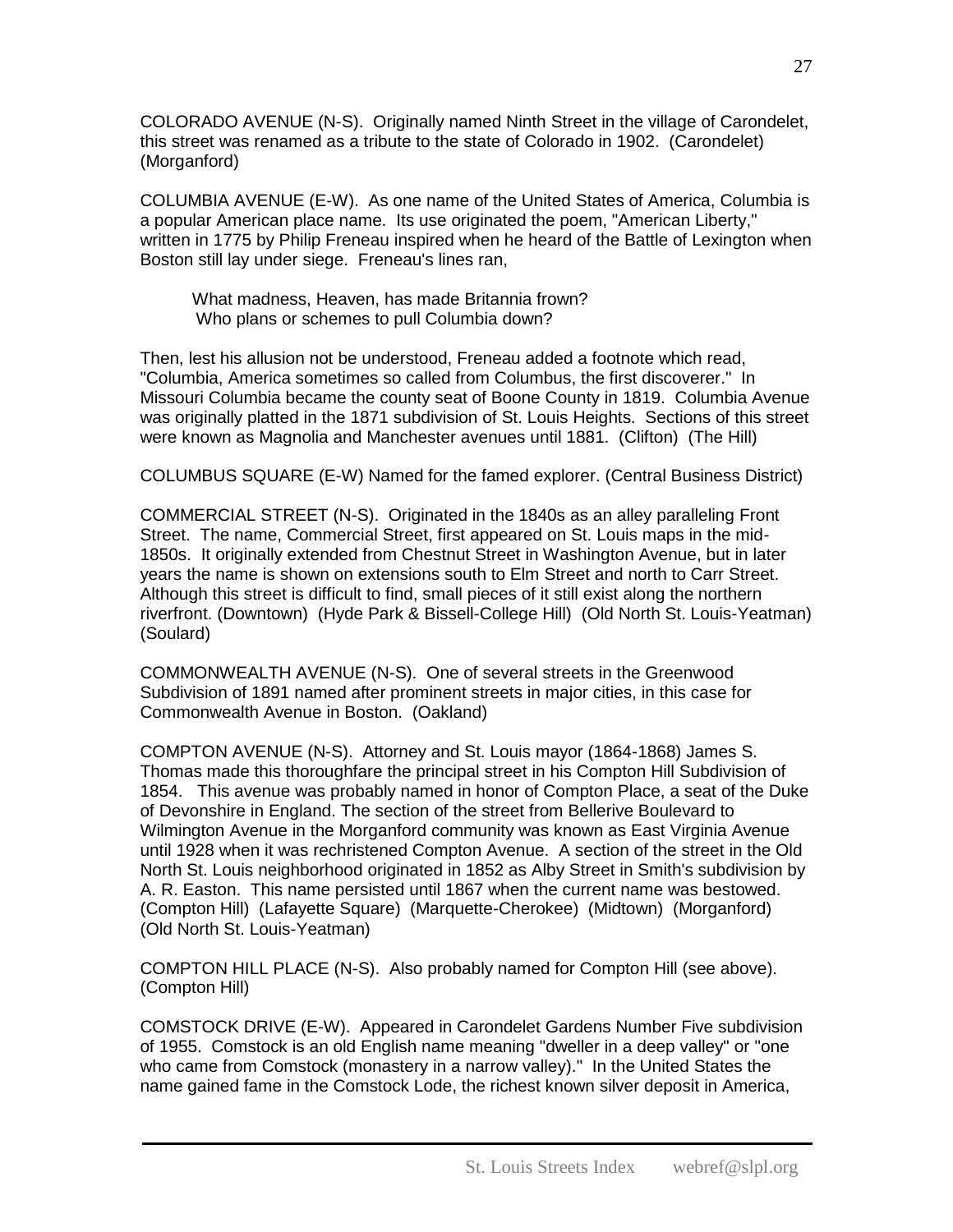discovered in Western Nevada in 1859, and in the personage of author and reformer Anthony Comstock (1844-1915). (Morganford)

CONCORD PLACE (N-S) The Concord grape was developed in the United States between 1855 and 1860, and this name commemorates the many grape vineyards formerly located in the area. The name appeared in the 1913 subdivision of Gast Place. (Baden-River-view)

CONCORDIA AVENUE (E-W) First appeared in the Concordia Heights private subdivision of 1910, which was named for the nearby Concordia Cemetery. Concordia was the ancient Roman goddess of harmony or peace. (Morganford)

CONCOURSE DRIVE. A drive in Forest Park named for a concourse, i.e. a gathering place, in this case a broad thoroughfare for carriages. (Kingsbury)

CONDE STREET (N-S). In the 1873 Second subdivision of the College Farm, it honors a family of early French settlers of St. Louis. It was Grattan Street between Linton and Adelaide to 1881 and Callahan Street from Linton to Warne until 1882. (Hyde Park & Bissell-College Hill)

CONDUIT DRIVE (N-S). Follows the route of a major water conduit between the Bissell Point waterworks and the Baden pumping station. The conduit's construction path became a service road, then a street. (Baden-Riverview) (Hyde Park & Bissell-College Hill)

CONFEDERATE DRIVE. A drive in Forest Park named for the nearby Confederate Memorial Monument, a reminder of the deep divisions that existed in St. Louis during the Civil War. (Kingsbury)

CONGRESS STREET (E-W). One of two east west streets in the Fairmount Addition of l850, it was named for the United States Congress. (Benton Park)

CONNECTICUT STREET (E-W and SW). Rather obviously, this name is connected with the state of Connecticut and the Connecticut River. This particular name, however, honors the Connecticut Insurance Company which financed the development of the Tower Grove and Grand Avenue Addition of 1881. Sections of this street were known as Magnolia and Manchester avenues until 1881. (The Hill) (Marquette-Cherokee) (Oak Hill)

CONVENT STREET (E-W). Named in honor of the old Sacred Heart Convent which was located nearby on the west side of Carondelet Avenue (now Broadway). (Soulard)

CONVENTION PLAZA (E-W). The section of Delmar Boulevard between Broadway and Tucker boulevard was renamed as Convention Plaza in 1977 at the time of the opening of the Cervantes Convention Center, which fronts on the street between Seventh and Ninth streets. (Downtown)

COOK AVENUE (E-W). For John E. Cook, who owned a farm on this land, along Finney Avenue east of Vandeventer. Cook platted this subdivision in 1876. (Grand Prairie) (Old North St. Louis-Yeatman)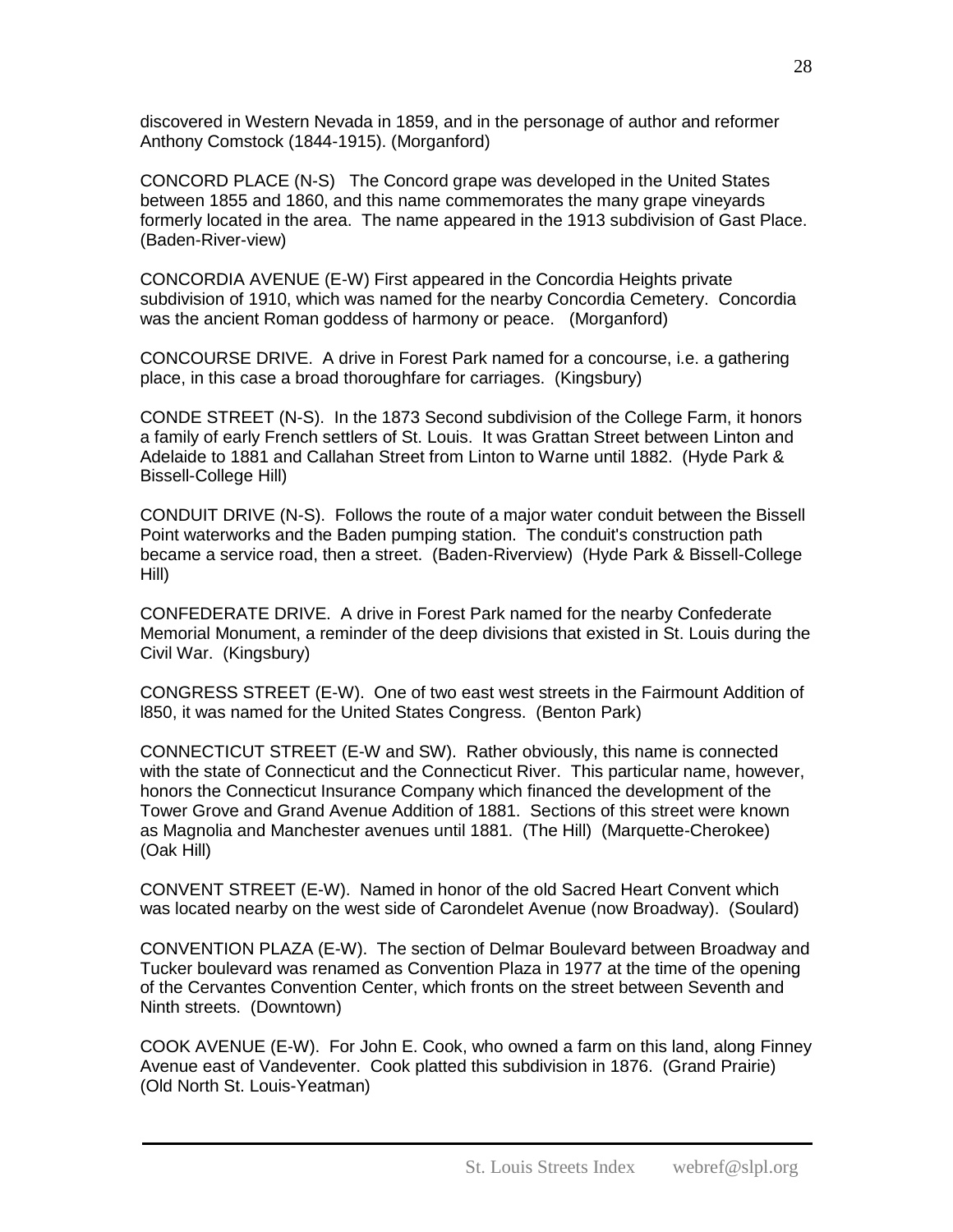COPELIN AVENUE (E-W). The only thoroughfare in the Rae Place Subdivision of 1885, this street was named by the widow of John G. Copelin when she dedicated the development. (Compton Hill)

CORA AVENUE (N-S). The name first appeared in Benjamin F. Hammett's subdivision of the Gay tract in 1886. Hammett probably followed a typical street-name custom and named Cora for a female relative. Cora is the "Greek `maiden', a name which seems to have been invented by James Fenimore Cooper, in The Last of the Mohicans (1826). Cora reached the apex of its popularity as female name in the decade after 1880 just at the time when Hammett laid out his development. (Fairground) (Grand Prairie)

CORNELIA STREET (E-W). Cornelia, in Latin the feminine form of Cornelius, was the popular wife of Titus Sempronius Gracchus. Originated in Bissell's Second Addition of 1852. (Hyde Park & Bissell-College Hill)

CORONADO AVENUE (N-S). Named by the developers of the Holly Hills subdivision of 1923, because their first organizational meeting was held in the Coronado Hotel, which was named for Francesco Vasquez de Coronado (1510-54?), an early Spanish explorer of the American southwest. (Morganford)

COTE BRILLIANTE AVENUE (E-W). Meaning "bright hill" or "shining hill" in French, the name described an Indian mound near Easton Avenue and Kingshighway Boulevard. The same name was given to the nearby Cote Brilliante subdivision by its developers, brewer and savings and loan institutional head Felix Coste and attorney Charles Gibson. Cote Brilliante Avenue was a street within this fashionable development. (Arlington) (Grand Prairie)

COTTAGE AVENUE (N-S). Derived its name from the Cottage Place subdivision in the vicinity of Marcus and Kennerly Avenues. It was developed by brothers A. O. and T. F. Terry in 1890. At the time, the dwellings along the street sold for \$4,000 or more. (Grand Prairie)

COURTOIS STREET (E-W). Known as Franklin Street from the wharf to Ivory Avenue until 1881, this street was renamed for the pioneer French habitant, Louis Courtois, who donated a block of ground to be used forever as the Carondelet market house square. (Carondelet) (Morganford)

COWAN STREET (E-W). Appeared in the 1854 subdivision of West Lowell. The name originated in the Irish and Scottish as "dweller in a hollow; worker in metal, a smith". There is a Cowan, Tennessee, and a town and lake in Canada named Cowan. No specific personal attachment has been found for a St. Louisan, however. (Hyde Park & Bissell-College Hill)

COZENS AVENUE (E-W). Commemorates a surveyor for the city of St. Louis, William H. Cozens. Born in St. Louis, Cozens apprenticed with Rene Paul, the first surveyor to be hired by the local government after St. Louis was incorporated. Cozens surveyed many real estate developments in St. Louis from the late 1840s through the mid-1860s. (Grand Prairie) (Old North St. Louis-Yeatman)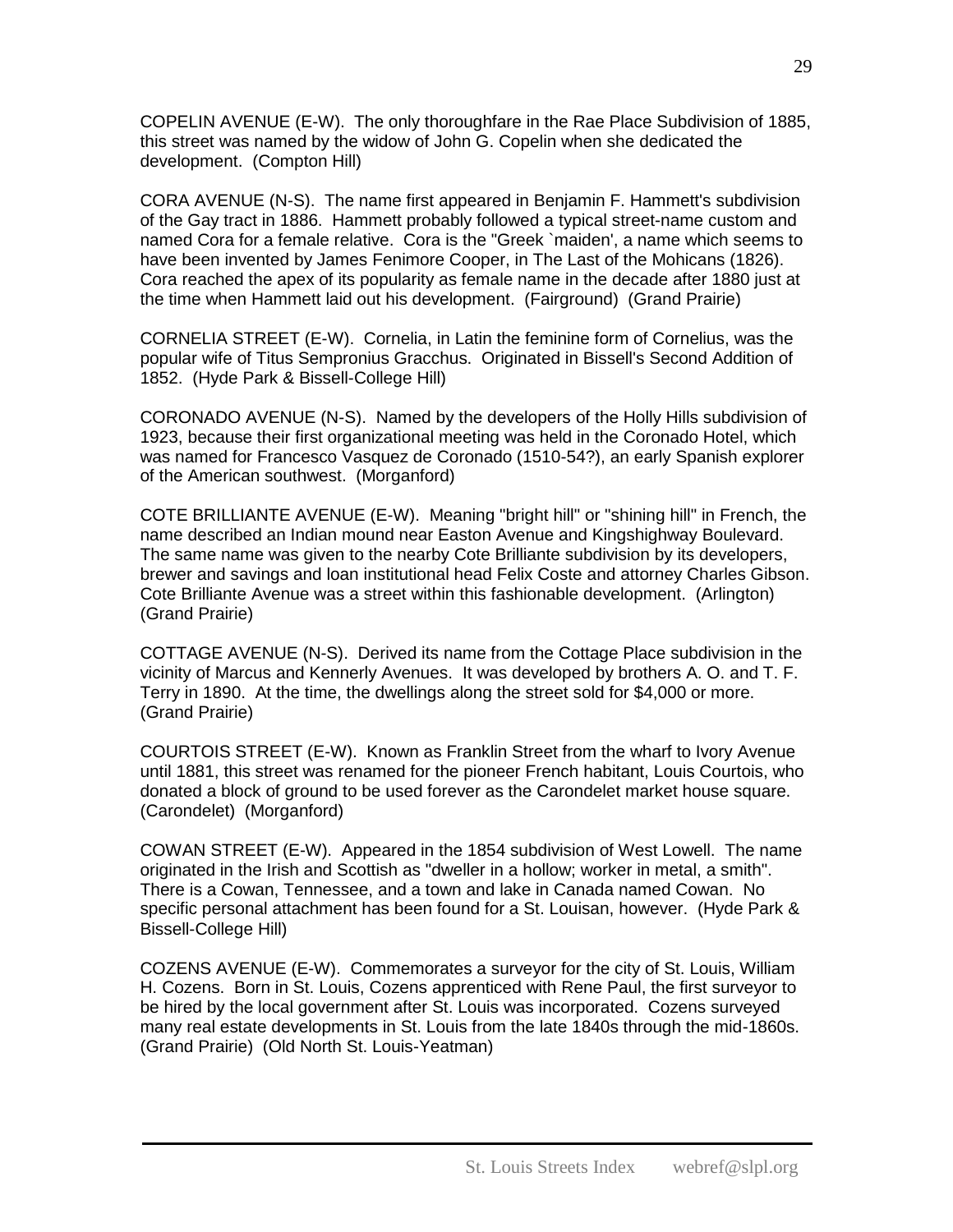CRANE CIRCLE (N-S). In the St. Louis Hills Estates Number 4 in 1950, it commemorates the family of Cyrus Crane Willmore, the developer of St. Louis Hills. (Southwest)

CREIGHTON DRIVE (N-S). In the 1946 subdivision of Villa Nona, it may be named for Creighton University in Omaha, Nebraska, a Jesuit institution founded in 1878. The name first appeared in Missouri in 1855 to denote the town of Creighton in Cass County. (Southwest)

CRESCENT AVENUE (E-W). In the 1885 Berthold's Subdivision, a section of Gratiot League Square, it is named for the Crescent City of New Orleans. (Oakland)

CRICKET DRIVE. A drive in Forest Park named for the nearby cricket field. (Kingsbury)

CRITTENDEN STREET (E-W). First appearing on local maps in the l850s, this street honors John Jordan Crittenden (l787 l863), United States Attorney General from l850 to l855 and Senator from Kentucky from l855 to l86l. He unsuccessfully sought to conciliate the slavery issue through the Crittenden Compromise, a scheme which used constitutional amendments. His nephew, Thomas J. Crittenden, was governor of Missouri from l880 to l884. (Benton Park) (Compton Hill) (Soulard)

CROSBY DRIVE (E-W). A "Crosby" is "one who came from Crosby (village at the cross), the name of several villages in England and Scotland. Appeared in the Carondelet Gardens Number Four subdivision of 1955. (Morganford)

CUBA COURT, NORTH AND SOUTH (E and W). Platted in the 1924 sub-division of Cuba's addition. The country of Cuba experienced enormous popularity during the 1920s, part of the general tourist discovery associated with land booms in Florida, Cuba and Central America generally. (Clifton)

CULVER WAY (N-S). A public walkway at 4,000-west on Olive Street northward to Delmar Avenue, it was named for L. L. Culver, a property owner in that area during the 1880s. (Central West End)

CUPPLES PLACE (E-W). Memorializes Samuel Cupples, a St. Louis industrialist who made his fortune in the manufacture of wooden-ware and later developed the Cupples Station warehouse complex at the south edge of downtown. A landowner in the Cupples Place area, the manufacturer also is memorialized in the Samuel Cupples School. (Grand Prairie)

CUSHING STREET (E-W). Originally named Cabanne Street in the Kingsbury Addition of l856, this street was renamed in l88l to honor Caleb Cushing (l800 l879), an American statesman who negotiated the opening of Chinese ports to United States trade. Cushing was U.S. Attorney General from l853 to l857. (Benton Park)

CUTTER AVENUE (N-S). Located in the area of Ringiose D. Watson's 1852 subdivision of the Glades, a portion of Gratiot League Square, the street was platted in 1900 and named for J. Henry Cutter of the St. Louis Embroidery Company. (Oakland)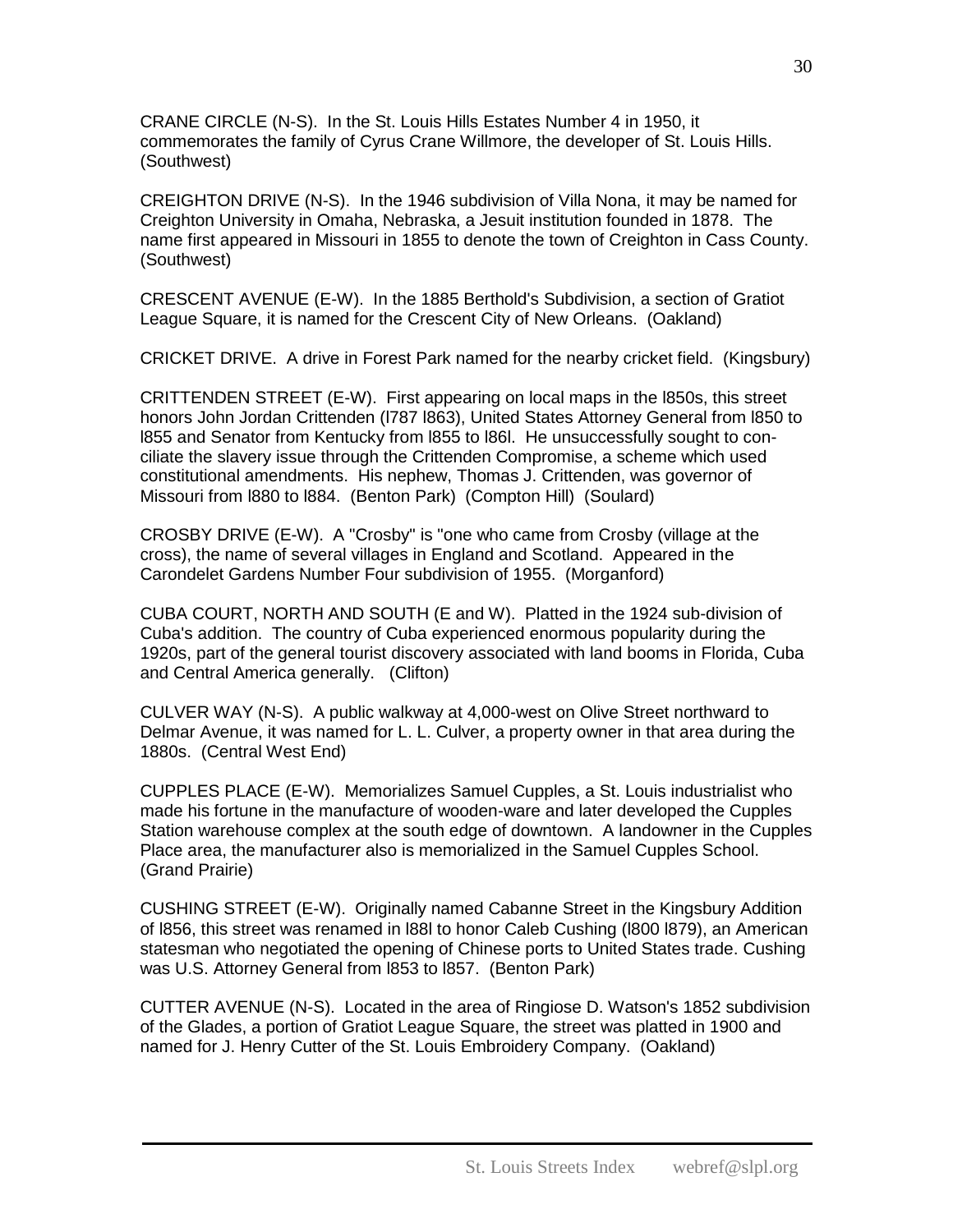D'AMATO COURT (E-W). D'Amato in Italian means "the descendant of Amato," or "beloved," so the name means "beloved court," a quite classy promotional name that got its start in the Goodfellow Park subdivision of 1924. (Baden-Riverview)

DAGGETT AVENUE (E-W). For John D. Daggett, mayor of St. Louis in 1841. Laid out in the Fairmount Heights Subdivision of 1868. (The Hill)

DAHLIA AVENUE (E-W). Named for the dahlia flower plant, developed by 18th-century botanist A. Dahl, when it appeared in the Rosa Park Subdivision of 1906 (Oak Hill)

DAKOTA STREET (E-W). Dating from the platting of the St. Louis Commons in the 1850s, this street was named for the Dakota Territory and the Dakota Indian Tribe, a western division of the Sioux. (Marquette-Cherokee)

DALE AVENUE (E-W). Known as Valley Road between Manchester and McCausland until 1881, when it was given its present name for the neighborhood topography. The street first appeared in the Mark McCausland Subdivision of 1859. (Oakland)

DALTON AVENUE (N-S). For John D. Dalton in the 1868 subdivision of his estate in the Cooper Tract. (The Hill)

DAMON AVENUE (E-W). The name "Damon" is from the Latin and means "spirit" or "demon." A fairly famous person in St. Louis history was Father Francis Dahmen, a 19th century St. Louis priest who gave his sermons in German. (Mark Twain I-70)

DANIEL BOONE EXPRESSWAY (E-W). Original name of U. S. Highway 40, named in 1952 to honor the American pioneer and explorer from Kentucky who migrated to Missouri about 1800. (Central West End) (Downtown)

DARBY AVENUE (N-S). Named for former mayor of St. Louis, John E. Darby, who served for four terms in the 1830s and 1840s. Appeared in the 1919 Homesites subdivision. (Arlington)

DAVIS STREET (E-W). Honors John Davis, an early merchant and prominent citizen of Carondelet in the 1850s. (Carondelet) (Morganford)

DAVISON AVENUE (N-S). Originated in the 1892 subdivision of Elmwood Park. The English name, Davison, is "the son of Davy or Davie, pet forms of David (commander; beloved; friend)." (Walnut Park)

DAYTON STREET (E-W). In the Stoddard Addition of 1851, it honors Bernard B. Dayton, an associate developer of the Union Addition of 1850. (Old North St. Louis-Yeatman)

DE BALIVIERE AVENUE (N-S). The daughters of James W. Kingsbury paid tribute to Madame De Baliviere, the mother-superior of a convent in Paris which they had attended earlier when they laid out this street in his Kingsbury Place Subdivision of 1873. (Kingsbury) (Central West End)

DE KALB STREET (N-S). Pays homage to Baron Johann De Kalb (l72l-l780), a French Army general (German by birth) who fought for the American patriots during the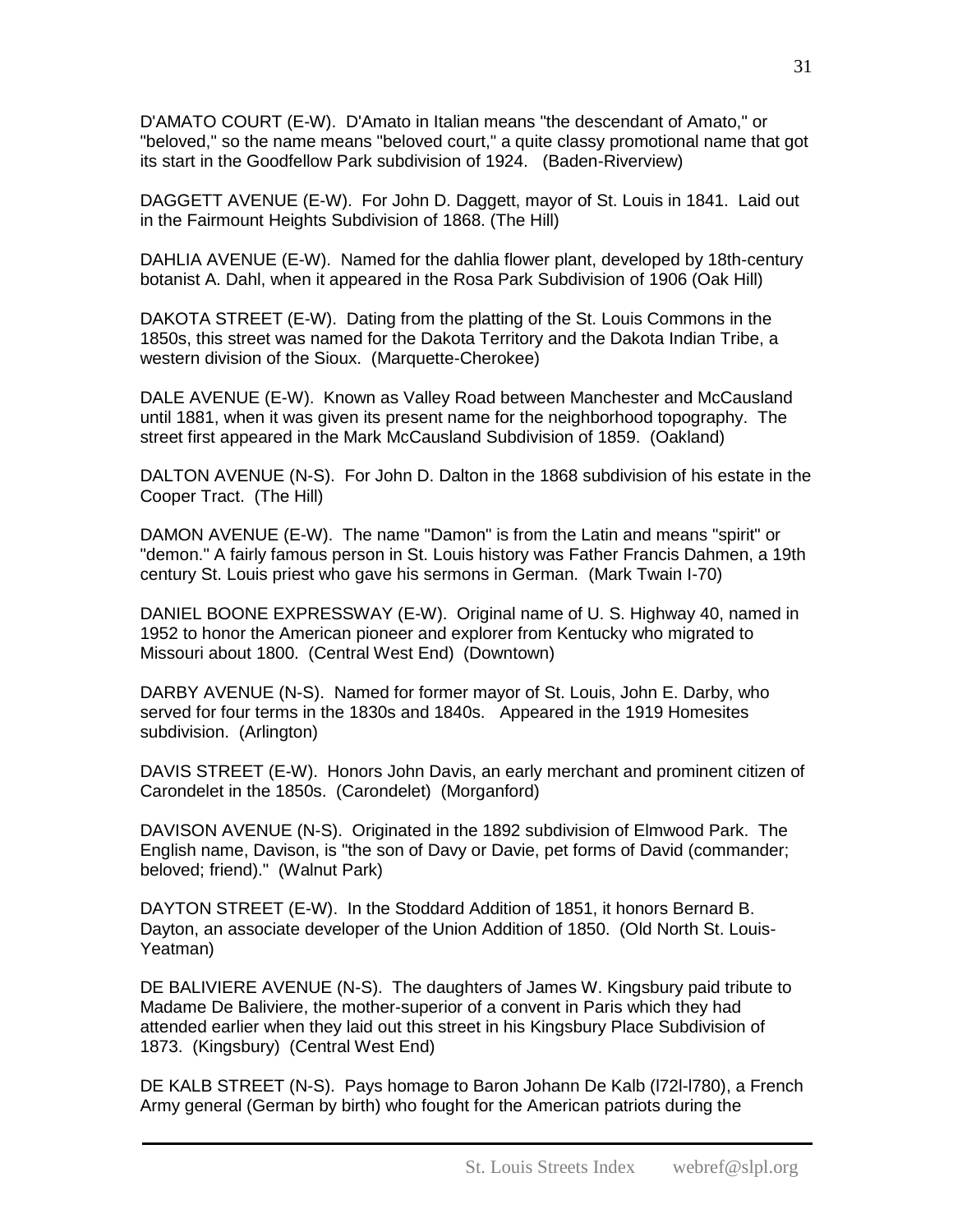Revolutionary War. He was killed in a battle at Camden, South Carolina. (Marquette-Cherokee) (Soulard)

DE MENIL PLACE. See DeMENIL PLACE.

DE TONTY STREET (E-W). For Henri de Tonty, the Italian-born lieutenant of Rene Robert Cavalier Sieur de la Salle, the Frenchman who explored the Mississippi Valley in the late-17th century. Among the Indians of the Valley, De Tonty was known as "Iron Hand" because his right hand, blown off in battle, had been replaced with one made of metal. (Shaw)

DECATUR DRIVE (N-S). In the 1955 Carondelet Gardens Number Five Subdivision, this street honors Stephen Decatur (1779-1820), American naval hero who first rose to fame in 1804 in the Tripolitan War. (Morganford)

DEER LAKE DRIVE. A drive in Forest Park named for Deer Lake, an early site for a deer paddock that no longer exists. (Kings-bury)

DEER STREET (N-S). Named as the reminder of an old deer trail. Until 1881 it was known as Clay Avenue. (Grand Prairie)

DEGIVERVILLE AVENUE (E-W). Originated in the 1873 subdivision of the estate of James W. Kingsbury, where it was named in honor of Armond Francois Robert, Count De Giverville, husband of Mary Virginia Kingsbury. Between Union and De Baliviere, this street carried the name of De Giverville until 1910, when it was renamed Berlin, which became Pershing Avenue in 1918. West of De Baliviere, the name of De Giverville was given to a new curving street which followed the north bank of the Wabash Railroad right-of-way to Delmar. It was platted in the Washington Heights First Addition of 1909. (Kingsbury)

DEKALB STREET - See DE KALB STREET.

DEL MONTE COURT (N-S). Recognized the adjacent Delmonte Theatre and apartments when laid out in the private Delmonte Subdivision of 1920. (Central West End)

DELMAR BOULEVARD (E-W). A coined name combining the first three letters of Delaware and Maryland, those being the home states of the owners of two abutting tracts of land along the street. The section of Delmar between the wharf and Grand Boulevard was known as Morgan Street until it received its present name in 1933. The section west of Taylor in the Central West End was known as Olive Street or the Central Plank Road until 1881. (Cabanne) (Central West End) (Downtown) (Grand Prairie) (Kingsbury) (Midtown) (Old North St. Louis-Yeatman)

DELOR STREET (E-W). Honors Clement Delor de Treget, who in 1767 founded the settlement which later became Carondelet. Until 1893, a section of Delor was called Termination Street because it marked the northern limit of the Carondelet Commons. (Marquette-Cherokee) (Oak Hill) (Southwest)

DeMENIL PLACE (N-S). This one block long segment of South Thirteenth Street was renamed in the 1970s to honor Dr. Alexander N. DeMenil, a Confederate sympathizer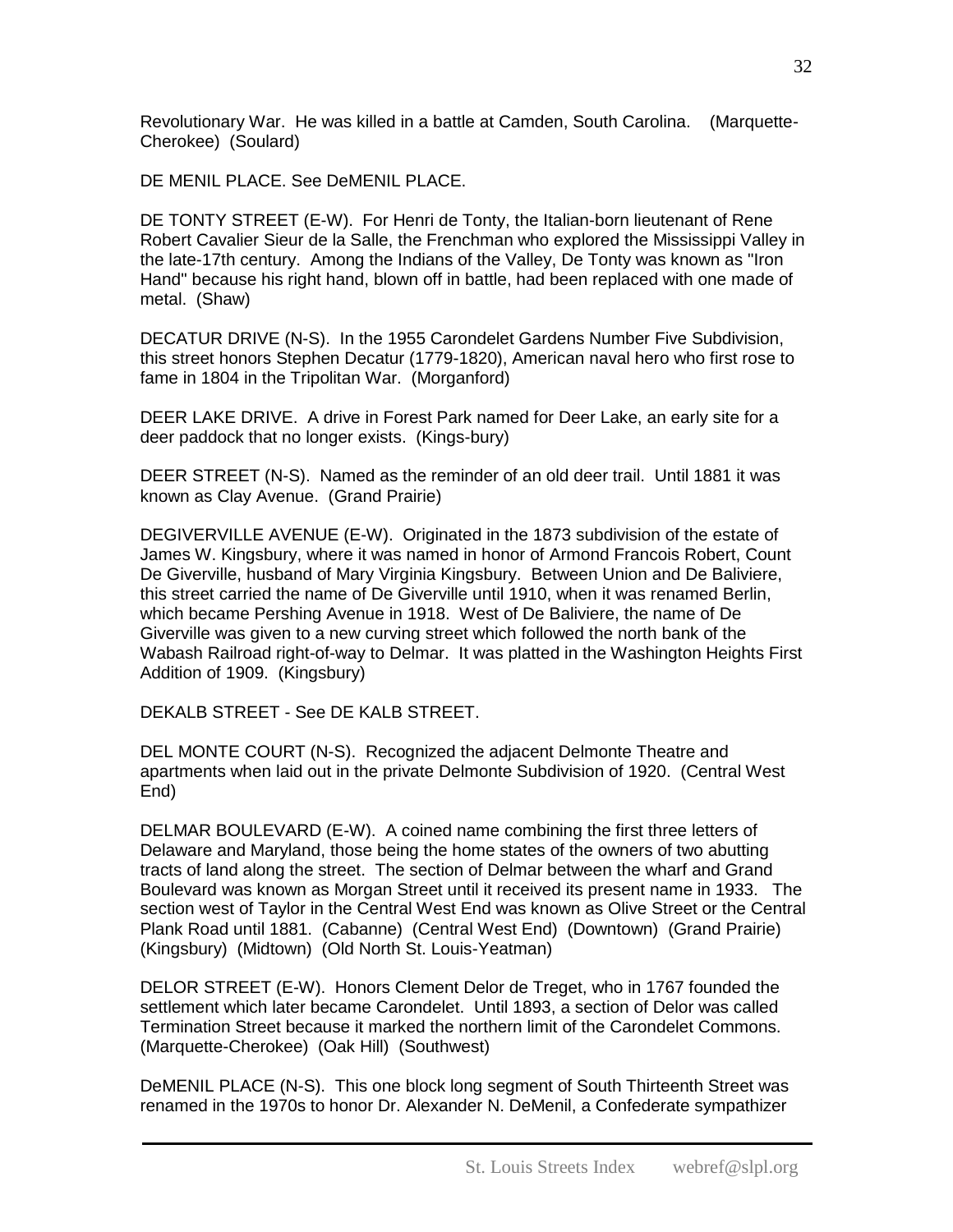whose ante bellum mansion on this street is a famous St. Louis landmark. (Benton Park)

DEMPSEY AVENUE (E-W). Named in the Columbia-Macklind Heights Subdivision of 1922 to honor Father Timothy Dempsey, pastor of St. Patrick's Church and prominent in Catholic charitable work. (The Hill)

DES PERES AVENUE (N-S). Platted in the 1909 Washington Heights First Addition, it did not become a street until after the completion of the River des Peres Drainage Work in 1932, when it was made into a street running atop the buried sewer from Delmar to Lindell. Its name derives from the settlement of Des Peres Catholic priests that at one time sat directly across the Mississippi River near the mouth of this river. (Kingsbury)

DESOTO AVENUE (E-W). Honored Hernando De Soto (1500-1542), the Spanish explorer who discovered the Mississippi River, in the College Hill subdivision of 1859. It was known as Hall Avenue between the wharf and Broadway until 1881. (Fairground) (Hyde Park & Bissell-College Hill)

DESTREHAN STREET (E-W). In Destrehan's Addition of 1858, it was named for Nicholas A. Destrehan, developer of this subdivision and one of the founders of the town of Bremen. (Hyde Park & Bissell-College Hill)

DETONTY STREET - See DE TONTY STREET.

DEVLIN AVENUE (N-S). Carried no title until 1882 when it was designated for the developer of the 1875 Devlin Subdivision. Of Irish origin, a Devlin is the "descendant of the plasterer" or "one who came from Dublin (black pool)." (Oakland)

DEVOLSEY STREET (N-S). Platted in the Devolsey Addition of l848, along four blocks of Gravois Road. The property originally was owned by Pierre Francois Devolsey, an early French landowner. (Benton Park)

DEVONSHIRE AVENUE (E-W). Named for the county of Devonshire, England, home of Everard Horton, owner of the tract developed as the Southampton Addition in 1896. (Southwest)

DEWEY AVENUE (N-S). Honored Admiral George Dewey (1836-1917), the hero of the battle of Manila Bay in the Spanish-American War, in the 1905 Murphy Estate Subdivision. Between Eichelberger and Meramec streets, it was known as Fifteenth Street until 1911. (Morganford) (Oak Hill)

DEXTER STREET (E-W). Showed up in Leroy Kingsland's subdivision of 1865. Dexter is of English origin (it was a term used to designate a cloth dyer). (Midtown)

DIANTHAN LANE (N-S). Apparently a modern coined name, originating either from the ancient Roman goddess, Diana, or from the plant genus Dianthus, of the pink family. Laid out in the Hillcrest Park subdivision of 1951. (Morganford)

DICK GREGORY PLACE (N-S). Named for civil rights activist and black comedian Dick Gregory in 1976. Formerly called Wagoner Place for Jewett Wagoner, St. Louis pickle, sauce and vinegar manufacturer who opened this street in 1891. (Grand Prairie)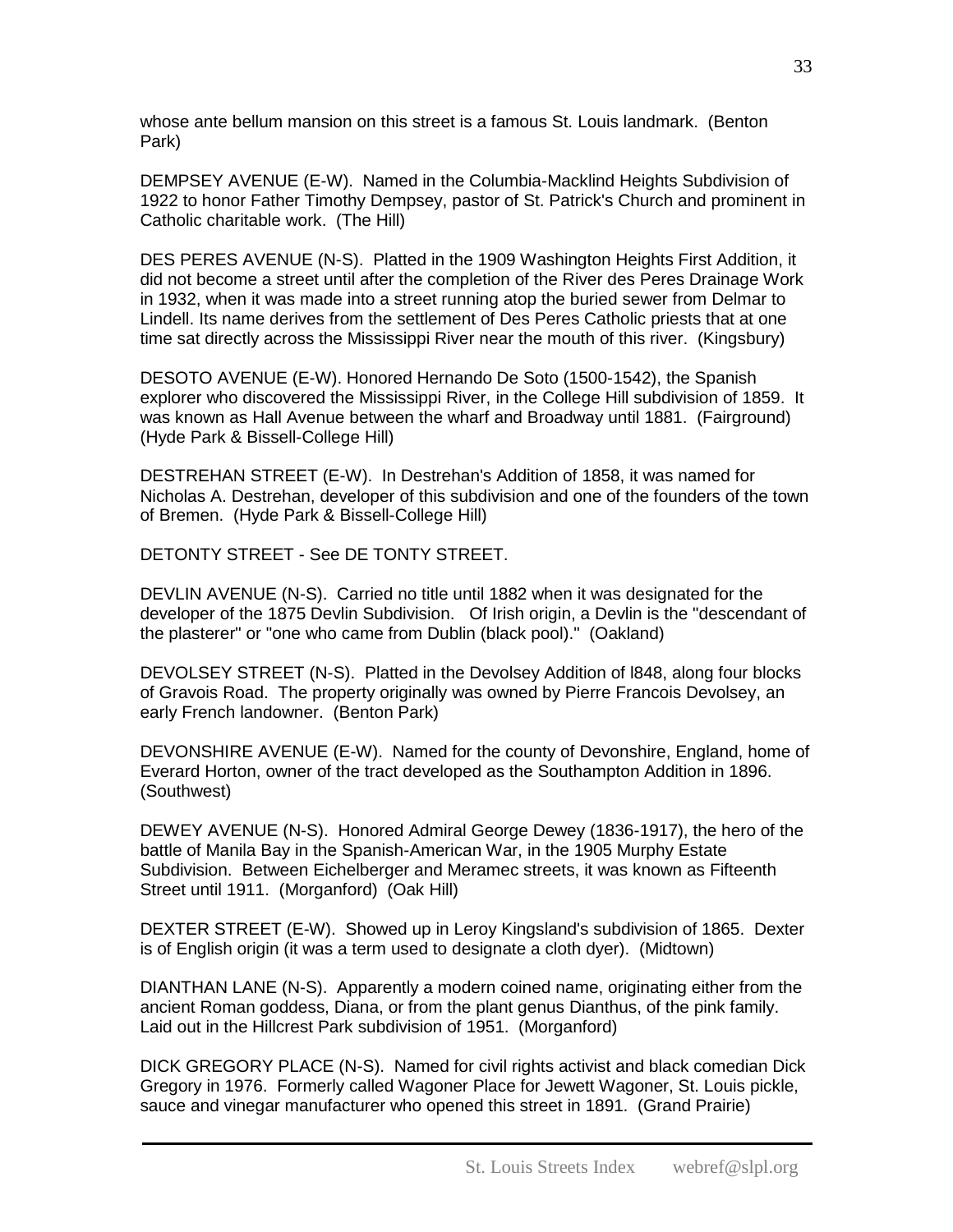DICKSON STREET (E-W). For Charles K. Dickson, an associate developer of the 1851 Stoddard Addition. It was known as Bates Street from the wharf to Broadway to 1881. (Old North St. Louis-Yeatman)

DIDIER ROAD (E-W). Platted in the 1936 subdivision of City Block 3298, it commemorates the Didier family, early French landowners in the vicinity of Carondelet. (Morganford)

DISCHINGER COURT (N-S). An Americanized ending to the German name of "Disch," which means "one who made cabinets," or "a joiner." Originated in the 1940 Riverview Terrace subdivision. (Baden-Riverview)

DIVISION STREET (E-W) Marks the division between the properties of the Carr and Biddle families in the 1858 subdivision by Picott and Biddle. It still exists between Seventeenth and Eighteenth. (Old North St. Louis-Yeatman)

DOCK STREET (E-W). In the 1843 subdivision of Blocks A, B, and C of the William Christy Heris Addition, it was named for the adjacent site of floating docks for steamboat construction. (Hyde Park & Bissell-College Hill)

DODDRIDGE STREET (E-W). When Thomas Hornsby laid out his 1868 addition to Baden, he named this street for his brother, Doddridge Hornsby. (Baden-Riverview)

DODIER STREET (E-W). Appearing in the East Union Addition of 1850, it honored the widow of Auguste Dodier, a pioneer French householder and slave owner in 1770. She owned the strip from Lot Number 35 in the St. Louis Common Field. In the Fairground neighborhood, it was Jasmine Street between Leffingwell and Glasgow until 1881 and was University Street from Glasgow to Grand until 1882. (Fairground) (Hyde Park & Bissell-College Hill) (Old North St. Louis-Yeatman)

DOLAN PLACE (E-W). Named in 1951 for the Dolan Real Estate Company. Previously known as Dillenberger Avenue after it was platted in the Dillenberger Place Subdivision of 1911. (Oakland)

DOLMAN STREET (N-S). First laid out as a street in the subdivision of Lot 2 of the St. Louis Commons by Louis La Beaume and John Withnell in l845. It was named for John A. Dolman of the real estate firm of Dolman & Obear. (Soulard)

DONNELL AVENUE (E-W). In the 1947 Riverview Terrace First Addition, it honored Missouri governor Forrest C. Donnell (1941-45) who had left office only two years earlier. (Baden-Riverview)

DONOVAN AVENUE (N-S). Honors Daniel H. Donovan of the Donovan and Son Real Estate Company during the post-Civil War period. (Southwest)

DONOVAN PLACE (E-W). Materialized in the 1900 private sub-division of the same name. This is an Irish name, originating as the "grandson of Donndubham (born Dubhan)" or the "grandson of Donndamhan (little brown poet)". (Central West End)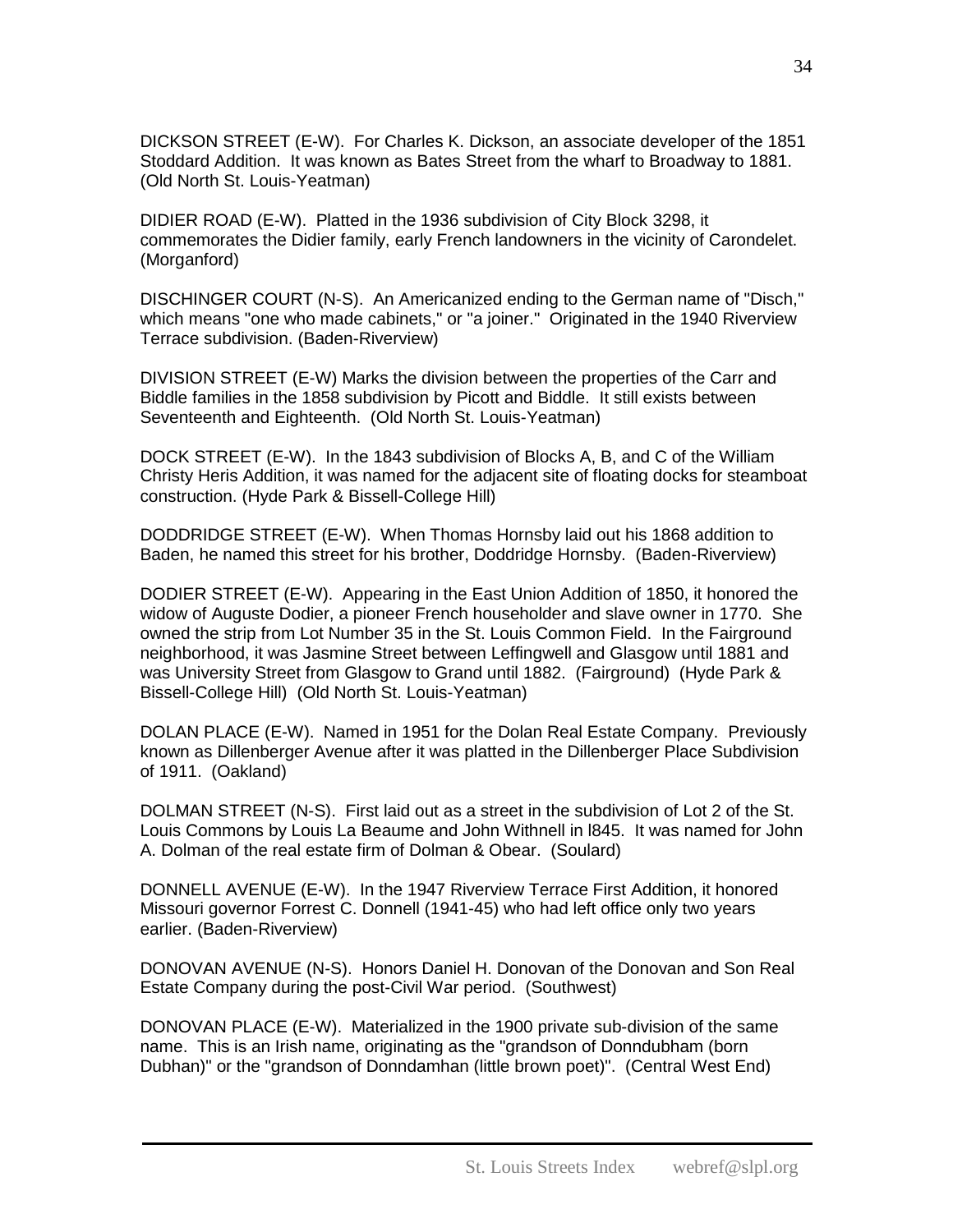DORCAS STREET (E-W). Named for Dorcas Bent Carr, wife of William C. Carr, an early St. Louis merchant. Until l88l the section of Dorcas Street between Tenth Street and Broadway was known as Lancaster. (Soulard)

DOUGLASS STREET (E-W). A tribute to Frederick Douglass (1817-1895), American abolitionist and editor, in the Lewis Bissell's Fourth Addition of 1872. Douglass was made secretary of the Santo Domingo Commission the year before this subdivision was laid out. Born of a black mother and a white father, Douglass took his name from Sir Walter Scott's hero in Lady of the Lake after he escaped from slavery and fled north. (Hyde Park & Bissell-College Hill)

DOVER PLACE and DOVER STREET (E-W). Originating in the old city of Carondelet and perpetuated in the Dover Place subdivision of 1894. The street started its life titled D Street in the 1832 plat of Carondelet; it was named Dover when the city of Carondelet adopted names for streets in 1854. The name harkens to Dover, capital of Delaware, the home state of Edward and Frederick Bates, both ardent supporters of public schools. (Carondelet) (Marquette-Cherokee) (Morganford)

DOWLING PLACE (N-S). In the area of the subdivision of the Henry Gimblin estate of 1854, it was named later to honor Edward Dowling, a pioneer Baden settler. (Baden-Riverview)

DR. MARTIN LUTHER KING DRIVE (E-W). Named in 1972 to honor the assassinated civil rights leader who won a Nobel Prize in 1968 for his work for black equality. First named North "I" Street in 1821, it was designated Cherry Street in 1826. It was later changed to Franklin Avenue as a tribute to the Revolutionary War publisher, philosopher and diplomat. (Downtown) (Midtown) (Old North St. Louis-Yeatman)

DRESDEN AVENUE (N-S). A tribute to the city of Dresden, Germany, in the 1906 Humboldt Heights Subdivision. (Morganford) (Oak Hill)

DRESSELL AVENUE (N-S). Emerged in the Homesites subdivision of 1919. Dressel originated as an English name for a person who finished textile fabrics so they had a nap or smooth edge. (Arlington)

DRURY LANE (N-S). Named for a famous London street, locale of the famed seventeenth-century Drury Lane Theater, as part of the Inglesyde subdivision of 1890. (Baden-Riverview) (Oakland) (Walnut Park)

DRYDEN AVENUE & COURT (N-S). In the Scanlon Place subdivision of 1893, it was known as Scanlon Place from Kossuth to Margaretta Avenue until 1931, when it was renamed for Ewing R. Dryden, president of the Dryden-Dyer Construction Company. (Fairground)

DUCHOUQUETTE STREET. (Ward 7, Precinct 6.) Named for John B. Duchouquette, a large landholder in early St. Louis (he owned what later became the Lesperance, Picotte, Papin, and Duchouquette additions).

DUGAN AVENUE (E-W). For Thomas A. Dugan, president of Dugan, Walfort and Dugan, Inc., manufacturers' agents, in the 1923 subdivision of Submoor. (The Hill)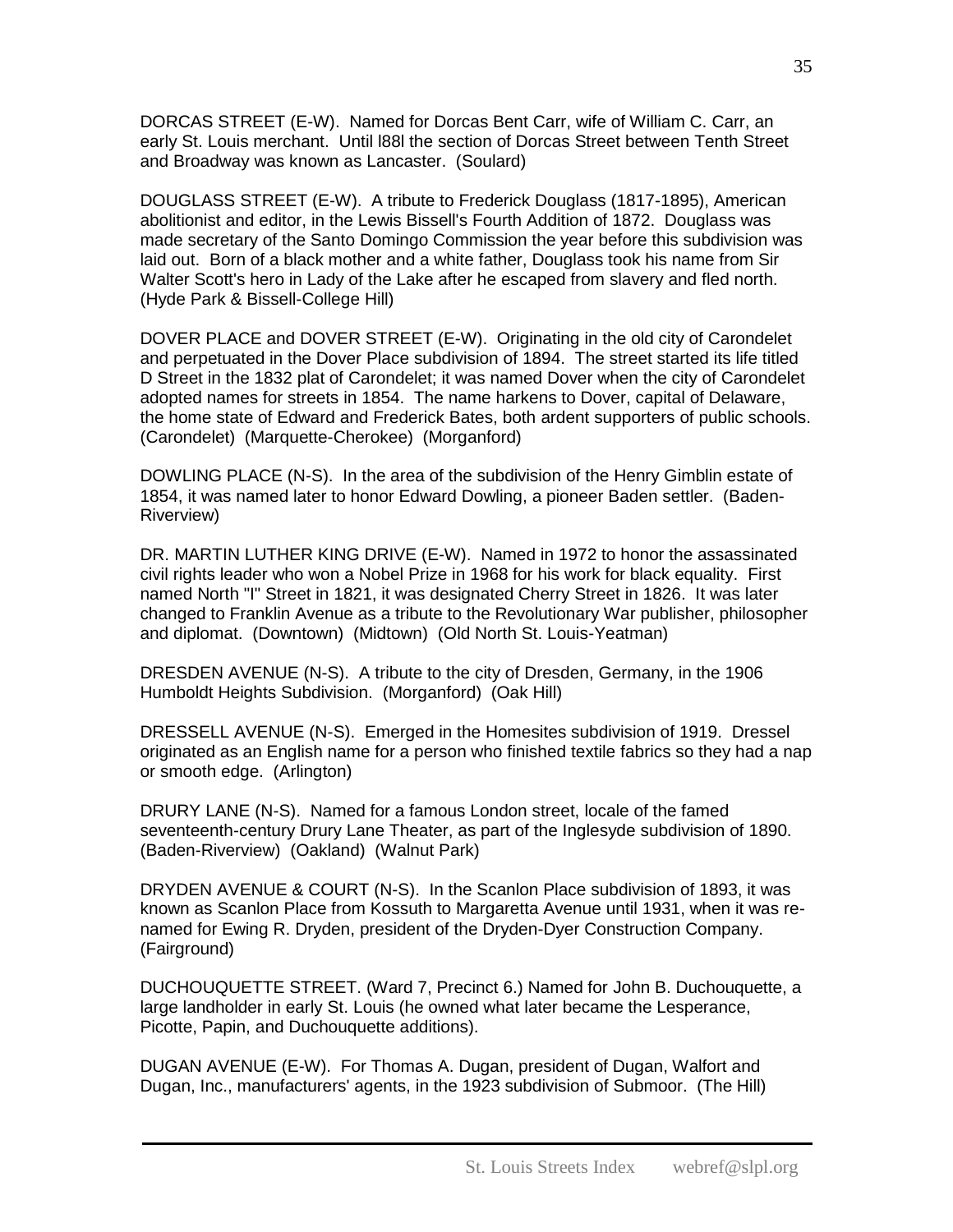DUKE STREET (E-W). An honor for the family of Mrs. Sara Christy Duke, a member of the founding family of the fire clay products company. The name originated in the Ellenwood Park Second Addition of 1910. (Oak Hill)

DUMBARTON CIRCLE DRIVE (E-W). Dumbarton is a city in Scotland (Dumbarton Oaks is a mansion in Washington, D.C., where FDR, Churchill, and Stalin met in 1944 to plan the post-war world). (Academy-Sherman)

DUNCAN AVENUE (E-W). Had its origin in Peter Lindell's Second Addition of 1865, who named it to honor James Duncan, a partner in Barr's Dry Goods Company. This is an Irish and Scottish name meaning "descendant of Donnchad (brown warrior)." It was known as Bates Avenue from Vandeventer to Euclid until 1881. (Central West End)

DUNN ROAD (E-W). Named for George T. Dunn, state senator from the 11th District 1892-1896. (Riverview)

DUNNICA STREET (E-W). So named in the 1875 subdivision of the estate of Judge James Dunnica, a wealthy land owner and steamboat captain. (Marquette-Cherokee) (Oak Hill)

DURANT AVENUE (N-S). Tribute to William C. Durant, founder of the General Motors Corporation, in the Durant Park subdivision of 1920. (Walnut Park)

DYSON AVENUE (E-W). The only street platted in the 1932 private subdivision of Dyson Place. An English name meaning "the son of Dy or Dye, pet forms of Dionysus (Grecian god of wine; judge of men)." (Oakland)

EADS AVENUE (E-W). Received its present name in 1874 to honor Captain James B. Eads, the builder of Eads Bridge which was opened in that year. When the thoroughfare was first dedicated as a public way in 1854, it was called Susan Street, after a daughter of James S. Thomas, who platted Compton Hill. (Compton Hill)

EADS BRIDGE. Has its own zip code (63102) and post office address. (Central Business District)

EAST BLOW STREET. See BLOW STREET (E-W).

EAST BOWEN STREET. See BOWEN STREET (E-W).

EAST CATALAN STREET. See CATALAN STREET (E-W).

EAST CLARENCE AVENUE. See CLARENCE STREET (E-W).

EAST COLLEGE AVENUE. See COLLEGE AVENUE (E-W).

EAST COURT (N-S). A short street in the Kingshighway Forest Subdivision of 1928 on Holly Hills avenue west of Gravois. (Oak Hill)

EAST COURTOIS STREET. See COURTOIS STREET (E-W).

EAST DAVIS STREET. See DAVIS STREET (E-W).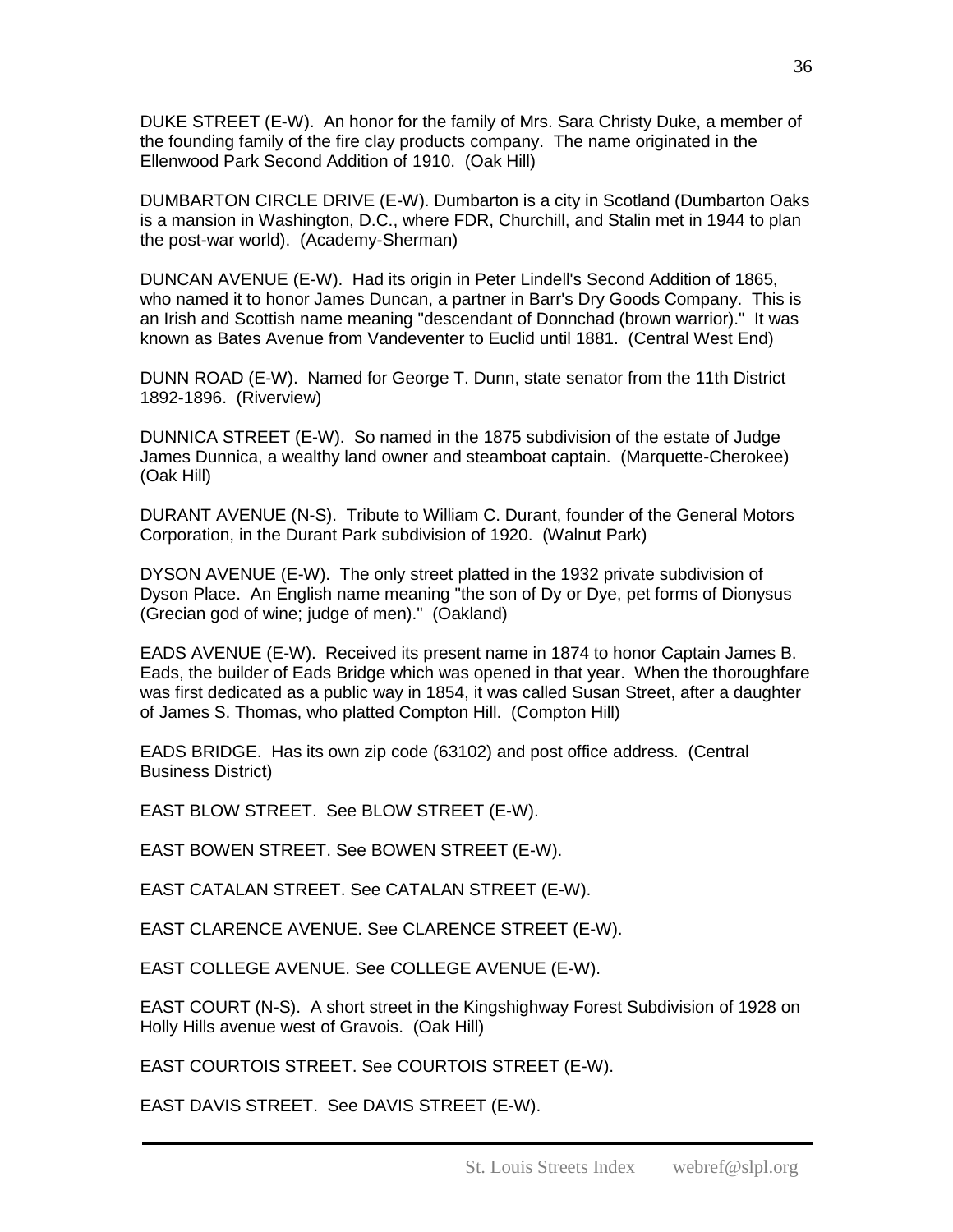EAST DOVER STREET. See DOVER STREET (E-W).

EAST EICHELBERGER STREET. See EICHELBERGER STREET (E-W).

EAST ELWOOD AVENUE. See ELWOOD STREET (E-W).

EAST ESPENSCHIED STREET. See ESPENSCHIED STREET (E-W).

EAST FAIRFAX COURT. See FAIRFAX COURT (E-W).

EAST FILLMORE STREET. See FILLMORE STREET (E-W).

EAST FOURTEENTH STREET (E-W). That section of Fourteenth which extends from Biddle Street to Mullanphy. North of Mullanphy it becomes Fourteenth. See Also FOURTEENTH STREET (E, N, & S).

EAST GATE AVENUE. See EASTGATE AVENUE (E-W).

EAST GRAND AVENUE. See GRAND AVENUE (E).

EAST GRAND BOULEVARD. See GRAND BOULEVARD (E, N, & S).

EAST HAVEN STREET. See HAVEN STREET (E-W).

EAST HILL STREET. See HILL STREET (E-W).

EAST HOLLY HILLS STREET. See HOLLY HILLS AVENUE & BOULEVARD (E-W) for explanation.

EAST HURCK STREET. See HURCK STREET (E-W).

EAST IOWA AVENUE. See IOWA AVENUE (E-W).

EAST IRON STREET. See IRON STREET (E-W).

EAST JAMIESON AVENUE. See JAMIESON AVENUE (E-W).

EAST KOELN STREET. See KOELN AVENUE (E-W).

EAST KRAUSS STREET. See KRAUSS STREET (E-W).

EAST LOOKOUT COURT. See LOOKOUT COURT & DRIVE (E-W).

EAST LOOKOUT DRIVE (E-W). See LOOKOUT COURT & DRIVE (E-W) for explanation. (Baden-Riverview)

EAST LOUGHBOROUGH AVENUE. See LOUGHBOROUGH AVENUE (E-W).

EAST MAEDER STREET. See MAEDER STREET (E-W).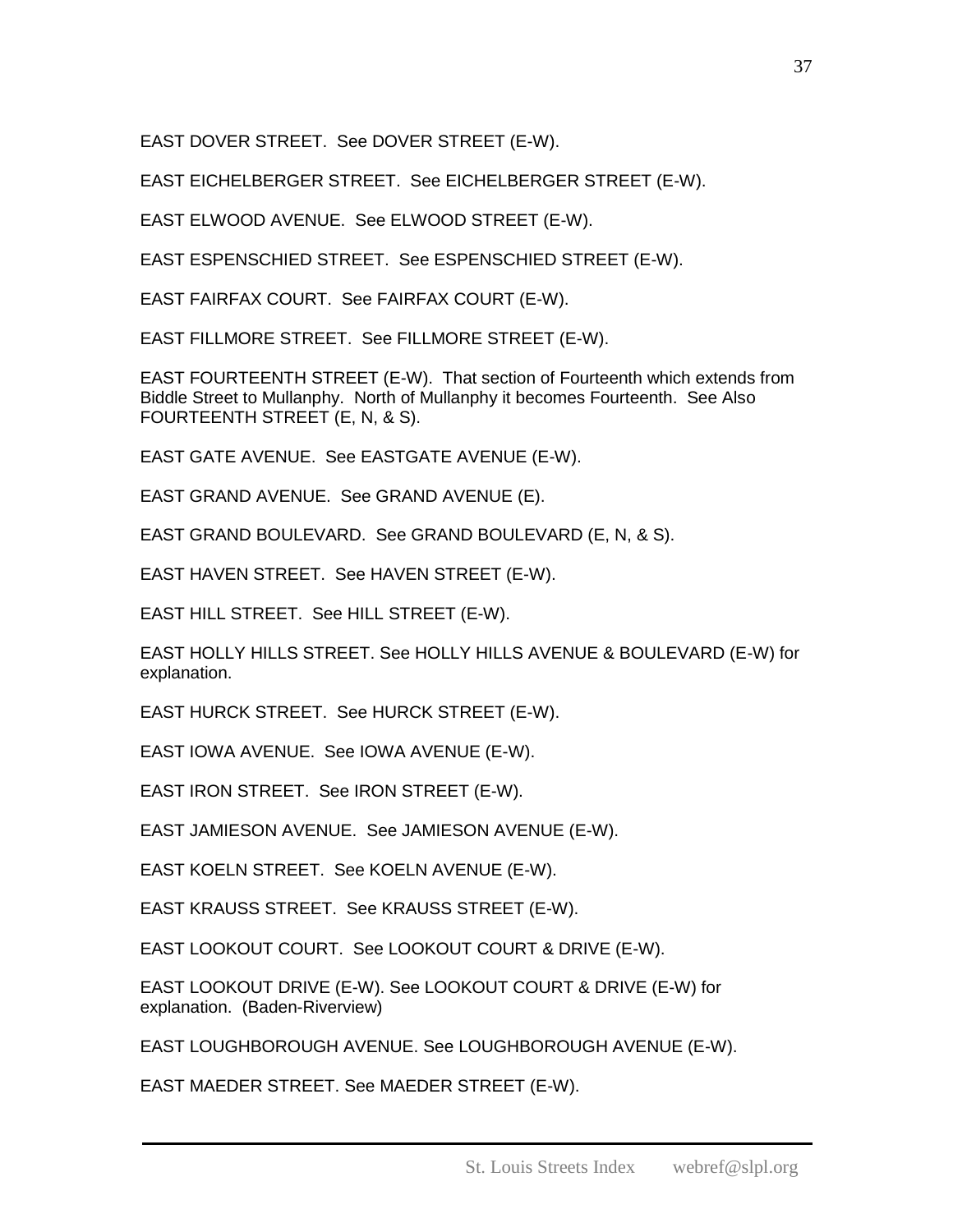EAST MARCEAU STREET. See MARCEAU STREET (E-W).

EAST MICHIGAN AVENUE. See MICHIGAN AVENUE for explanation (N-S).

EAST MOTT STREET. See MOTT STREET (E-W),

EAST NAGEL AVENUE. See NAGEL AVENUE (E-W).

EAST NORWOOD DRIVE. See NORWOOD AVENUE, DRIVE, & COURT (E-W).

EAST POEPPING AVENUE. See POEPPING AVENUE (E-W0,

EAST PRAIRIE AVENUE. See PRAIRIE AVENUE (E-W)

EAST PRIMM STREET. See PRIMM STREET (E-W).

EAST QUINCY STREET. See QUINCY STREET (E-W).

EAST RAILROAD AVENUE (N-S). Paralleled the North Missouri Railroad tracks as part of the 1856 Railroad Addition to German-town. (Baden-Riverview)

EAST ROAD (N-S). The original name of this street (it was part of the 1852 subdivision of Gratiot Square). (Oakland)

EAST ROBERT AVENUE. See ROBERT AVENUE (E-W).

EAST SCHIRMER STREET. See SCHIRMER STREET (E-W).

EAST SOPER STREET. See SOPER STREET (E-W).

EAST STEINS STREET. See STEINS STREET (E-W).

EAST TAYLOR AVENUE (E-W). The portion of Taylor east of West Florissant to the Mississippi River. See TAYLOR AVENUE (E, N, & S) for full definition.

EAST TESSON STREET. See TESSON STREET (E-W).

EAST THIRD STREET. See THIRD STREET (E, N, & S).

EAST UPTON STREET. See UPTON STREET ((E-W).

EAST VIRGINIA AVENUE. See VIRGINIA AVENUE (E-W, N-S).

EAST VIVIAN AVENUE. See VIVIAN AVENUE (N-S).

EAST WALSH STREET. See WALSH STREET (E-W).

EAST WARNE AVENUE. See WARNE AVENUE (E-W).

EASTGATE AVENUE (E-W). Marks the location of the east gate to the old Delmar Gardens Amusement Park and race track. (Cabanne)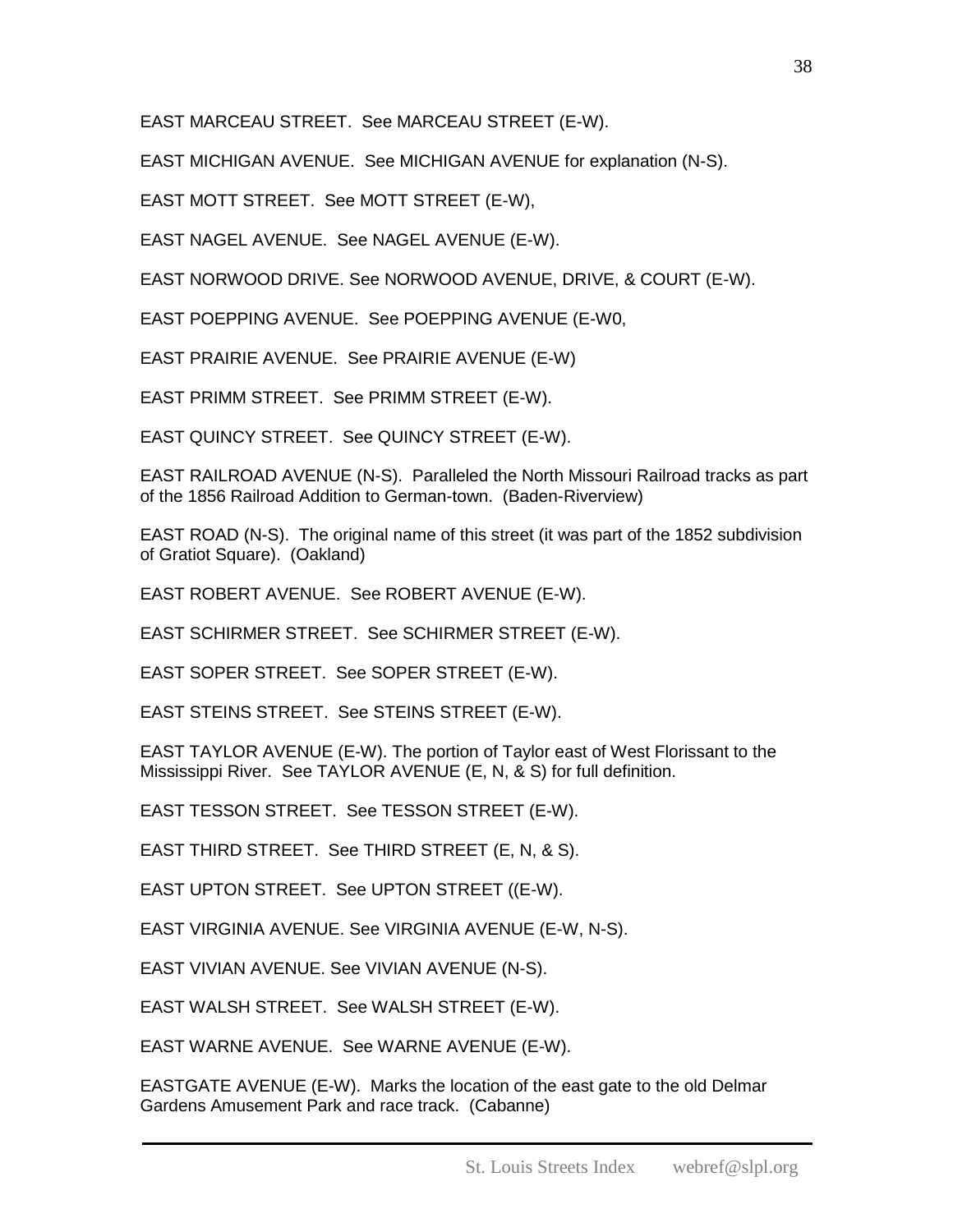EASTON AVENUE (E-W). Honored Rufus Easton, who was named St. Louis' first postmaster in 1805. He also served as Missouri's first attorney general and gained recognition as one of the leading lawyers of his day. The name Easton still occasionally appears on city street maps even though Easton Avenue is now officially known as Dr. Martin Luther King Drive. (Old North St. Louis-Yeatman)

ECOFF AVENUE (N-S). Asa B. Ecoff, then city inspector of boilers, was honored by this street in Balson's Subdivision of 1885. (Oakland)

EDELLE AVENUE (E-S). Feminine spelling of "Edel" or "Edelle," English for "descendant of Edel (noble); the nobleman". Developed in Dougherty's Goodfellow Avenue private subdivision of 1907. (Arlington)

EDMUND AVENUE (N-S). Name of a 9th-century saint, king of the East Angles, whose popularity helped the name survive the Norman Conquest. It translates from the Old English as "rich protector." Opened in the 1866 subdivision of the Briggs Estate. (Central West End)

EDNA STREET (N-S). From the Hebrew "ednah" meaning "pleasure, delight." In the 1905 subdivision of Hornsby Heights. (Baden-Riverview)

EDWARDS STREET (N-S). In the Fairmont Heights Subdivision of 1868, it honors Albert Gallatin Edwards, a Civil War general and assistant United States Treasurer at St. Louis. He was the founder of the banking and brokerage house of of A. G. Edwards and Company. (The Hill)

EDWIN STREET (N-S). From the Old English name "Edwine" meaning "happy friend." (Midtown)

EICHELBERGER DRIVE (E-W). Platted in the Villa Nova Subdivision in 1946. Like its predecessor, it honors Doctor George F. Eichelberger. (Southwest)

EICHELBERGER STREET (E-W). Originally named in an early platting of the Carondelet Commons in honor of Doctor George F. Eichelberger, a member of Carondelet's first city council. From Morganford Road to the River des Peres, it was Clark Road until 1881. (Marquette-Cherokee) (Oak Hill) (Southwest)

EIGHTEENTH STREET (N-S). This street came into existence in the mid-1830s as Tayon Avenue, the spelled-as-pronounced name of Joseph Taillon, an original French settler who in 1765 built a dam to power the city's first flour mill at the east end of Mill Creek Valley. In Old North St. Louis, it was Nineteenth Street from Washington to North Market Street until 1883. South of downtown, from Chouteau to Sidney Street, it was known as Second Carondelet Avenue until 1883. (Benton Park) (Downtown) (Lafayette Square) (Old North St. Louis-Yeatman) (Soulard)

EIGHTH STREET (N-S). One of the first additions to St. Louis west of the 1822 city limits was the John B. C. Lucas subdivision of 1833. In its street layout, the next parallel street west of Seventh Street was designated as Eighth Street. This street's southern extension into Soulard was known as Fulton Street until l883. (Downtown) (Old North St. Louis-Yeatman) (Soulard)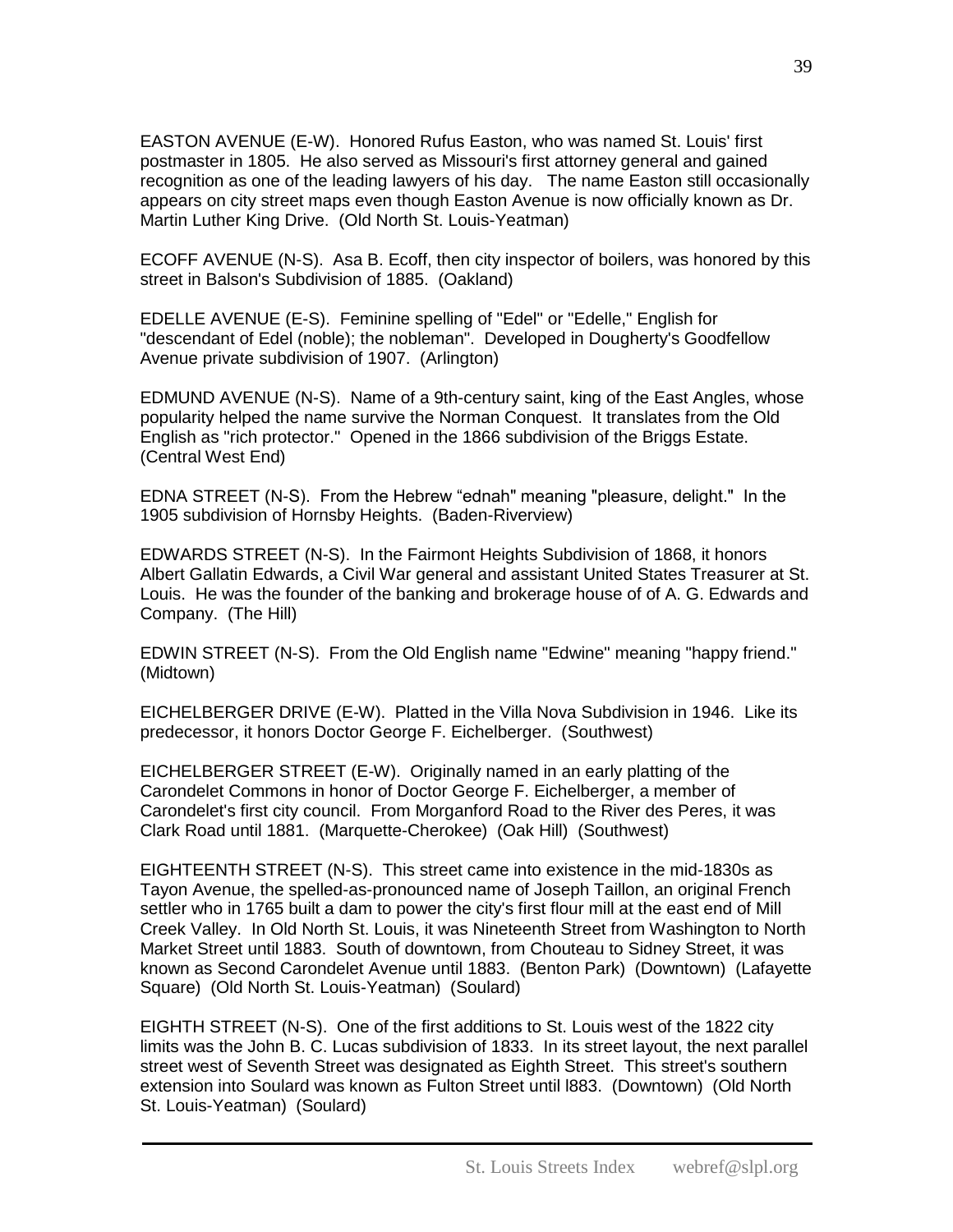EILER STREET (E-W). Originally "A-N1 Street" in the old town of Carondelet, this street was given the name of Adams Street during the 1850s and was changed to Eiler Street in 1881 to honor Laurentius M. Eiler, who made the survey of the town of Carondelet in 1832. (Marquette-Cherokee) (Oak Hill)

EITMAN AVENUE (E-W). The German "Eit" is descended from "Eid", meaning fire, burn or hearth. Appeared in Eitman's Addition of 1890 and named for the family of the developer. (Clifton)

ELENORE AVENUE (N-S). A section of this street from Gravois Avenue to Eichelberger Street in the 1906 Humboldt Heights Subdivision was named Elenore Avenue until 1932 when the name was changed to Christy Avenue. The original name probably honored a female relative of the developer. Between Delor Street and Wilcox Avenue, in the Kingshighway Terrace Subdivision of 1922, it also was named Elenore until 1932 when it became Christy. The name of Elenore was restored in 1937. (Oak Hill)

ELEVENTH STREET (N-S). First appeared on the map of St. Louis in the plat of the John B. C. Lucas Third Addition of 1841. The section of the street between Clark and Elm was named Coursault Street in the Joseph Charless Addition of 1835 but had reverted in Eleventh by 1850. Between Gratiot Street and Chouteau Avenue, it was named Beckwith Street from 1865 to 1881. In Hyde Park, this street was known as Belleview Street from Bellefontaine Road to Gano Avenue to 1883. In the Soulard neighborhood, various sections of this street were named Rosatti, Menard and Stoddard before l883. (Downtown) (Hyde Park & Bissell - College Hill) (Old North St. Louis-Yeatman) (Soulard)

ELIAS AVENUE (E-W). Greek form of Hebrew Elijah, "The Lord is God'." Appeared in McDermott's Addition to Baden of 1905, it is said to be associated with the settlement of a Jewish colony in the area in earlier years. (Baden-Riverview)

ELIZABETH AVENUE (E-W). Originally appeared on St. Louis street maps in 1878 in the subdivisions of property of Gabriel Jones and others. Elizabeth traces its origin to the Hebrew Elisheba, "possibly `oath of God' or "God is satisfaction/perfection'." In the Biblical Old Testament, the Book of Exodus, Elizabeth was the wife of Aaron. (Clifton)

ELLA AVENUE (E-W). John A. Watson named this street in his 1874 subdivision of Fruit Hill. During the 1870s, Ella came back into common usage, probably as a pet form of Eleanor. (Cabanne)

ELLENDALE AVENUE (N-S). Located in the 1884 subdivision of Ellendale, it honors Ellen, the daughter of St. Louis publisher and author William L. Thomas, who developed the subdivision. (Oakland)

ELLENDALE PLACE (E-W). Platted in the 1886 amended plat of Ellendale. Like the earlier avenue of the same name, it honors Ellen, the daughter of William L. Thomas. (Oakland)

ELLENWOOD AVENUE (E-W). Appeared in the Ellenwood Park Sub-division of 1909, this street and the subdivision were named in honor of Mrs. Ellen P. Christy, widow of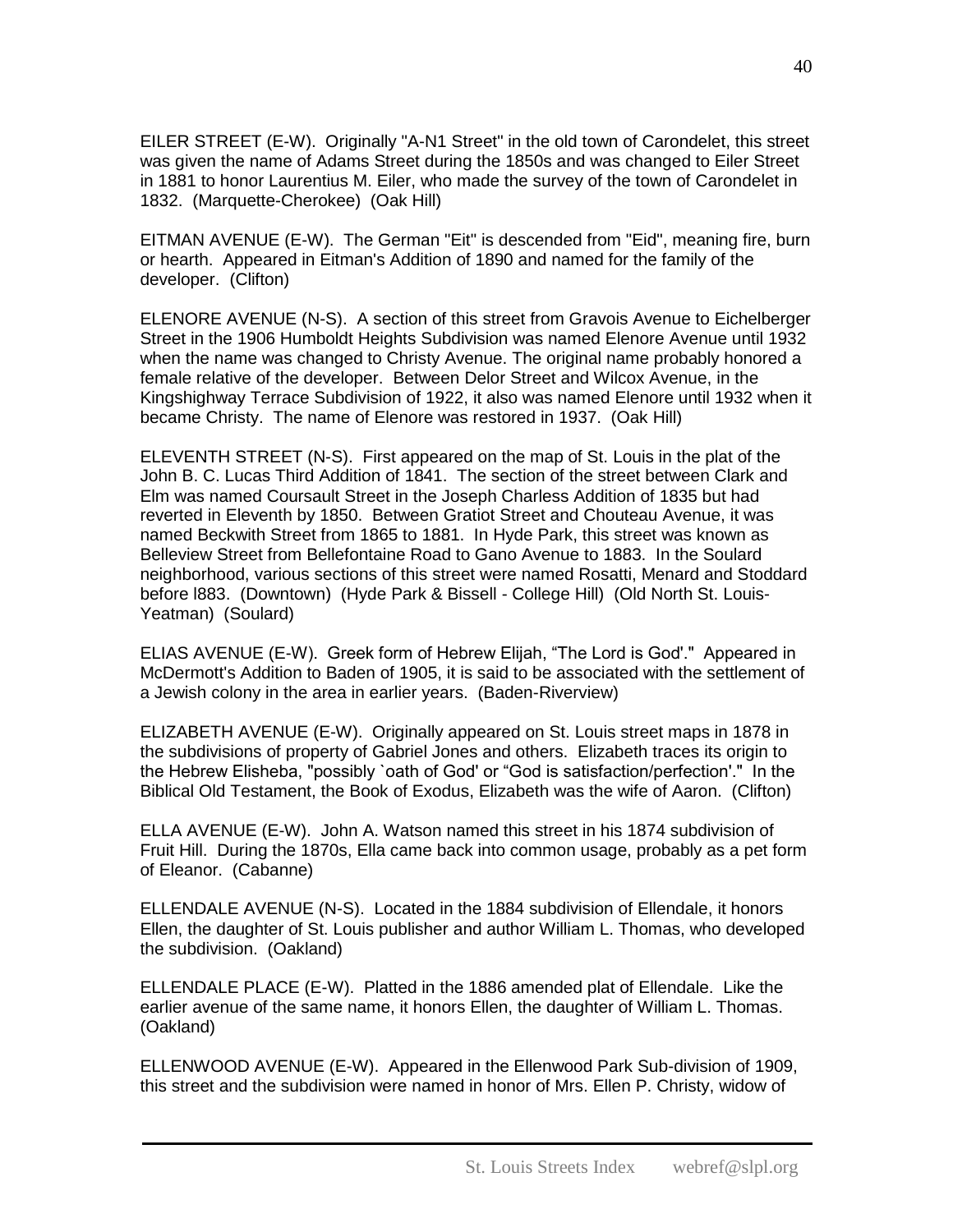the founder of the fire clay products company. It combines her name, Ellen, with "wood" to denote the original wooded area of this section prior to development. (Oak Hill)

ELLIOTT AVENUE (N-S). Named in honor of Richard Smith Elliott, a real estate man and partner of Hiram W. Leffingwell, in the Stoddard Addition of 1851. (Fairground) (Old North St. Louis-Yeatman)

ELMBANK AVENUE (E-W). Took its name for a plateau with a stand of elm trees in the 1890 Magnolia Terrace subdivision. It was named McCaffery Place from Cora to Marcus until 1929. (Arlington)

ELMER AVENUE (N-S). A very popular male name at the end of the 19th century, Elmer originated in the Old English Aethelmaer meaning "noble" or "famous". Appeared in the 1910 Hadley Park Subdivision. Elmer is not a popular place name in the United States, although there is a town named Elmer in Macon County, Missouri. (Southwest)

ELWARD AVENUE (E-W). The family name Elward comes from both German and English origins as "descendant of Aylward," meaning "noble or awe". Appeared in Dougherty's Goodfellow Avenue private subdivision of 1907. (Arlington)

ELWOOD STREET (E-W) Originally E Street in the town of Carondelet. It received its present name in 1854 to honor Elwood Miller, brother of Carondelet mayor Madison Miller. (Carondelet)

EMERSON AVENUE (N-S). Ralph Waldo Emerson, (1808-1882), American poet, essayist and philosopher, was honored by this street in the 1906 subdivision of West Harney Heights. (Walnut Park)

EMILIE STREET (E-W). The French form of Emily, which is from the Latin Aemilia, feminine of Amilius, the name of a Roman clan. Originated in the Ellendale Subdivision of 1884. (Oakland)

EMILY STREET (N-S). Named for a daughter of Doctor John Gano Bryan in the College Hill subdivision of 1859. It was Curran Street from Prairie to Warne until 1883. (Hyde Park & Bissell -College Hill)

EMMA AVENUE (E-W). In the 1888 subdivision of Jennings Heights it was named for a daughter of the Jennings family. The name goes back to Emma, queen to Ethelred the Unready and later to King Canute. (Walnut Park)

EMMET STREET (E-W). Ward 7, Precinct 6 & 7. From the Hebrew word "emet" meaning truth. (Soulard)

ENRIGHT AVENUE (E-W). Previously known along some of its sections as Morgan Street, Hogan Avenue and Von Versen Avenue, this street was named in honor of Alice Von Versen, a daughter of Mrs. Eliza Clemens, in her 1885 subdivision of Clemens Place. From Grand Boulevard west to the city limits, the street name was changed during the anti-German hysteria of 1918, to honor Jack Enright, one of the first Americans killed in World War I. (Cabanne) (Clifton) (Grand Prairie)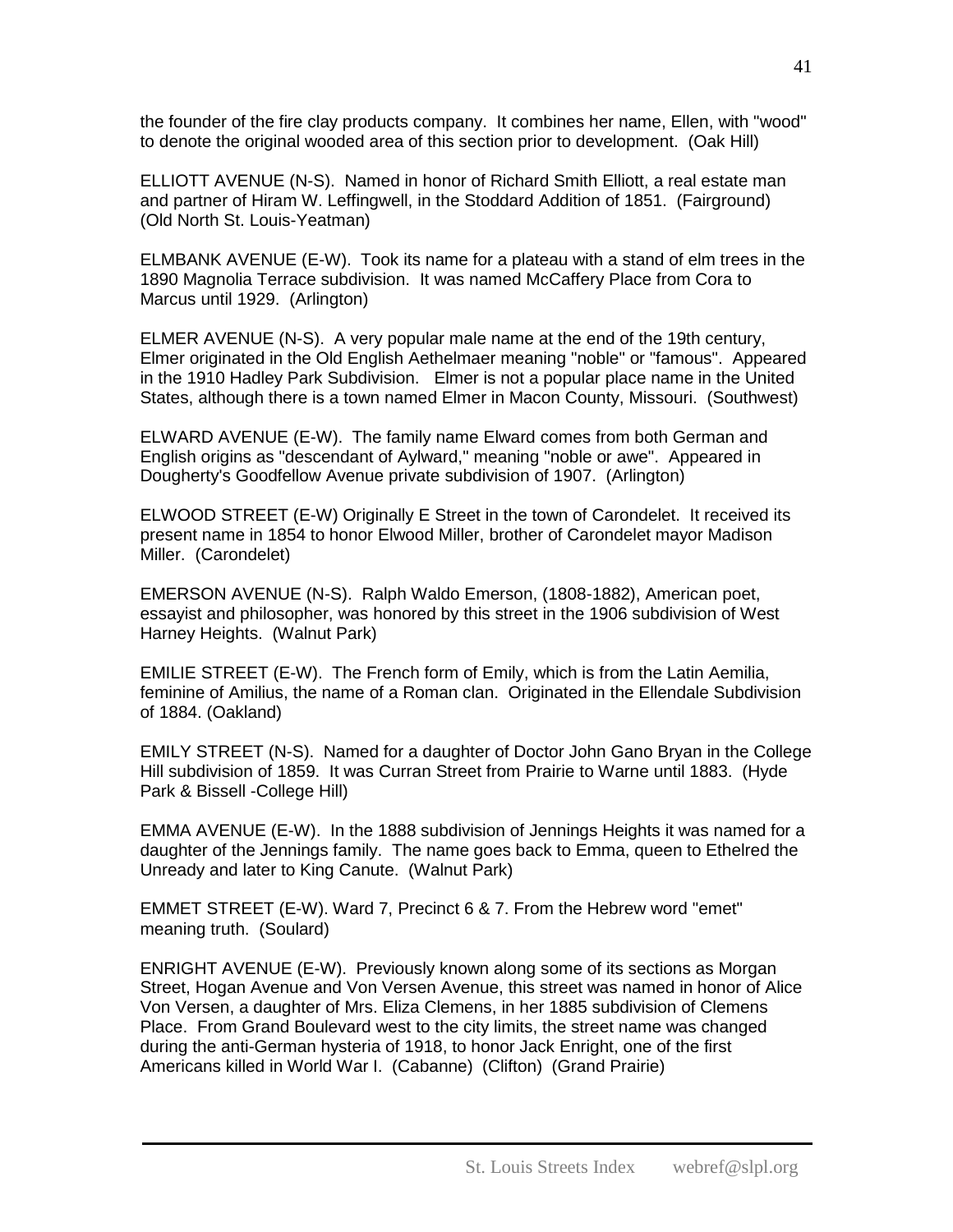ERA AVENUE (N-S). In the Coshocton Heights subdivision of 1911, it was named for the new era presented by the twentieth century. (Walnut Park)

ESPENSCHIED STREET (E-W). Named for the Espenschied family, early German settlers in Carondelet who were famous as manufacturers of high quality covered wagons used to carry settlers to California. (Carondelet)

ESPLANADE STEEET (E-W). In the Greenwood Subdivision of 1891, it was named for Esplanade Avenue, a prominent street in New Orleans. An esplanade is any large open space, especially one serving as a public walk or drive. (Oakland)

ESSEX PLACE (E-W). In the Essex Place private subdivision of 1961, it was named by the developer. Essex is a county in southeastern England. It is a popular name for counties, appearing in no less than five states along with towns in Connecticut, Maryland and Vermont. (Fairground)

ESTHER AVENUE (N-S). Originates in the Persian word for star, meaning the planet Venus. It also is a Biblical Old Testament name. Showed up in Campbell's Subdivision of 1889. (Clifton)

ETHEL AVENUE (E-W). Had its beginning as a pet form of various Old English names like Ethelinda and Ethelberta. In each case, Ethel meant "noble". Occurred first in the 1910 subdivision of Justin Place. (Oakland)

ETON LANE (N-S). Appearing in the Inglesyde subdivision of 1890, it is named after an urban district in Buckinghamshire, England, that is known as the location of Eton College. (Baden-Riverview)

ETZEL AVENUE (E-W) and TERRACE (N-S). In the 1885 subdivision of Gambleton, it was named for Susan R. Etzel, the land owner. Until 1881, it was named Gay Avenue from Page to Hodiamont. (Cabanne)

EUCLID AVENUE (N-S). Originally known as Lake, Lay and Carolina in various sections of Grand Prairie, this street was named Euclid Avenue in 1881-82 as part of a city-wide scheme to avoid street name duplications for mail delivery. The name is a transplant from the famed Euclid Avenue in Cleveland, Ohio, and the nearby town of the same name that originated in 1798. The most famous Euclid, of course, was the Greek geometrician and educator at Alexandria about 300 BC. (Central West End) (Grand Prairie) (Fairground) (Walnut Park)

EUCLID TERRACE (E-W). A short segment along the old Hodiamont streetcar line right-of-way, it is named for a large apartment building, the Euclid Terrace Apartments, located at the southeast corner of Euclid Avenue and the old car line. Although not listed on the official city street map, this street name designation has been on St. Louis maps for many decades. (Grand Prairie)

EUGENE AVENUE (N-S). Memorializes the St. Louis-born poet, Eugene Field, in a subdivision platted by his father, Roswell M. Field, in 1872. (Morganford)

EUGENIA STREET (E-W). A one-block-long street which appeared in the 1845 West End Addition by Louis A. LaBeaume and Archibald Gamble, it was named for one of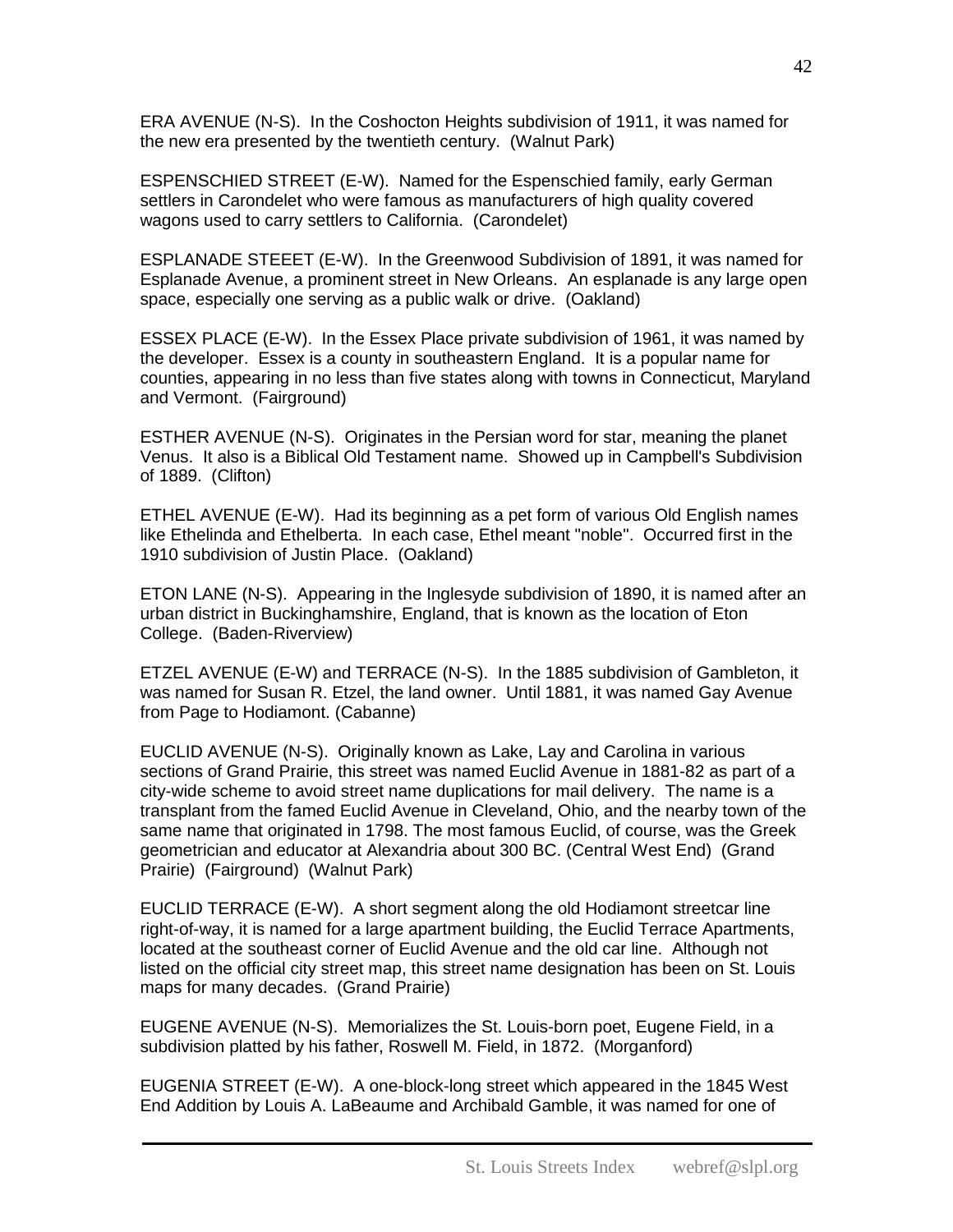their favorite relatives. Eugenia is the femine form of Eugene from the Greek Eugenious, which in turn came from an adjective meaning "well-born." (Downtown) (Midtown)

EUREKA PLACE (N-S). This block-long, one-time private street was named for "Eureka," the state motto of California which entered the union as part of the Compromise of 1850. The street originated as a private subdivision partitioned in 1871. The exclamation, translated "I have found (it)," is attributed to Archimedes (287?-212 B.C.), Greek mathematician and inventor, when he discovered a method for determining the purity of gold. Although hard to find because of a lack of street signs, the thoroughfare still exists on the city's official street map. (Grand Prairie)

EVANS AVENUE (E-W). East of Grand Avenue, Evans originated in Old North St. Louis-Yeatman, as a street in Daniel D. Page's Third Western Addition to St. Louis of 1855, honoring A.H. Evans, landowner and developer of Evans Place subdivision in U.S. Survey 1461. West of Grand it had its beginning in Grand Prairie as the principal street in the Evans Place subdivision, a 12-block development north of Page between Prairie and Taylor Avenues dedicated to urban settlement by David F. Evans and Montgomery Blair in 1872. Between Deer Street and Marcus Avenue, the street's name was changed from Lewis Avenue to Evans Avenue in 1881. (Grand Prairie) (Old North St. Louis-Yeatman)

EVELINE STREET (E-W. Appeared in Thomas Campbell's Subdivision of 1889. The name originated in the Old German "Avelina" and had grown popular in Norman times in England. (Clifton)

EVERGREEN PLACE (N-S). In the 1908 Kreikenbaum private subdivision (named for evergreen trees). The Kreikenbaums operated a wholesale paper company. (Oakland)

EWING AVENUE (N-S). Laid out as part of the Stoddard Addition of 1851, it was named for Thomas Ewing, a member of a prominent St. Louis family and a Union Army general in the Civil War. (Mid-town)

FAIR AVENUE (N-S). When he laid out his subdivision of the White Place farm in 1859, Captain J.M. White named this street for the nearby fairgrounds of the St. Louis Agricultural and Mechanical Association in what is now Fairground Park. The street was known as Caroline Avenue from Natural Bridge to Penrose until 1882 and as Ruth Avenue from Rosalie to Algernon and between Broadway and Hall to 1893. (Fairground) (Hyde Park & Bissell-College Hill)

FAIRFAX COURT (E-W). A residential court extending through a low-rise housing development between C. D. Banks and West Belle Place from Pendleton and Newstead. (Grand Prairie)

FAIRGROUNDS PLACE (N-S). In the private Washington Place sub-division of 1890, it was known as Washington Place between Kossuth and Sherman Place until 1929 when it received its present name for nearby Fairground Park. (Fairground)

FAIRMOUNT AVENUE (N-S). Sited in McDermott's 1905 Addition to Benton, it was named for Philadelphia's Fairmount Park. It later appeared in the 1916 Oakland Terrace First Addition. (Oakland)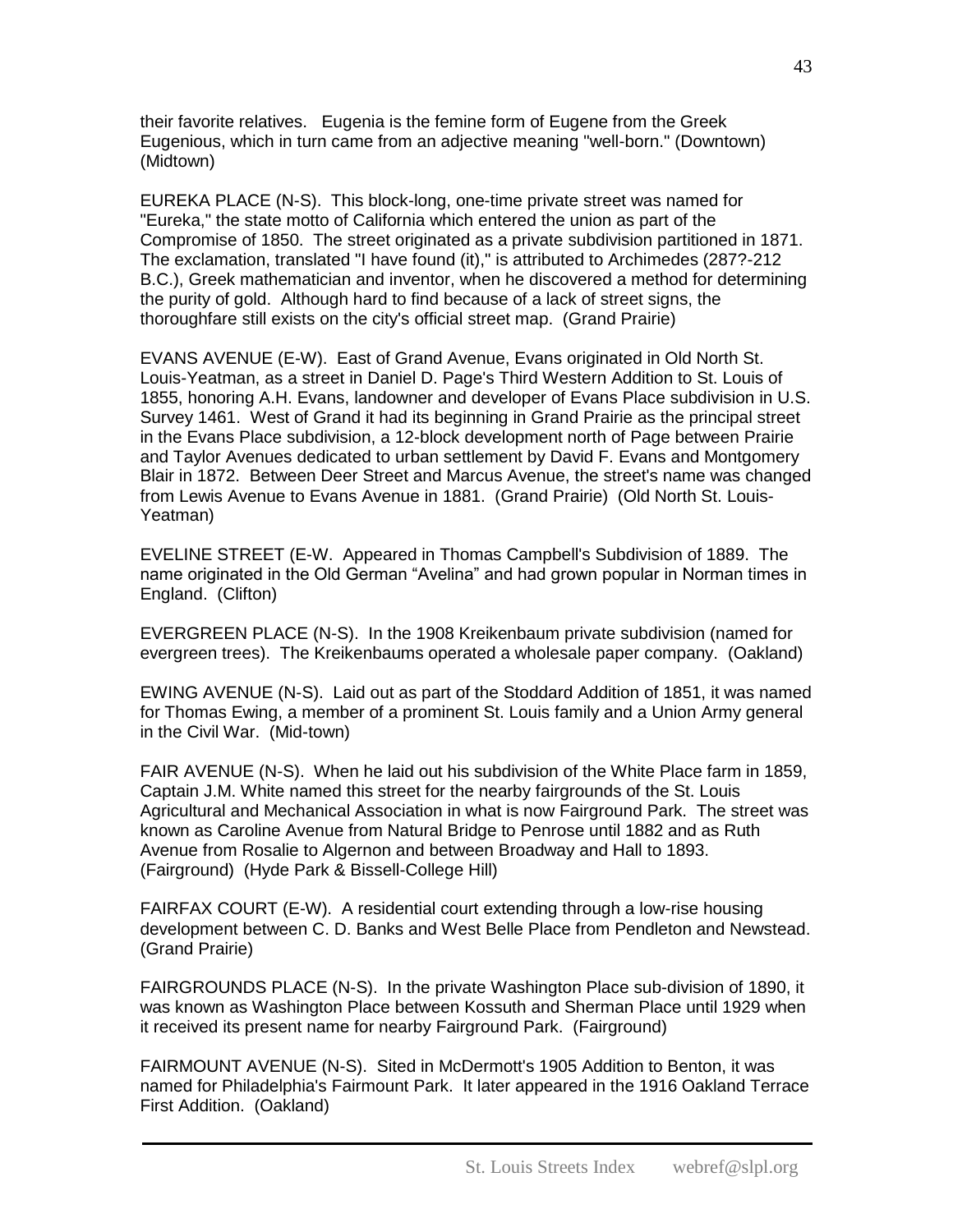FAIRMOUNT COURT (N-S). It appeared in the 1946 subdivision of Louisville Heights as an extension of Fairmount Avenue. (Oakland)

FAIRVIEW AVENUE (E-W). This street first appeared on St. Louis maps in the 1856 Robert W. Hunt Subdivision, between Grand and Gustine avenues. Its name was derived from the beautiful vista that could be seen from its elevated location. (Oak Hill) (Southwest)

FALL AVENUE (N-S). Received its name as a counterpart to Spring Avenue located one block west. The contrast was inaccurate, however, because Spring Avenue was named for a water spring, not a season of the year. (Grand Prairie)

FAMOUS AVENUE (E-W). Platted in the Ritter Place Subdivision of 1887 and named after the Famous Shoe and Clothing Company. (Clifton)

FANNIE AVENUE (E-W). Ward 11, Precinct 1. A pet form of Frances, from the French meaning "free". (The Patch)

FARLIN AVENUE (E-W). In John W. Farlin's subdivision of 1860, it was named for the land owner. It was known as Slevin Avenue from Euclid to Geraldine until 1926. (Arlington) (Fairground)

FAQUIER DRIVE (E-W). Commemorated Francis Faquier (1704-1768), English statesman and lieutenant-governor of the royal colony of Virginia, when it appeared in the Ellenwood subdivision of 1922. (Kingsbury)

FARRAGUT STREET (E-W). In Weber and Siegried's subdivision of 1870, it honors Admiral David G. Farragut (1801-1870), the naval hero of the Civil War battles of New Orleans and Mobile Bay. It was known as Perry Street from Fourteenth to Twentieth streets until 1893. (Hyde Park & Bissell-College Hill)

FARRAR STREET (E-W). Honored Dr. Bernard G. Farrar, owner of the land and a pioneer physician in St. Louis, in the Farrar Addition of 1850. He died in the St. Louis cholera epidemic of 1849. (Hyde Park & Bissell-College Hill)

FASSEN STREET (E-W). In the 1859 subdivision of the St. Louis Commons north of the River des Peres, this street was named Allen Street. It was named for Louis Fassen, a local land owner, in 1882. (Marquette-Cherokee)

FAULKNER DRIVE. A drive in Forest Park named for William Faulkner, a proponent of locating the Mounted Police Station in the park. (Kingsbury)

FEDERER PLACE (E-W). A tribute to William Federer, a south side real estate man and one of the principal developers of Holly Hills. The street originated in the Holly Hills subdivision of 1923. Between Leona and Carlsbad, this street was named Iron Street until 1936. (Morganford)

FENDLER PLACE and COURT (N-S). Fendler Place was platted in the 1925 F. J. Fendler's Subdivision, and Fendler Court was laid out in the Fendler Court Subdivision of 1953. (Oak Hill)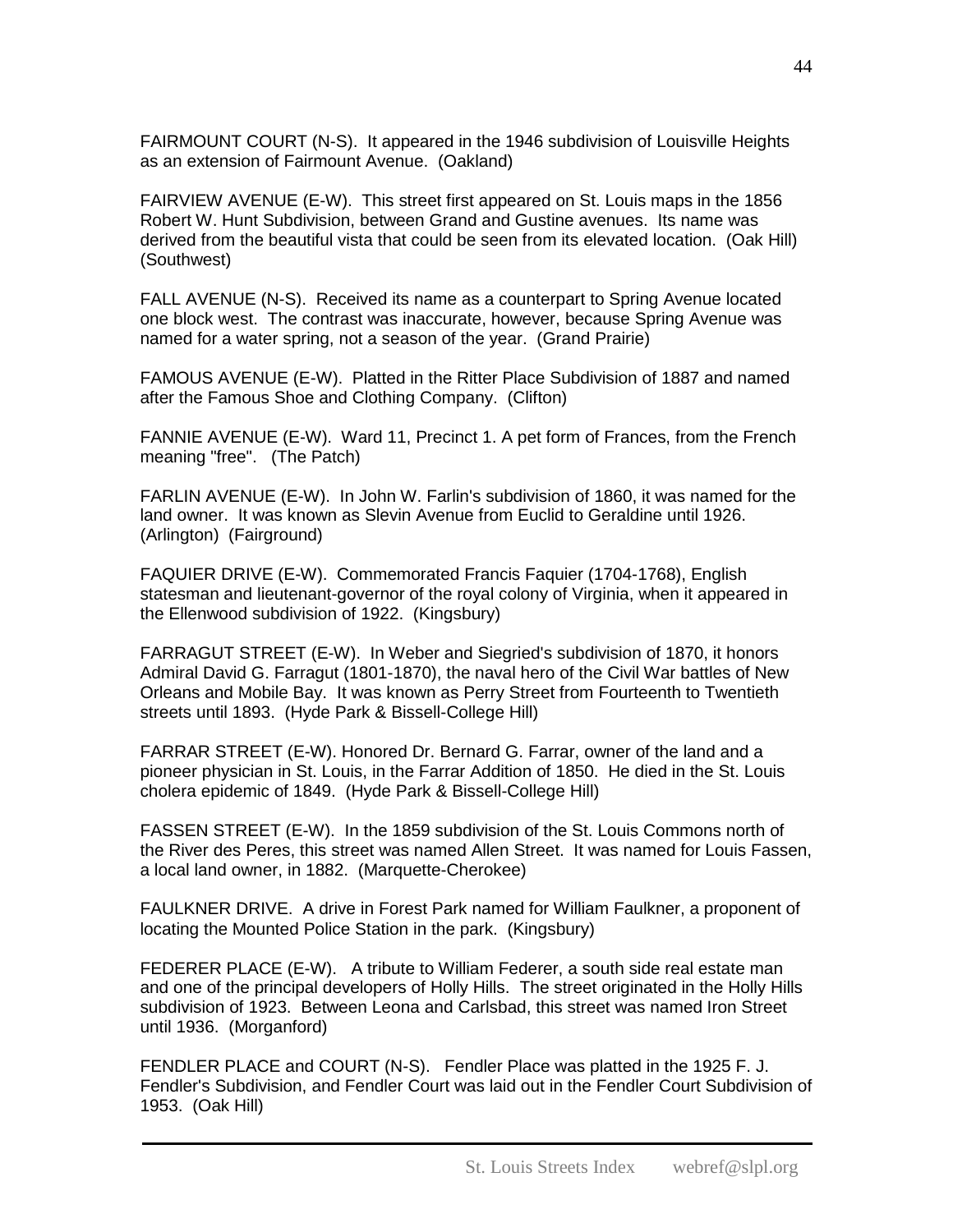FERN STREET (N-S). A plant name used infrequently as a feminine name which occurred first in the 1884 subdivision of Ellendale. (Oakland)

FERRIS AVENUE (E-W). If from the Irish, a variant of Farris. If from the English, then from the word "ferrier," or one who shoes horses or works with iron. First appeared in the Homesites subdivision of 1919. (Arlington)

FERRY STREET (E-W). Originated in Bissell's Second Addition of 1852, taking its name from the location of the Madison County Ferry to Venice, Illinois, which landed at the foot of this street. (Hyde Park & Bissell-College Hill)

FIELD AVENUE (N-S). Named for the family of Roswell M. Field in his 1872 subdivision of the Carondelet Common Fields. (Morganford)

FIFTEENTH STREET (N-S). First appeared under its present name in the Charles H. Lucas Addition of 1841. Five years earlier the segment of 15th that extended southward from Clark Avenue to Chouteau's Pond was named Reilly in J. P. Reilly's Addition. With the draining of Chouteau's Pond, the name was changed to 15th Street in 1851. In Old North St. Louis, it was Sixteenth Street from Carr to Chambers until 1883. (Downtown) (Old North St. Louis-Yeatman)

FIFTY-NINTH STREET (N-S). So named because it marked the beginning of the block located at 5900 west. Until 1925, it was known as Woods Street. (The Hill)

FILLMORE STREET (E-W). Honors Milliard Fillmore, thirteenth president of the United States (1850 1853), who offered St. Louisan Edward Bates a cabinet appointment which the Missourian declined. Fillmore Street originally was F Street in the town of Carondelet. (Carondelet) (Morganford)

FINE ARTS DRIVE. A drive in Forest Park which runs past the St. Louis Art Museum. (Kingsbury)

FINKMAN STREET (E-W). Originally appeared in the 1860 sub-division of H. Louis Finkman's Garden Lots, but it was unnamed until 1892. Finkman is listed as a "peddler" and "huckster" in various city directories of the 1860s. (Southwest)

FINNEY AVENUE (E-W). John Finney, a merchant who arrived in St. Louis in 1821, owned a strip of land known as the Dunegand tract. The strip was subdivided in 1868 and the street named for the owner. (Grand Prairie)

FIRST STREET. (N-S). As the most important street in colonial St. Louis, it was called La Grande Rue. After American takeover in 1804, the name was Anglicized to Main Street and then changed to First Street by city ordinance in 1881. (Downtown) (Old North St. Louis-Yeatman) (Soulard)

FLAD AVENUE (E-W). For Henry Flad, civil engineer, water commissioner and assistant engineer to James B. Eads during the construction of the Eads Bridge between 1867 and 1874. (Shaw)

FLORA AVENUE (E-W). See explanation for FLORA PLACE (E-W).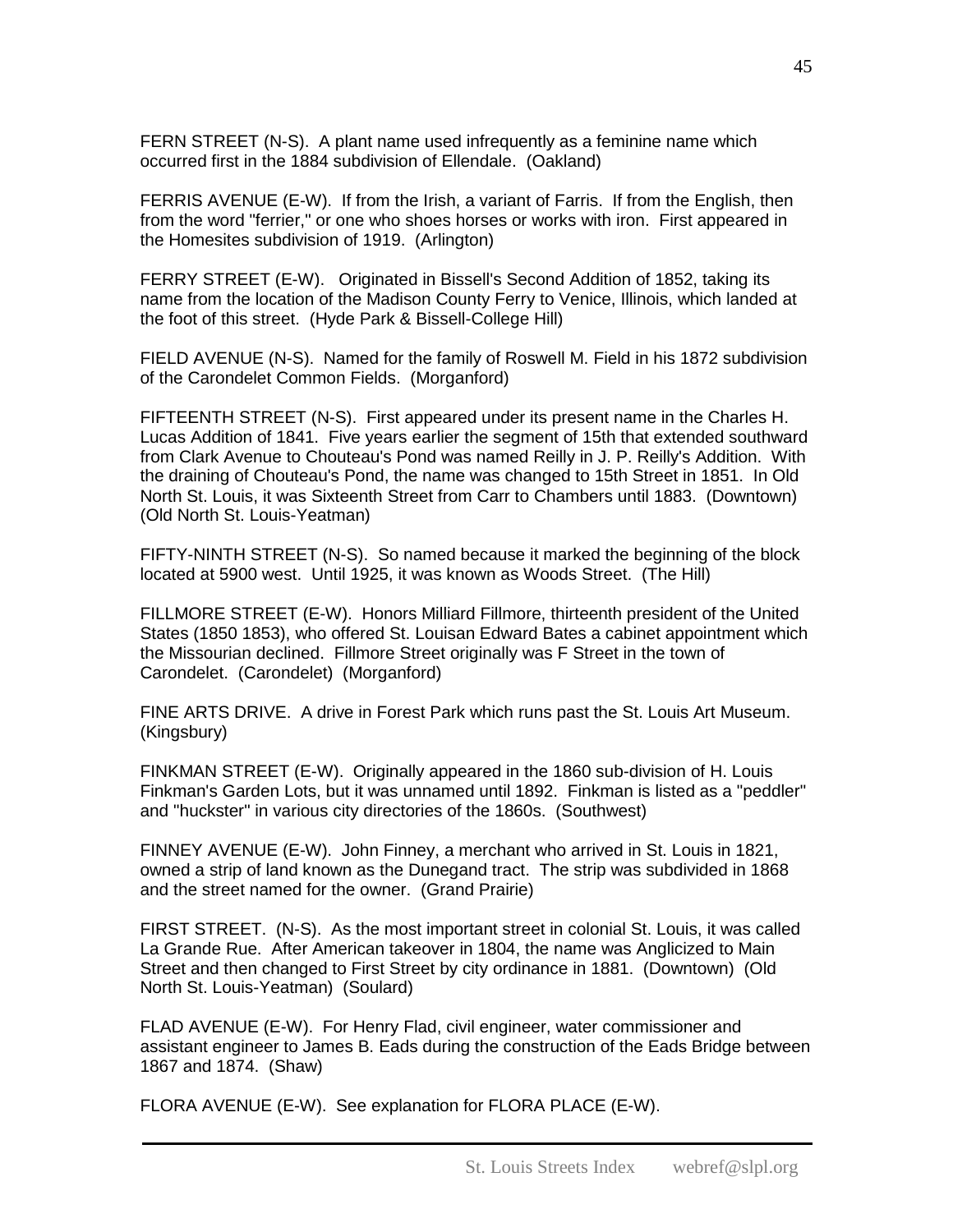FLORA COURT (E-W). A short extension of Flora Place, east of Grand. (Compton Hill)

FLORA PLACE (E-W). A name chosen by Henry Shaw, Flora extended westward from Compton Hill and Grand Boulevard to the main (east) entrance of his Botanical Garden. The street ran along the south edge of a narrow common field. Flora is derived from the Latin word for flower. (Shaw)

FLORIDA STREET (E-W). Honored the state of Florida in the 1850 subdivision of Thomas Payne's property in Central St. Louis. (Old North St. Louis-Yeatman)

FLORISS PLACE (E-W). In Hedmann's O'Fallon Park Addition Number One of 1923, it was named for its proximity to Florissant Avenue. (Fairground)

FLORISSANT AVENUE (N-S). In the 1845 subdivision by the heirs of John Mullanphy, it marked the start of the road from St. Louis to Florissant, which means "flowering" in French. (Hyde Park & Bissell-College Hill) (Old North St. Louis-Yeatman)

FLORISSANT AVENUE NORTH (N-S). See explanation for FLORISSANT AVENUE (N-S). (Old North St. Louis-Yeatman)

FLOY AVENUE (N-S). First occurring in the 1911 Coshocton Heights subdivision honors James Floy (1806-1863), American Methodist Episcopal clergyman and author. (Walnut Park)

FOLSOM AVENUE (E-W). When the Democratic National Convention of 1888 was held in St. Louis, developers of the newly opened Dundee Place and Tyler Place subdivisions sought to attract interest in their house lots by naming streets for Grover Cleveland and his wife, Frances Folsom. (Shaw)

FORDEY STREET (N-S). Laid out in the 1856 Germantown subdivision, from Thatcher to Antelope streets, it was called Centre Avenue until 1887. Fordey is an unusual American name, perhaps an Americanized version of the English "Forde" or the Norwegian "Forde" (Baden-Riverview)

FOREST AVENUE (N-S). Appeared on St. Louis maps in the early 1890s in a subdivision of the James V. Prather Estate that was dedicated originally in 1871. (Oakland)

FOREST PARK AVENUE and PARKWAY (E-W). Originally platted in the 1884 Laclede Avenue and Forest Park Boulevard Subdivision, as another broad approach to Forest Park. Its name was changed to Forest Park Avenue in 1923. (Central West End) (Midtown)

FORSYTH BOULEVARD (E-W). Named in honor of Robert Forsyth, a prominent 19thcentury landowner in the area (he donated part of the land used to create Forest Park). (Kingsbury)

FOUNTAIN AVENUE (E-W). Fountain Park was the name given to a small elliptical park in the center of the Aubert Place subdivision of John Lay's estate in 1857. Later, the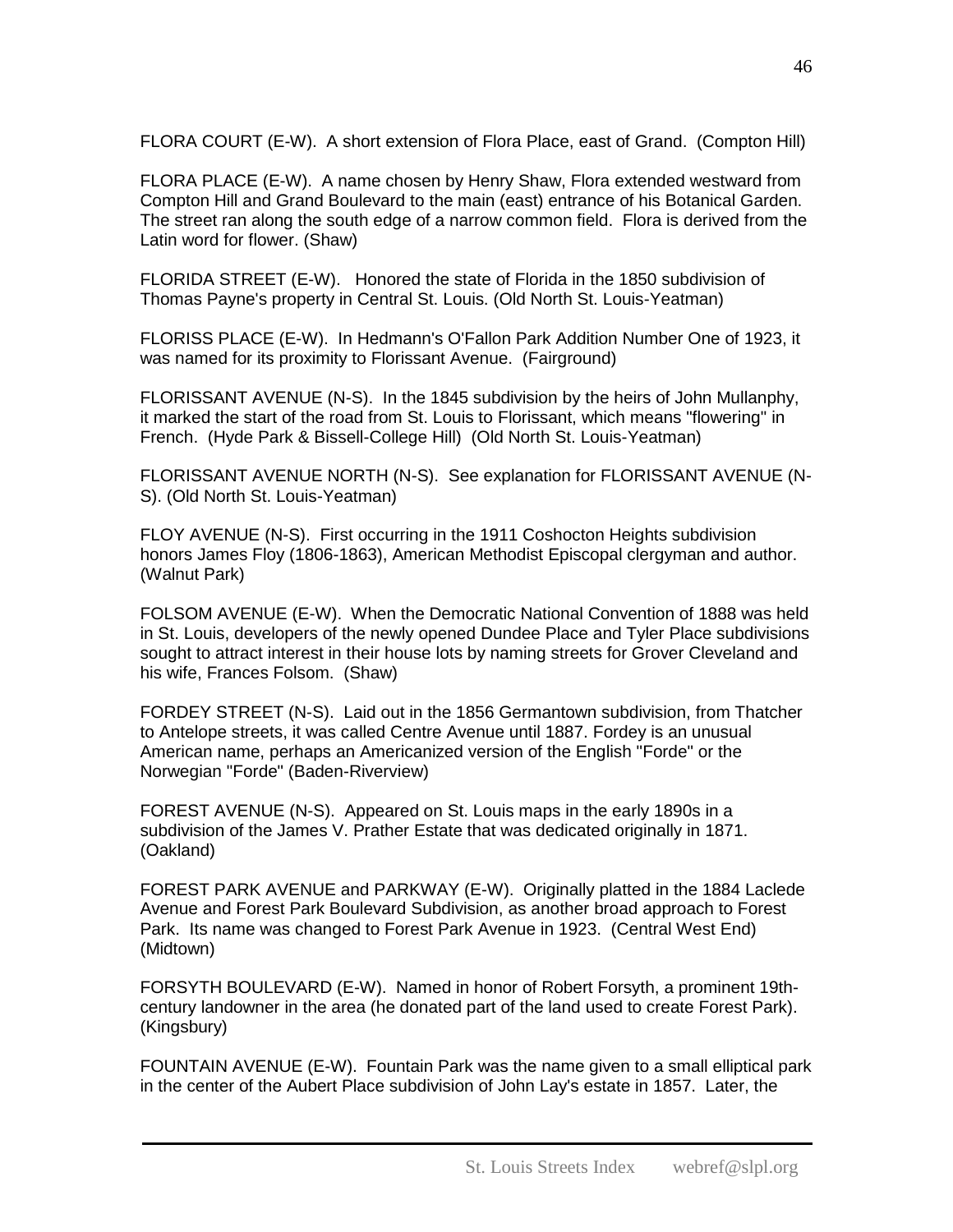name Fountain Avenue was given to the perimeter street surrounding the park. (Grand Prairie)

FOURTEENTH STREET (N-S). Created in the platting of the James H. Lucas Addition to St. Louis in 1841. In J. P. Reilly's Addition of 1836, which lay south of Clark Avenue, the street was called Sarpy Avenue. By 1851, it was known as Fourteenth Street. From Lucas Avenue to Biddle Street, it was named Fifteenth Street until 1883. (Downtown) (Hyde Park & Bissell-College Hill) (Old North St. Louis-Yeatman) (Soulard)

FOURTH STREET (N-S). The original three north-south streets of colonial St. Louis could not contain the rapid influx of Americans who came to St. Louis after 1804. Soon a new street, one block west of the colonial Third Street, appeared and received the name of Fourth. In 1826 this name was confirmed by city ordinance for the street segment extending from Chouteau Avenue to Franklin Avenue. Formerly known as Easton Street from Barton to Lynch until l88l, it was also named Congress and Bismarck in various sections of the Soulard neighborhood until it was renamed Fourth Street by a l9l8 city ordinance. (Downtown) (Soulard)

FOXX LANE (N-S). See REDD FOXX LANE (N-S). (Grand Prairie)

FRANCIS STREET (N-S). In Daniel D. Page's Third Western Addition to St. Louis, it hears the given name of Francis Coleman, the owner of land in the area. (Old North St. Louis-Yeatman)

FRANKE COURT (N-S). Named for the developer, the C. H. Franke Realty Company, in the Franke Court Subdivision of 1926. Franke is German for "one who came from Franconia, in central Germany; the free man." (Clifton) (Southwest)

FRANKLIN AVENUE (E-W). The portion of this street between Leffingwell Avenue and Grand Boulevard, which retains the name of Franklin, honors Benjamin Franklin (1706- 1790), American statesman, printer, scientist and philosopher. (Old North St. Louis-Yeatman)

FREDERICK STREET (N-S). Laid out in the Kraft Place subdivision of 1906, it honored Frederick Kraft, a Baden pioneer. (Baden-Riverview)

FREMONT STREET (E-W). Named for John Charles Fremont (1813-1890), the American explorer, soldier and political leader (he married Jessie Benton, the daughter of Thomas Hart Benton). Appeared in the Columbia Place First Addition of 1913. (Baden-Riverview)

FRENCH AVENUE and COURT (E-W). In the 1872 Roswell M. Field subdivision of the Carondelet Common Fields, the name honors a Mrs. French who was a feminine relative of the Field family. (Morganford)

FRENCH MARKET COURT (N-S). Named for the public market which bore that name. (La Salle Park) (Central Business District)

FRIEDA AVENUE (E-W). In the late-19th century, Frieda was a somewhat popular feminine form of "Fred". It showed up as the name of a street in the 1905 subdivision of Morgan Place. (Oak Hill)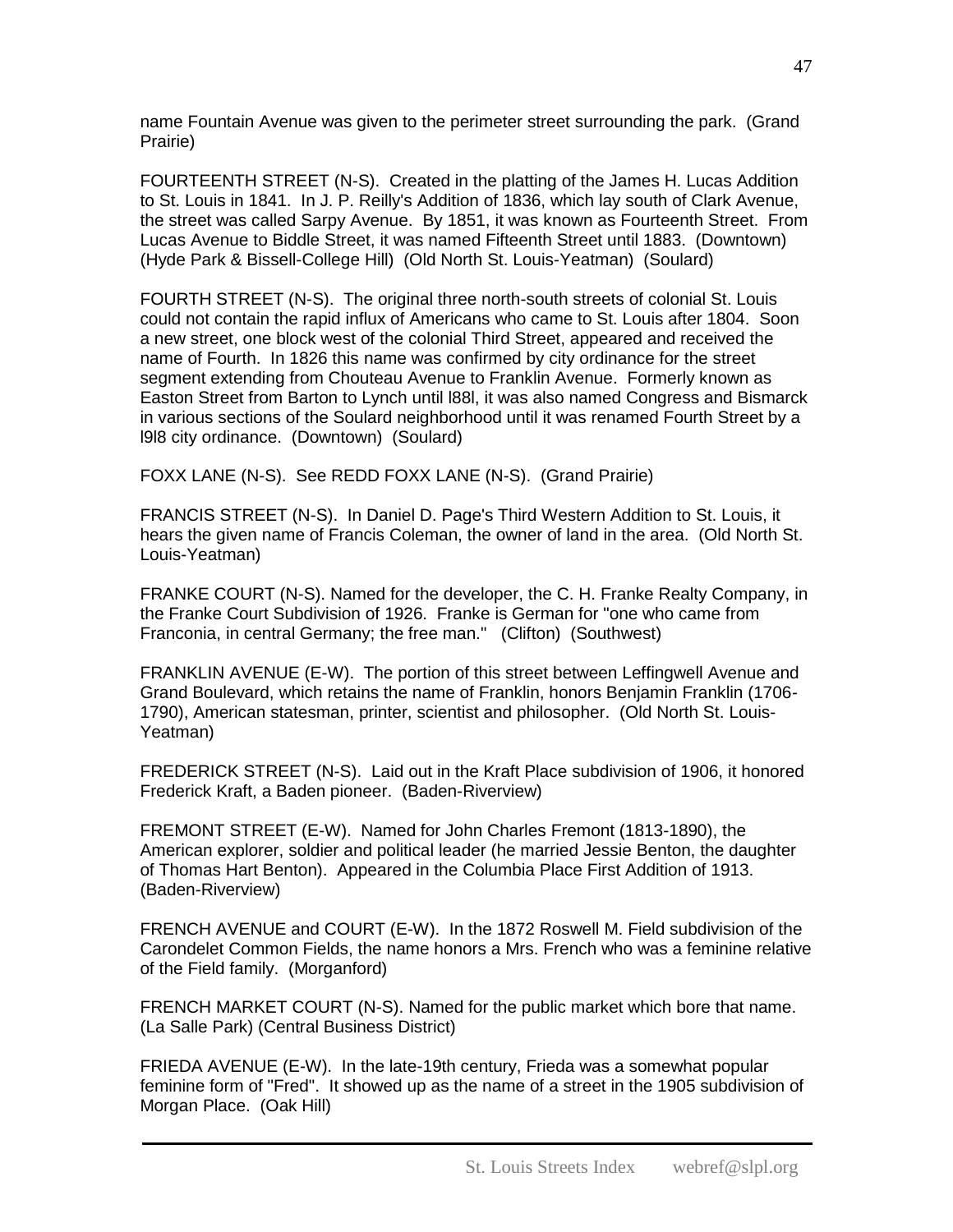FRISCO AVENUE (E-W). Named for the adjacent railroad yard of the St. Louis & San Francisco (Frisco) Railway. (Southwest)

FYLER AVENUE (E-W). Commemorates James D. Fyler, an early landowner, in the subdivision of his estate in 1866. (Clifton) (The Hill) (Oakland) (Southwest)

GAINE STREET (E-W). This street in the Devolsey Addition of 1848 was named High Street until 1881. Its current name probably honors one of the subdivision developers or a member of a developer's family. "Gaine" is derived from the English "Gegn", meaning "straight". (Benton Park)

GAMBLE STREET (E-W). Honored Archibald Gamble, St. Louis alderman and politician, in the Stoddard Addition of 1851. (Old North St. Louis-Yeatman)

GAMBLETON AVENUE (E-W). When it appeared in the Gambleton Subdivision, 1885, it honors Missouri's Civil War governor, Hamilton R. Gamble. It was Central Avenue west of Hodiamont until 1894. (Cabanne)

GANNETT STREET (E-W). This street in the 1909 Ellenwood Park First Addition was named for George A. Gannett, traffic manager of the Laclede-Christy Fire Clay Products Company. (Oak Hill)

GANO AVENUE (E-W). In the second subdivision of Doctor John Gano Bryan's estate, it bears the middle name of the landowner. It was Wilkinson Avenue from the wharf to Broadway and Louisa Street between Kossuth and Lee until 1881. (Fairground) (Hyde Park & Bissell-College Hill)

GARDEN STREET (E-W). Named for the numerous home gardens in the vicinity in the 1850 Farrar Addition. (Hyde Park & Bissell - College Hill)

GARDENVILLE AVENUE (N-S). The Gardenville community was an early rural settlement in the vicinity of Gravois and Kingshighway. The street was first named in the 1905 Hermann Heights Subdivision. (Oak Hill)

GARESCHE AVENUE (E-W). The Garesches are an old St. Louis French family that endured through the years. A family member was a partner in the firm of Garesche and Farrar who developed the Jennings Heights subdivision of 1888. The street was known as Garesche Boulevard until 1922. (Walnut Park)

GARFIELD AVENUE (E-W). Originally named as Boston Avenue in Thornton D. Murphy's Addition of 1857, this street received its present name in 1882 in honor of President James A. Garfield who was assassinated the previous year. (Grand Prairie)

GARNER AVENUE (E-W). Platted in the Samuel's Subdivision of 1885 and named for James T. Garner, a St. Louis deputy sheriff. (Oakland)

GARNIER STREET (N-S). This street was named to honor the Garniers, an old French family of St. Louis. The name first appeared in the 1888 subdivision of Oak Hill Heights. (Oak Hill)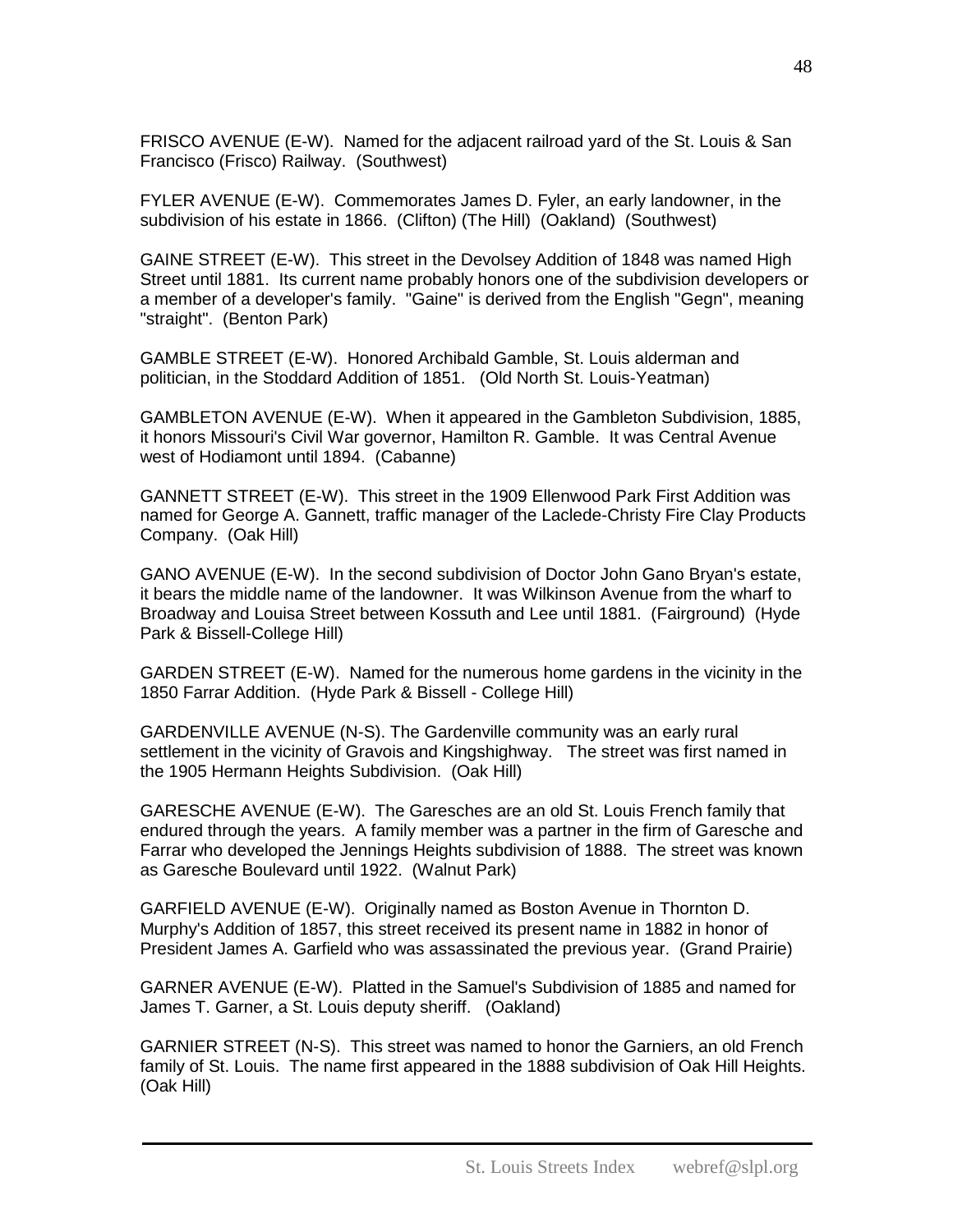GARRISON AVENUE (N-S). Named for Oliver and D.K. Garrison, the developers of the Garrison Addition in the 1851 Stoddard Addition. In the Fairground neighborhood, it was Fillmore Avenue from Easton to North Market to 1863, and was Thompson Avenue from Natural Bridge to Bailey until 1911. (Fairground)

GARRISON COURT (E-W). In the 1851 Stoddard Addition, these streets are named for Oliver and D. K. Garrison, St. Louis businessmen and real estate developers. (Midtown) (Old North St. Louis-Yeatman)

GARRISON LANE (N-S). See explanation for GARRISON COURT (E-W). (Midtown) (Jeff-Vanderlou)

GARTH AVENUE (E-W). Derives its name from an old English description of a dweller in an enclosed yard or farm. Originated in the 1895 Dwyer subdivision of City Block 3830. (Baden-Riverview)

GASCONADE STREET (E-W). Named for the Gasconade River, a tributary of the Missouri River in east-central Missouri, in the subdivision of the St. Louis Commons in the early 1850s. (Marquette-Cherokee) (Oak Hill)

GAS LIGHT SQUARE (E-W). Applied to a section of Olive Street from Whittier Street to Pendleton Avenue in 1961 to designate a popular entertainment area that flourished in the late 1950s and early 1960s (but no longer exists). (Central West End)

GAST PLACE (N-S). When it appeared in the 1913 subdivision of Gast Place, it is named for Paulus Gast, owner of the nearby Gast Brewery. (Baden-Riverview)

GATELAND AVENUE (N-S). Located in the 1927 Hills at the Gateway subdivision, it derives its name from the Baden Chamber of Commerce slogan "The Gateway from the North." (Baden-Riverview)

GAY STREET (E-W). Named for John H. Gay who, with Thomas Taylor, dedicated a subdivision in 1838. Gay was a prominent figure in ante-bellum financial circles and one of the St. Louis civic leaders who used his personal fortune to protect depositors of the James H. Lucas and Company banking house during the financial panic of 1857. (Downtown)

GENEVIEVE AVENUE (N-S). Bears the first name of Genevieve (Mrs. George W.) Strodtman, wife of the developer, of the Strodtman Heights First addition of 1905. (Walnut Park)

GERALDINE AVENUE (N-S). Probably named for a daughter of the Harney family in the 1891 Harney Heights subdivision. It was known as Calvary Avenue from Natural Bridge to Bircher until 1917. "Geraldine", the feminine form of "Gerald," became popular in the United States in the 1840s. "Gerald" in turn is from the Old German "spear" plus "ruler". (Arlington) (Walnut Park)

GERMANIA STREET (E-W). Originally platted in the 1904 Helena Subdivision at 7300 Gravois, extending one block to Helvetia Street. Its location now is as an eastward extension along the north side of the River Des Peres Drainage Works from Gravois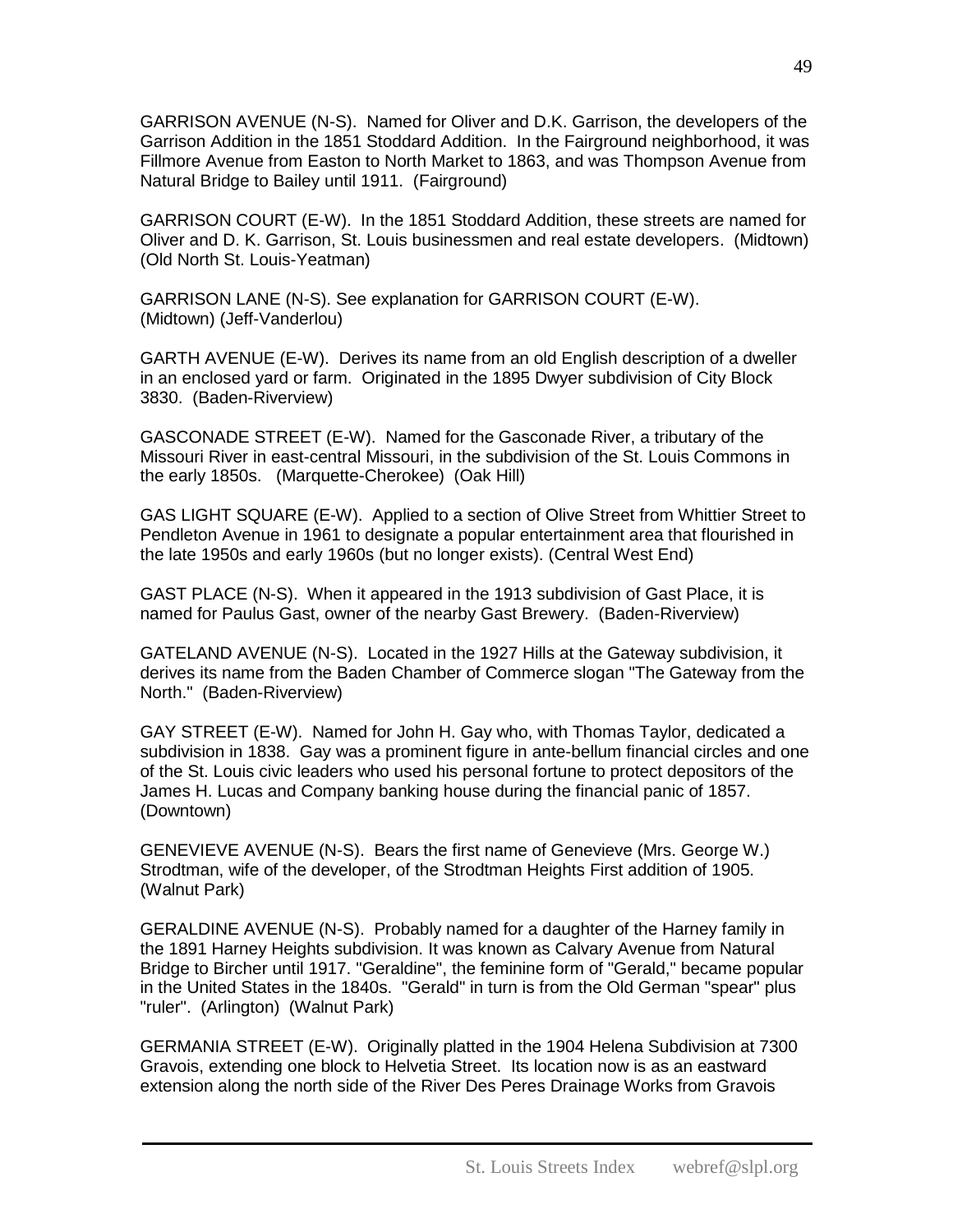Avenue to Alabama Street. The name is a classical personality reference to the German nation. (Carondelet) (Morganford)

GERRITT AVENUE (N-S). This street originally appeared on St. Louis maps as Nineteenth Street in the subdivision of Lot G in Fields Subdivision of 1877. It retained that name until 1911, when it was given the name of Gerritt, probably for an adjacent property owner. "Gerritt is a Dutch form of "Gerhard," meaning "spear" or "hard". Other spellings, also derived from "Gerhard", come from Norwegian and Danish. (Oak Hill)

GERTRUDE AVENUE (E-W). Seen first in the Morgan Place Subdivision of 1905, the feminine name is Old German meaning "spear strength." Its first fame came from a 7thcentury saint, and St. Gertrude the Great was a 13th-century mystic. Another famous Gertrude was created by Shakespeare in Hamlet's mother. (Oak Hill)

GEYER AVENUE (E-W). Commemorates Henry Sheffie Geyer, a prominent St. Louis attorney, who defeated Thomas Hart Benton for the United States Senate in 1851. Arriving in St. Louis in 1815, he became a strong pro slavery Whig. He gained a national reputation when he argued against the cause of Dred Scott before the Supreme Court in 1854. (Benton Park) (Compton Hill) (Soulard)

GIBBONS STREET (N-S). Honors James Gibbons (1834-1921), bishop and cardinal of Baltimore, who visited St. Louis during the jubilee of Archbishop Peter Kenrick in December 1891. (Marquette-Cherokee)

GIBSON AVENUE (E-W). In the Gibson Heights Subdivision of 1892, it was named in honor of the landowner and developer. "Gibson" is English for "a descendent of Gib, a pet form of Gilbert (pledge, bright)". (Central West End)

GIESEKING LANE (N-S). Originated in Greulich's Inglesyde Subdivision Number Two of 1938, it is named for an early family of grape growers in the area. (Baden-Riverview)

GILES AVENUE (N-S). Appeared in the 1856 Robert W. Hunt Sub-division to honor the family of John and Edward Giles, who operated a coal mine in the vicinity. A section of it was called Sanguinette Avenue until 1882. (Oak Hill)

GILMORE AVENUE (N-S). Homage to Patrick Sarsfield Gilmore, the famous American bandmaster and organizer of the popular Gilmore Band. He was born near Dublin, Ireland in 1829 and died in St. Louis on September 24, 1892. That same year the street appeared in the Walnut Park Subdivision. (Baden-Riverview) (Walnut Park)

GILSON AVENUE (E-W). Located in the 1908 Chester Heights Subdivision, it was named for Thomas Gilson, the operator of an area coal mine in the mid-19th century. (Oak Hill)

GIMBLIN STREET (E-W). Showed up as a street in 1848 but did not receive its current name until the 1854 subdivision of the Gimblin estate. It is named after Henry Gimblin, an early settler. (Baden-Riverview)

GLADES AVENUE (E-W). Appeared in the 1852 Glades Subdivision located in the Gratiot League Square. A "glade" is "an open space in a forest," a situation not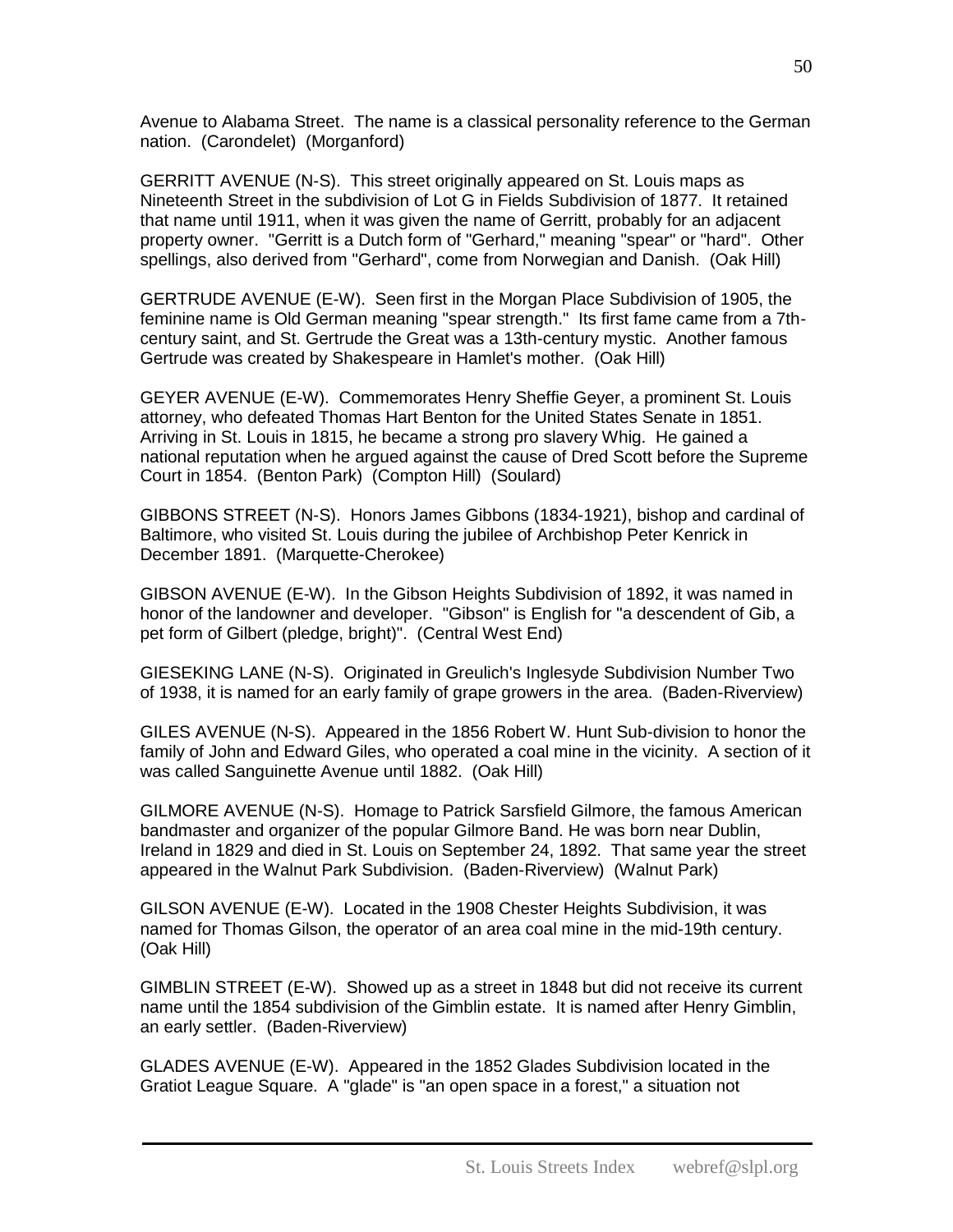uncommon in this section of south St. Louis in the decade before the Civil War. (Oakland)

GLADYS AVENUE (E-W). Extends from Riverview to the City Limits paralleling the tracks of the Norfolk & Southern Railroad. Gladys is variant spelling of the Welsh word "Gwladus", a word of uncertain origin. (Mark Twain I-70)

GLASGOW AVENUE (N-S). In the Stoddard Addition of 1851, it is named in honor of William Glasgow, Jr., an owner of extensive land holdings and member of a prominent St. Louis family. This street was known as Bentzen Street between Bailey and North Florissant until 1879. (Fairground) (Hyde Park & Bissell- College Hill) (Old North St. Louis-Yeatman)

GLASGOW DRIVE (E-W). Named for William Glasgow, Jr., an early landowner in the 1928 Glasgow Woods subdivision. (Baden-Riverview)

GLENMORE AVENUE (E-W). Likely a made-up promotional name emphasizing the geographic feature of a "glen," a "small, narrow, secluded valley" when it appeared in the Glenmore subdivision of 1910. Dozens of spelling variations using the term "glen" appear as Scottish, United States (Glenmora, Louisiana), and Australian (Glenore and Glenmorgan) place names. (Arlington)

GOENER AVENUE (N-S). First appeared in the Dixie Place sub-division of 1905, and named for the family of George Goener, president of the Holstein Commission Company. (Morganford)

GOETHE AVENUE (E-W). Christened in honor of Johann Wolfgang von Goethe (1749- 1832), German poet, dramatist and novelist, in the Goethe Heights Subdivision of 1909. (Oak Hill) (Southwest)

GOODE AVENUE (N-S). A land lawyer and a leader of the Southern Whigs in Missouri, George W. Goode (1815-1863) served as the attorney for the owners of the slave Dred Scott during the first stages of the suit for his freedom. Goode was married to the daughter of landowner Robert Wash. The street was named in his son-in-law's honor when the subdivision was platted from his estate in 1860. (Grand Prairie)

GOODFELLOW BOULEVARD (N-S). Honors John Goodfellow, a farmer and landowner. The name was originally applied to a road through his property near Natural Bridge Road. (Arlington) (Baden-Riverview) (Cabanne) (Walnut Park)

GOVERNMENT DRIVE. A drive in Forest Park, it passes Government Hill, location of the United States Government Building at the World's Fair. (Kingsbury)

GOYA PLACE (N-S). Named for the Spanish artist Francisco Goya (1746-1828). (Carondelet)

GRACE AVENUE (N-S). Made its appearance on St. Louis maps in the Robert W. Hunt Subdivision of 1856 and named for Thomas Grace, a coal miner and property owner. (Oak Hill)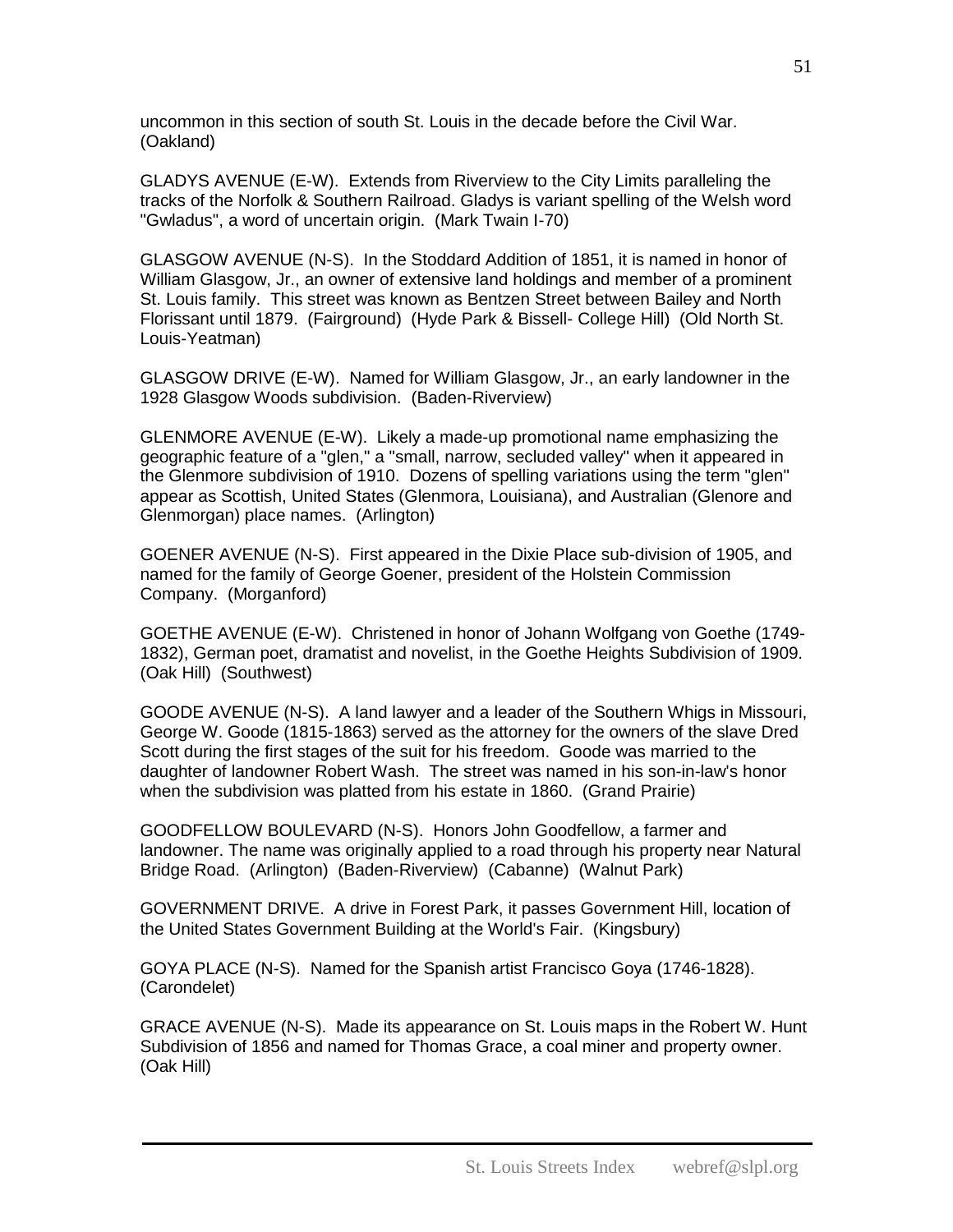GRAHAM STREET (N-S). Began as Center Street in the Gratiot Subdivision of 1875 and renamed in 1882 to honor David W. Graham, owner of the Sulphur Springs Tract. (Oakland)

GRANBERRY WAY LANE (E-W). John Cowper Granberry was chosen Methodist Episcopal bishop for St. Louis in 1882 (he was born in Virginia December 5, 1829). (Mark Twain)

GRAND BOULEVARD (N-S and E-W). Proposed in 1850 by real estate developer Hiram W. Leffingwell as a 450-foot wide boulevard from Bremen to Carondelet, its width was established at 80 feet by the St. Louis County Court in the 1860s. Known as Grand-Kingshighway from Bates Street to Carondelet Park in the Morganford neighborhood until 1930. (Carondelet) (Compton Hill) (Fairground) (Grand Prairie) (Hyde Park & Bissell-College Hill) (Midtown) (Marquette-Cherokee) (Morganford) (Oak Hill) (Old North St. Louis-Yeatman) (Shaw)

GRAND DRIVE. A drive in Forest Park. In the first map of the park, there is shown a grand drive encircling the park. Hence the origin of this name. (Kingsbury)

GRAND-FOREST PLACE (E-W). Platted as an access street to the Grand-Forest Apartments near Grand and Laclede in the early 1960s. (Midtown)

GRANDEL SQUARE (E-W). A section of Delmar Boulevard between Grand and Spring that was isolated by the rerouting of Delmar in 1933. It is a coined name composed of parts of the names of Grand and Delmar. (Midtown)

GRANDVIEW PLACE (N-S). Acknowledges the pleasant vista to be seen from its elevated location. Appeared in the 1907 Oakland Terrace Subdivision. (Oakland)

GRANT COURT (N-S). A short street running northward from Finney Avenue, named for Civil War Union Army General and later President Ulysses S. Grant. (Grand Prairie)

GRANT PLACE (N-S). Laid out in the Grant Place Subdivision of 1923. The street was called Grant Court until 1925. It is also named in honor of General Ulysses S. Grant. (Oak Hill)

GRANT STREET (N-S). In Green and Berry's subdivision of 1891, it commemorates Ulysses S. Grant (1822-1885), a Union Army commander in the Civil War and eighteenth president of the United States. It was Anna Street from Warne to Harris until 1881. (Hyde Park & Bissell-College Hill)

GRANVILLE PLACE (E-W). Honored John Carteret, first Earl of Granville (1690-1765), mediator of treaties ending the Northern War (1719-1720), when it was platted in the 1890 W. P. and L. Croswhite subdivision. (Cabanne)

GRAPE AVENUE (E-W). A historical name that acknowledges the grape vineyards which formerly flourished in the area. Appeared in the 1913 subdivision of Gast Place. (Baden-Riverview)

GRATIOT STREET (E-W). Named for Charles Gratiot, an early merchant and fur trader from Cahokia who acted as a liaison between American General George Rogers Clark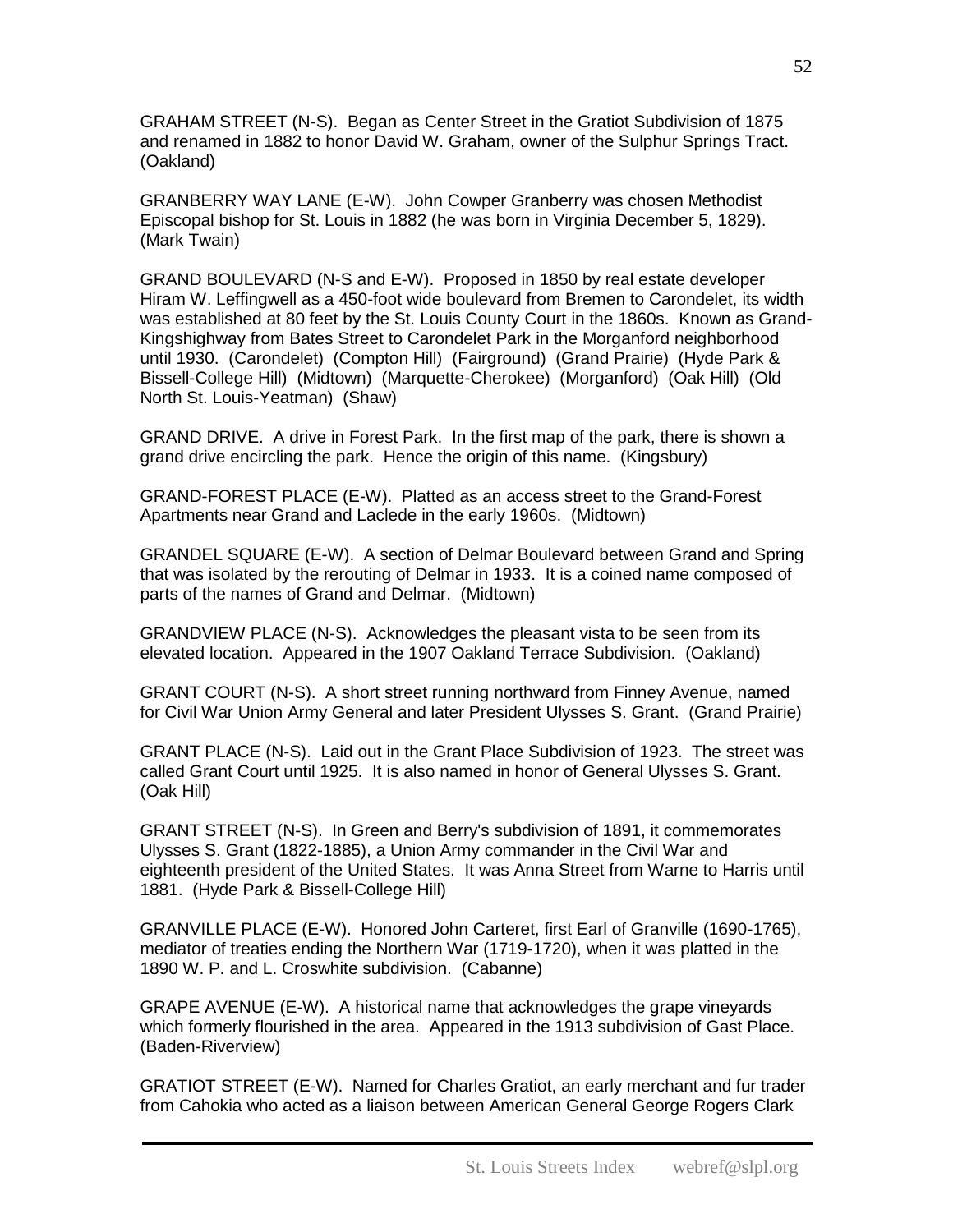and the French inhabitants of St. Louis. Gratiot's farm southwest of St. Louis was the largest Spanish land grant made in the area. About three miles on each side, it came to be known as the Gratiot League Square. Between the wharf and 4th Street, Gratiot was called South "J" until 1826. Between that date and 1881 it was known as Mulberry Street. (Central West End) (Downtown) (Midtown)

GRATTAN STREET (N-S). Commemorates Henry Grattan (1746 1820), the Irish patriot and statesman who in 1792 helped Catholics in Ireland win the right to vote. (Soulard)

GRAVOIS AVENUE (N-S). Originated as a natural diagonal trail from St. Louis southwestward to the Gravois Creek in what is now Fenton as early as 1804. It was named Gravois Road until 1881. Gravois derives its name from the French word for gravel. It is the most heavily traveled street in all of south St. Louis. (Benton Park) (Compton Hill) (Morganford) (Oak Hill)

GREEN LEA PLACE (E-W). Named for the subdivision, meaning green meadows, in the Greenlea Place subdivision of 1889. (Fairground)

GREENWICH COURT (E-W). Named for Greenwich, England, a metropolitan borough of London. (Central West End)

GREENWICH LANE (N-S). See explanation for GREENWICH COURT (E-W). (Central West End)

GREER AVENUE (E-W). In the Magnolia Terrace subdivision of 1890, it honors the head of the Robert C. Greer Real Estate Company, its developer. Between Newstead and Marcus it was known as Foxbar Street until 1890 and from Marcus to Euclid it was named Josephine Street until 1881. In the Fairground neighborhood, it was DeJong Street from Elliott to Glasgow until 1910. (Arlington) (Fairground)

GREGG AVENUE (N-S). Platted in Laclede J. Howard's Subdivision of 1909 to honor Cecil D. Gregg, president of a local coffee company. (Oakland)

GREGG PLACE (N-S). Named for a landowner in the vicinity in the Clifton Heights Subdivision of 1885, William H. Gregg, president of the Southern White Lead Co. (Clifton)

GREGORY PLACE (N-S). See DICK GREGORY PLACE (N-S). (Grand Prairie)

GRESHAM AVENUE (E-W). Began as Kaiser Street in the 1913 Von Drehle's Subdivision; received its present name in 1918 in honor of one of the first soldiers killed in World War I. (Southwest)

GROVE STREET (N-S). Acknowledges a nearby grove of trees in George Bailey's First Addition of 1863. (Fairground)

GROVER STREET (N-S). Named to take advantage of the popularity of President Grover Cleveland; first appeared in the Chouteau Estate subdivision of 1885. (Arlington)

GUILFORD PLACE (N-S). Originated in the St. Louis Hills Estates Number One in 1944 and named for the town of Guilford, Connecticut, settled in 1639. "Guilford" as a family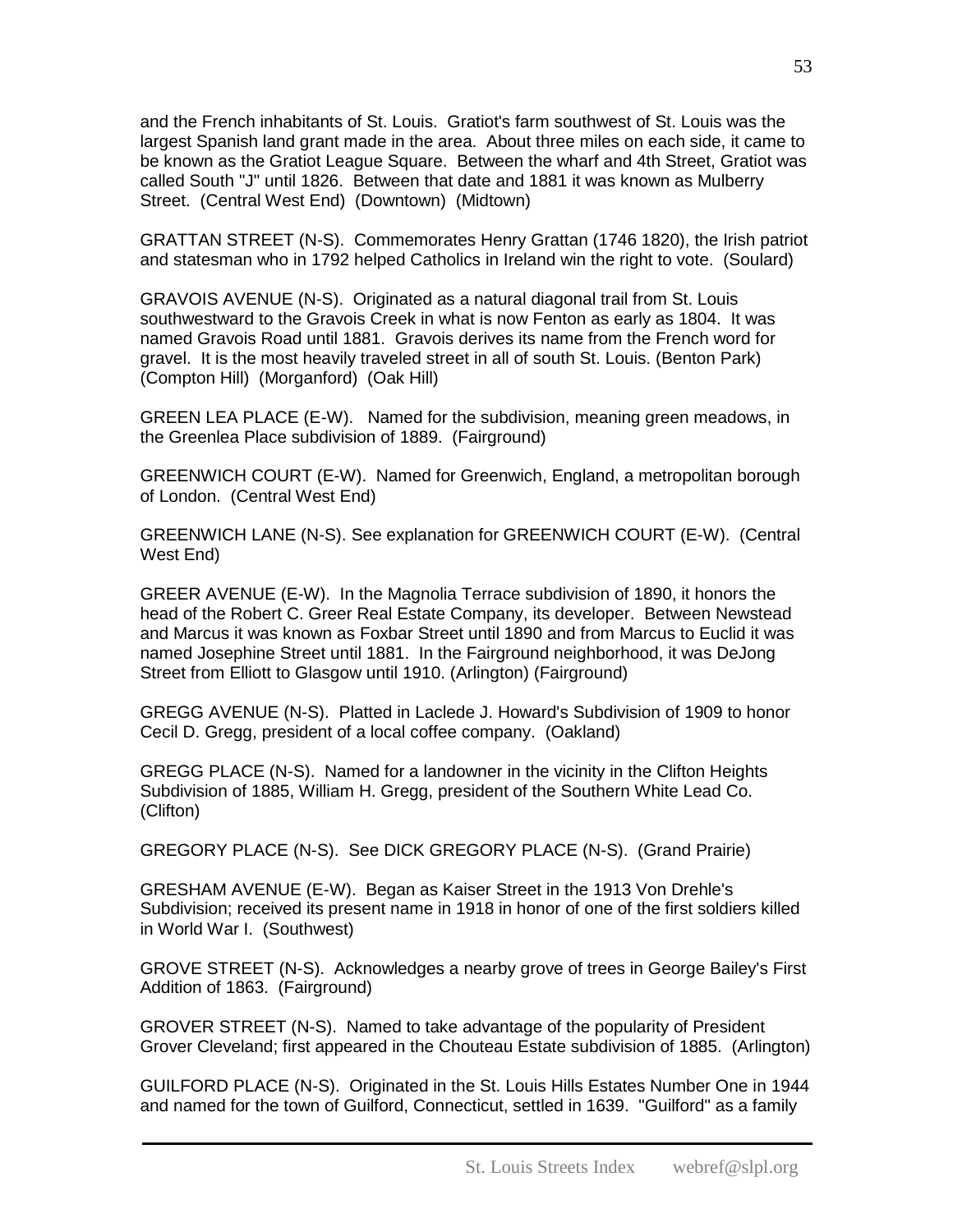name originates in England as "Guildford," or "one who came from Guildford (river crossing where marigolds grew), in Surrey." (Southwest)

GURNEY AVENUE (N-S). Appearing in Shaw's Arsenal Street Addition of 1915, it honors the Gurney family, which included three generations of superintendents for Tower Grove Park. The first of these was James Gurney, whom Henry Show brought to St. Louis from Regents Park in London in 1866 to act as his chief gardener. When Henry Shaw died in 1889, Gurney was named the first superintendent of Shaw's Garden. (Oak Hill) (Shaw)

GUSTAV AVENUE (E-W). Real Estate developer Gustav Oberbeck named this street for himself in the 1948 Riverview Heights Number Two subdivision. (Baden-Riverview)

GUSTINE AVENUE (N-S). First appeared under that name on St. Louis maps in the early 1880s, and was officially platted in the Russell Place Subdivision of 1890. It honors the family of Trumbull Gustine Russell, a partner in the Parker-Russell Mining Company. It was named Endora Avenue from Keokuk Street to Chippewa until 1893, and was Leona Street between Meramec and Keokuk until 1933. (Oak Hill)

GUSTINE TERRACE (N-S). See explanation for GUSTINE AVENUE (N-S). (Oak Hill)

GUTHRIE STREET (E-W) Laid out in an undedicated School Land Subdivision of the 1860s on land owned by H. and J. Kayser, the street is named for James Guthrie (1793 1869), United States Secretary of the Treasury in the 1850s and a U.S. Senator during the 1860s. (Marquette-Cherokee)

GYPSY STREET (N-S). Originated in the 1870 subdivision of the John O'Fallon estate, it is named for a nomadic people found on all continents who hold to their own customs and rely on trading for a living. (Baden-Riverview) (Hyde Park & Bissell-College Hill)

HADLEY STREET (N-S). Known as North Twelfth Street until 1932 when it was named for Missouri Governor Herbert Hadley, who won a national reputation for his prosecution of oil trusts as Missouri's attorney general between 1904 and 1908. (Downtown) (Old North St. Louis-Yeatman)

HALF STREET (N-S). Located in Haven's private subdivision of 1912, the name acknowledged this street's restricted width when it was platted. (Oakland)

HALL STREET (N-S). For Edward Hall, a ferry operator on the Missouri River. Until 1881, it was Kennett Street from North Market to Ferry Street and Water Street between Grand and Adelaide. (Baden-Riverview) (Hyde Park & Bissell-College Hill) (Old North St. Louis-Yeatman)

HALLIDAY AVENUE (E-W). A principal street in the Switzer Place Subdivisions of 1892 and 1896. It was probably named for Ellen M. Halliday, a resident (and probably a small land owner) in the area during the year of the first development. (Compton Hill)

HALLS FERRY CIRCLE (E, W, N, & S). Constructed during 1930s. See also explanation for HALLS FERRY ROAD (N-S). (Baden-Riverview)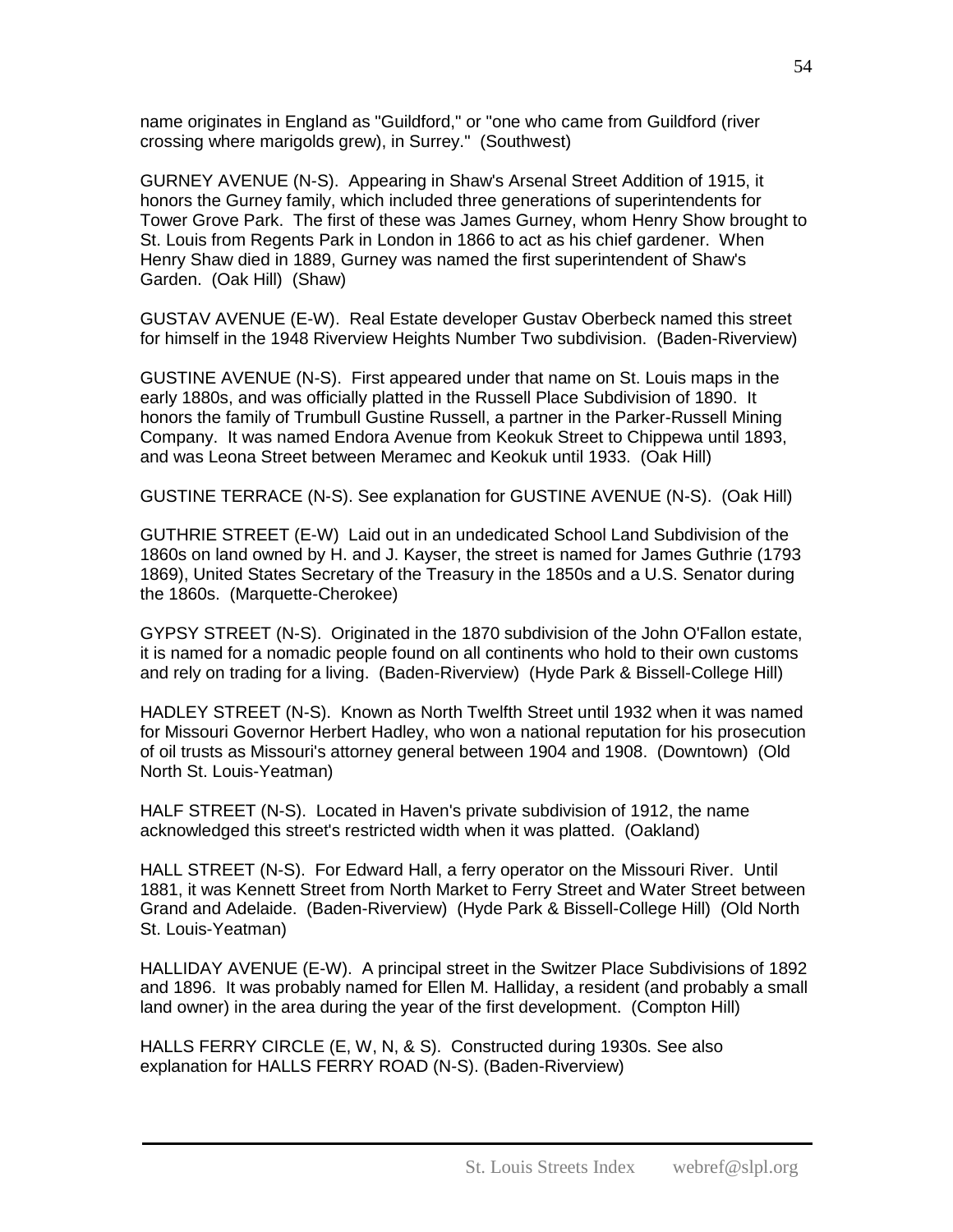HALLS FERRY ROAD (N-S). Began as a road from Baden to a ferry operated by Edward Hall on the Missouri River about 1836. Although the ferry ownership changed, the road has retained its original name. (Baden-Riverview)

HAMBURG AVENUE (E-W). Platted in McDermott and Hayden's Hanover Heights Addition of 1906, it is named for Hamburg, Germany. (Morganford)

HAMILTON AVENUE and BOULEVARD (N-S). Honors former Missouri governor, Hamilton Rowan Gamble, owner of the extensive Rose Hill tract north of Maple Avenue, which was subdivided in 1871. (Arlington) (Cabanne) (Kingsbury)

HAMILTON TERRACE (E-W). Like Hamilton Avenue, this street honored Hamilton R. Gamble when it was laid out in Hayden and McDermott's Rose Hill subdivision of 1905. It was named Bertha Avenue from Hamilton to Hodiamont until 1912. (Cabanne)

HAMMETT PLACE (E-W). In 1923 this street's name was changed from Branconnier Place to Hammett to commemorate Benjamin F. Hammett, a real estate man who subdivided land in the vicinity during the late-19th century. (Grand Prairie)

HAMPSHIRE DRIVE (E-W). For a maritime county in southern England. It appeared originally in the 1963 Southampton Heights Sub-division. (Southwest)

HAMPTON AVENUE (N-S). Recognizes an urban district in Middlesex County, England. The name first appeared on St. Louis maps in 1913 when the thoroughfare known as Sulphur Avenue between Bancroft and Loughborough was renamed Hampton. The section between Oakland and Manchester avenues was named Billon Avenue until 1921. (Clifton) (The Hill) (Oakland) (Southwest)

HAMPTON VILLAGE PLAZA. Located south of Chippewa between Hampton and Sulfur. See also explanation for HAMPTON AVENUE. (South Hampton)

HANCOCK AVENUE (E-W). Honors Winfield Scott Hancock (1824-1886), the Civil War Union Army general who repulsed Pickett's charge at Gettysburg. Appeared initially in the 1888 subdivision of Harlem Place. (Southwest)

HARLAN AVENUE (N-S). Named in honor of John Marshall Harlan (1833-1911), an Associate Justice of the United State Supreme Court for more than three decades. Part of McDermott's Broadway Heights Addition of 1906. (Baden-Riverview)

HARNEY AVENUE (E-W). Named for General William Selby Harney (1800-1889), an American general in the Mexican and Civil wars. Seen first in 1891 in the Harney Heights Subdivision. (Walnut Park)

HARPER STREET (E-W). Memorializes Joel G. Harper, a real estate agent and developer who was associated with the Fair Place Addition of 1860. (Fairground)

HARRIS AVENUE (E-W & N-S). In Benjamin O'Fallon's 1873 sub-division east of Bellefontaine Road, it was named for a son-in-law of Colonel John O'Fallon. In the Fairground neighborhood, it was Pansey Street from Kossuth to Lee until 1911 and Sophie Avenue from Ashland to Margaretta to 1925. (Fairground) (Hyde Park & Bissell-College Hill)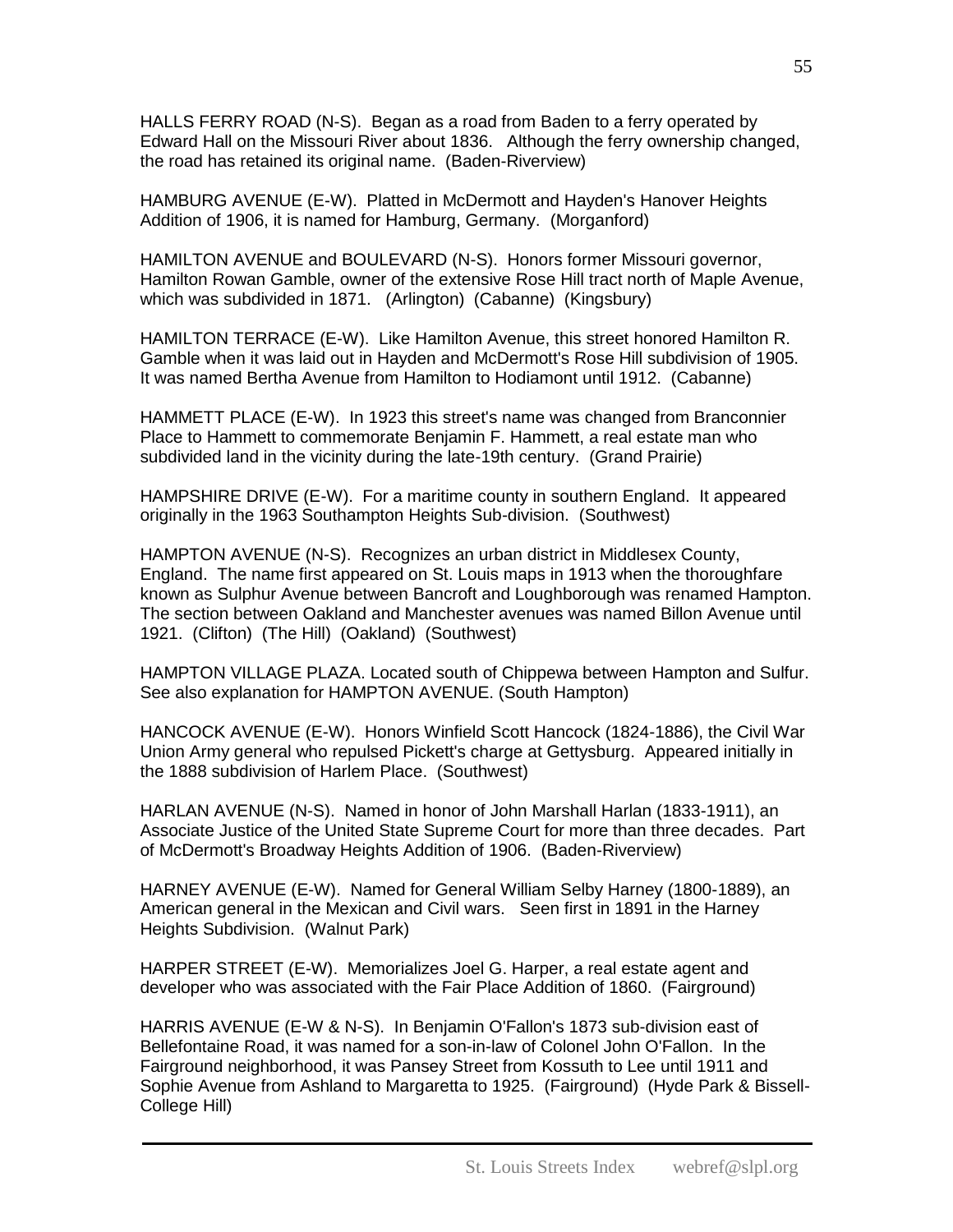HARTFORD STREET (E-W). Appeared in the 1881 Tower Grove Park and Grand Avenue Addition, it was named after the home office city of a Connecticut Insurance Company that was involved in the development. (Clifton) (The Hill) (Marquette-Cherokee) (Oak Hill)

HAVEN STREET (E-W). Originally N Street in the 1832 town plat of Carondelet. The section of the street between Virginia and Colorado was called Nebraska Street from 1854 until 1882. The designation was supposed to honor Edward Haren, a Carondelet land owner. When a city ordinance changed the thoroughfare's label from Nebraska to Haren, a typographical error spelled it as "Haven", and so it has remained since. (Carondelet) (Morgan-ford)

HAWTHORNE BOULEVARD (E-W & N-S). One of the two principal thoroughfares in the 1890s Compton Heights Subdivision of luxurious homes, this street honors Nathaniel Hawthorne (1804-1864), the American novelist and short-story writer. (Compton Hill)

HAZEL AVENUE (E-W). "Hazel" is a tree name that came into popularity as a female first name about 1890 just when it became fashionable to use botanical names. Showed up in the Hoeltmann Heights subdivision of 1889. (Arlington)

HEALY COURT (E-W). Most frequently the name "Healy" is English and Irish, is one of several spellings of the name of a person "who came from Healaugh (high clearing or wood), the name of several places in England." "Healy Court" then could be "High Wood Court". First appeared in the Carondelet Gardens Number One subdivision of 1950. (Morganford)

HEBER STREET (N-S). This German name designates "one who worked as a laborer in lifting or hoisting materials". "Heben", the word from which "Heber" is derived, in German means to heave or to raise. The name first appeared in John Gano Bryan's Second Addition of 1865. The name "Heber" had come into prominence a few years before this subdivision was laid out through Heber C. Kimball, an aide to Mormon leader Brigham Young. (Hyde Park & Bissell-College Hill)

HEBERT STREET (E-W). Ignace Hebert, Sr., was granted a half block of land in 1769, on which his wife, Helene (nee Danis) Hebert, had erected buildings with the permission of Pierre Laclede in 1765. The couple left behind seven heirs. The Hebert Tract subdivision of 1846, in which Hebert Street appears, is a tribute to the Widow Hebert whose ownership was confirmed in land hearings in the 1830s. In local history, the most famous of the family members was Francois Hebert, born in 1750, who was killed in the 1780 attack on the village of St. Louis. The street was named New St. Charles Road from Elliott to Prairie until 1881. (Arlington) (Fairground) (Old North St. Louis-Yeatman)

HEGER COURT (N-S). The Heger family were 20th-century owners of part of the Payne tract in the Shaw area. The family developed the Heger Court subdivision in 1923. On some maps of the period the family name is misspelled Hegar, but this is incorrect. From the English, a "heger" was someone "who made hedges or fences" or "one in charge of a park or forest." (Shaw)

HELEN STREET (N-S). "Helen" is from the Greek "Helene", the feminine of "Helenos", meaning "the bright one." The most famous Helen, of course, was Helen of Troy of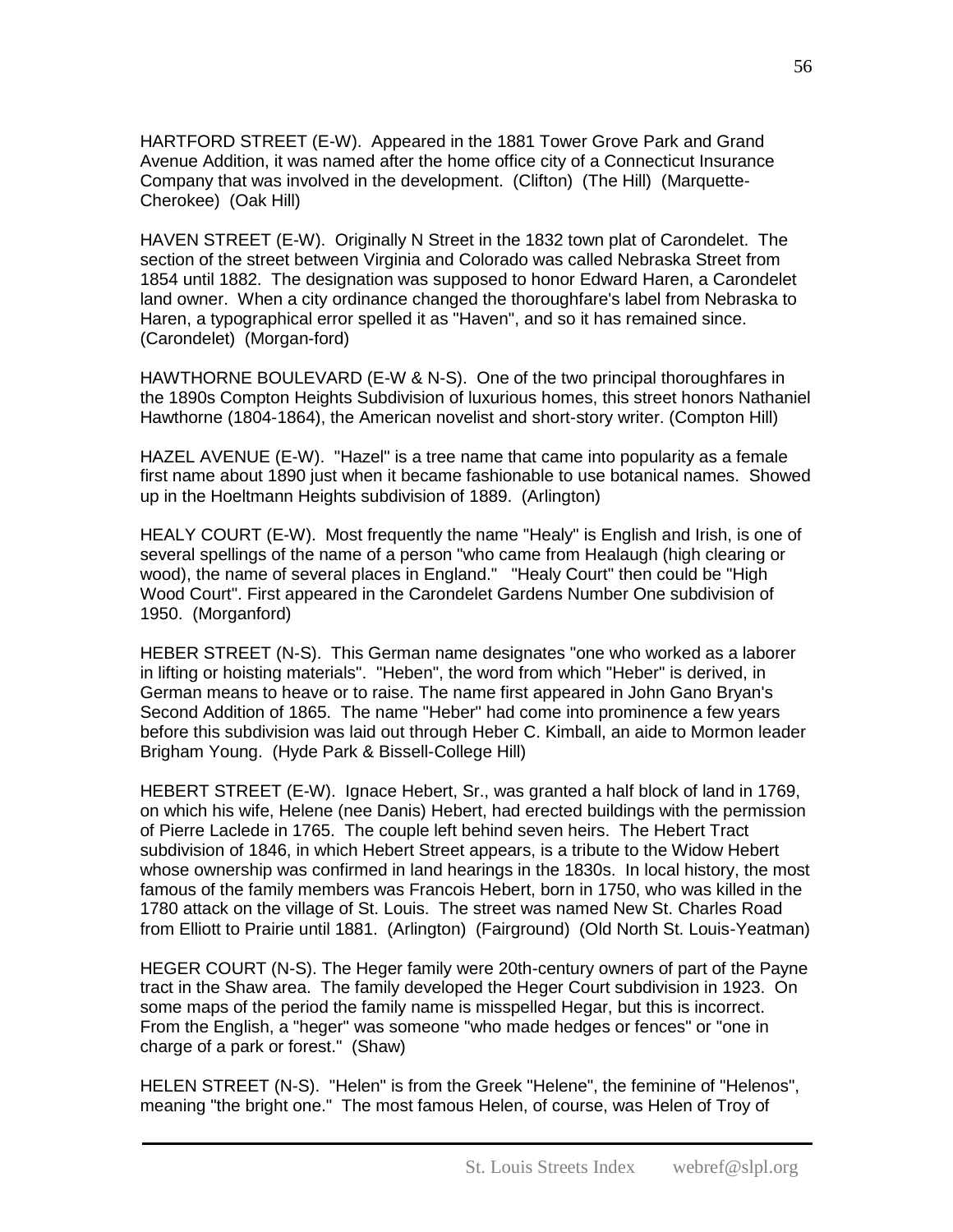whom Christopher Marlowe wrote in Doctor Faustus, "Was this the face that launched a thousand ships/ And burnt the topless towers of Illium?" The name appeared in the Clemens subdivision of 1881. The Clemenses were large land owners, and the Helen may have been a family member. The street was known as Twenty-First Street between Mullanphy and Madison Streets until 1883. (Old North St. Louis-Yeatman)

HELM DRIVE (N-S). In the 1950 St. Louis Hills Estates Number 4, and named for John Helm, president of the John Helm Builder's Supplies Company. (Southwest)

HEMP AVENUE. (N-S). A namesake of Lewis W. Hemp, president of the Chouteau Trust Company, whose seven-story bank and office building occupied the frontage on the western side of Hemp Avenue between Manchester and Vandeventer during the 1920s and later. (Shaw)

HEMPSTEAD STREET (E-W). Originating in LaBeaume's 1835 Addition to St. Louis, it honors William Hempstead (1780-1817), an early St. Louis lawyer who adjusted land grant claims. (Old North St. Louis-Yeatman)

HENNER AVENUE (E-W). Named for Emil E. Henner, president of the Star Construction Company, in Bircher's subdivision of 1906, (Arlington) (Walnut Park)

HENRIETTA PLACE & STREET (E-W). When James S. Thomas dedicated his Compton Hill Subdivision in 1854, he named streets for three of his daughters, Henrietta, Susan and Mary Ann. Between Ohio and California Avenues, this street was known as Wellington Avenue until 1881. (Compton Hill)

HENRY AVENUE (N-S). Appearing in the Hermann Heights Subdivision of 1905, it was named for Frank R. Henry, auditor of the United Railways Transit Company and a relative of Rolla Wells. (Oak Hill)

HERDER STREET (E-W). Laid out in the Farrar Addition of 1850, it honors Johann Gottfried von Herder (1744-1803), German poet, critic and philosopher. (Hyde Park & Bissell-College Hill)

HEREFORD STREET (N-S). Honors Mrs. Frances Hereford Sublette, wife of the fur and Indian trader, Solomon Sublette, in the Fairmount Heights Subdivision of 1868, part of which was developed in the Sublette family lands. (The Hill) (Oakland) (South-west)

HERMITAGE AVENUE (N-S). In the 1886 Shield's Subdivision of the Buchanan Tract, it commemorates the Hermitage, family home of Andrew Jackson, in Nashville, Tennessee. (Oakland)

HERTLING PLACE (E-W). "Hertling" is from the German, a "descendent of little Hart, a pet form of names beginning with Hart (hard)". Appeared in the private McRee Place Subdivision of 1892. (Central West End)

HEWITT AVENUE (N-S). When it was laid out in the 1885 subdivision of the Sutton Tract, the name recognized Charles Hewitt, a St. Louis real estate man of the period. (Oakland)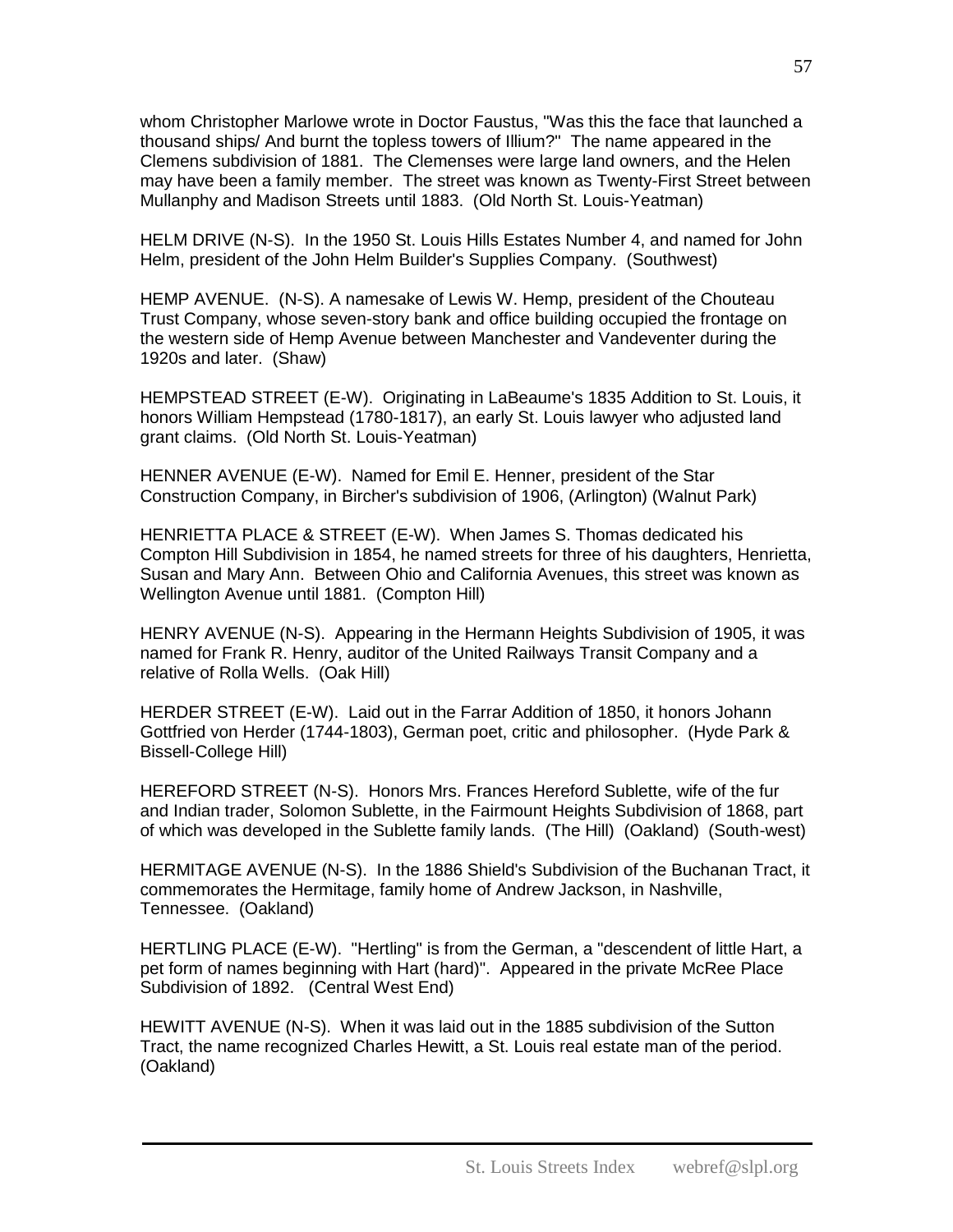HI POINTE PLACE (E-W). In A. J. Kuh's subdivision of 1924, it is named for the surrounding Hi-Pointe community area, a high spot in the landscape, especially when approached from the east. (Oakland)

HI VIEW AVENUE (E-W). A coined name by the developing company in the 1930 subdivision of St. Louis Hills Number 2. (Southwest)

HICKMAN STREET (E-W). This street was named for Benjamin F. Hickman, clerk of the U. S. Circuit Court, who developed the Ormiston Place Subdivision of the 1860s. (Marquette-Cherokee)

HICKORY STREET (E-W). Hickory originally served as the name for a street in the central business district, but that was renamed Wash Street in 1842. The next year, Hickory Street appeared on maps of the near south side. The name is taken from the hickory tree. (Lafayette Square) (Midtown) (Shaw) (Soulard)

HIGH CIRCLE (E-W). In the St. Louis Hills Estates Number One of 1944, and named for its elevated situation. (Southwest)

HIGHFIELD ROAD (N-S). Located in the St. Louis Hills Estates Number 2 of 1945, it appears to be named for a nearby field that lays on an elevation. (Southwest)

HIGHLAND AVENUE (E-W). A 1929 city ordinance changed the name of this street from Spalding Avenue, between Euclid Avenue and the city limits, to Highland Avenue. A portion of the avenue formed the route of the Spalding Avenue street car line until it was discontinued in 1930. (Arlington) (Grand Prairie)

HIGHLAND PARK DRIVE (E-W). An industrial street off Macklind Avenue, it is named for the Forest Park Highlands, an amusement park that formerly occupied the site. (Oakland)

HILDESHEIM AVENUE (N-S). In McDermott and Hayden's Hannover Heights Addition of 1906, it was christened for the city of Hildesheim in Lower Saxony in Germany. The community was famous for its medieval architecture until destroyed in World War II. (Morganford)

HILGARD PLACE (E-W). When laid out in St. Louis Hills Estates Number 4, it honored H. C. Hilgard, a deputy surveyor to Frederick Pitzman in the survey of St. Louis Hills. (Southwest)

HILL STREET (E-W). This street was named Delor until 1893 when it was renamed by St. Louis ordinance 17121 to honor Dr. Frederick Hill, a member of the Carondelet real estate firm of Hill and Hammel. (Marquette-Cherokee)

HILLER PLACE (N-S). An English name, it originally meant a "dweller on, or near, a hill". Originated in A.B. Finch's private subdivision of 1920. (Walnut Park)

HILLS TERRACE (N-S). A block-long private subdivision from about 1900, it honors Charles Spear Hills, who came to St. Louis in 1866. He managed the Daniel Catlin Tobacco Company from 1868 until 1899 when the company was sold, then built a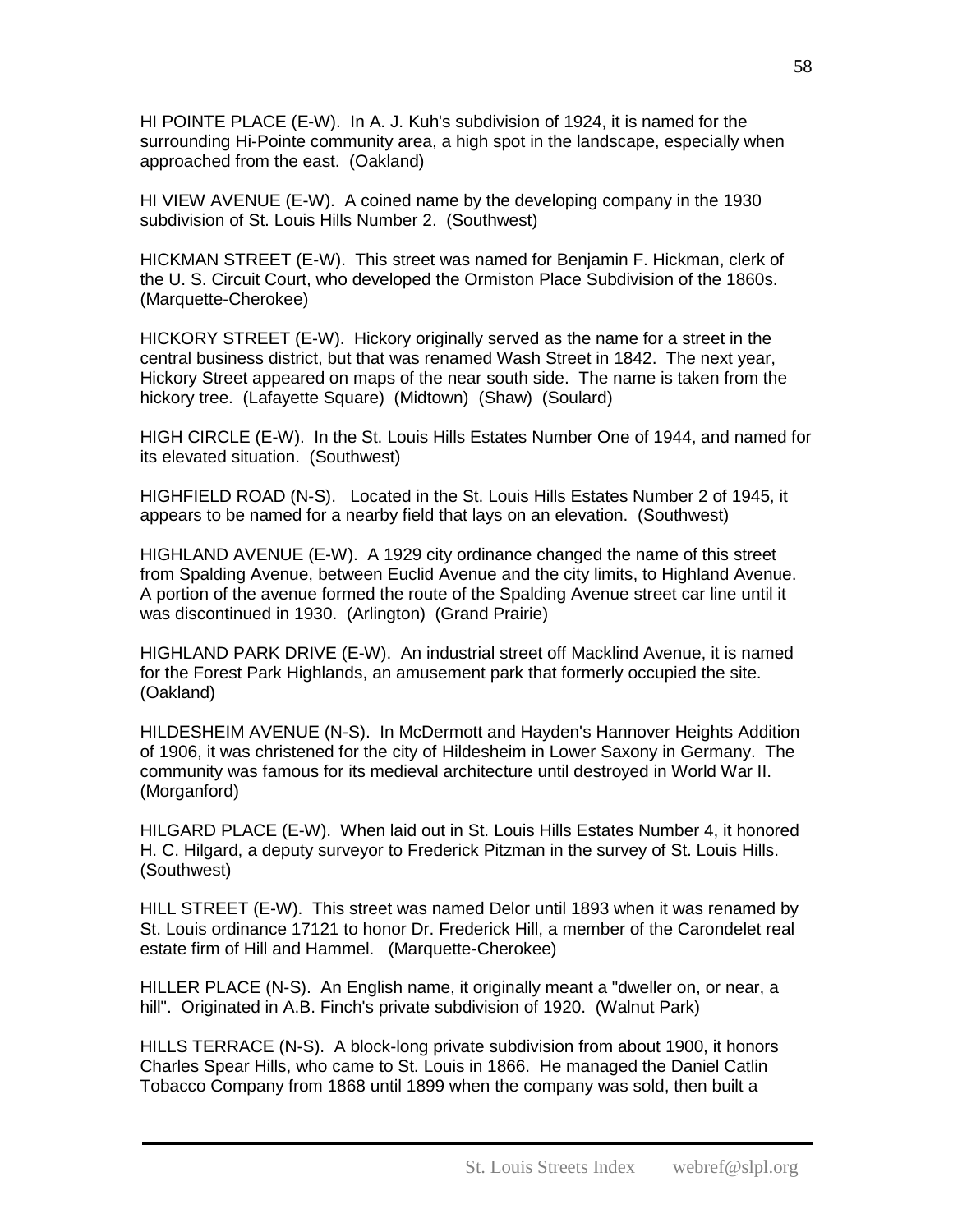French Renaissance-style mansion at 5056 Lindell Boulevard which stood until 1939. (Grand Prairie)

HILLSLAND AVENUE (E-W). Named by the Willmore Organization, the developer of St. Louis Hills Number 2 in 1930, as an indication of the hilly nature of the development. (Southwest)

HODIAMONT AVENUE (N-S). Commemorates Emanuel de Hodiamont, former Belgian count, who was a pioneer settler and landowner in the vicinity. Northward from Delmar it was part of the Olive Street Plank Road in the 1850s and was designated a county road by 1865. (Arlington) (Cabanne)

HOEHN STREET (N-S). West of Tucker Boulevard at Lafayette Avenue, this street was platted in the Koncen subdivision of 1865 and apparently named for one of the developers. Originating in Germany, the name "Hoehn" means "the slanderous, scornful, sarcastic man". (Soulard)

HOFFMAN AVENUE (E-W). Appearing in the 1910 subdivision of Ivanhoe Place and named for Samuel E. Hoffman, vice-president of the Mississippi Valley Trust Company. (Clifton)

HOGAN STREET (N-S). Located in the Jane Chambers subdivision of 1870, it was named for John Hogan (1805-1892), St. Louis postmaster, civic booster, member of Congress, politician and banker. This street was Twentieth Street from O'Fallon to North Market Street until 1883. (Old North St. Louis-Yeatman)

HOLLY AVENUE (E-W & N-S). When Benjamin O'Fallon laid out his 1873 subdivision east of Bellefontaine Road, he called this street Holly because of the affinity of his father, Colonel John O'Fallon, for plant life and evergreens. (Fairground) (Hyde Park & Bissell-College Hill)

HOLLY HILLS AVENUE and BOULEVARD (E-W). Originally K Street in the town of Carondelet and changed to Kansas Street in 1854 when the east west streets were given names by the city of Carondelet. It retained that name (with one section being called Kingshighway Southwest) until 1931, when it was titled Holly Hills after the 1923 subdivision of that name north of Carondelet Park in the Carondelet neighborhood. (Carondelet) (Morganford) (Oak Hill) (Southwest)

HOLT AVENUE (N-S). Named for John Holt, a coal miner with the Parker-Russell Mining Company, in the Russell Real Estate Company's Fourth Subdivision of 1912. (Oak Hill)

HOMELAND PLACE (N-S). The name coined by the developer to emphasize the pleasant character of the subdivision when the subdividing company laid out the St. Louis Hills Estates Number One of 1944. (Southwest)

HOOKE AVENUE (E-W). Laid out in the South Euclid Heights subdivision of 1909, it honors John A. Hooke, who was assistant sewer commissioner at the time. (Walnut Park)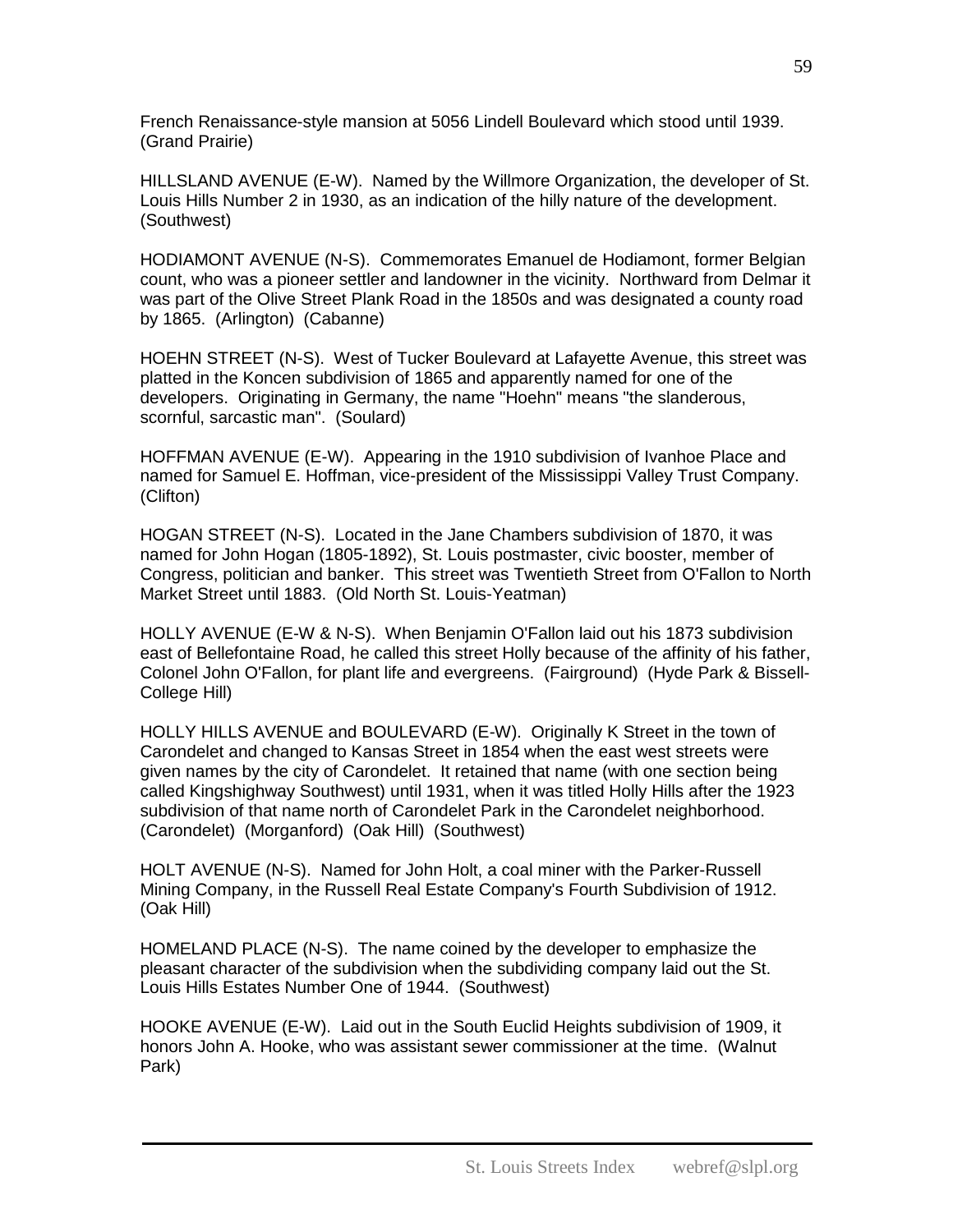HORNER AVENUE (E-W). Platted in Horner's Addition to Benton in 1885, it memorializes the subdivision's developer, William H. Horner, then a circuit court judge. (Oakland)

HORNSBY AVENUE (E-W). Named for Thomas Hornsby, a pioneer landowner, in the Walter Place subdivision of 1904. (Baden-Riverview)

HORTENSE PLACE (E-W). In the 1900 private Hortense Subdivision, it was named by developer Jacob Goldman in honor of his late daughter, Hortense. Goldman was president of the St. Louis Cotton Exchange and a partner in the Lesser-Goldman Cotton Company. (Central West End)

HORTON PLACE (E-W). Subdivided in 1887 when the name of landowner William M. Horton was given to the subdivision and the street. (Cabanne)

HORTUS COURT (N-S). A short private way north of Magnolia Street, across the street from Tower Grove Park, the name is Latin for "plant." The street was laid out early in the 20th century. (Shaw)

HOWARD STREET (E-W). When laid out in the 1845 subdivision of the heirs of John Mullanphy, it commemorated Benjamin Howard (1760-1814), governor of the Louisiana Territory from 1810 to 1813. (Old North St. Louis-Yeatman)

HOWELL STREET (E-W). For Clarence N. Howell, a newspaper writer for the St. Louis "Republic," in the Hornsby Heights First Addition of 1906. (Baden-Riverview)

HUDLER STREET (N-S). Named for contractor Charles L. Hudler. The street was the only one in the Davis private subdivision of 1910. (Clifton)

HUGHES PLACE (N-S). Originated in the Hughes Place Subdivision of 1913. "Hughes" is English and Welsh with a historical meaning of "the son of Hugh (spirit; mind)". (Oakland)

HULL PLACE (N-S). In Elizabeth Hull's subdivision of 1857, it was named for the land owner and developer. (Fairground)

HUMBOLDT AVENUE (E-W). Honored Alexander von Humboldt (1769-1859), the German explorer, scientist and natural philosopher, in the 1868 Garden suburb. (Baden-Riverview)

HUMMEL AVENUE (N-S). Probably named for the Hummelsheim family. One of them owned property at Gravois and Tesson Ferry Road and probably held property nearby in the city as well. Later Charles Hummelsheim lived in Afton. The street name first appeared in Hayden's Addition to Rosa Park of 1909. (Oak Hill)

HUMPHREY STREET (E-W). Named for Humphrey Green, president of the Connecticut-based insurance company which developed the Tower Grove and Grand Avenue Addition of 1881. (Marquette-Cherokee)

HUNT AVENUE (E-W). Called Ridge Avenue on an 1867 map, this street in the McRee subdivision was named for Charles L. Hunt, secretary of the Laclede Race Course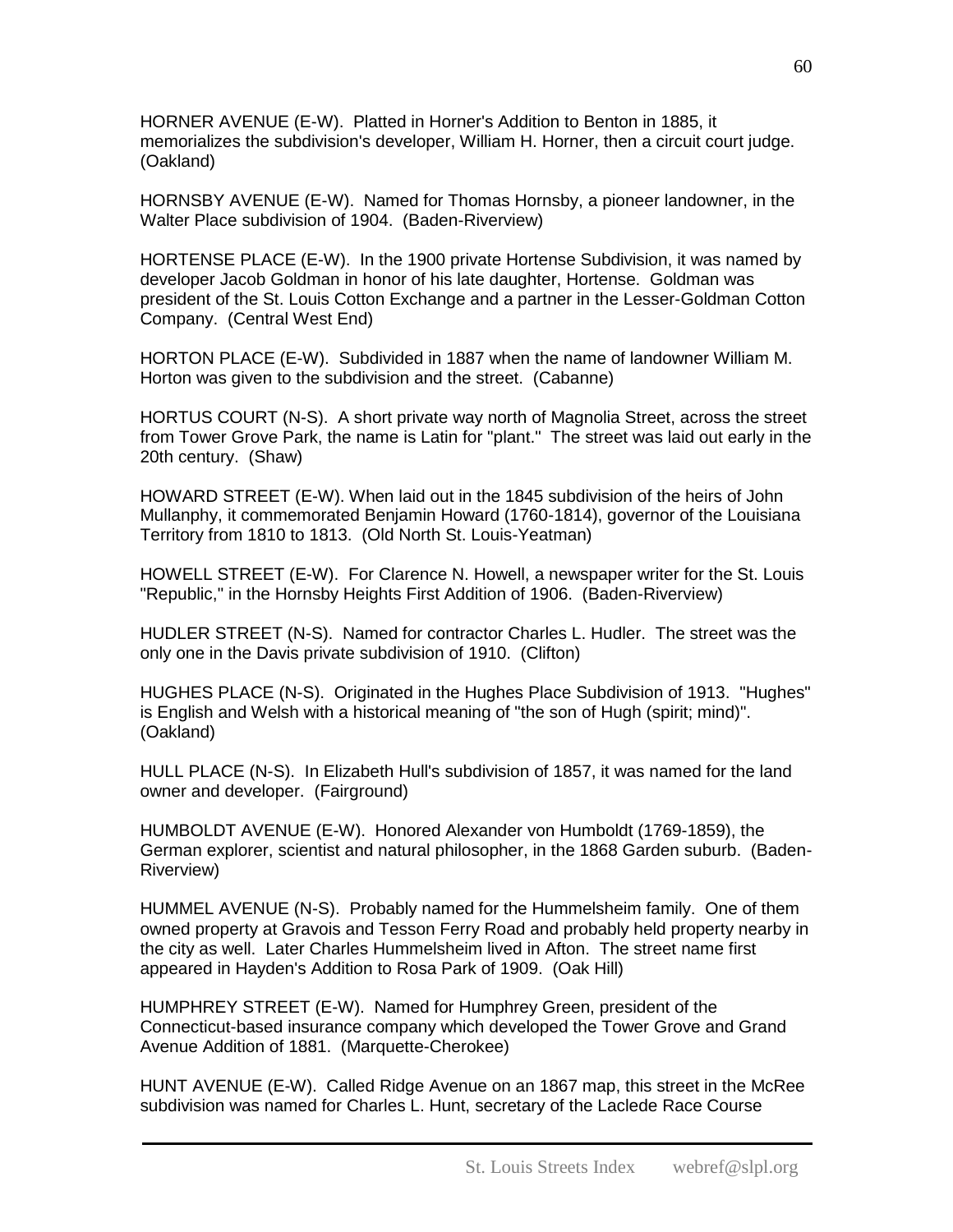Association, whose grounds occupied a portion of the McRee City area before it was surveyed and parceled for urban settlement. (Shaw)

HUNTLEY AVENUE (N-S). A portion of what was Ewing Avenue between Olive Street and Dr. Martin Luther King Drive, renamed in 1984 to honor the late pastor of the Central Baptist Church. (Midtown)

HURCK STREET (E-W). Laid out by the city of Carondelet between Davis and Marceau streets. Named for the family of Peter J. Hurck which owned a large tract of land on that street. (Carondelet)

HURST COURT (N-S). Titled by the developer of the 1923 South Hurst subdivision. "Hurst" is English, for someone who dwelled in the woods or on a knoll or hillock. (Morganford)

HUTCHINSON STREET (N-S). In the 1854 subdivision of West Lowell, it honors Reverend E. Carter Hutchinson, the developer of the Lowell Addition. He was a Protestant Episcopal minister, landowner and real estate developer. (Hyde Park & Bissell-College Hill)

HYAMS PLACE (N-S). Named for Henry M. Hyams, a salesman for the Davis Realty and Development Company, in the St. Louis Avenue Cutoff subdivision of 1921. (Fairground)

HYDRAULIC AVENUE (N-S). Located in the 1913 South End Park Subdivision, it was named for the nearby yard of the Hydraulic Press Brick Company in the 4900 block of Gravois avenue. (Oak Hill)

IDAHO AVENUE (N-S). Derived from the Kiowa-Apache name for the Comanche Indian tribe, this street is named for the Idaho Territory created in 1863 by action of the United States Senate. It was called Eighth Street from Ivory to Virginia Avenue until 1902. (Carondelet) (Marquette-Cherokee) (Morganford)

ILLINOIS AVENUE (N-S). Like many other north south streets created during the original platting of the old St. Louis Commons, this one is named to honor a state of the Union. The state title comes from the name of an Indian tribe who called themselves "Illini," meaning "perfect and accomplished men". (Benton Park) (Marquette-Cherokee)

INDIANA AVENUE (N-S). Like many other north south streets created during the original platting of the old St. Louis Commons, this one is named to honor a state of the Union. Indiana takes its name from the Latinized form of "Indian" with the meaning "land of the Indians". (Benton Park) (Marquette-Cherokee)

INGE PLACE (E-W). North of Biddle Street between Fourteenth and Fifteenth Streets, it is named in honor of William Inge (1913-1973), American author and playwright. (Old North St. Louis-Yeatman)

INTER-REGIONAL HIGHWAY (N-S). An extension of Third Street Highway from Poplar Street to MacArthur Bridge. The name still appears on official maps, although signs for the connecting segment of the highway system are hard to find. (Downtown)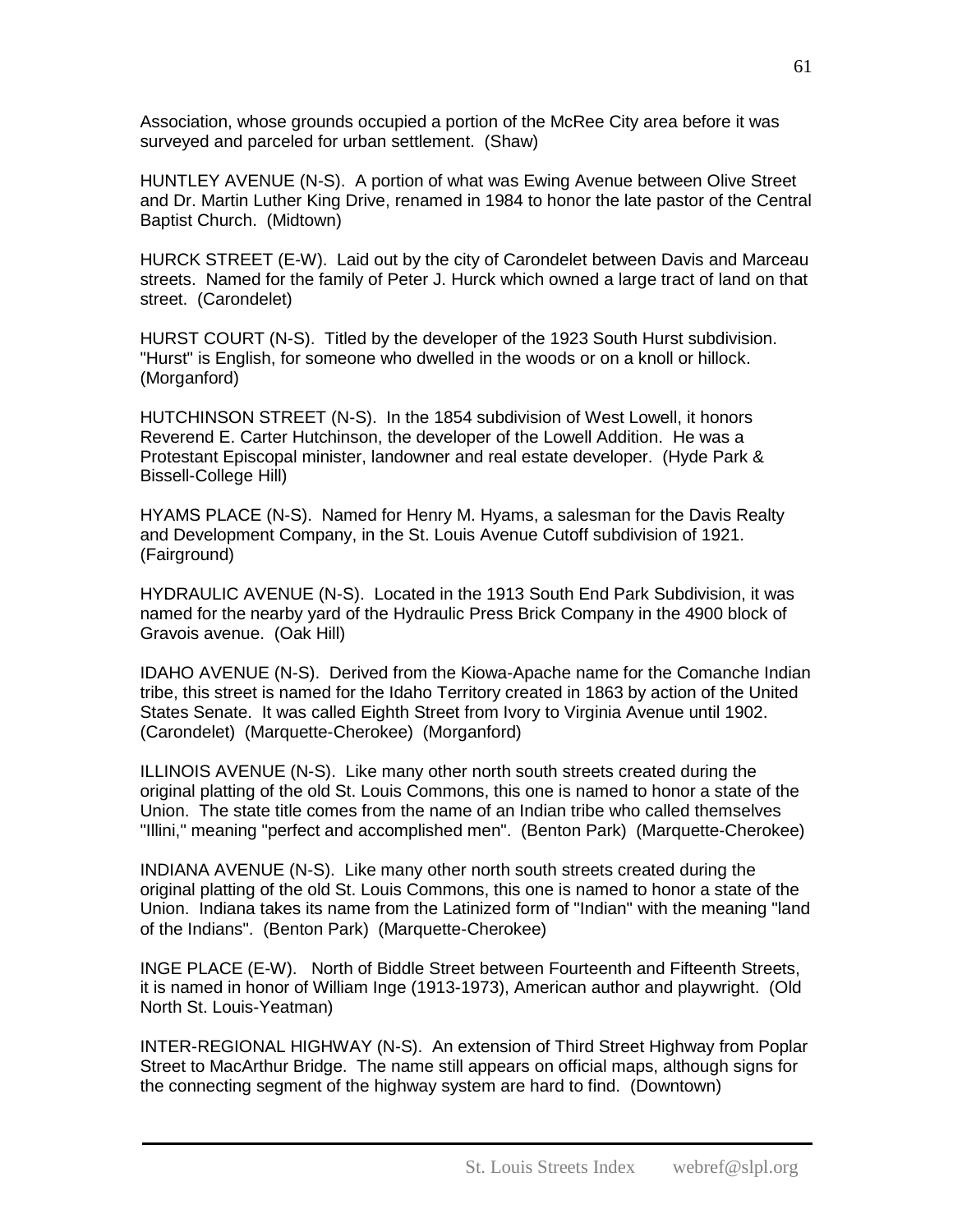INTERSTATE HIGHWAY 55 (N-S). This expressway was conceived in the Malcolm Elliott Expressway Plan of 1952. As the southern anchor of that system's plan, it was given the name of the Ozark Expressway. The section of the expressway from Twelfth Street northeastward to the central business district was shown in the Elliott Plan as the Third Street Highway. (Benton Park) (Carondelet) (Marquette-Cherokee) (Morganford) (Soulard)

INTERSTATE HIGHWAY 44 (E-W). A limited access expressway opened in the 1970s as part of the national system of interstate highways authorized in 1956. (Clifton) (The Hill) (Compton Hill) (Lafayette Square)

INTERSTATE HIGHWAY 70 (E-W). Formerly known as the Mark Twain Expressway, it was opened in 1957. (Downtown) (Hyde Park & Bissell-College Hill) (Old North St. Louis-Yeatman) (Walnut Park)

IOWA AVENUE (N-S). In the platting of the St. Louis Commons during 1854, the city's street-naming policy called for north-south streets to be named for various states in the Union, in this case the state of Iowa. It took its name from the Iowa River, and that, in turn, originated with the Iowa tribe. (Compton Hill) (Marquette-Cherokee)

IRON STREET (E-W). Initially known as I Street in the town of Carondelet and named Illinois Street in 1854. In 1881 82, as part of a general effort to eliminate street name duplications for postal purposes, it was rechristened Iron Street in recognition of the iron industry which has long been a feature of Carondelet's economy. (Carondelet) (Morganford)

ITASKA DRIVE (E-W). Platted in the Villa Nova Subdivision of 1946, using the name of Itaska Street. (Southwest)

ITASKA STREET (E-W). Although misspelled, this street was named for Lake Itasca, Minnesota, during the platting of the St. Louis Commons in the 1850s. In 1832, this lake was identified as the source of the Mississippi River by Henry Rowe Schoolcraft, who coined the name out of the Latin words "veritas caput" (true source). (Marquette-Cherokee) (Oak Hill) (Southwest)

IVANHOE AVENUE (N-S). Originally Lake Avenue in the 1871 Christy Subdivision in Gratiot League Square. It retained that name until 1881 when it was renamed to honor Sir Walter Scott's novel Ivanhoe. (Clifton) (Southwest)

IVORY AVENUE (N-S). A diagonal route from Lemay Ferry Road to Carondelet, this street was known as the Old County Road until 1882, when it was renamed to honor John P. Ivory, an owner of extensive land holdings west of Carondelet. Ivory platted the South St. Louis Suburb addition of 1858. (Carondelet)

JACKSON PLACE (E-W). A curving street around a circular area in the old town of North St. Louis founded in 1816 by Chambers, Christy and Wright. It was named for Andrew Jackson, seventh president of the United States. (Old North St. Louis-Yeatman)

JACKSON STREET (E-W). Commemorates Andrew Jackson (1767-1845), American general in the War of 1812, seventh president of the United States and advocate of democracy for all, in the Columbia Place subdivision of 1907. (Baden-Riverview)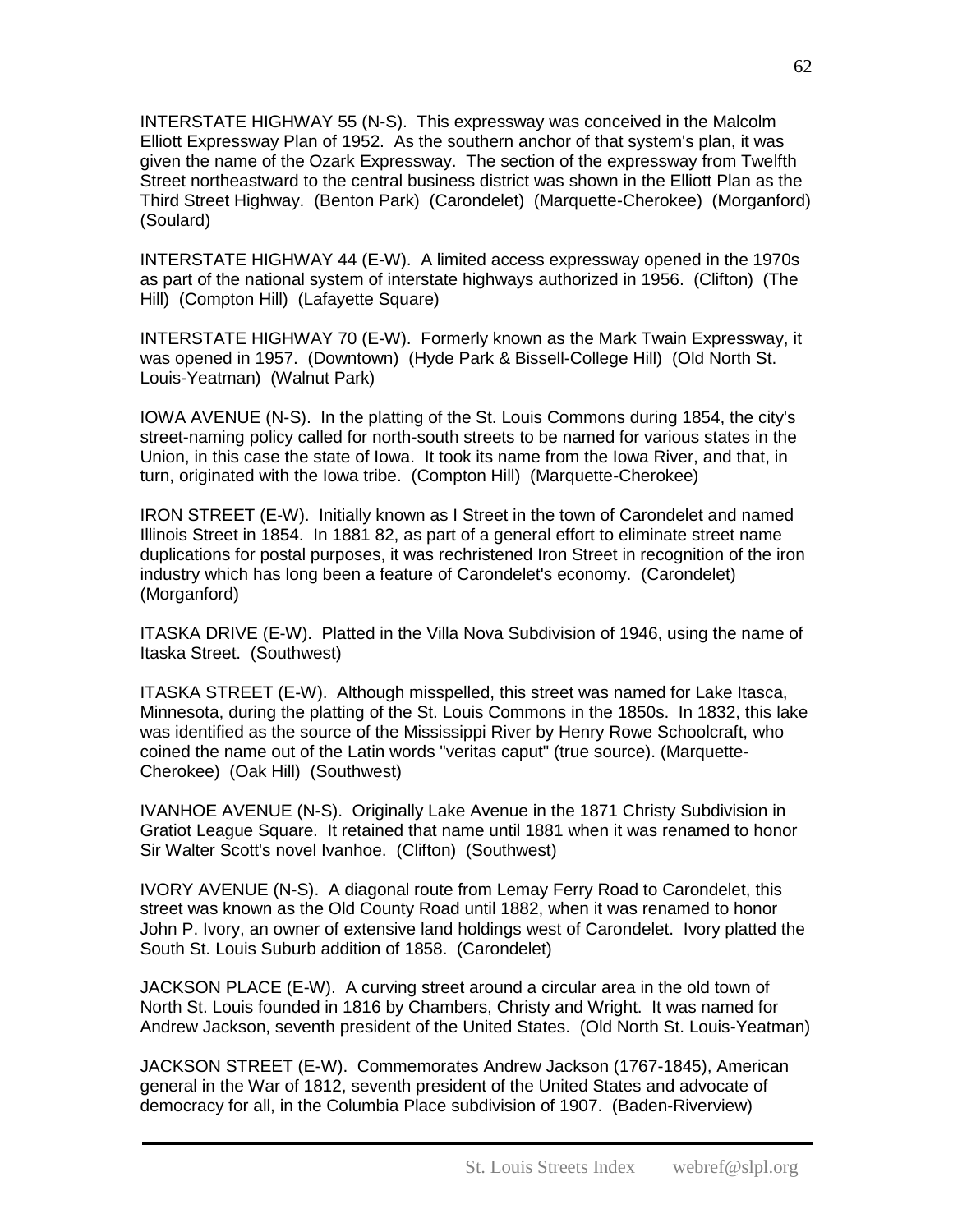JAMES COOL PAPA BELL AVENUE (E-W). A portion of former Dickson Street between Jefferson Avenue and Webster Street, it is named for the homerun king of the old black baseball leagues. (Old North St. Louis-Yeatman)

JAMES STREET (E-W). In the Kingsbury Addition of 1856, this street was named for James W. Kingsbury, who married Julia Cabanne in 1830. In addition to land in the present Central West End, the Cabanne family owned this land on the near South Side. The property reverted to Kingsbury after his wife's death in 1836, and after his death in 1853, it was subdivided by his children. (Benton Park)

JAMIESON AVENUE (N-S). Originated in Dillon's Subdivision of 1884. Named in honor of William and James Jamieson, brothers who were early residents of the area. (Clifton) (Southwest)

JANUARY AVENUE (N-S). First appeared in the 1853 subdivision of Cheltenham, honoring Derrick A. January, an early landowner. It was named Cozens Avenue between Columbia and Wilson avenues until 1887; Brunswick Street between Gresham and Upton streets until 1928; and Fifty-Ninth Street from Taylor to Chippewa until 1939. (The Hill) (Oakland) (Southwest)

JASPER PARK (N-S). "Jasper" is possibly of Persian origin, a name traditionally thought to be one of the three wise men who came to Bethlehem to worship the infant Jesus. Originated in the 1888 subdivision of Jasper Place. (The Hill)

JEANENE AVENUE (N-S). "Jeanene" is an unusual spelling of Jean, which originated in the Latin "Johanna," the feminine of "Johannes", or John. In the Hillcrest Park subdivision of 1951. (Morganford)

JEFFERSON AVENUE (N-S). A major street in Charles DeWard's original 1836 plat of the St. Louis Commons, it honors Thomas Jefferson, third president of the United States, who authorized the Louisiana Purchase from France in 1803. (Benton Park) (Compton Hill) (Lafayette Square) (Marquette-Cherokee) (Midtown) (Old North St. Louis-Yeatman)

JEFFERSON DRIVE. A drive in Forest Park named for President Thomas Jefferson. (Kingsbury)

JEFFREY DRIVE (E-W). Created in the Riverview Gardens sub-division of 1917, it was known as Grandview Drive until 1940. It honors George Jeffrey of Wim (1648-1689), English Lord Chancellor, who is known for the Bloody Assizes after the Duke of Monmouth's Rebellion in 1685. Jeffrey is the American spelling for the English Geoffrey, whose second element means "peace." (Baden-Riverview)

JESSICA AVENUE (N-S). An Old Testament female name from the Hebrew for "he beholds". Originated in Shield's Subdivision of the Bingham Estate in 1889. (Oak Hill)

JOHANNA AVENUE (E-W). A feminine form of "John," which appeared in the Acme Heights subdivision of 1907 laid out by the Morrison family. (Walnut Park)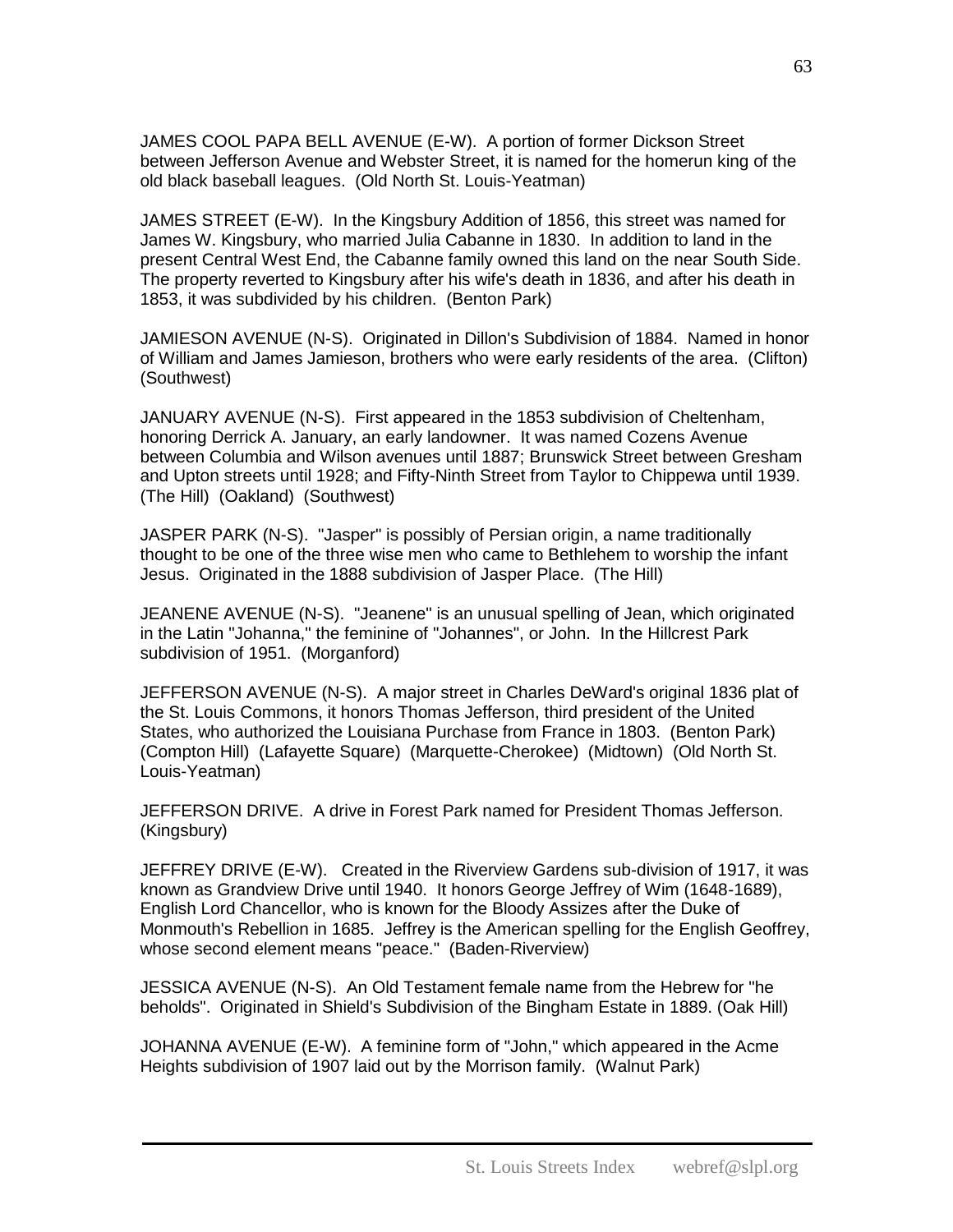JOHN AVENUE (E-W & N-S). In John Gano Bryan's Second subdivision of 1865, it bears the given name of the developer. He named two other streets Gano and Bryan Avenues in this subdivision. (Fairground) (Hyde Park & Bissell-College Hill)

JOHNSON STREET (N-S). Probably named for Charles P. Johnson, a well-known St. Louis businessman and lawyer who defended political boss Ed Butler in a bribery trial late in the 19th century. Johnson Street began as an alley in 1858. It was called Breden Street between Poplar Street and Clark Avenue until 1893 and was known as Targee Street between Clark and Market until 1903. The latter name honored fireman Thomas Targee who was killed in the city's great 1849 fire. (Downtown)

JONES STREET (N-S). When Jonathan Jones, the founder of the Jones Business College, subdivided his small tract in 1866, he named it after himself. (Grand Prairie)

JORDAN STREET (N-S). Named for the River Jordan in the Holy Land in the 1905 McDermott Addition to Baden. (Baden-Riverview)

JOSEPHINE STREET (N-S). French feminine diminutive of "Joseph," popularized in the person of Napoleon's wife. Laid out in the James B. Eads Subdivision of 1854. (Midtown)

JUDITH COURT (N-S). Ward 10, Precinct 2; Census Tract 1157. From the Hebrew word meaning "praise". (Marine Villa)

JULES STREET (N-S). Originated in the Kingsbury Addition of 1856, this street memorializes Jules Cabanne Kingsbury, the only son of James Kingsbury. Jules was killed by a bolt of lightning in 1867 at the age of 32. (Benton Park)

JULIA STREET (E-W). Ward 22, Precinct 6, 7, Census Tract 1099. From the Greek word meaning "soft-haired". (Soulard)

JULIAN AVENUE (E-W). In Hamilton R. Gamble's subdivision of Rose Hill, it was named for a member of the family. Julian became quite popular after the Civil War because of the work of George Washington Julian (1817-1899), a U.S. Representative from Indiana who strongly espoused the abolitionist cause from the mid-1840s through the Civil War. He remained an active politician and writer on political topics until his death. (Cabanne)

JUNIATA STREET (E-W). Named after a river in central Pennsylvania. The name was bestowed following a policy of naming east-west streets in the 1850s platting of the St. Louis Commons subdivision after rivers or Indian tribes. (Clifton) (The Hill) (Marquette-Cherokee) (Oak Hill)

KAY COURT (E-W). A pet form of any number of names beginning with the letter "K." Originated as a street name in the Viola Place addition of 1958. (Morganford)

KEALTY LANE (E-W). A lane within the Clinton Peabody Housing Project which was opened in 1941. (Soulard)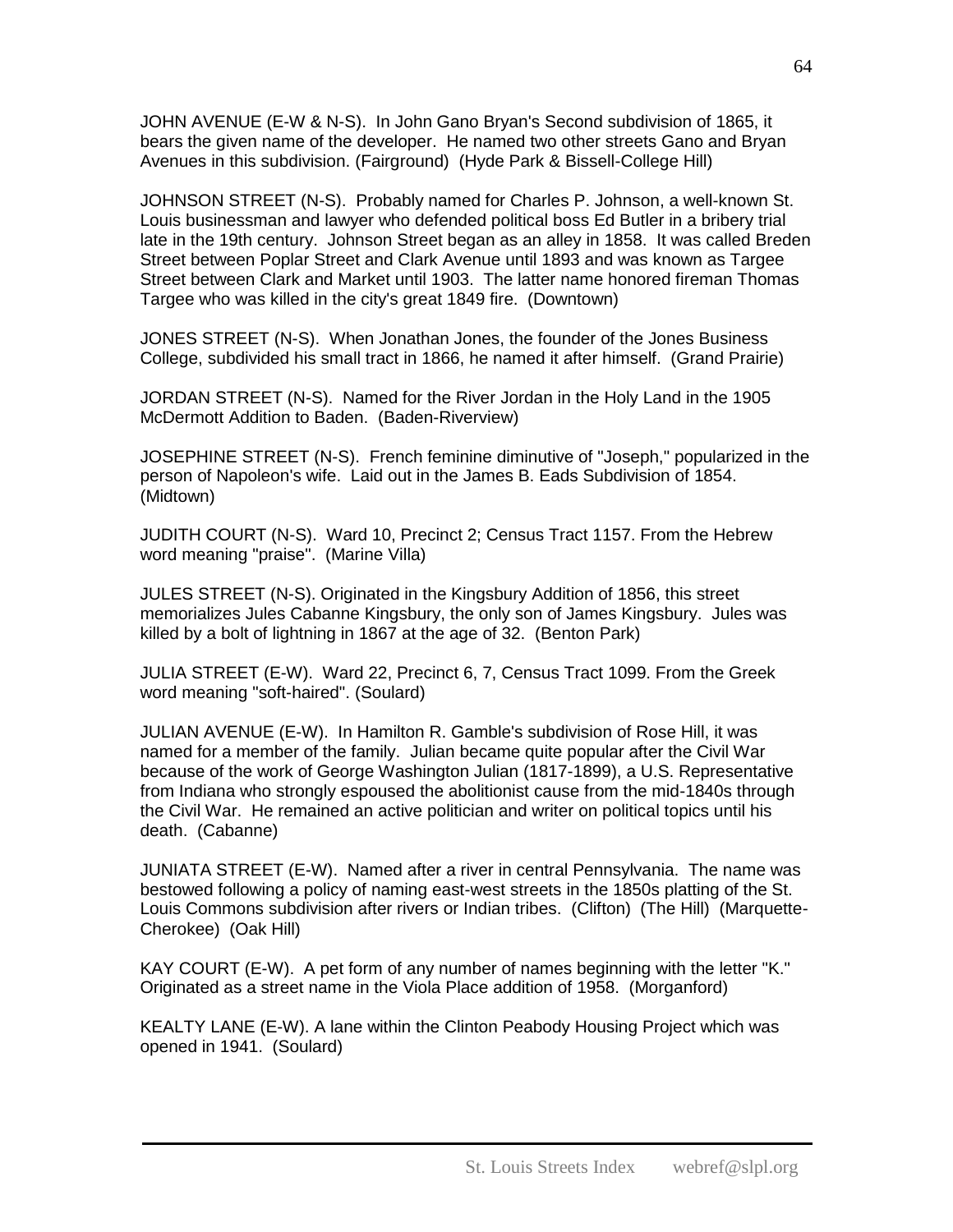KEBER AVENUE (E-W). In the Harlem subdivision of 1870, it probably was named for an associate of John J. O'Fallon. This is a most unusual family or place name, and one has to suspect a change in spelling from the original. (Baden-Riverview)

KEITH PLACE (E-W). For Clarence M. Keith, a vice-president of the Frederick Pitzman Surveying Company. Laid out in the St. Louis Hills Estates Number 4 of 1950. (Southwest)

KEMPER AVENUE (E-W). Appearing in the 1871 subdivision of the eastern part of the County Farm, it was named for Episcopal Bishop Jackson Kemper, founder of Kemper College, which occupied this site in the 1840s. (The Hill)

KENNERLY AVENUE (E-W). This street appeared on street maps in the 1870s, although its name did not appear until later. The appellation is for James and George N. Kennerly who were members of a family which long owned several parcels of land in the St. Louis area. (Arlington) (Grand Prairie)

KENNETH PLACE (N-S). "English form of two Gaelic names, Coinneach `fair one' and Cinead `fire-sprung.'" Appeared in the 1914 Bryan Park subdivision, it was named for a male member of the developer's family. (Fairground)

KENNETT PLACE (E-W). Honors Luther M. Kennett, mayor of St. Louis from 1850 to 1852. It was platted in 1857 in the Stephen D. Barlow Addition (Barlow was an officer of the Iron Mountain Railroad). (Lafayette Square)

KENRICK STREET (N-S). For Peter R. Kenrick, archbishop of St. Louis, in P. R. Kenrick's 1868 addition to Baden. It was known as William Street until 1881. (Baden-Riverview)

KENSINGTON AVENUE (E-W). The present site of Soldan High School was the location of 1880s amusement park Kensington Gardens located on the Suburban Street Railway line. The amusement facility drew its name from Kensington Gardens in London. In the Cabanne neighborhood, between Kingshighway and Union (the Mount Cabanne Subdivision), it was called Belle Avenue until 1896. (Cabanne) (Grand Prairie)

KENSINGTON PLACE (E-W). Named for the Kensington Gardens Amusement Park. Until 1918 Kensington Place between Taylor and Walton Avenues was known as Belle Avenue. (Grand Prairie)

KENTUCKY AVENUE (N-S). One of three streets named for Southern states in the McRee City subdivision of 1869. Kentucky Avenue was near the Laclede Race Course, denoting an interest in horses, traditional in Kentucky. The name Kentucky is from Wyandot "ken-tah-the" (land of tomorrow). (Central West End) (Shaw)

KEOKUK STREET (E-W). Named during the 1850s subdivision of the St. Louis Commons, this street bears the name of a 19th century Sac and Fox Indian chief, who refused to aid the British in the War of 1812. (Marquette-Cherokee) (Oak Hill)

KETMORE DRIVE (N-S). Likely a coined name derived from "Kettler" and "more." In the Weber Gardens subdivision of 1955, it was named by the developer. (Morganford)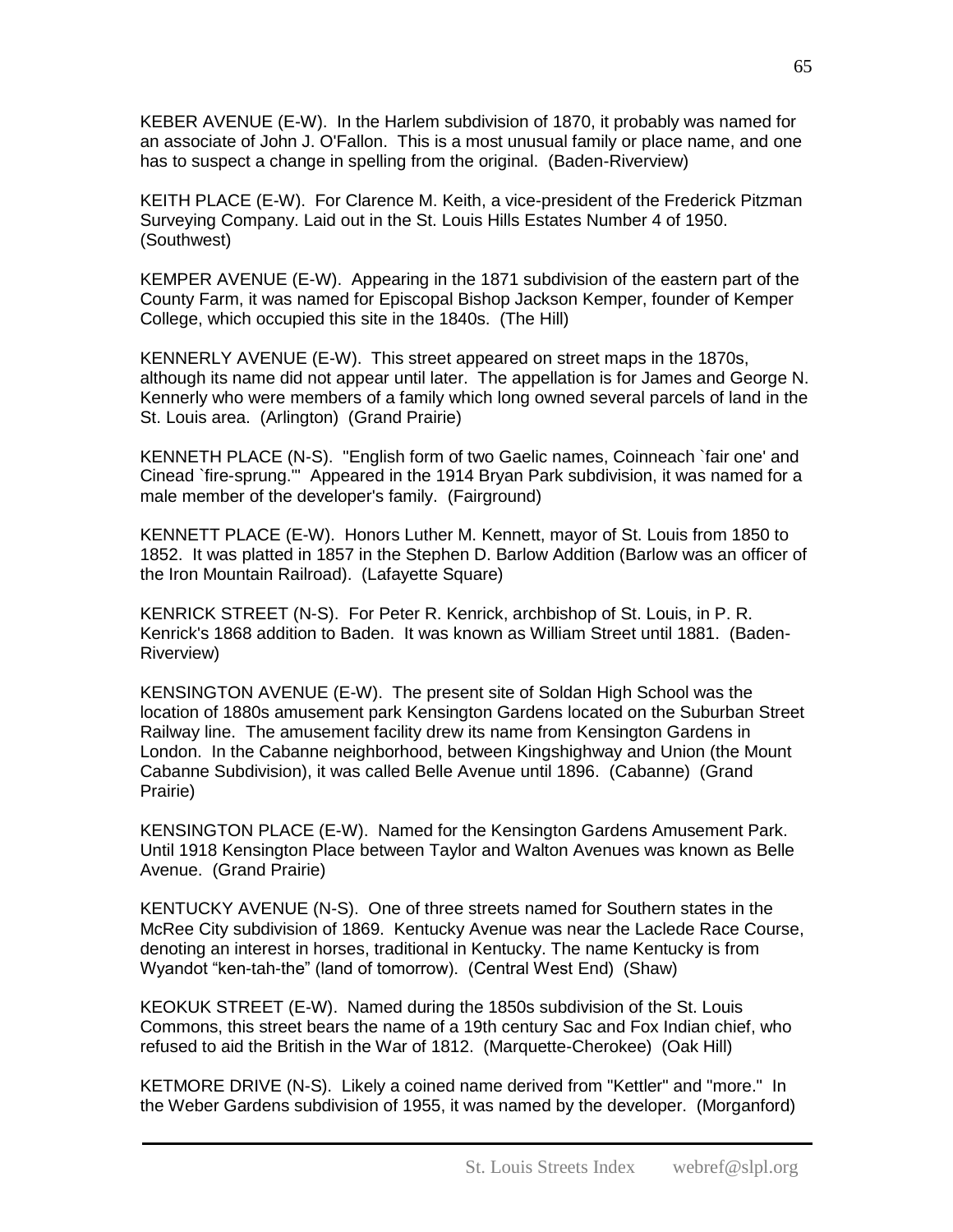KETTLER ROAD (E-W). A German name, meaning "one who mended pots and kettles, a tinker." In the Weber Gardens subdivision of 1955, it was named by the developer. (Morganford)

KIMBERLEY AVENUE (N-S). In the 1904 subdivision McKinley Place, it is named for a diamond mining town in the Cape Province of South Africa. Kimberley is of English origin, the name of places in Norfolk, Nottinghamshire, and Warwickshire. (Arlington)

KING DRIVE (E-W). See MARTIN LUTHER KING DRIVE (E-W). (Grand Prairie)

KINGS DRIVE (E-W). A short street in the Kingshighway Forest Subdivision of 1928, which occupied a part of the former St. Paul's Cemetery. (Oak Hill)

KINGSBURY AVENUE, COURT, and PLACE (E-W). Originated in the 1873 subdivision of the estate of James W. Kingsbury, husband of Julia Cabanne. Kingsbury Place was platted as a private subdivision between Union and Clara in 1902. Kingsbury Court was a private

KINGSBURY AVENUE, COURT, and PLACE (continued) subdivision off of Clara Avenue in 1919. Between Clara and De Baliviere, it was called Kingsbury Boulevard until 1923. (Central West End) (Kingsbury)

KINGSBURY SQUARE (E-W). Also named for James W. and Julia Kingsbury (see also KINGSBURY AVENUE, COURT, and PLACE (E-W). (Central West End)

KINGSHIGHWAY BOULEVARD (N-S). Follows the former Rue de Roi or Kingshighway along the western boundary of the Prairie des Noyers Common Field. It became the main stem of the Kingshighway Boulevard system that was adopted by the city in 1903. (Cabanne) (Central West End) (Clifton) (Grand Prairie) (The Hill) (Oak Hill) (Shaw) (Southwest)

KINGSHIGHWAY MEMORIAL BOULEVARD (N-S). So named after World War I when it was planted and memorial plaques were placed in its central parkway to honor military heroes killed in that war. The street extended from Easton Avenue (now Martin Luther King, Jr., Drive) to West Florissant Avenue. Originally it was called North Kingshighway Boulevard. The 1922 ordinance creating Kingshighway Memorial Boulevard has never been repealed, so the street still officially exists. (Arlington) (Fairground) (Walnut Park)

KINGSHIGHWAY NORTHEAST (N-S). See explanation for KINGSHIGHWAY BOULEVARD (N-S). (Penrose) (Mark Twain I-70)

KINGSLAND COURT (E-W). Originating in the Grand Bingham Subdivision of 1929, this short street was named to honor the family of Philip and George Kingsland, St. Louisans who prospered in the manufacture of agricultural equipment. (Marquette-Cherokee) (Oak Hill)

KINGWOOD DRIVE (N-S). Platted in the Villa Nova Subdivision of 1946 by Kime and Livengood, who were Ernest L. Kime, president of Kime Construction Company, and Walter R. Livengood who operated a real estate company under his name. The name, like the subdivision title, was meant to provoke a high class connotation. (Southwest)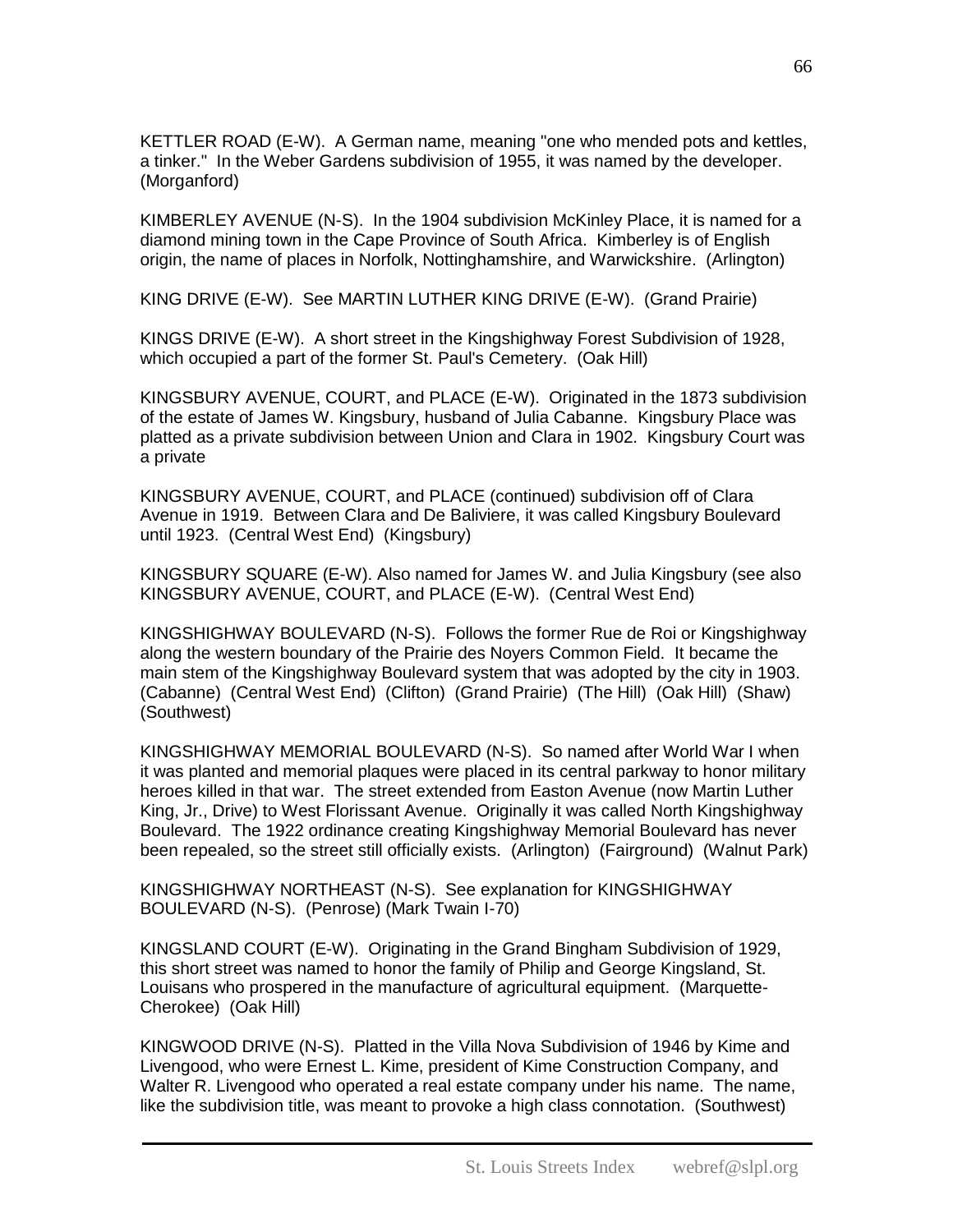KINSEY PLACE (E-W). In St. Louis Hills Estates Number 2 of 1945 and St. Louis Hills Estates Number 3 of 1949, it honors Edmund R. Kinsey, president of the Board of Public Service in the administration of Mayor Victor J. Miller. (Southwest)

KISLING LANE (E-W). Ward 6, Precinct 1, Census Tract 1266. (Old North St. Louis)

KLEIN STREET (N-S). Platted in the 1850 Farrar Addition¬, it was not until the 1880s that the street was named in honor of Felix Klein (1849-1925), German mathematician noted for his research in geometry. (Hyde Park & Bissell-College Hill)

KLEMM STREET (N-S). Named for Richard Klemm, a civil engineer and surveyor who made the plats for the Tyler Place and Dundee Place subdivisions. Dundee Place was developed in 1889 after Colonel Thomas A. Scott purchased it from William McRee for \$448,000. It covered an area of 138 acres. Part of this tract was subdivided by Mrs. Mary McRee as McRee City in 1869. Scott also purchased the 96-acre Gibson Heights tract from William Gibson for \$330,000. Gibson Heights, at the southeastern corner of Forest Park, was opened in 1891. (Shaw)

KLOCKE STREET (E-W). Named for laborer Henry Klocke, who developed the 1873 Klocke Subdivision shortly after he came to St. Louis. (Marquette-Cherokee)

KNACKSTEDT COURT (E-W). Named for the family that operated the south side Knackstedt Dairy. (Morganford)

KNAPP STREET (N-S). Appearing in the Hebert Tract subdivision of 1846, it was named for George Knapp, publisher of the Missouri Republican newspaper. It was Seventeenth Street between Hebert and Branch streets until 1883. (Old North St. Louis-Yeatman)

KNOX AVENUE and COURT (N-S). Honored Samuel Knox, a prominent St. Louis lawyer of the period, when it was opened in the Ritter Place Subdivision of 1887. (Clifton)

KNOX INDUSTRIAL COURT (E-W). Named for its entrance off Knox Avenue in the 1963 Knox Industrial Subdivision. (Clifton)

KOELN STREET (E-W). Called V Street in early Carondelet and christened Vine Street in 1854 by city ordinance. It was renamed in 1882 to honor Christian Koeln, a Carondelet merchant who operated a general store at Main and Taylor streets after 1850. West of Virginia Avenue, it was originally Kirk Street. (Carondelet) (Morganford)

KORTE PLACE (E-W). A self-tribute by the subdivision developer in the 1927 Korte subdivision. The name is German, meaning "the short stubby man". (Fairground)

KOSCIUSKO STREET (N-S). A tribute to Thaddeus Kosciusko (l746¬l8l7), a Polish general who fought for the patriots in the American Revolutionary War. He became a Polish hero when he fought for independence for Poland in l8l4. The street first appeared on St. Louis maps in the l840s. (Marquette-Cherokee) (Fairground) (Soulard)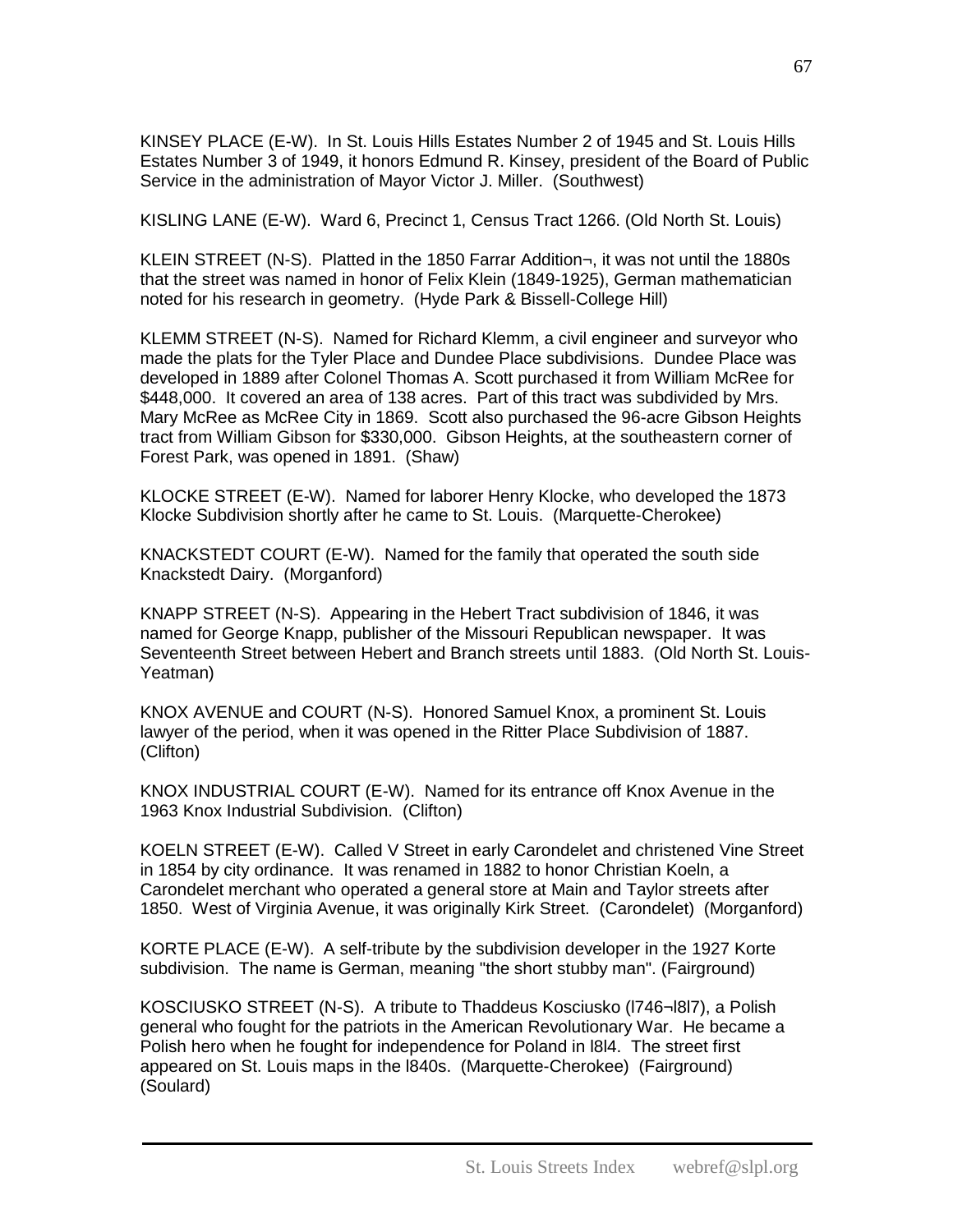KOSSUTH AVENUE (E-W). Named for Louis Kossuth, the Hungarian patriot who visited St. Louis in 1852. (Fairground) (Penrose) (Mark Twain I-70)

KRAFT STREET (N-S). The name appeared on St. Louis maps as early as the 1870s, but it was officially platted in Samuel's Subdivision of 1885 to venerate Louis P. Kraft, a St. Louis commission merchant. (Oakland)

KRAUSS STREET (E-W). Named O Street in old Carondelet and Olive Street in 1854. In 1881, its appellation was changed to honor John Krauss, a business man, tavern owner and director of the Home Mutual Insurance Company. (Carondelet)

KRUM AVENUE (N-S). A block-long street named in honor of John M. Krum, mayor of St. Louis in 1848. (Grand Prairie)

KUHS PLACE (N-S). For developer A. J. Kuhs in his 1924 sub-division. (Oakland)

LABADIE AVENUE (E-W). Appeared in the 1875 Pierre Chouteau Addition, it was named in honor of Sylvester Labadie, a pioneer French settler in colonial St. Louis who made his fortune in the fur trade. (Arlington) (Fairground)

LABEAUME STREET (E-W). In LaBeaume's Addition to St. Louis of 1835, it honors Louis LaBeaume, an early land owner. (Old North St. Louis-Yeatman)

LACKLAND AVENUE (N-S). A recognition for Rufus J. Lackland, president of Boatmen's Bank for nearly 40 years, when it appeared in Shaw's Arsenal Street Addition of 1915. (Oak Hill)

LACLEDE AVENUE (N-S). Marking the official division line between north and south St. Louis, it was named during the 1840s in honor of the founder of the city, Pierre Laclede Liguest. (Central West End) (Midtown)

LACLEDE TOWN. An urban renewal project of the 1950s, it replaced the former Mill Creek slums. Bounded by Olive, Leffingwell, Laclede and Compton, its interior streets and walks were given names of trees and shrubs such as Red Maple Walk and Sugar Maple Knoll. (Midtown)

LACLEDE COURT (N-S). See explanation for LACLEDE AVENUE (N-S). (Midtown)

LACLEDES LANDING BOULEVARD (E-W). Named for its proximity to the site where Pierre Laclede Liguest's exploring party came ashore in 1764 and founded the settlement of St. Louis. (Central Business District)

LAFAYETTE AVENUE (E-W). So named in the original 1836 platting of the St. Louis Commons because it formed the southern boundary of Lafayette Park. It honors the Marquis de Lafayette (1757-1834), the French general and statesman who aided George Washington in the American Revolutionary War. He was enthusiastically received in St. Louis during a triumphal visit in 1825. (Compton Hill) (Lafayette Square) (Shaw) (Soulard)

LAFLIN STREET (N-S). Appearing in the Laflin and Smith Addition of 1851, it was named for one of its developers, Sylvester H. Laflin, an organizer of the Kansas Pacific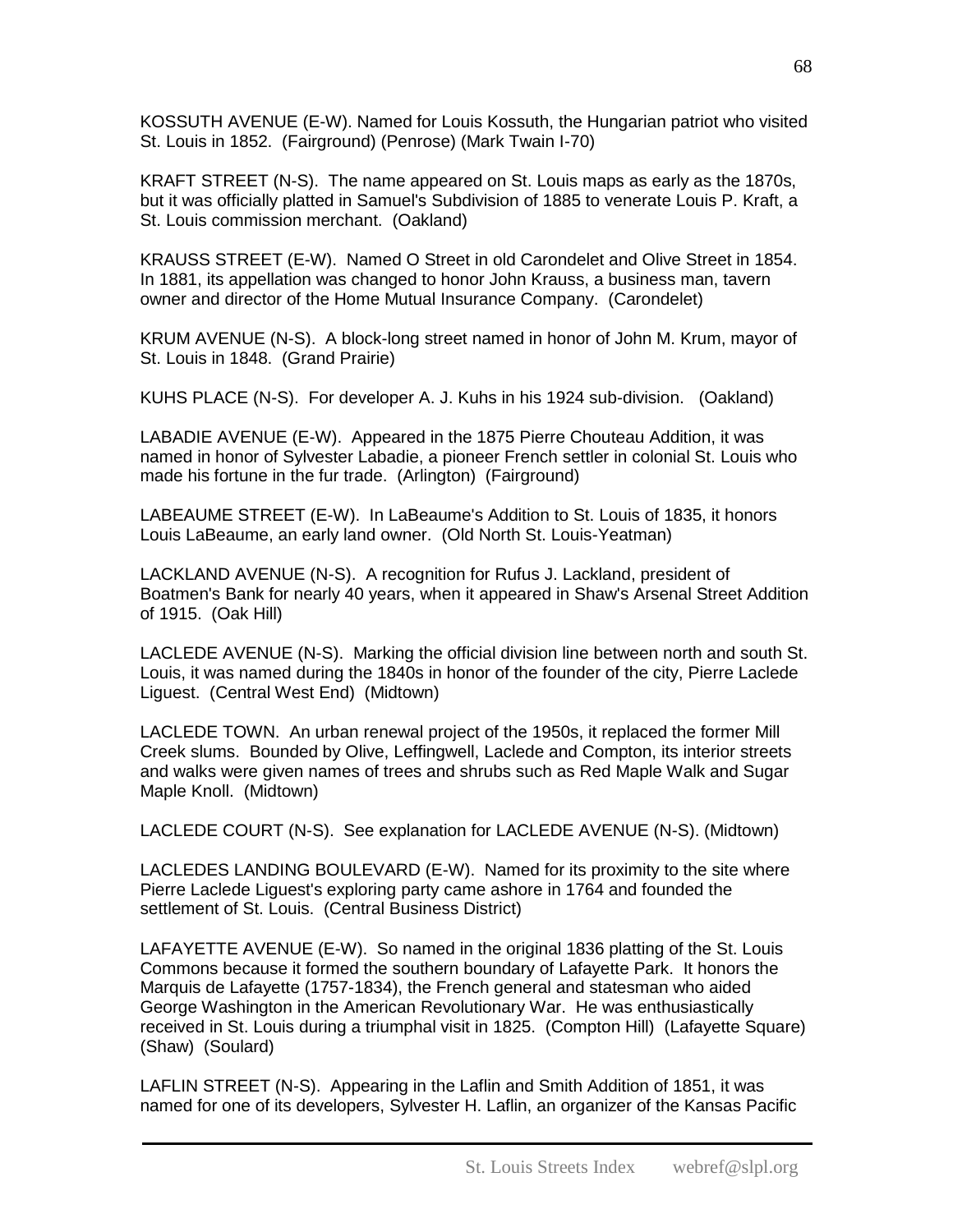Railway in 1868. This street was named Caroline Street until 1869. (Old North St. Louis-Yeatman)

LAGOON DRIVE. A drive in Forest Park which leads to the Grand Lagoon or Basin in front of Art Hill. (Kingsbury)

LAKE AVENUE (N-S). In the 1888 private subdivision of the Forest Park Addition, it was named for the lake in Forest Park, opposite the southern end of Lake Avenue at Lindell. This lake is now known as Murphy's Lake. (Central West End)

LALITE AVENUE (E-W). In the 1888 subdivision of Jennings Heights by the Garesche family. The name appears to be made up; it is not a female nor a family name. (Walnut Park)

LAMBDIN AVENUE (N-S). Taken from the Lambdin Place subdivision of 1867, this name memorializes artist James Reid Lambdin, a renowned 19th-century portraitist who was director of the Pennsylvania Academy of Fine Arts from 1845 to 1864 and whom President James Buchanan appointed as a member of the United States art commission in 1858. He painted an oil portrait of every American president from John Quincy Adams to James A. Garfield. (Fairground) (Grand Prairie)

LAMI STREET (N-S). Venerates Michael Lami, an early French settler in St. Louis. Lami was the step father of Jean Baptiste Duchouquette, the owner of two large tracts of land along the southern St. Louis riverfront. (Benton Park) (Soulard)

LANHAM AVENUE (E-W). Seen first in the 1885 subdivision of the Sutton Tract and named for Philip T. Lanham, partner in the auctioneering firm of Lanham and Sutton. (Oakland)

LANSDOWNE AVENUE (E-W). Originally appeared in the 1896 sub-division of Southampton, which included several streets with names of English derivation. This street name honors the Marquess of Lansdowne (1845-1927), the British statesman who served as foreign secretary at the turn of the century. (Southwest)

LA SALLE LANE (E-W). See explanation for LA SALLE STREET (E-W). (Lafayette Square)

LA SALLE PARK COURT (E-W). See explanation for LA SALLE STREET (E-W). (La Salle Park)

LA SALLE STREET (E-W). Rene-Robert Cavalier Sieur de la Salle explored the Great Lakes and the Mississippi Valley for France, hoping to found a French empire in America. As part of these explorations, in 1682 he journeyed down the Mississippi past the site of St. Louis in 1682. Sections of the street in the Soulard area carried the names Labadie and Convent until 1881. La Salle was extended west of Grand in 1860, but not until 1881 were all segments along its line legislated to have the same name. (Lafayette Square) (Midtown) (Shaw) (Soulard)

LAURA AVENUE (E-W). Appearing in the Jennings Heights subdivision of 1888, it probably is named for a member of the Jennings family. Laura is the Latin feminine of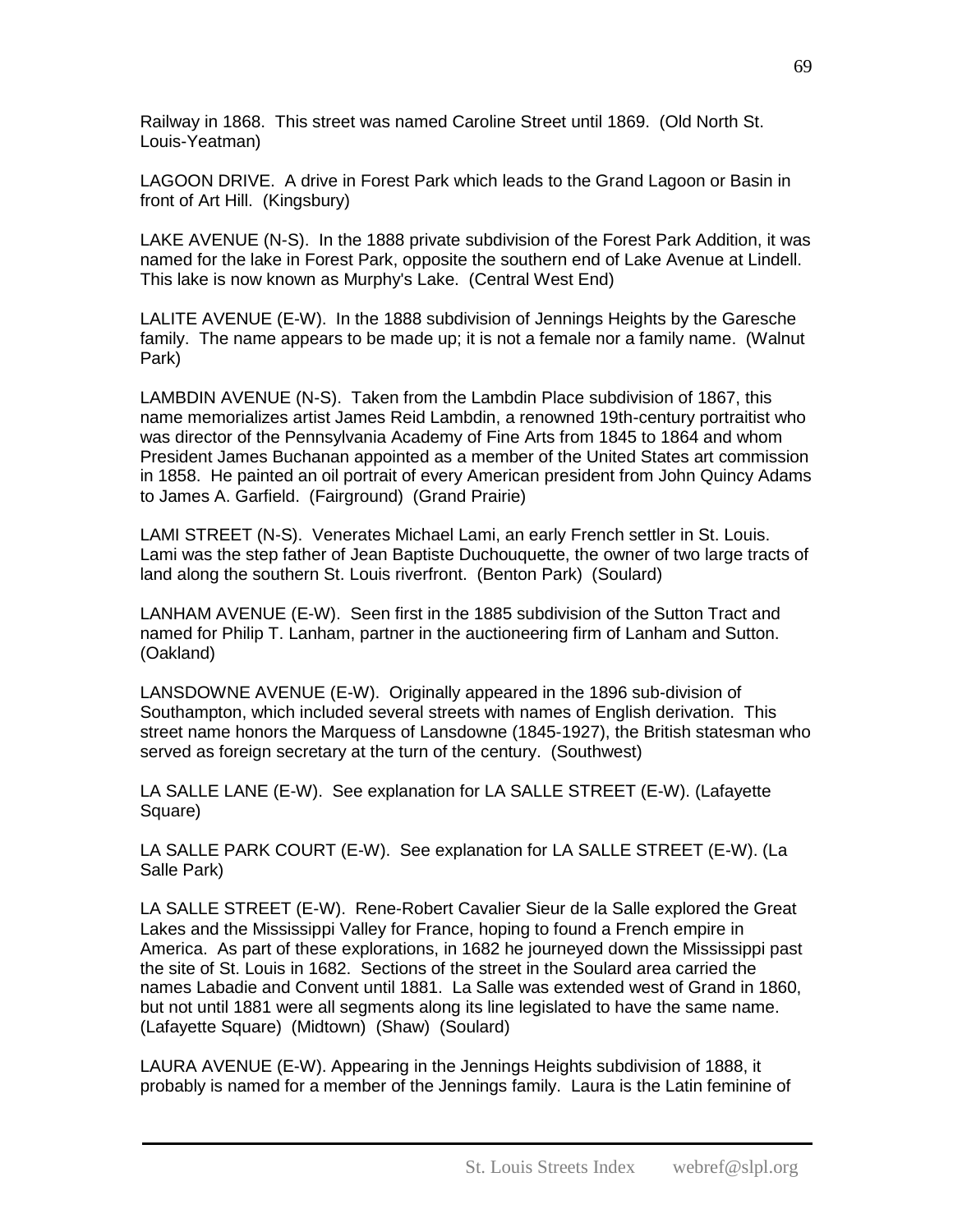laurus, with the meaning of "bay," or "laurel," used to decorate a victor or other distinguished person. (Walnut Park)

LAUREL STREET (N-S). Platted in the Washington Heights First Addition of 1909, it was named for the laurel evergreen tree, a native of the Mediterranean region. It symbolizes victory and merit to the ancients. (Cabanne) (Kingsbury)

LAVERNELL COURT (N-S). An unusual form of "Laverna", the name of a Roman goddess of thieves and impostors. The name "Laverne" is a simpler form. Platted in the 1949 Holly Hills Gardens subdivision. (Morganford)

LAWN AVENUE (N-S). Appeared between Oakland and Berthold avenues in the 1912 Forest Lawn Subdivision, it received its name from the subdivision. (Oakland) (Southwest)

LAWN PLACE (N-S). Also received its name from the Forest Lawn Subdivision. (St. Louis High Area)

LAWRENCE STREET (N-S). Commemorates Mary Lawrence Tyler, the only daughter of Colonel William Chambers, who owned the present area of the Tyler Place subdivision until his death in 1819. His daughter later married Robert Tyler. Mrs. Tyler retained ownership of the property until May 1887, when she sold it to Colonel Samuel F. Scott for \$750,000. Tyler Place was developed by the Western Investment and Improvement Company in 1888. (Shaw)

LAWTON AVENUE and PLACE (E-W). Appeared in the Stoddard Addition of 1851. Known as West Chestnut Street until 1900 when it was renamed to honor Henry Ware Lawton (1843-1899), a career soldier who was awarded the Congressional Medal of Honor for distinguished gallantry in the Union Army during the Civil War. (Midtown)

LAWTON PROMENADE (E-W). Also named for Henry Ware Lawton (see LAWTON AVENUE and PLACE (E-W) above). (Midtown)

LAWTON WALK (E-W). Also named for Henry Ware Lawton (see LAWTON AVENUE and PLACE (E-W)). (Midtown)

LEA PLACE (N-S). An English term for meadow was used as the name or this street in J.E. Greffet's subdivision of Lea Place of 1890 (Fairground)

LEAHY AVENUE (E-W). Honored David D. Leahy, a real estate man and developer, when it appeared in the Kingshighway-Florissant Heights First addition of 1908. (Walnut Park)

LEAMINGTON AVENUE (N-S). An appellation borrowed from the Royal Leamington Spa in Warwickshire, England, when platted in the 1891 Greenwood Subdivision. (Oakland)

LEBANON DRIVE (E-W). Formerly a part of La Salle Street between Ninth and Eleventh streets. The street received its present name by a city ordinance passed on June 12, 1974, to honor the new St. Raymond's Maronite Church, of an Arabic-speaking Christian community in Lebanon. (Soulard)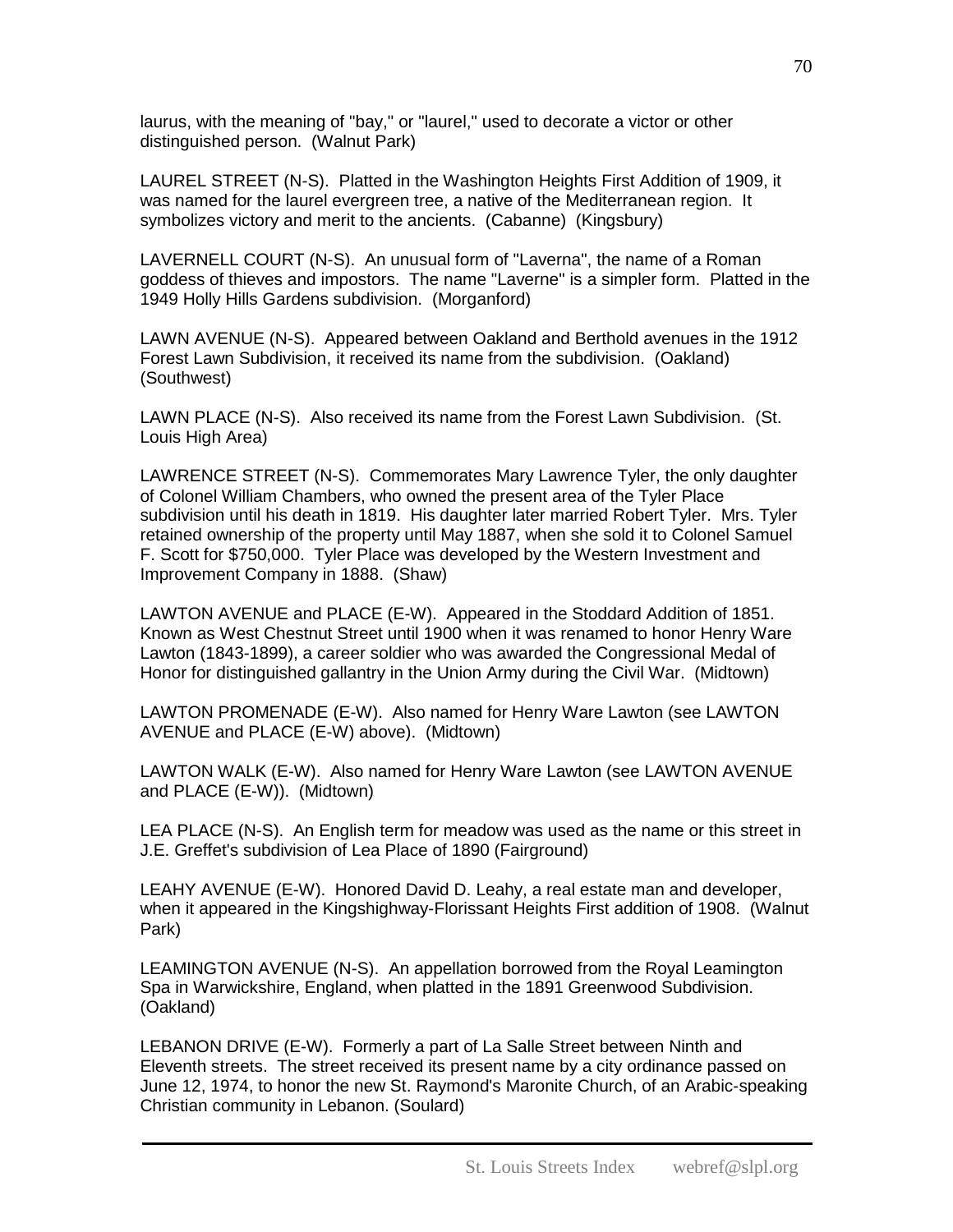LEDUC STREET (E-W). Memorializes an early St. Louis judge and notary, Marie P. Leduc, whose name appears on many documents from St. Louis' colonial period. Leduc Street was created in the Cote Brilliante subdivision in 1853. (Grand Prairie)

LEE AVENUE (E-W). In J.G. Bryan's Estate Second subdivision of 1865, it commemorates Robert E. Lee (1807-1870), commander in chief of Confederate forces in the Civil War, who as a lieutenant of the Army Engineers constructed harbor improvements at St. Louis during the 1830s. This street was Switzer Avenue from Glasgow to Grand and was Moore Street from Grand to Newstead, both until 1881. (Fairground)

LEETON AVENUE (E-W). Formerly Glendale Avenue in Burke's subdivision of Prospect Grove of 1894, it received its present name in 1940 for the village of Leetonia, Ohio, southwest of Youngstown. (Baden-Riverview)

LEFFINGWELL AVENUE (N-S). Venerates Hiram W. Leffingwell, a mid-19th century St. Louis real estate agent and developer whose firm conducted the auction sale of lots in the subdivision of the 1851 Stoddard Addition where this street was platted. Leffingwell was instrumental in the development of Grand Avenue and Forest Park. In the neighborhood of Old St. Louis, it was Clay Avenue from Franklin to St. Louis Avenue until 1882 and Rose Avenue between St. Louis and Dodier to 1880. (Midtown) (Old North St. Louis-Yeatman)

LEMP AVENUE (N-S). First appeared in the Benton Park neighborhood in the 1855 subdivision of Adam Lemp, a prominent 19th century St. Louis brewer. (Benton Park) (Marquette-Cherokee)

LENA AVENUE (E-W). Lena is "a pet form of names ending in `lena,' especially Helena." The street was platted by the Morrison family in 1907 as part of the Acme Heights sub-division. (Walnut Park)

LENOX PLACE (E-W). Honored James Lenox (1800-1880), American bibliophile and philanthropist, when it appeared in the Berlin Heights private subdivision of 1899. (Central West End)

LEOLA AVENUE (N-S). Feminine name derived from "Leo", for "lion". First appeared in the 1892 Kirschbaum's Subdivision. (Clifton) (Southwest)

LEONA STREET (N-S). An American adaption of "Leon" from the Latin "Leonia". First appeared in the Leona Place subdivision of 1923. (Morganford) (Oak Hill)

LEONARD AVENUE (N-S). Platted in William Greenleaf Elliot's 1854 Subdivision of Section 16 of the St. Louis Commons, it was named in honor of Reverend John Leonard, a prominent Unitarian minister. (Midtown) (Old North St. Louis-Yeatman)

LEONOR K. SULLIVAN BOULEVARD (N-S). Wharf Street in 1983 was renamed to honor Leonor K. Sullivan-Archibald, who served for 24 years as a member of the United States House of Representatives from Missouri. She was instrumental in passage of many pieces of riverfront legislation. Established in 1826 as Front Street from La Salle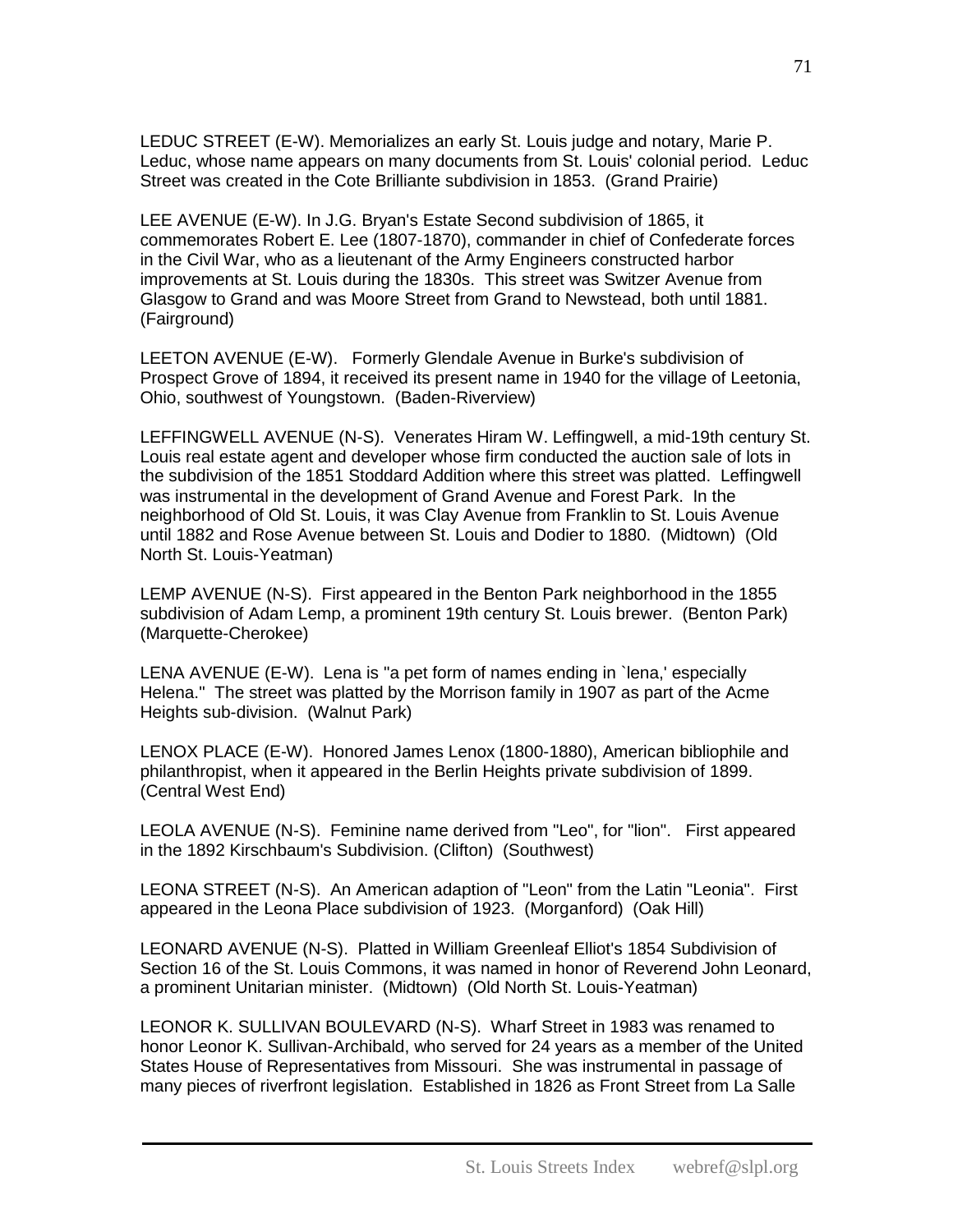to Biddle, it later became Wharf and finally Sullivan. (Downtown) (Old North St. Louis-Yeatman)

LEONORA AVENUE (E-W). Seen first when land owned previously by the Morrison family was laid out in the Coshocton Heights subdivision in 1911. It is a shortened for of "Elenora". The name "Leonora" is probably best known as an operatic character --she appears in Beethoven's Fidelio, Verdi's Il Trovatore, and Donizetti's La Favorita. (Walnut Park)

LESPERANCE STREET (E-W). Named for Jean Baptiste Lesperance in the Lesperance addition of l839. It was platted on a large riverfront tract owned by the Lesperance family. (Soulard)

LEWIS AND CLARK BOULEVARD (N-S). Named for Meriwether Lewis (1774-1809) and William Clark (1770-1838), leaders of the first American expedition to explore the newly acquired Louisiana Territory. (Baden-Riverview)

LEWIS PLACE (E-W). A private street and subdivision laid out by the Pitzman surveying company in 1890 for the Lewis Real Estate and Investment Company, headed by Turner J. Lewis and Benjamin W. Lewis. Its brick triumphal arch at the Taylor Avenue entrance was erected in 1897 by the notable firm of St. Louis architects, Barnett, Haynes and Barnett. (Grand Prairie)

LEWIS STREET (N-S). Originating In Smith, Bates and Lisa's Addition of 1843, it commemorates Meriwether Lewis (1774-1809), American explorer and leader of the Lewis and Clark Expedition to the Pacific between 1803 and 1806. (Old North St. Louis-Yeatman)

LEXINGTON AVENUE (E-W). Platted in the James B. Clay subdivision of the Old Orchard Tract of 1876, it is named for Lexington, Kentucky, the home town of the Clay family. It was known as Lorraine Avenue from Marcus to Kingshighway until 1926. (Arlington) (Fairground)

LIBERTY STREET (N-S). This street received its patriotic name in the 1902 subdivision of Virginia Heights. (Marquette-Cherokee)

LIERMANN AVENUE (E-W). Henry Liermann, the former owner of the tract on which it was laid out in the Belz Subdivision of 1902, was honored with this street name. (Oak Hill)

LILBURN AVENUE (E-W). Appearing in the Euclid Heights sub-division of 1904, it was named for John Lilburne (1619-57), English pamphleteer and political agitator. (Walnut Park)

LILLIAN AVENUE (E-W). In the Harney Heights subdivision of 1891, it probably honors a member of the Harney family, owners of the tract. It was known as Jennings Avenue from Thrush Avenue to the city limits until 1916. "Lillian" is the American version of the European name, "Lilian", which derives from the flower name, "lily". (Walnut Park)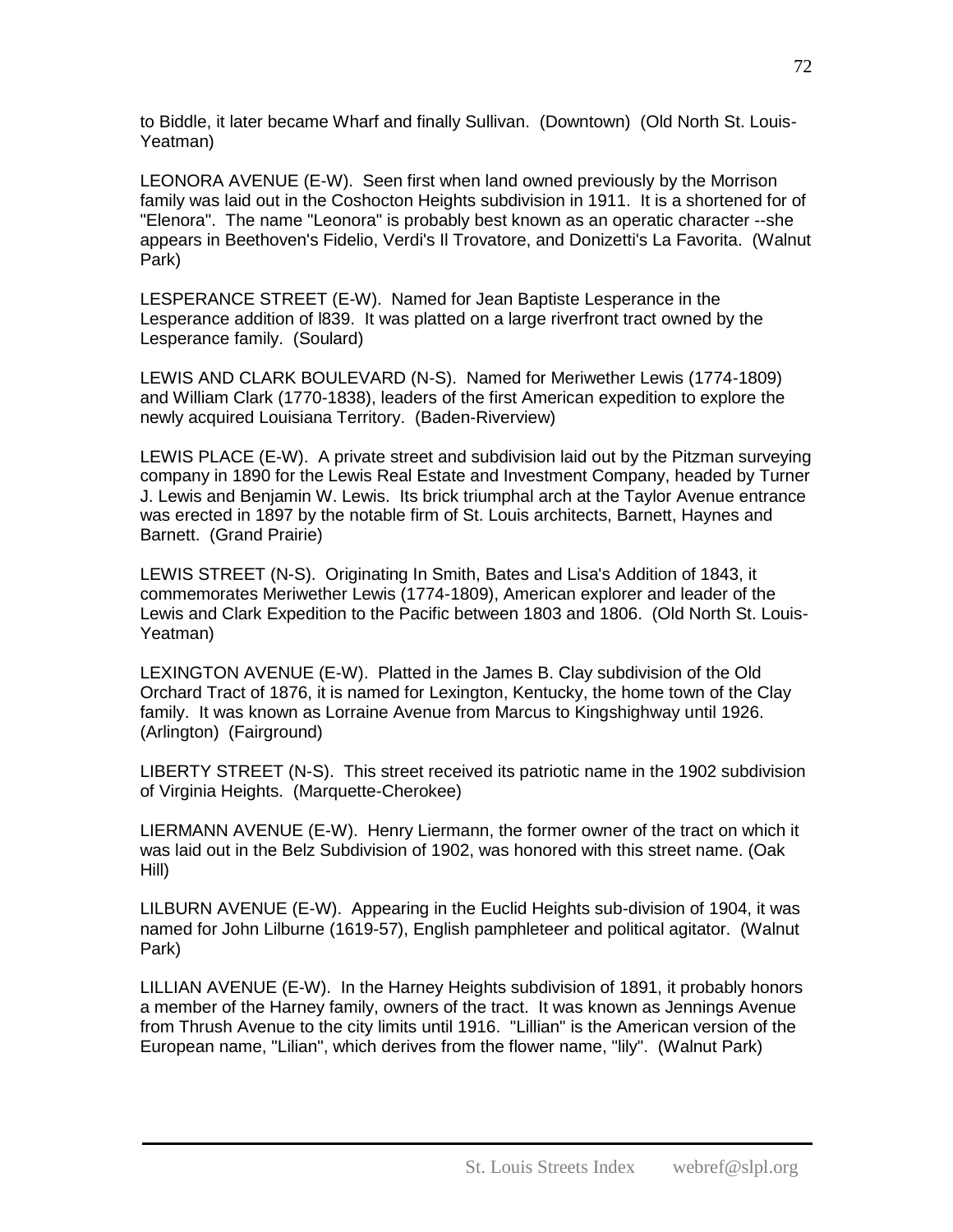LILLY AVENUE (N-S). Originally appeared in the 1857 subdivision of Mount St. Louis and named for James Lilly, a grocer who was an early landowner in this vicinity. (The Hill)

LIMIT AVENUE (N-S). The Swink Brothers in their 1906 addition to Maplewood named this street to note this street's location on the city limits of St. Louis. This Limit Avenue is not to be confused with the street of the same name just west of city limits in University City. (Oakland)

LINCOLN AVENUE (E-W). Originally opened as part of the Thornton D. Murphy subdivision in the early 1860s, it was named in honor of President Abraham Lincoln. (Grand Prairie)

LINCOLN WAY (E-W). Named in honor of President Lincoln. (Mark Twain I-70)

LINDELL BOULEVARD (E-W). Originally projected in Peter Lindell's Second Addition of 1856 and named for the developer. The section between Kingshighway and Union in the Central West End was called Forest Park Terrace from 1888 until after the World's Fair of 1904. (Central West End) (Kingsbury) (Midtown)

LINDEN STREET (E-W). The segment of this street between Twelfth (Tucker Boulevard) and Thirteenth streets was known as Orange until 1869 when it was named for the linden tree. The section between Sixteenth and Seventeenth streets originally was an alley. When opened as a street in the 1940s, it was named Orange. It received its present name after 1960. (Downtown)

LINDENWOOD AVENUE and PLACE (E-W). When developer Sam P. Rathell platted Lindenwood in 1888, he asked his wife to name the streets, she named this street and the subdivision for her classmates at her alma mater, Lindenwood College at St. Charles, Missouri. (Southwest)

LINDENWOOD COURT (E-W). See explanation for LINDENWOOD AVENUE and PLACE (E-W). (Lindenwood Park)

LINTON AVENUE (E-W & N-S). Laid out in the College Hill subdivision of 1859, it was named in honor of Doctor M. L. Linton, a professor in the St. Louis University medical department and president of the St. Louis Medical Society in the 1850s. (Fairground) (Hyde Park & Bissell-College Hill)

LISETTE AVENUE (E-W). "A French diminutive of Elisabeth" which appeared as a street name in Van Drehle's Subdivision of 1913. An unusual given name, it is an even more unusual place name. (Southwest)

LISMORE STREET (N-S). Bears the name of a market town in County Waterford, Ireland, known for its ancient abbey and castle. The street name first appeared in the Union Addition of 1850. It was named Twenty-Second Street from Sullivan to Hebert until 1883. (Old North St. Louis-Yeatman)

LIVINGSTON DRIVE (N-S). Honors Donald Livingston, one of the principal developers of the 1923 Holly Hills subdivision. (Morganford)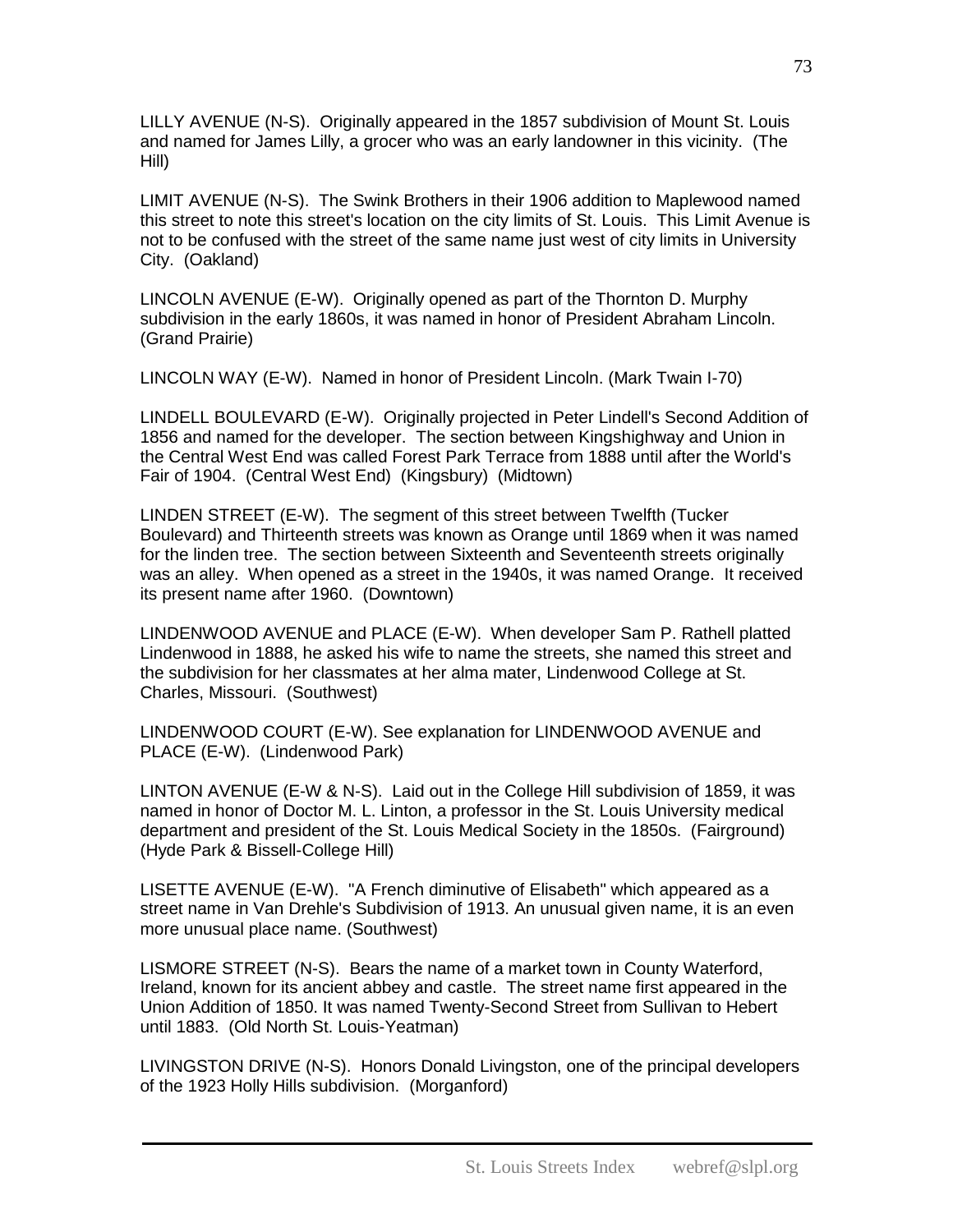LLOYD AVENUE (E-W). Originally platted in Blue's Subdivision of 1888 and named for Mahlon Lloyd, a tobacconist who resided in the area. The portion of Lloyd from Sulphur to Billon was known as Loretta Street until 1931. (Oakland)

LOCKE AVENUE (E-W). Apparently named for John Locke (1632-1704), noted English philosopher and political theorist. (St. Louis Hills)

LOCUST STREET (E-W). Began as an unnamed cross street in colonial St. Louis. It received the name of North "D" Street after American takeover and was given its present name in 1826. Between Fourteenth Street and Jefferson Avenue, Locust Street from 1850 to 1893 was known as Lucas Place, the city's first private place street and the location of some of the city's largest mansions. (Downtown) (Midtown)

LOGAN STREET (E-W). John Alexander Logan (1826-1886), American politician, Union general in the Civil War, United States senator, and creator of Memorial Day in 1868, was honored in the 1907 subdivision of Columbia Place. (Baden-Riverview)

LOMBARD STREET (E-W). One of the earliest St. Louis streets, it was called South "J" Street from 1821 to 1826. In the city's movement to name streets after trees in 1826, this street was chosen to represent the Lombardy poplar, hence the name Lombard. (Downtown)

LONGFELLOW BOULEVARD (E-W & N-S). One of the two principal thoroughfares in the 1890 Compton Heights Subdivision of luxurious homes. It is named to honor Henry Wadsworth Longfellow (1807-1882), American poet and professor of modern languages. Many of Longfellow's short, sentimental and inspirational verses are familiar to American school children. (Compton Hill)

LONGFELLOW PLACE (N-S). See explanation for LONGFELLOW BOULEVARD (E-W & N-S). (Compton Hill)

LONGRIDGE DRIVE (N-S). An adopted promotional subdivision name in the Hathaway Hill Place Subdivision Number Six of 1951. (Baden-Riverview)

LOOKAWAY COURT and DRIVE (N-S). In the Glasgow Woods subdivision of 1928, it was a private road until 1931, when its present name was adopted because of the fine river vista visible from it. (Baden-Riverview)

LOOKOUT DRIVE & COURT (E-W). In the 1917 Riverview Gardens subdivision of 1917, it was a private walk until 1934. Its present name derives from its scenic outlook. (Baden-Riverview)

LORAN AVENUE (E-W). Appeared in the 1929 subdivision of St. Louis Hills, it is named for Thomas V. Loran, secretary of the Hamilton Finance Company and owner of the St. Charles Hotel. (Southwest)

LORENTZ STREET (E-W). Beginning at the Mississippi River and extending westward near the River des Peres, this street was named for the Lorentz family, early German settlers in the vicinity. (Carondelet)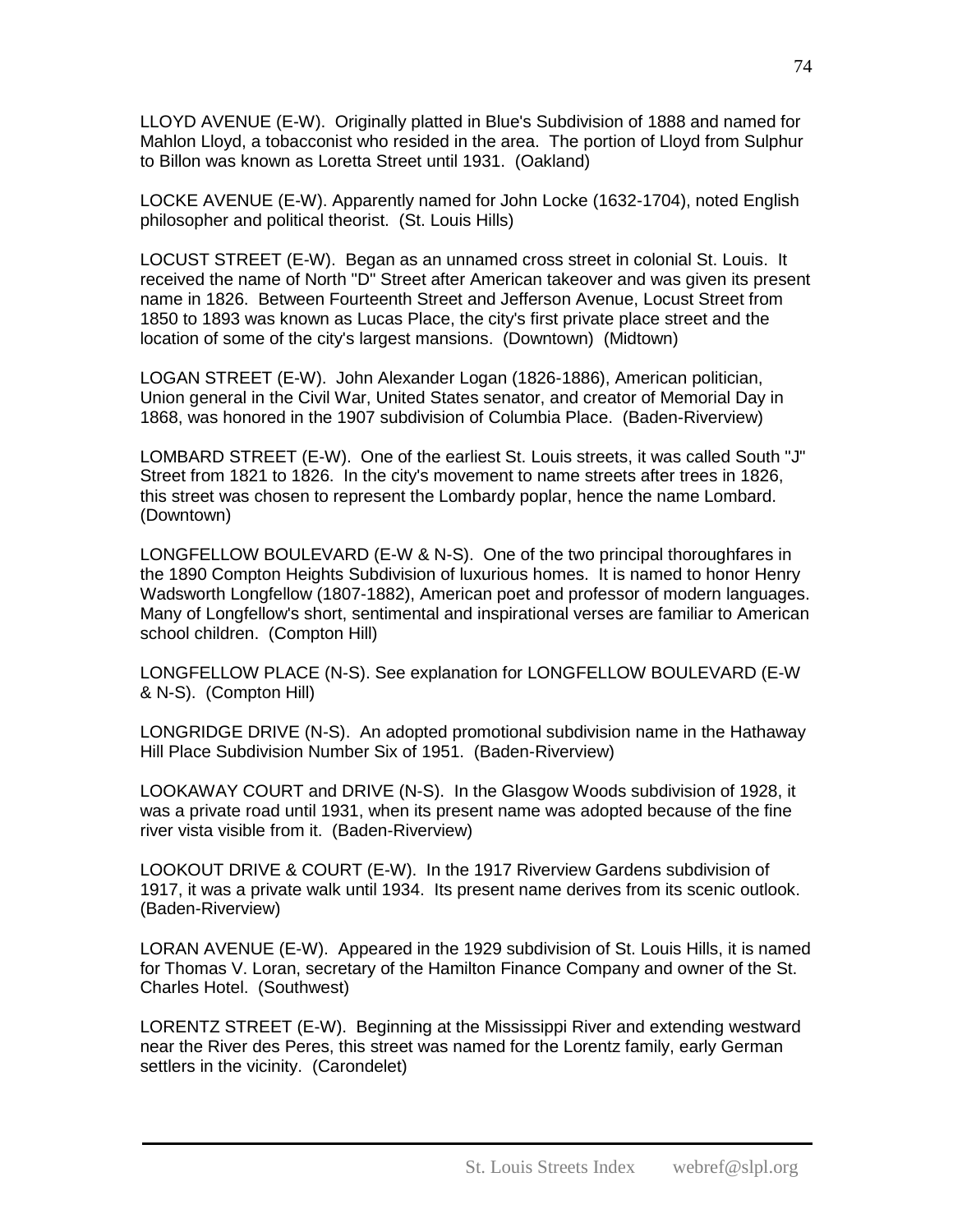LOTUS AVENUE (E-W). Originally this name applied only to the one-block section west from Euclid Avenue to Kingshighway in the Euclid Park subdivision of 1891. West of Kingshighway, a city ordinance replaced Garfield with Lotus in 1925. The lotus is an oriental water lily. (Arlington) (Grand Prairie)

LOUGHBOROUGH AVENUE (E-W). Began as P Street in old Carondelet. Renamed Pine Street in 1854 from the river west to Virginia Avenue. From Virginia west to Colorado, it was called Gamashe Street. These names were changed to the current designation by an 1881 St. Louis city ordinance. The title honors James M. Loughborough, real estate man, land owner, politician and editor of the Carondelet New Era in 1859. (Carondelet) (Morganford) (Southwest)

LOUIS STREET (E-W). First appearing in the Edgar Place sub-division of 1905, Louis is the "French form of an Old German name Hlutwin `famous in battle.'" The name was given to eighteen kings of France after the 8th century, including Louis IX, St. Louis. (Morganford)

LOUISA STREET (E-W). A street in the suburb of St. George laid out in l836 by William Carr Lane, the first mayor of St. Louis. He named the street for his daughter Louisa. (Soulard)

LOUISIANA AVENUE (N-S). Named for the state of Louisiana in 1854 under the streetnaming policy of the sub-dividers of the St. Louis Commons. The state name honors Louis XIV. The French explorer LaSalle (1643-1687) bestowed the name on the whole territory he had explored along the Mississippi River. Between Kansas Street and Dover Place, the street was called Eleventh until 1881, when it received its present name. (Compton Hill) (Marquette-Cherokee) (Morganford)

LOUISVILLE AVENUE (N-S). Originated in Shield's Forest Park Subdivision of 1887, the designation honors Louisville, Kentucky. (Oakland)

LOVEJOY LANE (E-W). Designated in the modern period in the Carr Square Village housing project, it honor Elijah Parish Lovejoy (1802-1837), American abolitionist and journalist who worked in St. Louis and Alton, Illinois. (Old North St. Louis-Yeatman)

LOWELL STREET (N-S). James Russell Lowell (1819-1891), American poet, educator and essayist had this street named for him in the 1897 Hornsby Addition to Baden. (Baden-Riverview)

LUCAS AVENUE (E-W). From the Wharf to Third, Lucas was called North "G" Street from 1821 to 1826, when the name was changed to Prune. In 1835 from the Wharf to Eleventh, it was renamed Greene to honor Revolutionary War General Nathaniel Greene. The section of the street west of Eleventh was then changed to honor William C. Christy, prominent land owner and merchant. In the 1850s, the name Lucas began to be applied to the street west of Jefferson to honor landowner James H. Lucas. In 1890 the city gave the name Lucas to the street from the wharf to Grand Boulevard. (Downtown) (Midtown)

LUCILLE AVENUE (E-W). Laid out in the 1888 Jennings Heights subdivision, it was named for a daughter of the Jennings family. "Lucille" comes from the Latin "Lucilla."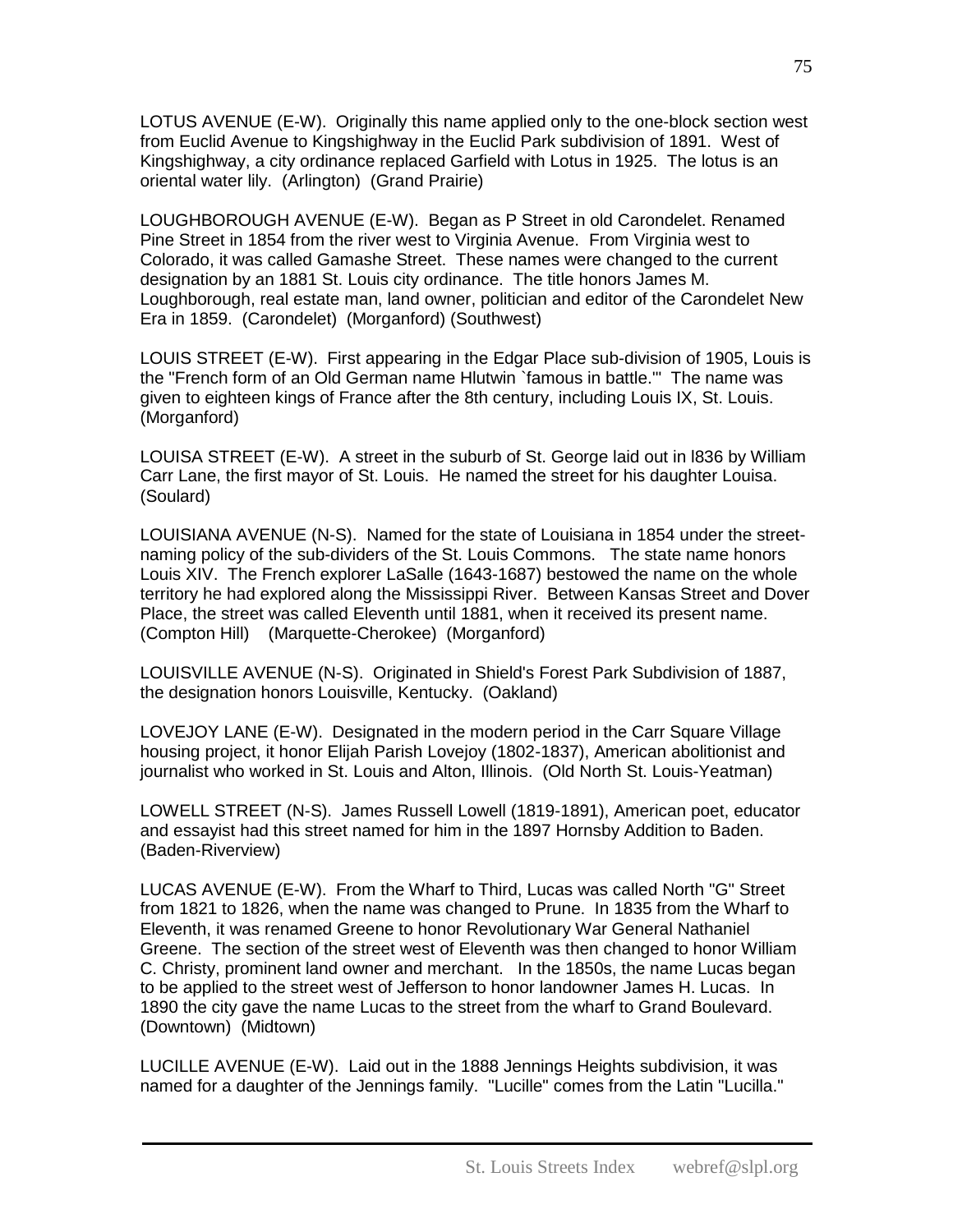The name became popular in the United States in the decade when it was used to name this street. (Walnut Park)

LUCY STREET (N-S). Named for the owner of Lucy Bent Russell's Subdivision of 1884. She was the widow of James Russell, founder of the Parker-Russell Mining Company. (Oak Hill)

LUTHER AVENUE (E-W). Luther M. Kennett, mayor of St. Louis for three one-year terms in the 1850s, was honored in this street name in the 1870 subdivision of the John J. O'Fallon estate. (Baden-Riverview)

LYNCH STREET (E-W). Forming the northern boundary of a long narrow strip of land in the Petit Prairie Common Field, this street honors William A. Lynch who developed the narrow rectangle as Labadie and Lynch's Addition in 1856. (Benton Park) (Compton Hill) (Soulard)

LYNFIELD PLACE (E-W). A promotional subdivision name in the Lynhaven Addition of 1950. "Lyn" means dweller; hence, the word means "dweller in the field." (Baden-Riverview)

LYNHAVEN PLACE (N-S). In the 1950 Lynhaven subdivision, it was bestowed upon this street by the developer. The name would translate loosely to inhabitant of a haven, or hide-away. (Baden-Riverview)

MACKAY PLACE (N-S). Named in l98l to honor James Mackay, who owned a large tract of land in the area about l800. Formerly Armstrong Avenue, named for Samuel G. Armstrong, (l839 l895), American educator, philanthropist and Union Army general in the Civil War. (Lafayette Square)

MACKLIND AVENUE (N-S). Began as St. Louis Avenue in the Fairmont Heights Subdivision of 1868. Renamed in 1881 in honor of Thomas H. Macklind, district engineer of the city street department. (The Hill) (Oakland) (Southwest)

MACKLIND DRIVE. A drive in Forest Park named for nearby Macklind Avenue which runs just south of the park. (Kingsbury)

MADISON STREET (E-W). Appearing in William C. Christy's 1842 Addition to North St. Louis, it commemorates James Madison (1751-1836), fourth president of the United States. It was known as Exchange Street from Eighteenth to Jefferson and as Penrose Street between Jefferson and Webster, both until 1881. West of Eighteenth it was called Waterworks Street until 1873. (Old North St. Louis-Yeatman)

MAEDER STREET (E-W). Named in an 1859 subdivision by the City of Carondelet for John Maeder, local ferry boat operator and brewery owner. (Marquette-Cherokee)

MAEZE COURT (N-S). An unusual spelling of Maisie, which is "a Scottish pet form of Margery." The only street in the Maeze Court Subdivision of 1957. (Morganford)

MAFFITT AVENUE (E-W). Named for Mrs. Julia Chouteau Maffitt, a sister of Charles P. Chouteau. Most of Maffitt Avenue was in the Taylor Subdivision of 1876. (Arlington) (Grand Prairie)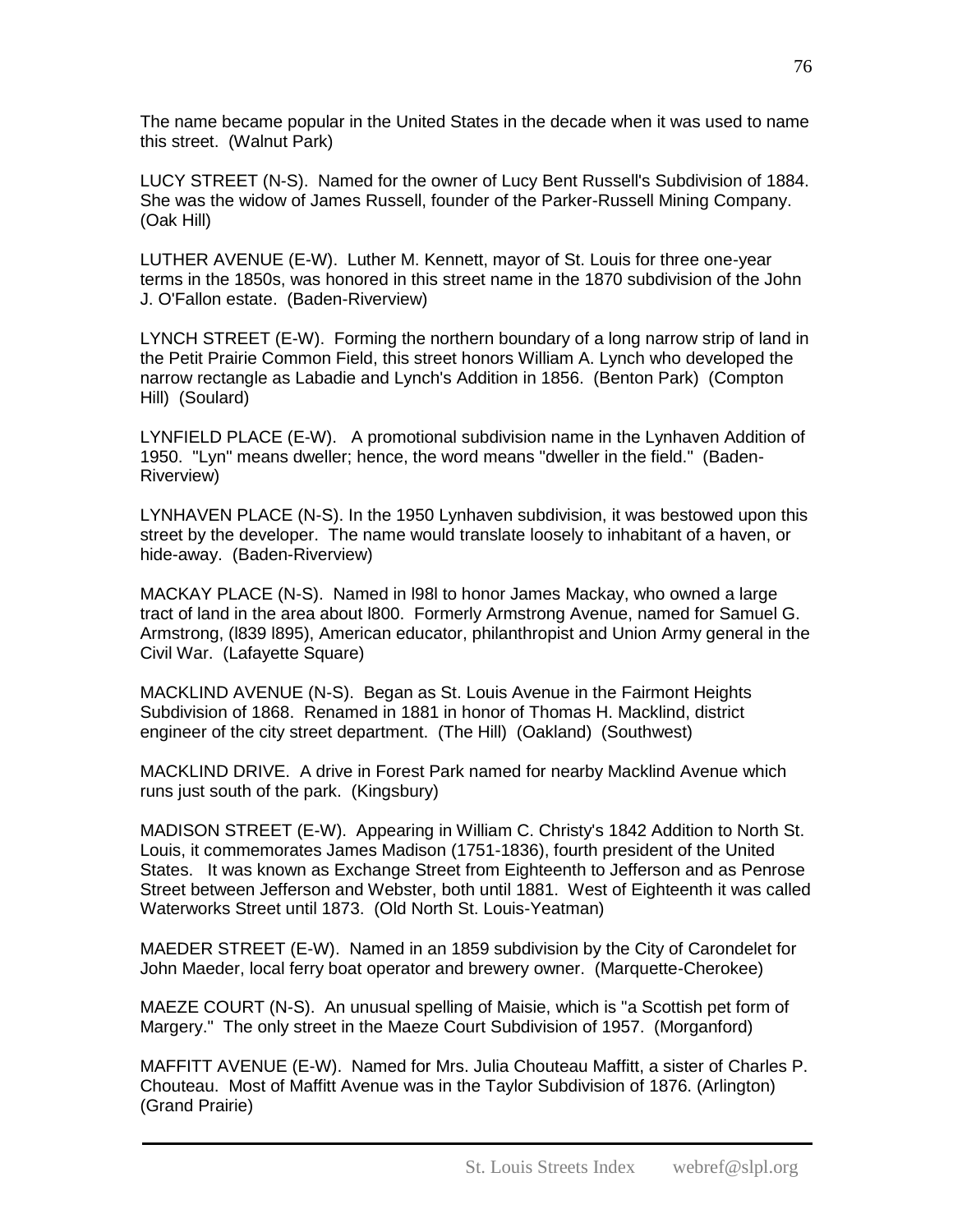MAFFITT PLACE (E-W). Like Maffitt Avenue, it honors Mrs. Julia Chouteau Maffit. This street was part of an extension of the Northland Place subdivision in 1917. (Grand Prairie)

MAGAZINE STREET (E-W). Located in William Glasgow Jr's Addition of 1853, it gained its name because of its location near a "magazine," a storage facility of a nearby gun powder works. (Old North St. Louis-Yeatman)

MAGNOLIA AVENUE (E-W). West of Grand Boulevard, Magnolia Avenue was one of several streets named by Henry Shaw as an indication of his interest in botanical subjects. The section of this street that runs between Gravois Avenue and Grand was called Rappahannock until 1893. (Clifton) (Compton Hill) (The Hill) (Oakland) (Shaw)

MAGNOLIA PLACE (E-W). A one-block long street extending from Lawrence to Thurman between Botanical and Magnolia. It was opened in 1916 and solidly built up at the time. (Shaw)

MAIDEN LANE (E-W). Materializing in the Walnut Hill Addition of 1850, it was named for a street in Lower Manhattan, New York City. (Old North St. Louis-Yeatman)

MAIN DRIVE (E-W) Extends from Grand Avenue to Tower Grove Avenue within Tower Grove Park. (Shaw)

MAKALU DRIVE (N-S). (This is a street in a private housing development, not a city street as such. It is named for the apartment complex which bears the name.) (Baden-Riverview)

MALLINCKRODT STREET (E-W). Laid out in Farrar's Addition of 1850, it honors Emil Mallinckrodt, one of the founders of the town of Bremen and originator of the Mallinckrodt Chemical Company. (Hyde Park & Bissell-College Hill)

MANCHESTER AVENUE (E-W). Originally known as Fox Creek Road, this old state road was renamed Manchester early in the 19th century since it was the road to the St. Louis County town of that name. "Old Manchester Road," the original connecting link, is now Vandeventer. For a time in the late-19th century, "Old" and "New" Manchester Roads existed at the same time. The name Manchester, because of its association with Manchester, England, always suggested commercial and industrial prosperity to those who adopted it in America. (Central West End) (Oakland) (Shaw)

MANHATTAN AVENUE (N-S). Originating in the 1891 subdivision of Greenwood, it was designated for Manhattan Island in New York City. (Oakland) (Southwest)

MANHATTAN MEWS (N-S). "Mews" is a word which formerly meant a small street where horses were stabled. It now normally means a small street which has apartments that were converted from stables into human dwellings. (Central West End)

MANHATTAN PLACE (E-W). A street within the Cochran Gardens Housing Project, located between Ninth and Tenth, Cass and O'Fallon. (Old North St. Louis)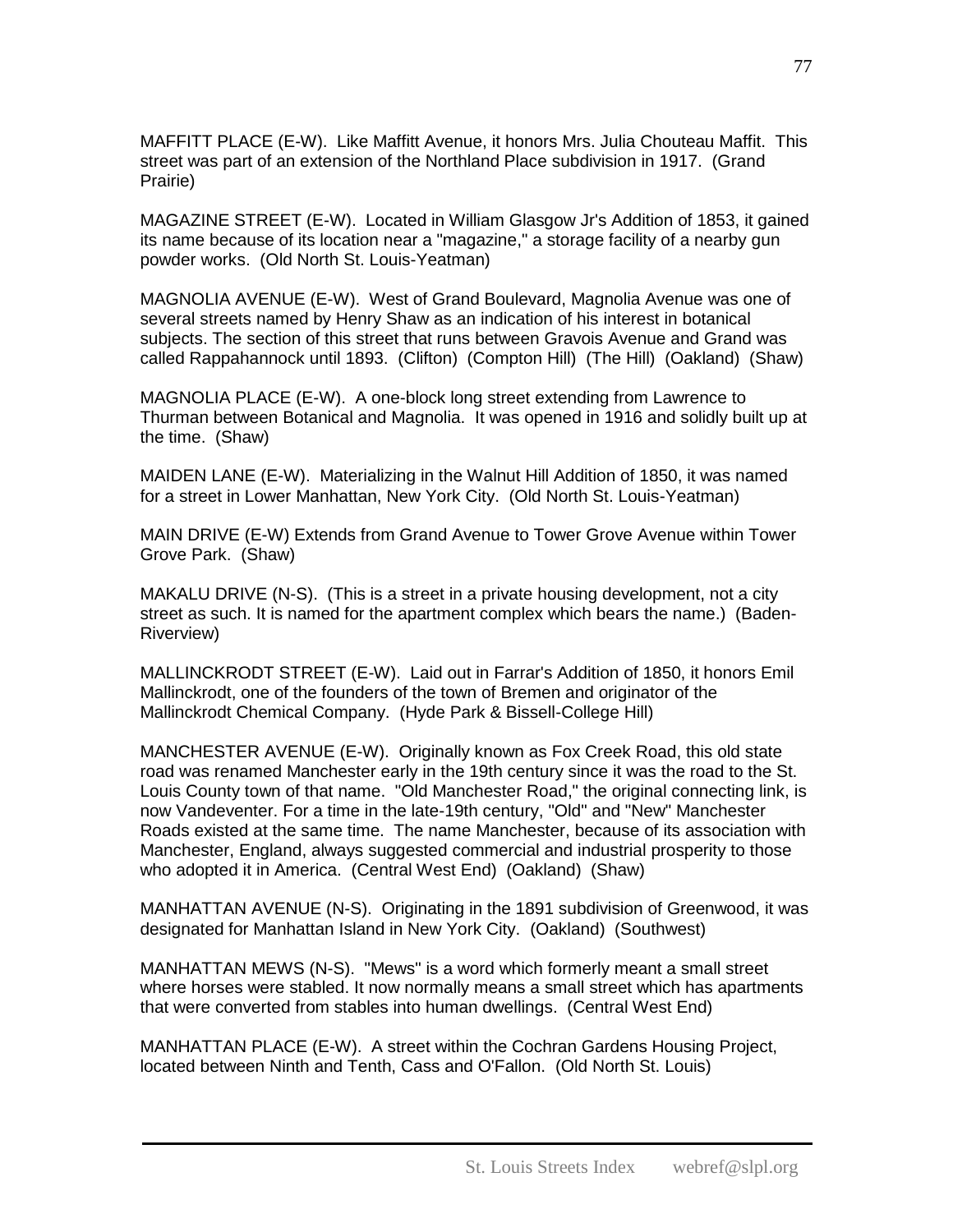MANSION HOUSE CENTER. Mansion House was the name of the hotel at which the first constitution of Missouri was framed in 1820. It was located at the corner of Third & Vine Streets, and was later known first as City Hotel, then as the Denver Hotel. (Central Business District)

MAPLE AVENUE (E-W). Began as La Barge Avenue in the 1850s (it was named for an early land owner). During the 1870s, it was given its present name (for the maple trees once prevalent in the area) from Kingshighway to Hodiamont. In Grand Prairie, the section of the street between Euclid Avenue and Kingshighway Boulevard was known as Page Avenue until 1881 and as Knight Street until 1894, when it received its present name. (Cabanne) (Grand Prairie)

MAPLE PLACE (N-S). Also named for the maple trees once prevalent in the area. (Cabanne)

MARCEAU STREET (E-W). Although misspelled, this street name commemorates the Marsot family, French habitants in the Carondelet area. (Carondelet)

MARCELINE TERRACE (E-W). Opened in Sturmfel's Grand Boulevard Addition of 1926, this street was named for a female relative of the developer. (Oak Hill)

MARCONI AVENUE (E-W). Originally platted in the Fairmont Heights Subdivision of 1868 and named in honor of John R. Cooper, an early landowner. In 1938, the street's name was changed from Cooper to Marconi, honoring Gugliemo Marconi, inventor of wireless telegraphy. (The Hill)

MARCUS AVENUE (N-S). Named in honor of Marcus A. Wolff, a prominent St. Louis real estate dealer. It received its present name in 1881 when it was changed from Papin Avenue. (Fairground) (Grand Prairie)

MARDEL AVENUE (E-W). When Oleatha Rathell, wife of the developer of Lindenwood was asked to name its streets, she chose the coined name of Mardel by rearranging the letters in the name Delmar, the street on which the Rathells then resided. (Southwest)

MARGARETTA AVENUE (E-W). Originating in Anderson and Deaderick's subdivision of the White Farm in 1858, it probably was named for a female member of the White family. Margaretta is a "French form of Margaret." which comes from the Greek "margaron" meaning "pearl." It was Leroy Street from Warne to Sarah until 1882. (Fairground)

MARIA STREET (N-S). Located in John Gano Bryan's First Addition of 1857, it was named for a daughter of the developer and wife of Josiah Obear. It was Clay Street from Grand to John to 1881. (Hyde Park & Bissell-College Hill)

MARINE AVENUE (N-S). Named for the nearby Marine Hospital in the 1859 Marine Villa Addition by Kayser, Kennett and Smith. (Marquette-Cherokee)

MARION PLACE (E-W). A curving street around a circular area in Chambers, Christy and Wright's Town of North St. Louis of 1816, it honors Francis Marion (1732-1795), an American partisan operating against the British in South Carolina during the American Revolution. He was known as the "Swamp Fox." (Old North St. Louis-Yeatman)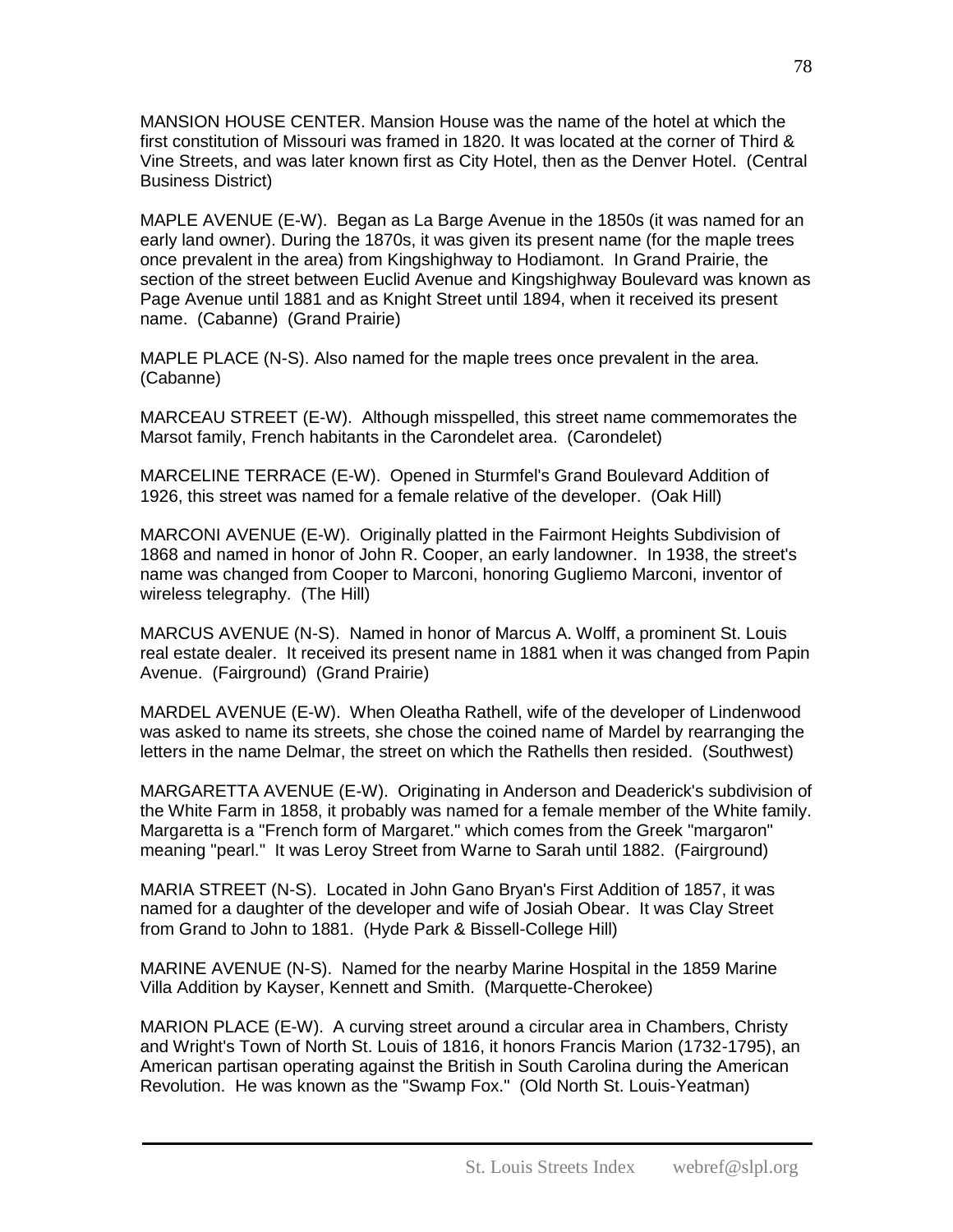MARION STREET (E-W). In Julia C. Soulard's First Addition of 1836, this street honors General Francis Marion, a partisan leader in the American Revolutionary War. Known as the "Swamp Fox," he conducted guerilla warfare against the British in the Carolinas. (Soulard)

MARK TWAIN EXPRESSWAY (N-S and E-W). Original name of Interstate Highway 70, it was named for the pen name of the famous Missouri novelist and humorist, Samuel Clemens, in the Elliott Highway Plan. The name still appears on official maps published by some agencies. (Downtown) (Walnut Park)

MARKET STREET (E-W). The principal east-west street of colonial St. Louis, it was known as La Rue de la Place because it bordered the public square. In 1811 the town of St. Louis erected an open-air market building in the square, and the street thereafter became Market Street. (Downtown) (Midtown)

MARLA COURT (N-S). "Marla" is a variant form of Magdalene, which means "a high tower" in Hebrew. (Carondelet)

MARMADUKE AVENUE (E-W). Appearing in the Breezy Heights Sub-division of 1885, the street commemorates John S. Marmaduke, then governor of Missouri. (Clifton)

MARNICE PLACE (N-S). A very unusual female name, Marnice appeared in the Vine Grove subdivision in the Old Orchard Tract of 1866. (Fairground)

MARQUETTE AVENUE (E-W). A Lindenwood Subdivision street named by the Oleatha Rathell, wife of the developer. In this case, the name honors the Marquette Elementary School, which the Rathell children attended. The school name honors Father Jacques Marquette, the 17th-century French missionary who explored the Mississippi Valley. (Southwest)

MARTHA PLACE (N-S). Martha is Aramaic for "lady, mistress of the house," who became "the patron saint of house-bound wives." Originated in the 1871 private subdivision of Martha Place. (Oakland)

MARTIN LUTHER KING DRIVE (E-W). (Official designation is DR. MARTIN LUTHER KING DRIVE.) Following the route of the early trail from St. Louis to St. Charles, this street was officially named St. Charles Rock Road in 1865 and renamed Easton Avenue in 1881 to honor Rufus Easton, an early St. Louis postmaster. It received its present name following the assassination of the Reverend Martin Luther King, Jr., in 1968. King won a Nobel Prize in 1964 for his work to gain full civil rights for black Americans. (Arlington) (Cabanne) (Grand Prairie)

MARWINETTE AVENUE (N-S). Originating in the Holly Hills Sub-division of 1923, this street title is a coined name derived from portions of the names of the wives of the developers - Marie Federer, Winifred Livingston, and Jeanette Arendes. (Morgan-ford)

MARY AVENUE (N-S). The Greek form of "Miriam" originating in Benjamin O'Fallon's subdivision of the O'Fallon Estate of 1875. "As the name of the Blessed Virgin, it was first considered to holy for ordinary use." but the most popular name for girls by the 16th century. This particular Mary probably was Mary O'Fallon, daughter of John O'Fallon and sister of Benjamin O'Fallon. (Fairground)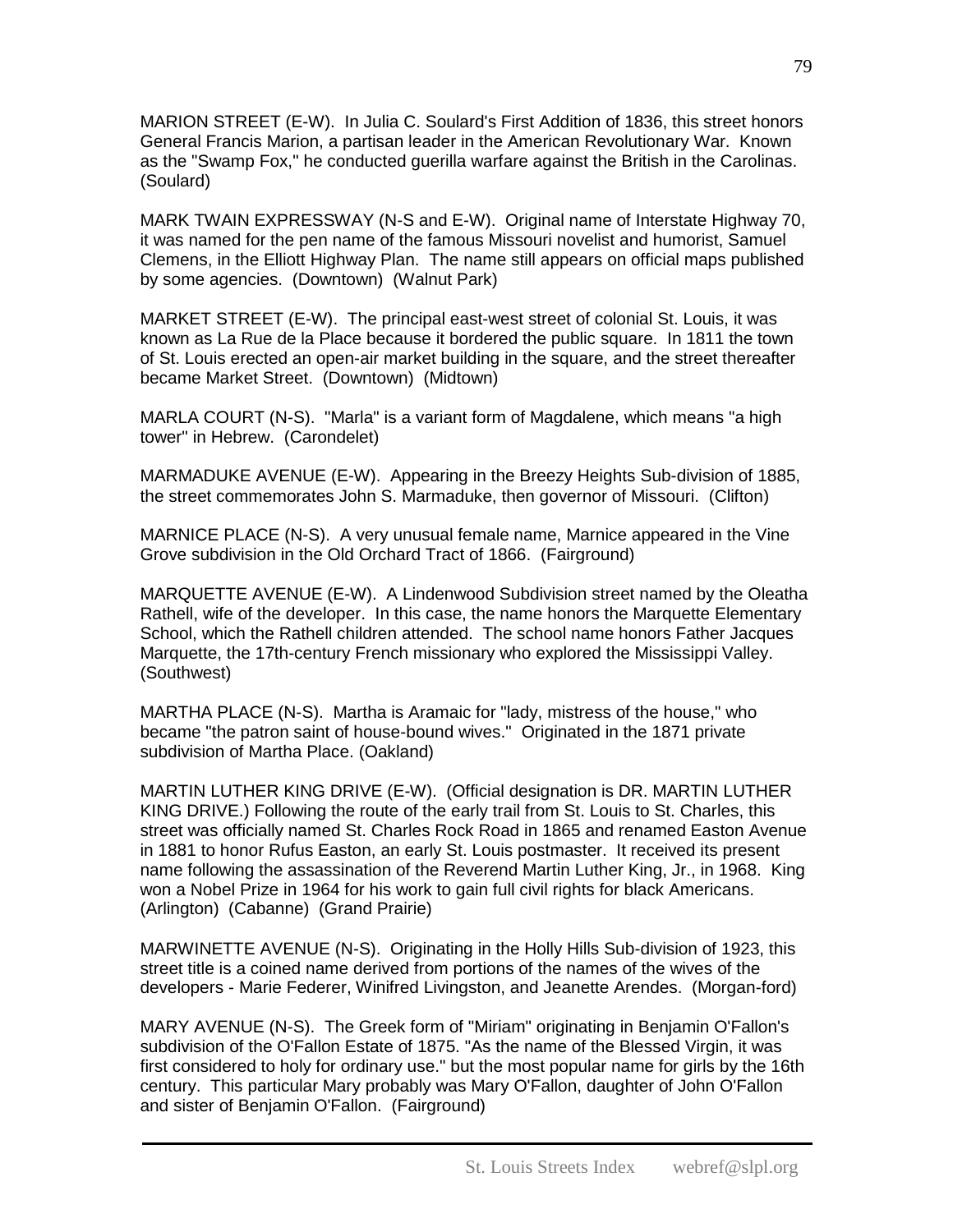MARYLAND AVENUE and PLAZA (E-W). Originated in Peter Lindell's Second Addition of 1865, when it was named for the state of Maryland. The portion of this street between Euclid and Kingshighway was named as Maryland Plaza in 1958 as a shopping nucleus for the Central West End. (Central West End)

MARYVILLE AVENUE (N-S). In the 1875 Maryville Addition, it was named for the landowner, Maryville College. Earlier, it was known as Linden Street. (Cabanne)

MASON STREET (N-S). The only street in the subdivision of the E. R. Mason property in l854, it incorporates the family name. (Soulard)

MAURICE AVENUE (E-W). Honors J. B. Maurice, who subdivided the Lake farm in 1872. It was named Des Peres Avenue from Watson Road to the River des Peres until 1882. The present name was then adopted for the section from Watson to Ivanhoe. (Southwest)

MAURY AVENUE (N-S). Originally known as Edward Avenue, between Magnolia and Shenandoah avenues in the Thomas J. Payne Tower Grove Park Addition. The name was changed in 1881 in a general revision of street titles to eliminate duplication. Maury was probably a family name associated with the Payne Family. William L. Maury, who operated a collection agency in the late 1870s, was involved in several land deals in south St. Louis and Carondelet, and he may be the person whose family name now graces this street. (Oak Hill) (Shaw)

MAY STREET (E-W). "May" had just regained popularity as a female name when it appeared in Lewis Bissell's Fourth Addition of 1872. It probably was named for a female member of the Bissell family. (Hyde Park & Bissell-College Hill)

MAYFAIR PLAZA (E-W). "Mayfair" is a reference to the medieval English practice of celebrating the arrival of spring with a "May Day" festival. (Central Business District)

MAZE PLACE (N-S). Beginning as Maze Court in the Grant Place Subdivision of 1923, it was changed to Maze Place in 1925. Maze is a shortened form of the Lithuanian name of Mazeika, a Polish name like Mazur or Mazursky, or a German name like Mazor or Mazer. No specific family association has been found for this street, although one likely exists. (Oak Hill)

McARTHUR AVENUE (N-S). An Irish and Scottish family name meaning "the son of Arthur (valorous; noble; bear man; Thor's eagle)". Laid out in the Homesites subdivision of 1919. (Arlington)

McCAUSLAND AVENUE (N-S). Known as McCausland Road between Pernod and Fyler until 1893, it honors James McCausland, a farmer and landowner in the vicinity during the early-19th century. (Oakland) (Southwest)

McCULLAGH STREET (N-S). First opened in the 1866 Primm Place Subdivision, this street later was named to honor Joseph B. McCullagh, editor of the St. Louis Globe-Democrat from 1872 until 1896. (Oak Hill)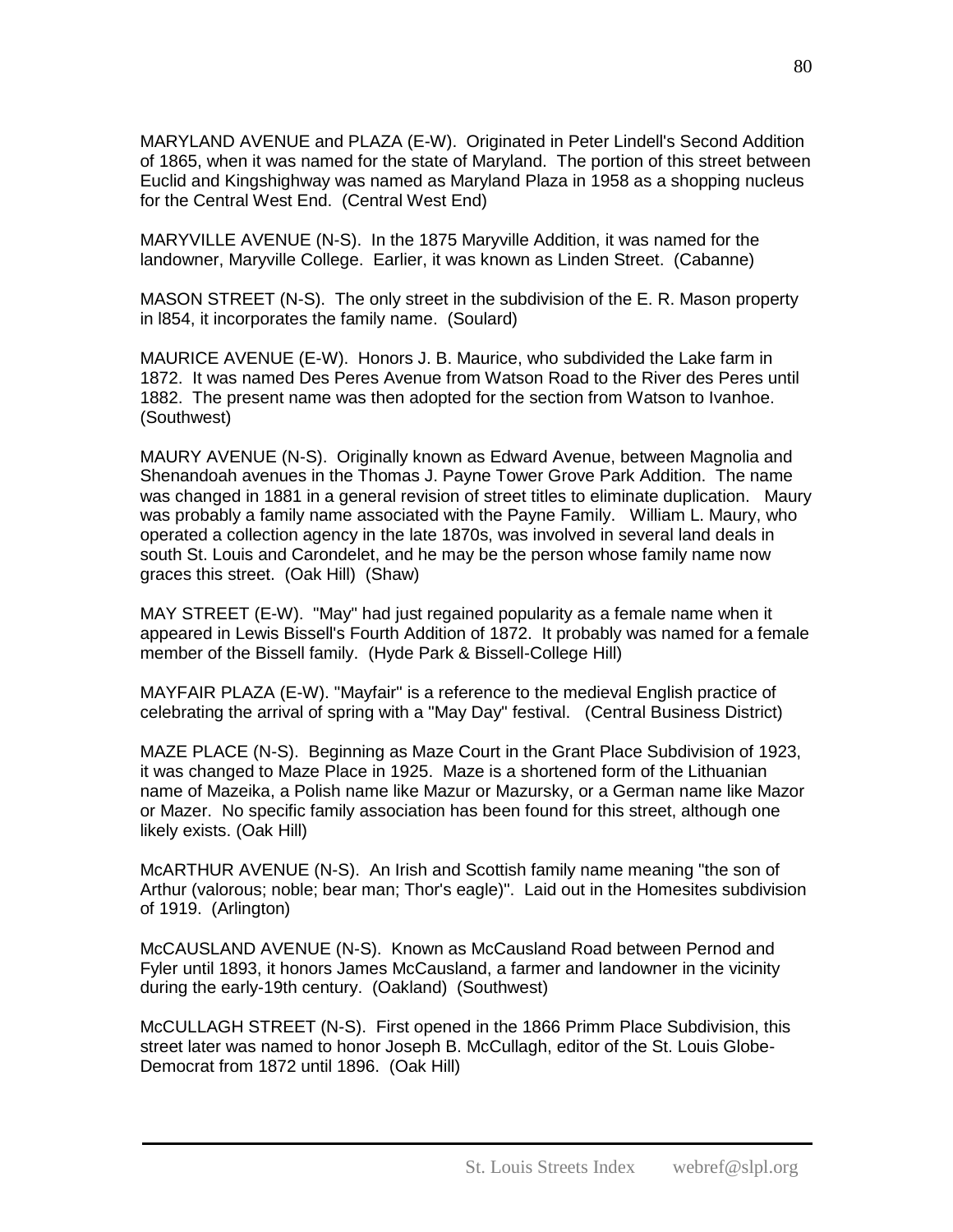McCUNE AVENUE (E-W). When he laid out the Octavius C. McCune Subdivision of 1886, the developer named this street for himself. (Clifton)

McDONALD AVENUE (E-W). Veneration for James McDonald, the owner of a large adjacent tract of land, in Robert W. Hunt's Subdivision of 1856. (Oak Hill)

McGIRK STREET (E-W). The only street in the H. C. and F. J. Lynch Addition of l840, it is named for Matthias McGirk, chief justice of the Missouri Supreme Court in the l830s. (Soulard)

McKAY PLACE (N-S). See MACKAY PLACE (N-S).

McKEAN AVENUE (E-W). Honors Reginald McKean of the St. Louis & San Francisco Railway. Laid out in the 1897 subdivision of Tower Grove Heights. (Marquette-Cherokee)

McKINLEY AVENUE (E-W). In the McKinley Place Subdivision of 1884, it was named for its developer, St. Louis real estate dealer Andrew McKinley, president of the Board of Commissioners of Forest Park from 1874 to 1877. Until 1893, this street was named Beacon Avenue from Taylor to Kingshighway. (Central West End)

McKINLEY DRIVE. A drive in Forest Park named for President William McKinley, who issued the proclamation for the World's Fair. (Kingsbury)

McKINLEY PLAZA (E-W). This is the McKinley Bridge toll lead-in from the St. Louis side as shown on the official city street map. (North Riverfront)

McKISSOCK AVENUE (N-S). F.M. McKissock, a manager for the North Missouri Railroad, had this street named for him in the 1868 Garden suburb. It was known as Third Street from Grand to Adelaide and as Bell Avenue from Humboldt to Calvary, both until 1881. (Baden-Riverview) (Hyde Park & Bissell-College Hill)

McLARAN AVENUE (N-S). Originated in the 1871 McLaran's sub-division of the Jennings estate, it is named for the developer, Charles McLaran, a son-in-law of Dr. William H. Jennings. (Baden-Riverview)

McMILLAN AVENUE (E-W). Named for William Northrup McMillan, one of the founders of the Missouri Car and Foundry Company, who owned extensive real estate holdings in the vicinity of this street. (Grand Prairie)

McNAIR AVENUE (N-S). This street, which first appeared on St. Louis maps in the early l850s, is named to honor Alexander McNair (l774 l826). McNair arrived in St. Louis in l804 and served as a colonel of Missouri militia in the War of l812. He was the first governor of Missouri, serving from l820 to l824. (Benton Park)

McNULTY STREET (E-W). Laid out in l867 in the Ryan and McNulty Subdivision, apparently named for one of the developers. (Lafayette Square)

McPHERSON AVENUE (E-W). Originally platted in the 1868 sub-division of Lindell Place. Honors William B. McPherson, a St. Louis capitalist who was a former president of the Keokuk Packet Line and of the Pacific Railroad. He also was a director of the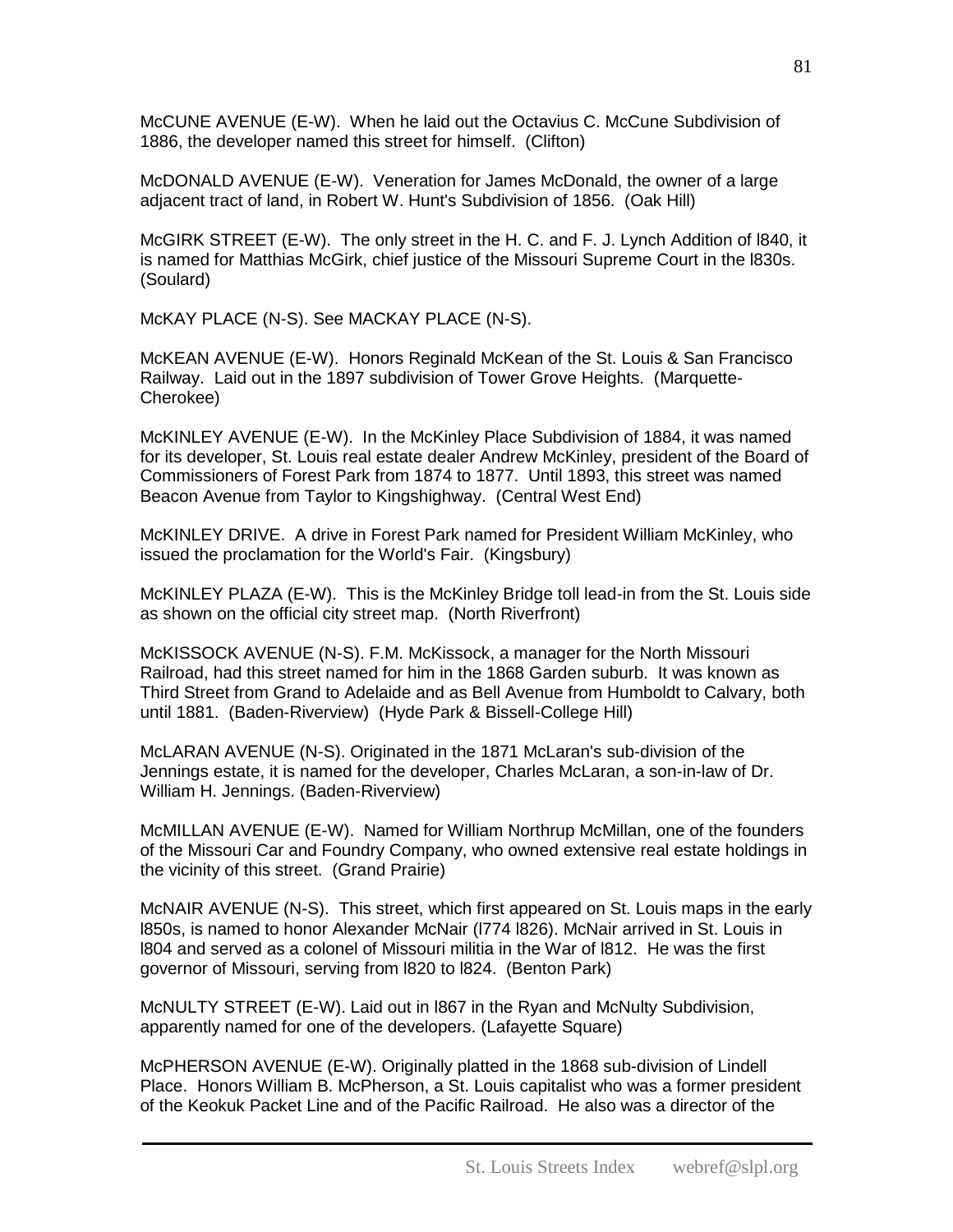Illinois and St. Louis Bridge Company, builder of the Eads Bridge. (Central West End) (Kingsbury) (Midtown)

McPHERSON COURT (E-W). Also named for William B. McPherson, St. Louis plutocrat. (Skinker-DeBaliviere)

McREE AVENUE (E-W). In 1869 a large subdivision called McRee City was developed by Mrs. Mary McRee, widow of Colonel Samuel McRee, who died in the cholera epidemic of 1849. McRee's subdivision was timed to take advantage of the arrival of horsecar lines in the Shaw neighborhood and the presence of the Pacific Railroad which had been laid along the northern edge of the area in the 1850s. (Oakland) (Shaw)

MEDERER STREET (E-W). See MAEDER STREET (E-W).

MEKLENBURG AVENUE (E-W). Appeared in McDermott and Hayden's Hannover Heights Addition of 1906, the label honors a former duchy in Germany on the Baltic Sea. The place name became a family name as well. (Morganford)

MELROSE AVENUE (E-W). Showed up in the Inglesyde subdivision of 1890, it is named for a borough in Roxburghshire, Scotland, site of the famed Melrose Abbey which was founded in 1136 and described in Sir Walter Scott's "Lay of the Last Minstrel." (Baden-Riverview)

MELVIN AVENUE (N-S). Laid out in the 1940 Riverview Terrace subdivision, this is a male name derived from "Melva" or "Melvina," which means "chief." (Baden-Riverview)

MEMORIAL DRIVE (N-S). Name of the Third Street Highway along the west edge of the Jefferson National Expansion Memorial Park. (Downtown)

MENARD STREET (N-S). Commemorates Pierre Menard (l766 l844), a pioneer settler of Kaskaskia and first lieutenant governor of Illinois. Menard made his fortune through friendly dealings with the Indians. (Soulard)

MERAMEC STREET (E-W). One of the principal east west lanes in the platting of the St. Louis Commons, the street was named for the Meramec River in Missouri. The Meramec were a tribe who settled briefly in the area that became Missouri. The name means "catfish." (Marquette-Cherokee)

MERCHANT STREET (E-W). This diagonal street between Second Street and Broadway was known as Carondelet Street until l88l, then renamed to indicate its commercial character. (Soulard)

MIAMI STREET (E-W). Named for the Miami River and the Miami Indian tribe of Ohio in the platting of the St. Louis Commons of the 1850s. (Marquette-Cherokee) (Oak Hill) (Southwest)

MICHIGAN AVENUE (N-S). Called Fourth Street in the old Carondelet street numbering nomenclature and changed by St. Louis city ordinance in 1883 to honor the state of Michigan. It is a southern extension of a street of that name in south St. Louis. (Carondelet) (Compton Hill) (Midtown) (Marquette-Cherokee)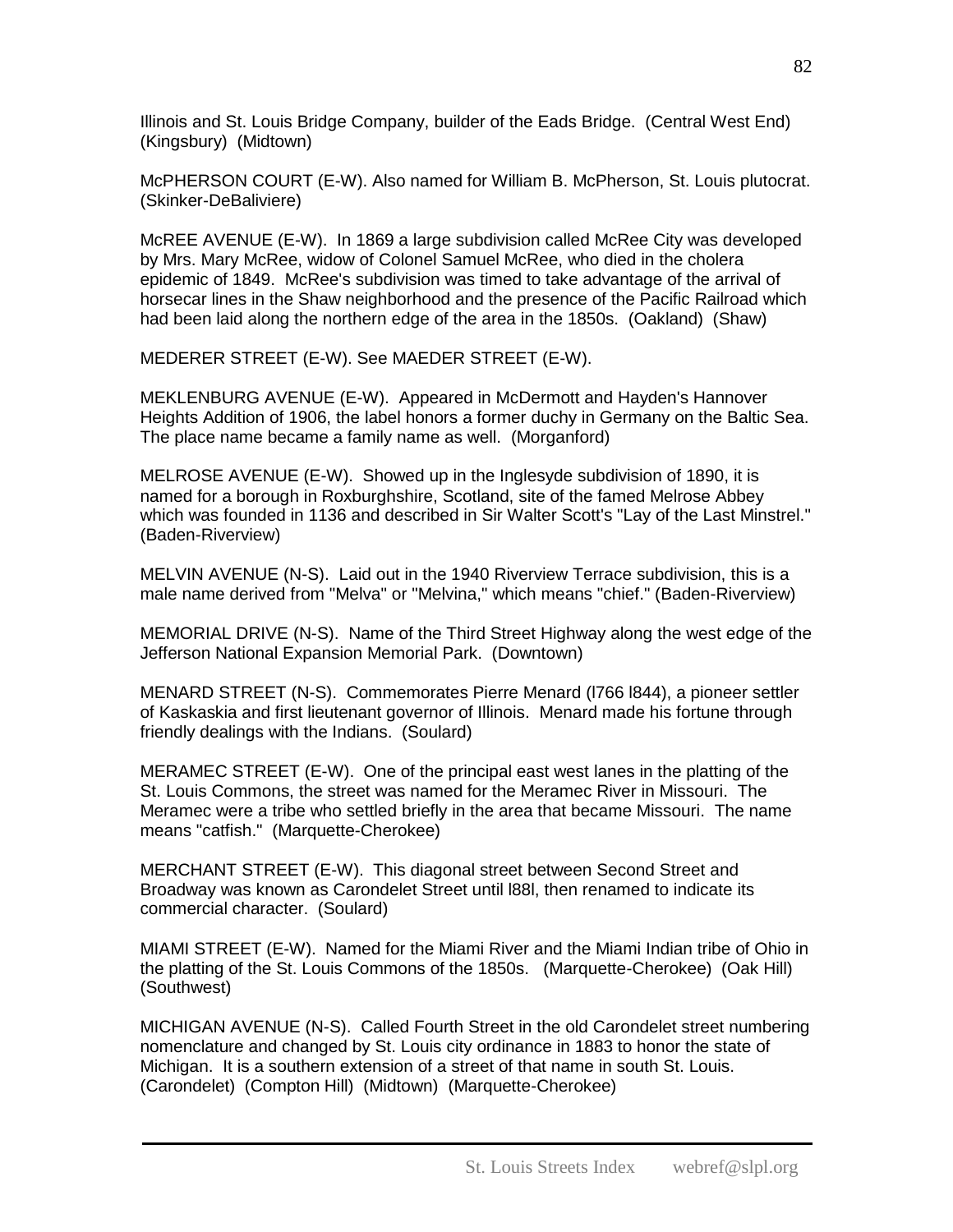MILENTZ AVENUE (E-W). First appeared in 1905 in the Hermann Heights and Dixie Place subdivisions on either side of Gravois Avenue. Milentz is the name of an old south side family of German descent. The year the developments appeared, there were seven Milentz family listings in the St. Louis city directories. (Morganford) (Oak Hill) (Southwest)

MILLBROOK BOULEVARD (E-W). The big street directly north of Washington University. (Skinker-DeBaliviere)

MILLER STREET (E-W). Laid out in the Soulard Subdivision of l839, this street was named for Henry B. Miller, a carpenter, labor leader and Democratic politician of the antebellum period. (Soulard)

MILLS STREET (E-W). In the 1851 Stoddard Addition, it is named in honor of Adam L. Mills, a merchant and leading subscriber to the Pacific Railroad project. (Old North St. Louis-Yeatman)

MILTON BOULEVARD (E-W). Originated in the 1890 subdivision of Compton Heights, this street was named in honor of John Milton (1608-1674), the English poet who supported the Puritan cause and was Latin secretary in Cromwell's government. Although blind, Milton dictated his opus, "Paradise Lost," in 1667. (Compton Hill)

MIMIKA AVENUE (N-S). In the Jennings Heights subdivision of 1888, it probably honors a female member of the Jennings family. The name is unusual, probably a childhood form of Mimi. (Walnut Park)

MINERVA AVENUE (E-W). Originally named Florence Avenue in the Lucas and Hunt Addition to Cote Brilliante. In 1881 the street was renamed Minerva in honor of the Roman goddess of learning and handicrafts. (Cabanne)

MINNESOTA AVENUE (N-S). Formerly Third Street in Carondelet and renamed for the State of Minnesota in 1883, as a southern extension of Minnesota Avenue in south St. Louis. (Carondelet) (Compton Hill) (Marquette-Cherokee)

MINNIE AVENUE (E-W). Appeared in the Acme Heights Subdivision of 1907. Probably named for a female member of the Morrison family which subdivided this street and Lena Avenue as well. "Minnie" is a pet form of "Wilhelmina" which came into general use in the 1850s. (Walnut Park)

MISSISSIPPI AVENUE (N-S). When the St. Louis Commons was platted in l836, the present area of Lafayette Park was reserved for public use. At that time, the two wide north and ¬south streets bounding the park were named for the two great rivers which meet near St. Louis. Mississippi Avenue, which bounds the park on the east, is named for the Father of Waters. In south St. Louis, the street name derives from the state of Mississippi (which is also named for the river). (Benton Park) (Lafayette Square) (Marquette-Cherokee)

MISSOURI AVENUE (N-S). This avenue is named for the state of Missouri, which of course was named in turn for the Missouri River. The word "Missouri" is apparently an Indian word meaning "town of the big canoes". (Lafayette Square) (Soulard) (Marine Villa) (Dutchtown North)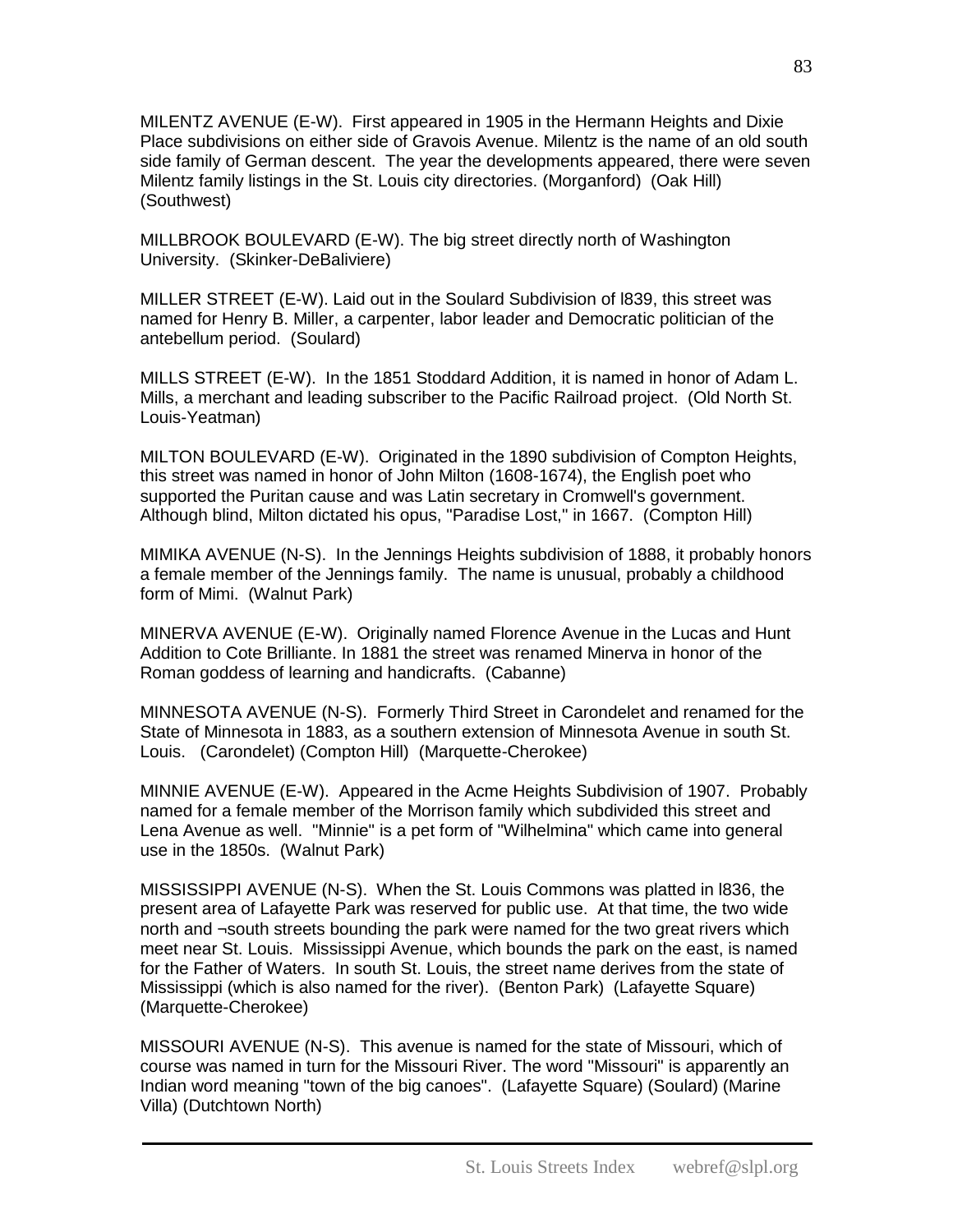MITCHELL AVENUE (E-W). Platted in Shields' subdivision of city block 4831 in 1887. The thoroughfare was known as Hill Road until 1882, when it was renamed in honor of the family of Samuel Mitchell, who founded a brick works in Cheltenham. (Oakland)

MITCHELL PLACE (N-S). Originated in the Mitchell Place Sub-division of 1910. The section of the street between Glades and Mitchell was known as America Avenue until 1922. Like the much earlier Mitchell Avenue, it honors the family of Samuel Mitchell. (Oakland)

MITCHELL TERRACE (E-W). Platted in the Mitchell Terrace Sub-division of 1953. It honors the family of Samuel Mitchell. (Oakland)

MOBILE COURT (N-S). In the Three Oaks Subdivision of 1951, it was named for the city of Mobile, Alabama. (Oakland)

MOELLENHOFF STREET (N-S). Originated in the 1906 McDermott and Hayden's Hildesheim subdivision of the Rudolph Moellenhoff tract. (Southwest)

MONROE STREET (E-W). The fifth president of the United States, James Monroe (1758-1831) was honored with this street name in the 1816 Town of North St. Louis laid out by Chambers, Christy and Wright. (Old North St. Louis-Yeatman)

MONTANA STREET (E-W). This street originated in Kretzer`s Subdivision of 1866 and was named for the territory of Montana. The name means mountainous. (Marquette-Cherokee) (Oak Hill)

MONTCLAIR AVENUE (N-S). A promotional place name derived from the French for "a closer view of the mountains", it was used for this street in W. P. and L. Croswhite's Subdivision of 1890. It was named Century Place from Etzel to Page until 1906. (Cabanne)

MONTGOMERY STREET (E-W). Appeared in William C. Christy's 1842 Addition to North St. Louis, it honors Richard Montgomery (1738-1775), an American general in the Revolutionary War who was killed in the Quebec Campaign. It was known as Conde Street from Fifteenth to Nineteenth until 1860 and as Summer Street between Grand and Spring until 1875. (Old North St. Louis-Yeatman)

MONTROSE AVENUE (N-S). First appeared in Toney's Addition of 1855 and named for "The Legend of Montrose," a novel by Sir Walter Scott. A portion of the street between Park and Chouteau Avenues was named Joab Street until 1893. (Midtown)

MORA LANE (N-S). In the 1890 Inglesyde Subdivision, it probably is named for the town of Mora in Sweden. Mora also is the Spanish word for blackberry. (Baden-Riverview)

MORAINE AVENUE (N-S). In Heckmann's O'Fallon Park Addition Number Two of 1922, it was named for the natural phenomenon of rock waste carried and deposited by a glacier. (Fairground)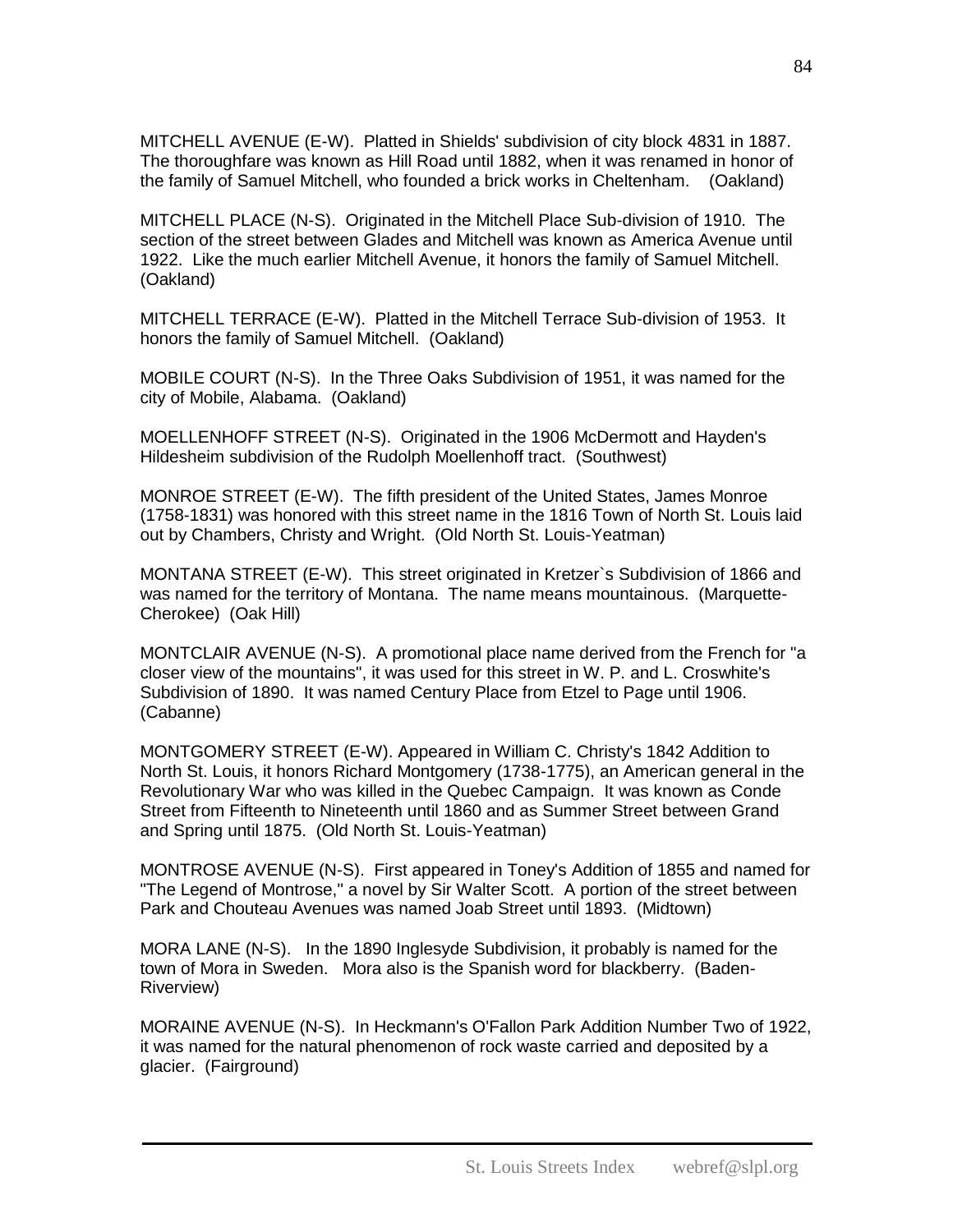MORGAN STREET (E-W). First called North "H" Street and then Oak Street in the street-naming ordinance of 1826. West of Third, it was then called Morgan Street to honor Revolutionary War General Daniel Morgan, who defeated the British at Cowpens, South Carolina, in 1781. In 1842 this name was applied to the entire street. In 1933 it was renamed Delmar, but the name Morgan came into use again with the development of Laclede's Landing on the riverfront. (Downtown)

MORGANFORD ROAD (N-S). Received its name because it led to a ford of the River des Peres operated by a man named Morgan. Until 1881, it was known as Russell Lane between Arsenal Street and Beck Avenue where it passed through the James Russell tract. (Morganford) (Oak Hill)

MORIN AVENUE (E-W). For the family of Antoine Morin, an early French landowner who had title to a land grant along Morin Creek. Appeared in the 1870 Harlem subdivision. (Baden-Riverview)

MORRISON AVENUE (E-W). Originally appearing in George Morton's Addition of l837, this street honors William R. Morrison, a St. Louis merchant who became a partner of Erastus Wells in the Missouri Railroad Company, the city's first horse car line. (Soulard)

MOTARD STREET (N-S). From the Motard tract, which was owned by Joseph Motard, a pioneer French settler. (Shaw)

MOTT STREET (E-W). Originally M Street in the town of Carondelet, it was named Miller Street in 1854 to recognize Madison Miller, later mayor of Carondelet. In the early 1850s, because a street with a similar name existed within St. Louis, an attempt was made to call the thoroughfare Mott Street for Frederick W. Mott, a Carondelet real estate developer. The name was inadvertently spelled as "Malt" in the St. Louis ordinance, but the error was corrected by a 1933 city ordinance. (Carondelet)

MOUND STREET (E-W). Appearing in Robert M. Moore's Addition of 1840, it was named for the "Big Mound" built by prehistoric Indians at this location. The mound was demolished in the 1860s for fill on the North Missouri Railroad right-of-way. (Old North St. Louis-Yeatman)

MOUNT PLEASANT STREET (E-W). Seen first in the 1869 St. Louis City Sixth Subdivision, this street's name noted a large hill once located at the location. Some sections of Mount Pleasant were formerly known as Neosho Street. (Marquette-Cherokee)

MULLANPHY STREET (E-W). John Mullanphy, a wealthy St. Louisan of Irish descent who made his fortune in cotton, manufacturing and real estate, was honored in this 1845 subdivision by his heirs. (Old North St. Louis-Yeatman)

MUNICIPAL OPERA DRIVE. A drive in Forest Park, it runs in front of the Municipal Opera Theatre. (Kingsbury)

MURDOCH AVENUE (E-W). Named in honor of John J. Murdoch, a Civil War general who owned a large tract in the present Shrewsbury area after the war. Known as Murdoch's farm, it was subdivided in 1890. (Southwest)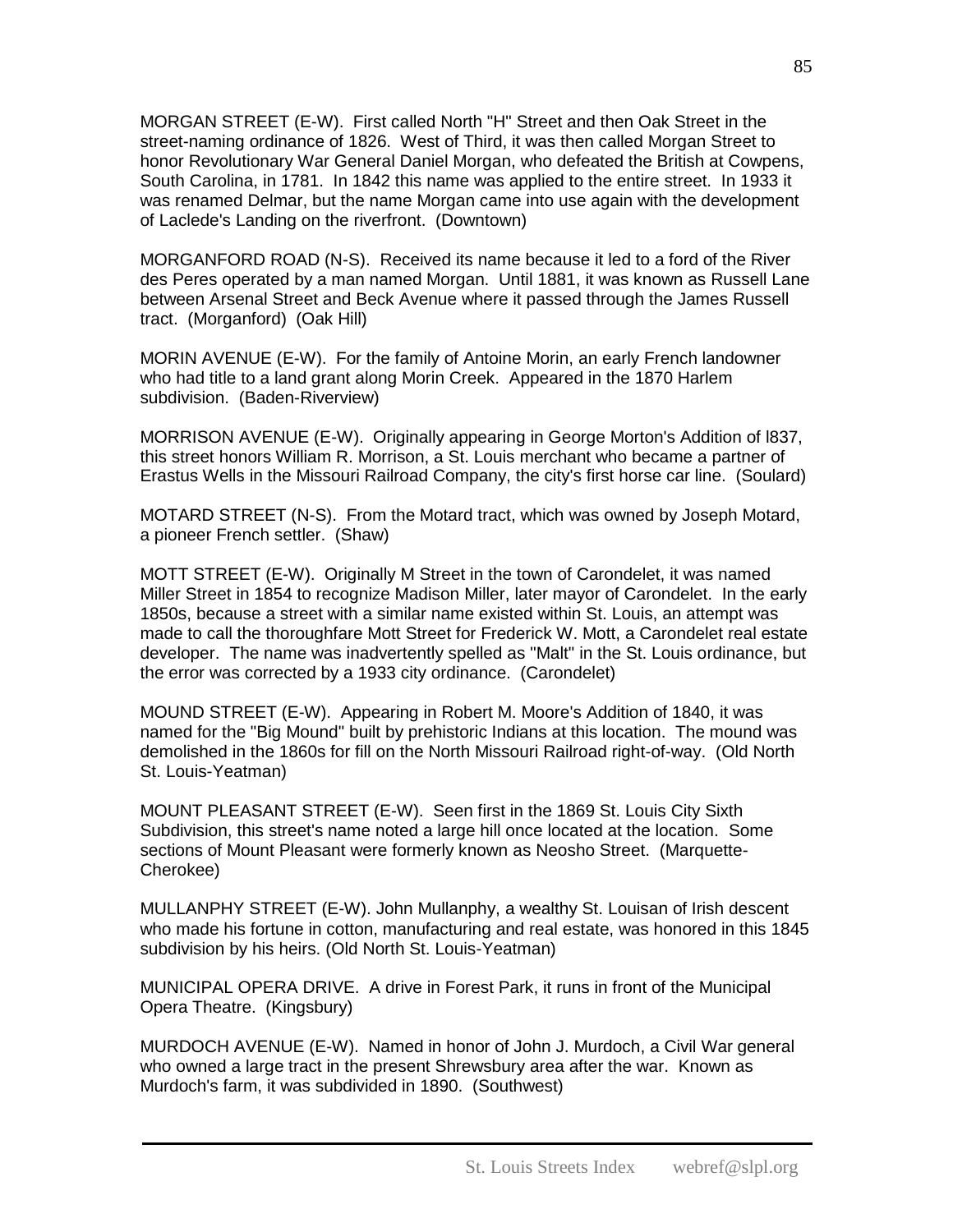MURIEL STREET (N-S). Platted as a street in the 1867 Walter and Espenschied subdivision, it was originally named North and South Market Place from Walter Avenue to Halls Ferry Road. It was given its present name in 1930 in honor of Muriel Kuhs Soest, daughter of Edward Kuhs, a real estate man and former alderman. Muriel is from the Irish "Muirgheal," meaning "sea-bright." (Baden-Riverview)

MYRLETTE COURT (N-S). A made-up female name, probably from "Myra," which itself is a name invented by 17th-century English poet Fulke Greville (1554-1618) for use in his love poems, and the French ending "lette." It appeared in the 1949 Holly Hills Gardens subdivision. (Morganford)

NAGEL AVENUE (E-W). At first this was S Street, but it was renamed St. Louis Street in 1854. In 1881, it became Nagel Street to recognize Herman Nagel, a Carondelet hat merchant. (Carondelet) (Southwest)

NASHVILLE AVENUE (E-W). This street in Shields' Forest Park Subdivision of 1887 carried an appellation honoring Nashville, Tennessee. (Oakland)

NASSAU DRIVE (E-W). In Riverview Heights Number Two of 1948, it was named for a former duchy in West Germany, a forested region famous for its Rhine wines. Nassau appears as a place name in New York, Florida and Minnesota. (Baden-Riverview)

NATURAL BRIDGE AVENUE (E-W). It was North St. Charles Plank Road from Twenty-Fifth Street to the city limits until 1881. Before that, it was a road crossing a natural-arch bridge over Rocky Branch Creek near the present intersection of Twenty-third and Palm streets. (Arlington) (Fairground) (Old North St. Louis-Yeatman)

NEBRASKA AVENUE (N-S). This street was named for the territory of Nebraska during the 1850s platting of the St. Louis Commons. Nebraska became a state in 1867. The state name is from an Oto Indian word meaning "flat or spreading water," applied to both the Platte and Nebraska rivers. (Compton Hill) (Marquette-Cherokee)

NELLIE AVENUE (E-W). Nellie is a "diminutive of Nell, ultimately from Helen, Eleanor." Like Adelia Avenue, this street was named for a daughter of the family in the subdivision of the Mary Payne estate in the 1870s. (Carondelet)

NEOSHO STREET (E-W). Named for the Neosho River in Kansas and Oklahoma in the 1850s platting of the St. Louis Commons. In McDermott's Grand Avenue Addition of 1917. It was named O'Meara Avenue from Grand to Thirty-Ninth Street until 1940. In Marquette-Cherokee, it was known as South Dakota Street between Virginia and Compton until 1937. (Marquette-Cherokee) (Oak Hill) (Southwest)

NEW ASHLAND PLACE (N-S). In the 1900 T.H. Harvey's Estate subdivision of New Ashland Place, it was named for the subdivision. The street takes its name from nearby Ashland Avenue named for "Ashland," the Henry Clay homestead in Lexington, Kentucky. (Fairground)

NEW HAVEN COURT. Probably named for New Haven, Connecticut (which is in turn named for Newhaven, England). It is a street within the Cochran Gardens Housing project, between Ninth and Tenth streets and Cass and O'Fallon. (St. Louis Place)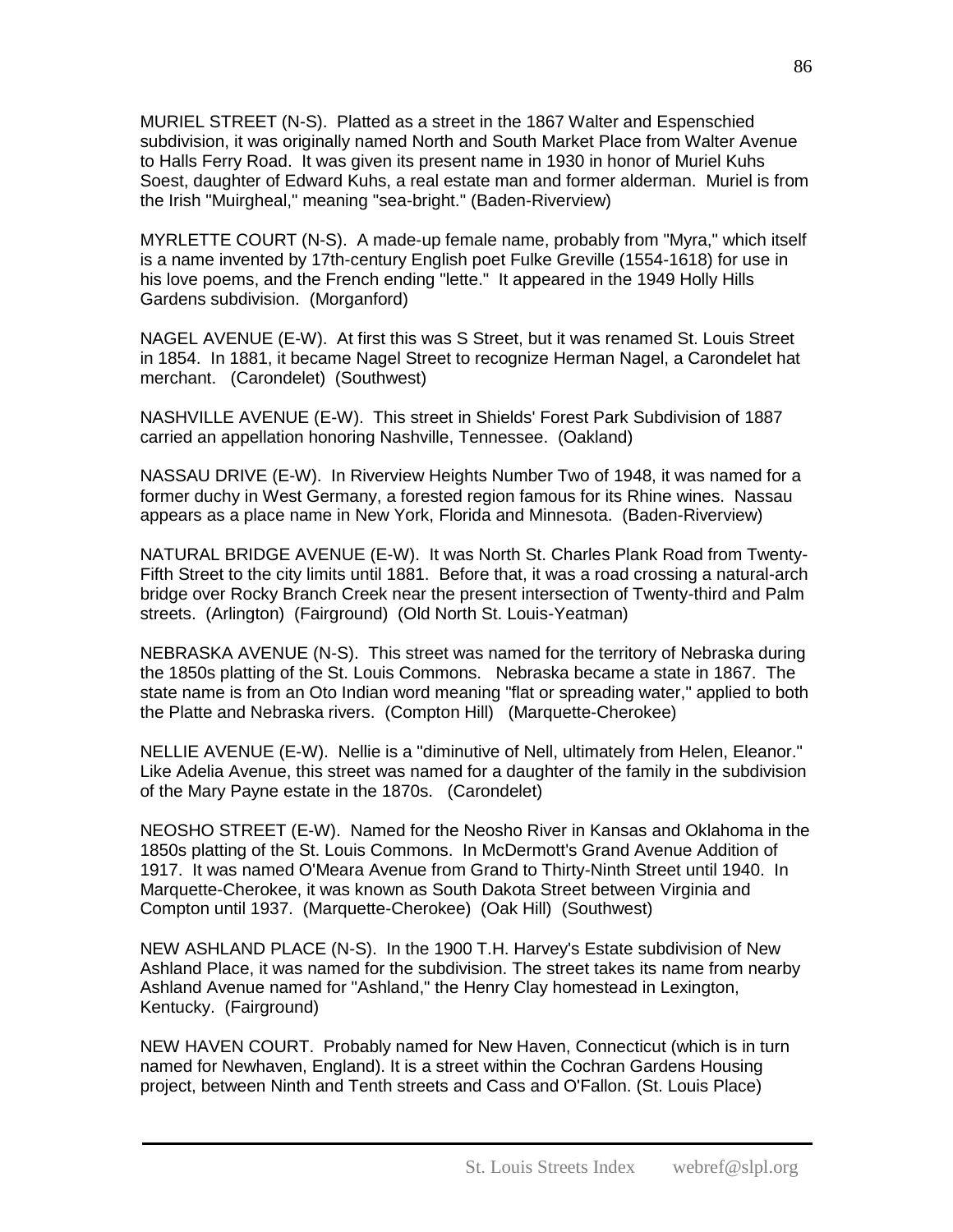NEWBERRY TERRACE (E-W). Street and subdivision named for John C. Newberry who subdivided the tract about 1890. Newberry was a St. Louis building contractor who erected most of the houses on this street, which received its present name in 1915 after having been known previously as Ford Avenue and Cook Avenue. (Grand Prairie)

NEWBY STREET (N-S). For the town of Newby in the English Lake District. Appeared in the 1895 Shield's subdivision in Baden; a section of it was named Sinai Avenue until 1913. (Baden-River-view)

NEWCOMB PLACE (E-W). Named for Judge Carman A. Newcomb who subdivided the tract in 1887. Judge Newcomb was a colonel in the Union Army during the Civil War and later became a prominent jurist, member of the United States House of Representatives and federal marshal for the Eastern District of Missouri. (Grand Prairie)

NEWHOUSE AVENUE (E-W). Located in the Newhouse Addition of 1850, it was named for the subdivision and its developer and landowner. It was Garibaldi Street from North Florissant to Kossuth until 1881. (Hyde Park & Bissell-College Hill)

NEWMAN AVENUE (E-W). Commemorates Socrates Newman, a St. Louis foundry owner and builder of a fine iron and marble office building on Olive Street between Second and Third in the late 1850s. Initiated in the 1870 subdivision of the John J. O'Fallon estate. (Baden-Riverview)

NEWPORT AVENUE (N-S) and NEWPORT COURT (E-W). The streets derive their name from the Newport Heights subdivision of 1905. The name Newport for an urban place can be traced back to the village of Newport on the Isle of Wight, England in Roman times. (Morganford) (Oak Hill)

NEWSTEAD AVENUE (N-S) Received its name from land owner Nathaniel Pendleton Taylor after Newstead, the English country estate of Lord Byron.

NEWSTEAD AVENUE (N-S) (continued) 1869, it was called Mount Vernon, for George Washington's Virginia home. This strip became Newstead in 1893. From Duncan Avenue to McPherson Avenue in the Central West End, Newstead was called Cornelia Avenue until 1881. It was White Avenue from Natural Bridge to Bircher until 1882. (Central West End) (Fairground) (Grand Prairie) (Shaw)

NEWSTEAD TERRACE (N-S). An extension of NEWSTEAD AVENUE (N-S). (Penrose)

NICHOLSON PLACE (N-S). Named for David Nicholson, a prominent St. Louis wine and grocery merchant, who built a fine home on the south side of Lafayette Avenue opposite the park in the l850s. (Lafayette Square)

NINA PLACE (E-W). In the Washington Heights First Addition of 1909, it was named for the Nina Realty Company which developed the subdivision. (Kingsbury)

NINETEENTH STREET (N-S). This street first appeared on city maps about 1850 within the property owned by James H. Lucas and Anne Lucas Hunt. Various sections earlier had other names: South of Market it was Paul Street in 1842, from Clark to Randolph it was known as Ulrici until 1881, and north of Washington it was named Twentieth Street until 1883. In Hyde Park, it was West Sixteenth Street between Cass Avenue and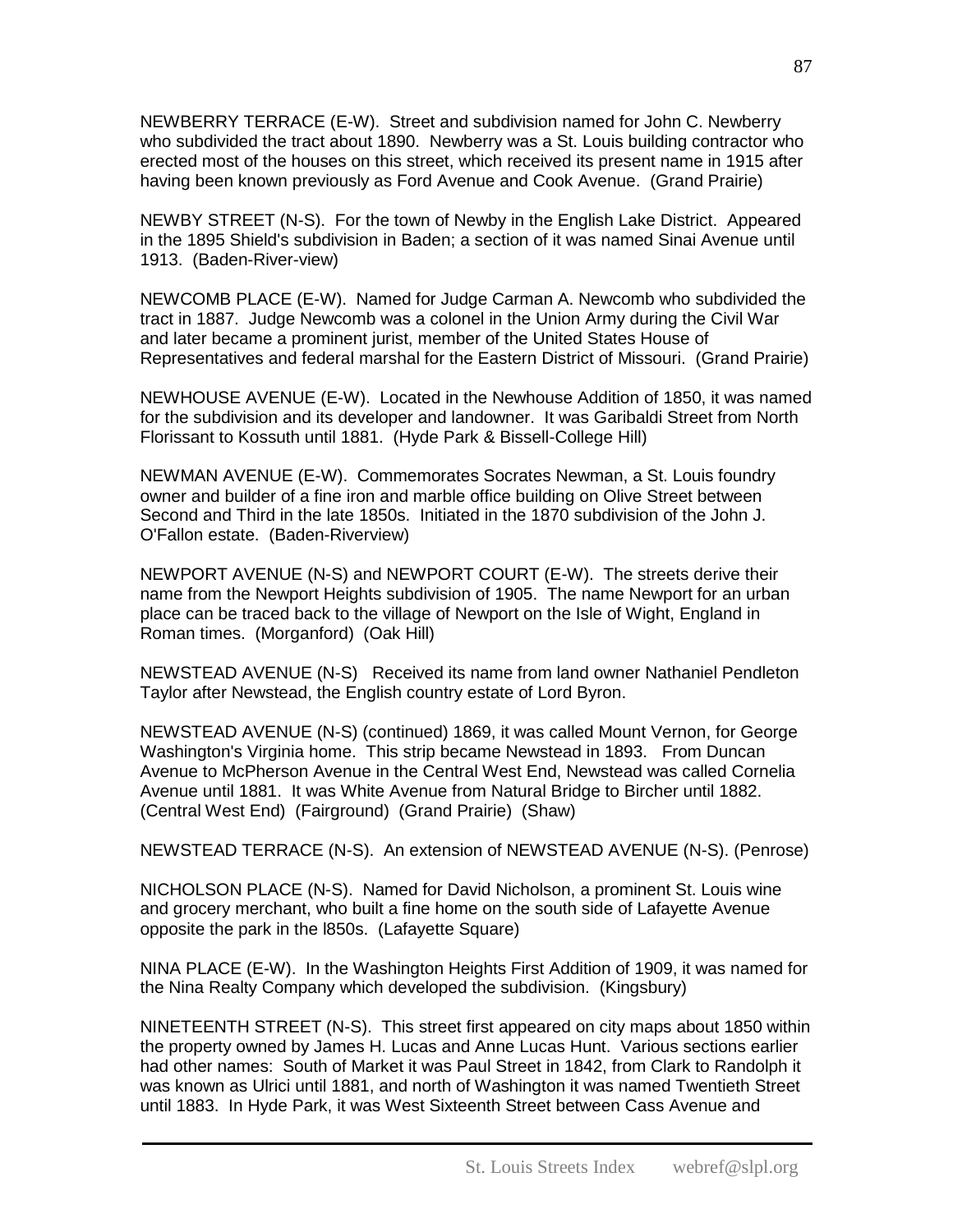Branch Street until 1881. (\*Downtown) (Hyde Park & Bissell - College Hill) (Old North St. Louis-Yeatman)

NINTH STREET (N-S). So designated in the westward progression of numbered streets in the John B. C. Lucas addition of 1833, in the area between Market and St. Charles streets. It was named Catalpa Street from Gratiot Street to Chouteau Avenue until 1881, and from Chouteau to Hickory it was called Ham Street until 1883. (Downtown) (Hyde Park & Bissell-College Hill) (Old North St. Louis-Yeatman) (Soulard)

NOONAN AVENUE (E-W). This street appeared in Buchanan's Sub-division of 1879 and was later named to honor Edward A. Noonan, mayor of St. Louis from 1889 to 1893. (Oakland)

NORFOLK AVENUE (E-W). One of several streets within the McRee City addition of 1869 to be named for places and states of the South. In this case the city was Norfolk, Virginia. (Shaw)

NORMA COURT (N-S). In the 1925 Watson-Maurice Addition, it was named for a female relative of the developer. Norma is an unusual place or street name. Only one place, a Norma Mountain shows up in Eastern Australia in a check of a standard gazetteer. Norma is from the Latin norma "pattern, model". It enjoyed renewed popularity in the 1920s because actress Norma Shearer made it famous. (Southwest)

NORTH BIENVENUE DRIVE (E-W). See BIENVENUE DRIVE (E-W).

NORTH BOYLE AVENUE (N-S). See BOYLE AVENUE (N-S).

NORTH BROADWAY STREET (N-S). See BROADWAY (N-S).

NORTH CALVARY AVENUE (N-S). See CALVARY AVENUE (N-S).

NORTH CARDINAL AVENUE (N-S). See CARDINAL AVENUE (N-S).

NORTH CHANNING AVENUE (N-S). See CHANNING AVENUE (N-S).

NORTH COMMERCIAL STREET (N-S). See COMMERCIAL STREET (N-S).

NORTH COMPTON AVENUE (N-S). See COMPTON AVENUE (N-S).

NORTH COURT (N-S). Part of the Buckingham Court Development in Dameron's Subdivision of 1916. Named for its position in the subdivision. (Central West End)

NORTH CREST LANE (N-S). See NORTHCREST LANE (N-S).

NORTH CUBA COURT (N-S). See CUBA COURT (N-S).

NORTH DAKOTA STREET (E-W). Named for the state, which was in turn named for the Sioux Indians who lived there. The Sioux called themselves the Dakota or Lakota, which in their language means "allies" or "friends". (Mount Pleasant)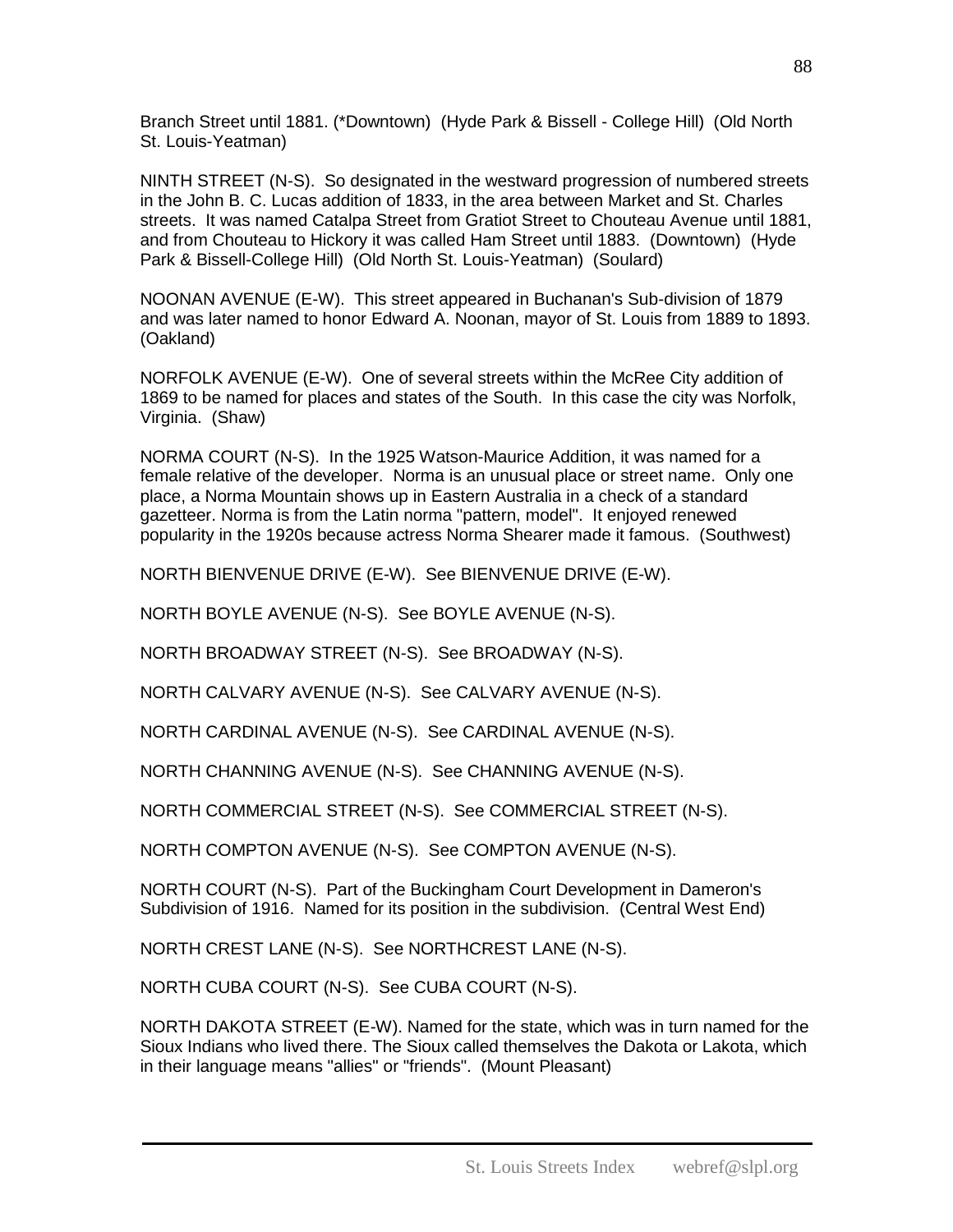NORTH DRIVE (E-W). The gently curved drive that runs east and west nearly the entire length of Tower Grove Park. (Shaw)

NORTH EIGHTEENTH STREET (N-S). See EIGHTEENTH STREET (N-S).

NORTH ELEVENTH STREET (N-S). See ELEVENTH STREET (N-S).

NORTH EUCLID AVENUE (N-S). See EUCLID AVENUE (N-S).

NORTH EWING AVENUE (N-S). See EWING AVENUE (N-S).

NORTH FIFTEENTH STREET (N-S). See FIFTEENTH AVENUE (N-S).

NORTH FIRST STREET (N-S). See FIRST AVENUE (N-S).

NORTH FLORISSANT AVENUE (N, E, & W). The northern section of Florissant Avenue continues to be recognized with its own name of North Florissant Avenue. See Also FLORISSANT AVENUE (N-S). (Old North St. Louis-Yeatman)

NORTH FOURTEENTH STREET (N-S). See FOURTEENTH STREET (N-S).

NORTH FOURTH STREET (N-S). See FOURTH STREET (N-S).

NORTH GARRISON AVENUE (N-S). See GARRISON AVENUE (N-S).

NORTH GASCONADE STREET (N-S). See GASCONADE AVENUE (N-S).

NORTH GRAND BOULEVARD (N-S). See GRAND BOULEVARD & AVENUE (N-S) and (E-W).

NORTH JEFFERSON AVENUE (N-S). See JEFFERSON AVENUE (N-S).

NORTH KINGSHIGHWAY BOULEVARD (N-S). See KINGSHIGHWAY BOULEVARD (N-S).

NORTH LEFFINGWELL AVENUE (N-S). See LEFFINGWELL AVENUE (N-S).

NORTH LEONARD AVENUE (N-S). See LEONARD AVENUE (N-S).

NORTH MAGNOLIA AVENUE (N-S). See MAGNOLIA AVENUE (N-S).

NORTH MARKET STREET (E-W). This street extends westward from the old North Market, established in the 1830s by developers attempting to move the business center of St. Louis northward to form a twin cities relationship with Alton, Illinois. Until 1882 the section of the street west of Grand Boulevard was known as Parsons Street. (Grand Prairie) (Old North St. Louis-Yeatman)

NORTH MEMORIAL DRIVE (N-S). See MEMORIAL DRIVE (N-S).

NORTH NEWSTEAD AVENUE (N-S). See NEWSTEAD AVENUE (N-S).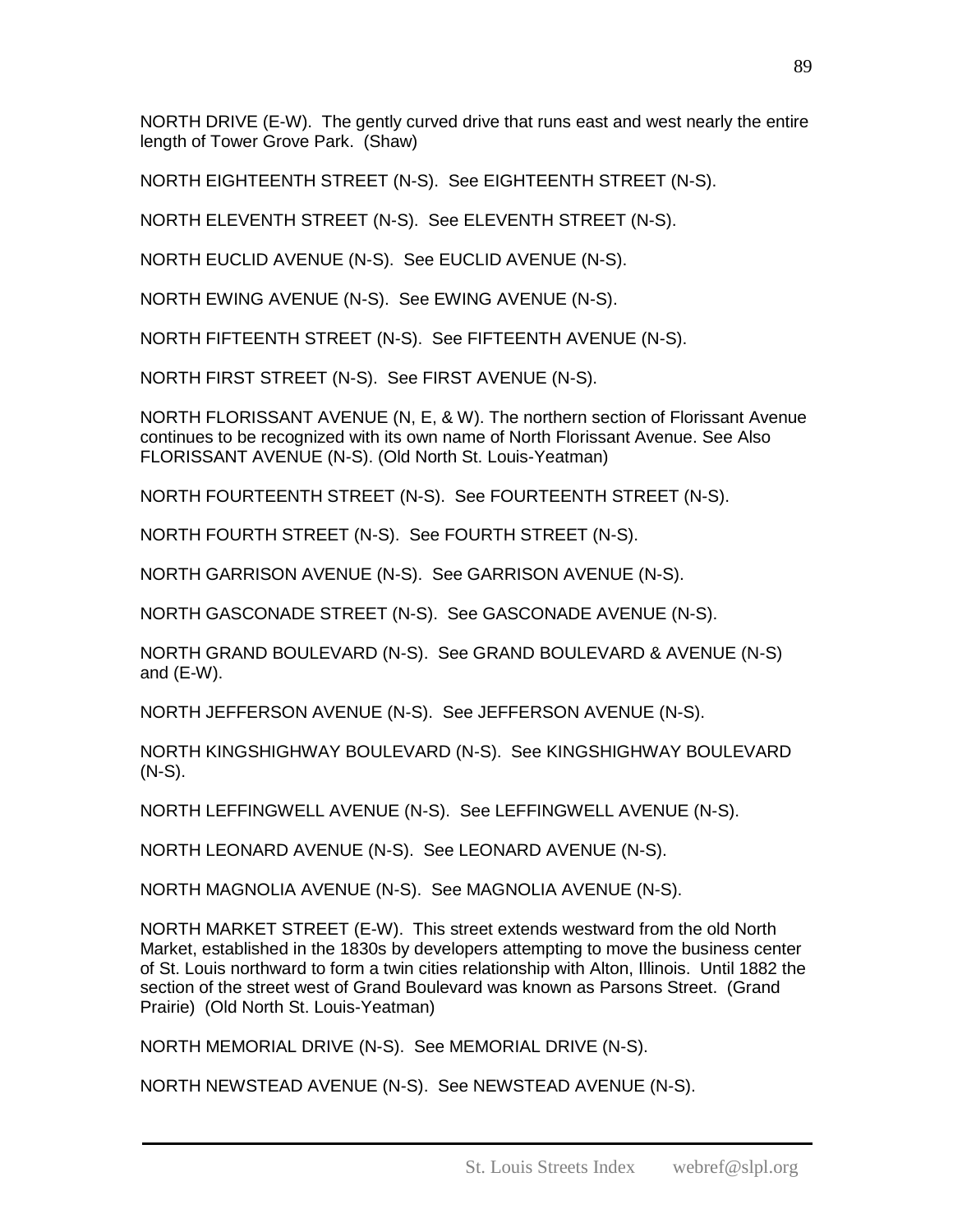NORTH NINTH STREET (N-S). See NINTH STREET (N-S).

NORTH NORWOOD DRIVE (N-S). See NORWOOD DRIVE (N-S).

NORTH PARK PLACE (E-W). Named for its location near Hyde Park in Holmes and Valleau's Addition of 1848. It was Park Place between Eleventh and Fourteenth Streets until 1881. (Hyde Park & Bissell -College Hill)

NORTH POINTE BOULEVARD (E-W). In the North Pointe addition of 1921, it was named after the subdivision. Some street guides show this street incorrectly as "Pointe Boulevard, North," and "North Point Blvd, E." The correct street name is derived from the name of the subdivision. (Walnut Park)

NORTH REBER PLACE (E-W). See REBER PLACE (E-W).

NORTH ROSEBURY AVENUE (E-W). ROSEBURY AVENUE (E-W) branches into a northernmost and a southernmost extension. NORTH ROSEBURY AVENUE (E-W) is the northernmost extension. See Also ROSEBURY AVENUE (E-W). (Kingsbury)

NORTH SAN JACINTO COURT (N-S). See SAN JACINTO COURT (N-S).

NORTH SARAH STREET (N-S). See SARAH STREET (N-S).

NORTH SECOND STREET (N-S). See SECOND STREET (N-S).

NORTH SEVENTEENTH STREET (N-S). See SEVENTEENTH STREET (N-S).

NORTH SEVENTH AVENUE (N-S). See SEVENTH STREET (N-S).

NORTH SIXTEENTH STREET (N-S). See SIXTEENTH STREET (N-S).

NORTH SIXTH STREET (N-S). See SIXTH STREET (N-S).

NORTH SKINKER BOULEVARD (N-S). See SKINKER BOULEVARD & PARKWAY (N-S).

NORTH SPRING AVENUE (N-S). See SPRING AVENUE (N-S).

NORTH TAYLOR AVENUE (N-S). See TAYLOR AVENUE (N-S) & (E-W).

NORTH TENTH STREET (N-S). See TENTH STREET (N-S).

NORTH THERESA AVENUE (N-S). See THERESA AVENUE (N-S).

NORTH THIRD AVENUE (N-S). A short street in North St. Louis near O'Fallon Park. (North Riverfront)

NORTH THIRTEENTH STREET (N-S). See THIRTEENTH STREET (N-S).

NORTH TRUDEAU STREET (N-S). See TRUDEAU STREET (N-S).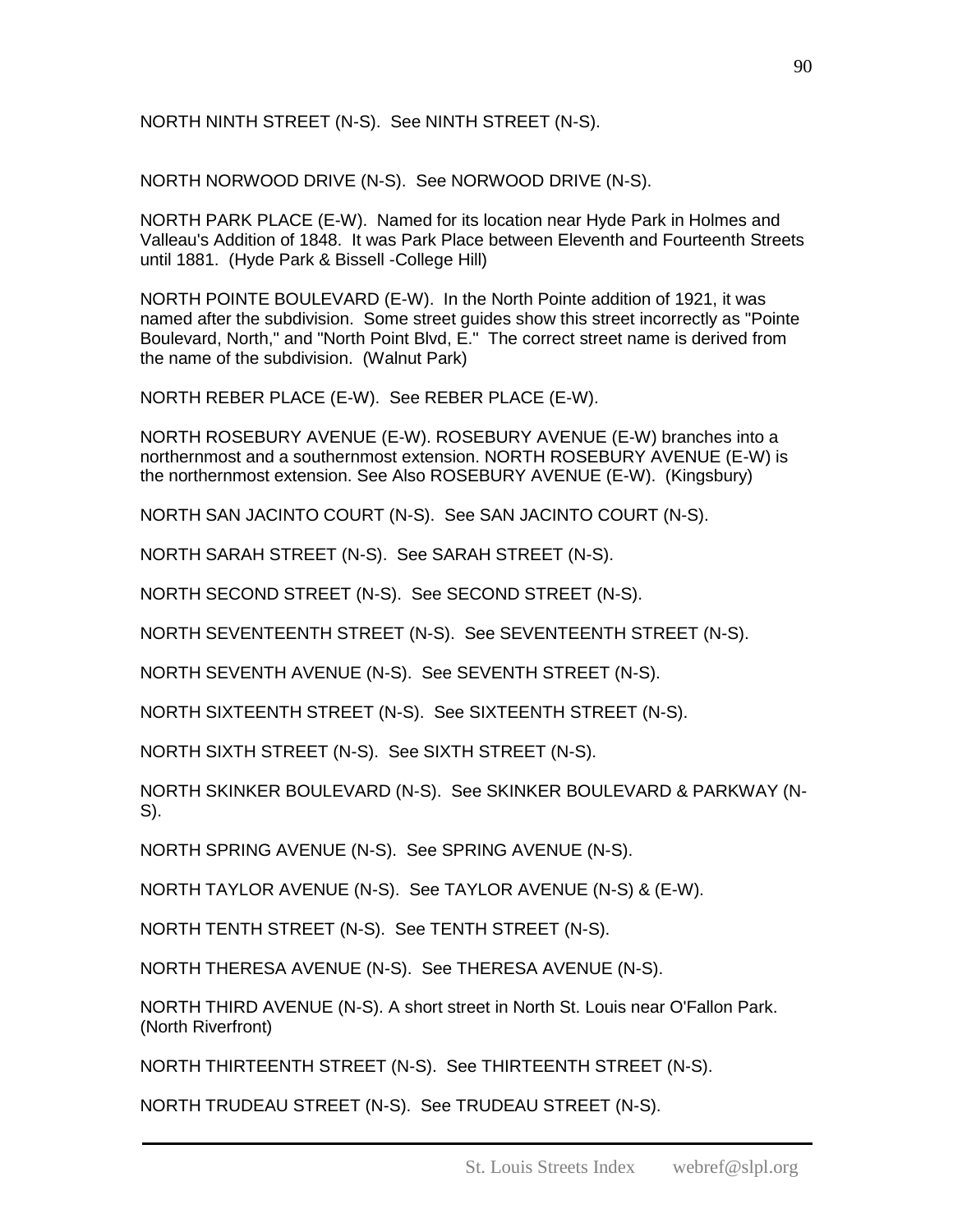NORTH TUCKER BOULEVARD (N-S). See TUCKER BOULEVARD (N-S).

NORTH TWENTIETH STREET (N-S). See TWENTIETH STREET (N-S).

NORTH TWENTY-FIRST STREET (N-S). See TWENTY-FIRST STREET (N-S).

NORTH TWENTY-SECOND STREET (N-S). See TWENTY-SECOND STREET (N-S).

NORTH TWENTY-THIRD STREET (N-S). See TWENTY-THIRD STREET (N-S).

NORTH UTAH PLACE (N-S). See UTAH STREET (E-W)) and UTAH PLACE (N-S).

NORTH VANDEVENTER AVENUE (N-S). See VANDEVENTER AVENUE (N-S).

NORTHCREST LANE (N-S). A promotional name in a 1927 subdivision called Hills at the Gateway. It was named Keifer Street until 1932. (Baden-Riverview)

NORTHLAND AVENUE and PLACE (E-W). Originally known as Kennerly Avenue between Marcus and Euclid Avenues, it received its present name in 1917 after the platting of the Northland Place subdivision. Until 1921 a section of the street between Union Boulevard and Arlington Avenue was known as Goodfellow Place. (Arlington) (Grand Prairie)

NORTHRUP AVENUE (E-W). In the Fairmont Heights Subdivision of 1868, it honored Ashley K. Northrup, a commission and forwarding merchant in the firm of Northrup and Shirmer. (The Hill)

NORTHWOOD AVENUE (E-W). So named by the developer in the 1923 apartment subdivision of De Mun Park. (Kingsbury)

NORWICH PLACE (N-S). Named for the city and county borough of Norwich, seat of Norfolk County, England, in the Rydal Mount subdivision of 1895. (Arlington) (Walnut Park)

NORWOOD AVENUE (N-S). In the Norwood Square subdivision of 1960, it was named Norwood as a shortened form of the English term for "north woods." (Arlington)

NOTTINGHAM AVENUE (E-W). Named for an inland county in central England in the 1896 subdivision of Southampton, where several streets were given names of British derivation. (Southwest)

OAK COURT (N-S). Named for the oak tree in the private 1906 subdivision of Oak Court. (Cabanne)

OAK HILL AVENUE (N-S). Harkens back to the 432-acre Oak Hill tract of James Russell which is shown bearing that name on maps dating back to 1875. It was officially platted in the Oak Hill Improvement Company Subdivision of 1889. (Oak Hill)

OAK STREET (N-S). In Bissell's Second Addition of 1852, it was named for the oak tree. (Hyde Park & Bissell-College Hill)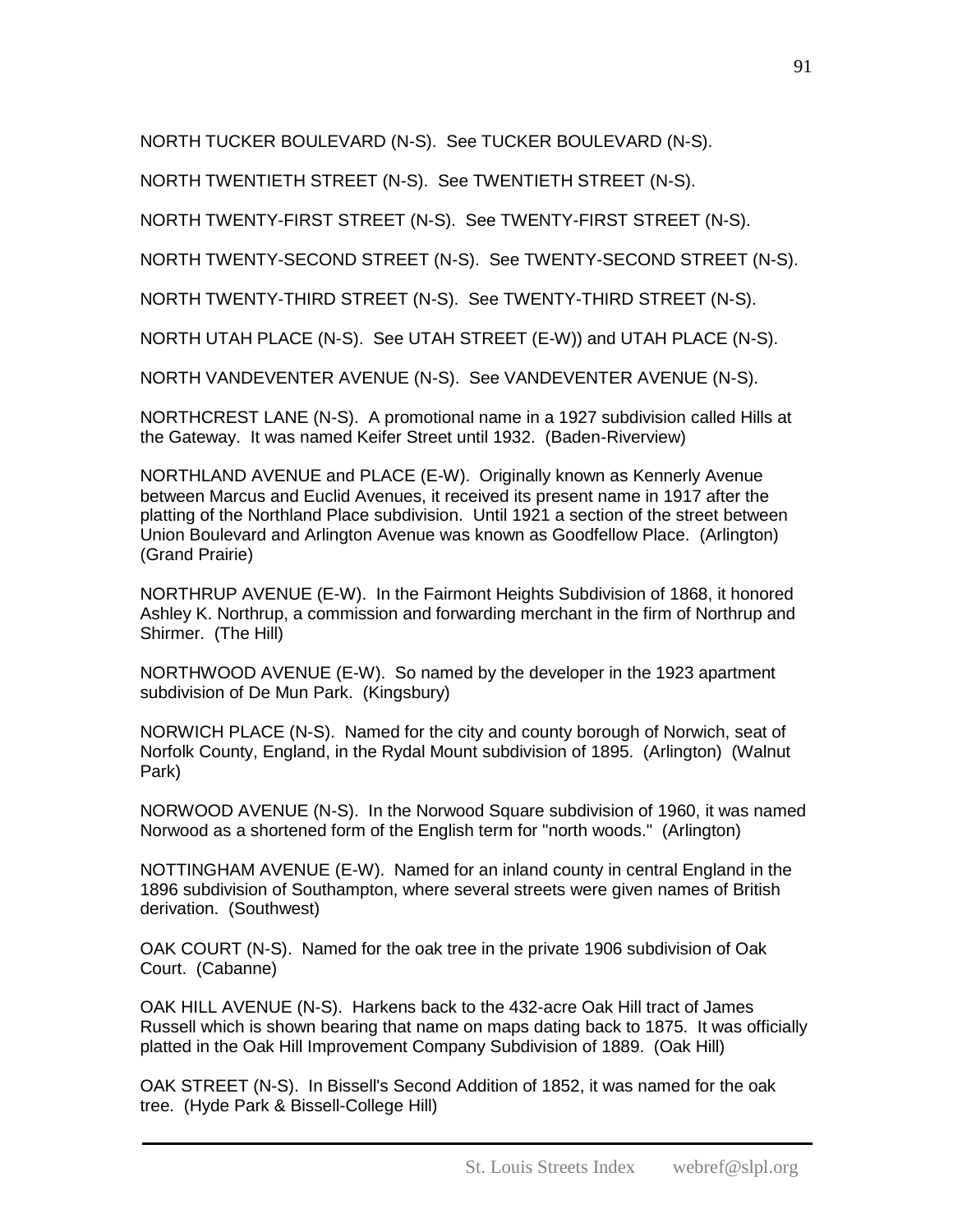OAKHERST PLACE (E-W). Derived from an old English name for a knoll or hillock of oak trees. Laid out initially in the Oak Court subdivision of 1906, it was called Woodland Place from Oakley to Amherst until 1930. (Cabanne)

OAKLAND AVENUE (E-W). Running along the southern edge of Forest Park, the street recognizes the large number of oak trees in the adjacent public space. Between Newstead Avenue and Kingshighway it was called Park Avenue until 1893 and Rutger Street from 1893 to 1913. (Central West End) (Oakland) (Shaw)

OAKLEY PLACE (N-S). Named for the private Oakley Place sub-division of 1906. It is derived from an old English place name for an oak leigh or oak wood. (Cabanne)

OAKVIEW PLACE (N-S). Sited in the Oakland Park Subdivision of 1924, it was named for its vista of the oak trees in nearby Forest Park. (Oakland)

OBEAR AVENUE (E-W & N-S). Appearing in the John Gano Bryan Estate Second subdivision of 1865, it was named for Josiah H. Obear, Bryan's son-in-law and a real estate dealer. It was known as Elizabeth Street from Kossuth to Penrose until 1881. (Fair-ground) (Hyde Park & Bissell-College Hill)

ODELL STREET (E-W). Honors Henry R. Odell, superintendent of the St. Louis Bagging and Rope Factory at Fourteenth and Papin streets. It was laid out in the 1871 subdivision of St. Louis Heights. (Clifton) (The Hill) (Oakland)

O'FALLON STREET (E-W). Located in Mrs. Ann Biddle's Addition of 1840, it was named for the wealthy St. Louis banker, civic leader and land owner, Colonel John O'Fallon, who was notable in the building of St. Louis railroads. This street was known as Lisa Street from the wharf to Broadway until 1843. (Old North St. Louis-Yeatman)

OHIO AVENUE (N-S). This street was named for the state of Ohio under a policy of the sub-dividers of the St. Louis Commons of 1854, requiring north-south streets to be named after states of the Union. The Iroquois Indians used this name to mean "fine river". (Compton Hill) (Marquette-Cherokee) (Midtown)

OLEATHA AVENUE (E-W). Had its origin in the 1880s when developer Sam P. Rathell asked his wife, Oleatha, to choose names for the streets in their subdivision, Lindenwood. She named this one after herself in the 1880s. (Oak Hill) (Southwest)

OLIVE LANE (E-W). See OLIVE STREET ROAD and OLIVE LANE (E-W).

OLIVE STREET (E-W). Did not receive its first official name until 1821 when it was called North "C" Street. Five years later the city named it for the olive tree, the small evergreen native to the Mediterranean region. West of Eighteenth Street, it was called the Olive Street Plank Road during the 1850s. (Central West End) (Downtown) (Midtown)

OLIVE STREET ROAD and OLIVE LANE (E-W). An extension of Olive Street in St. Louis, the names are derived from the olive tree. (Cabanne)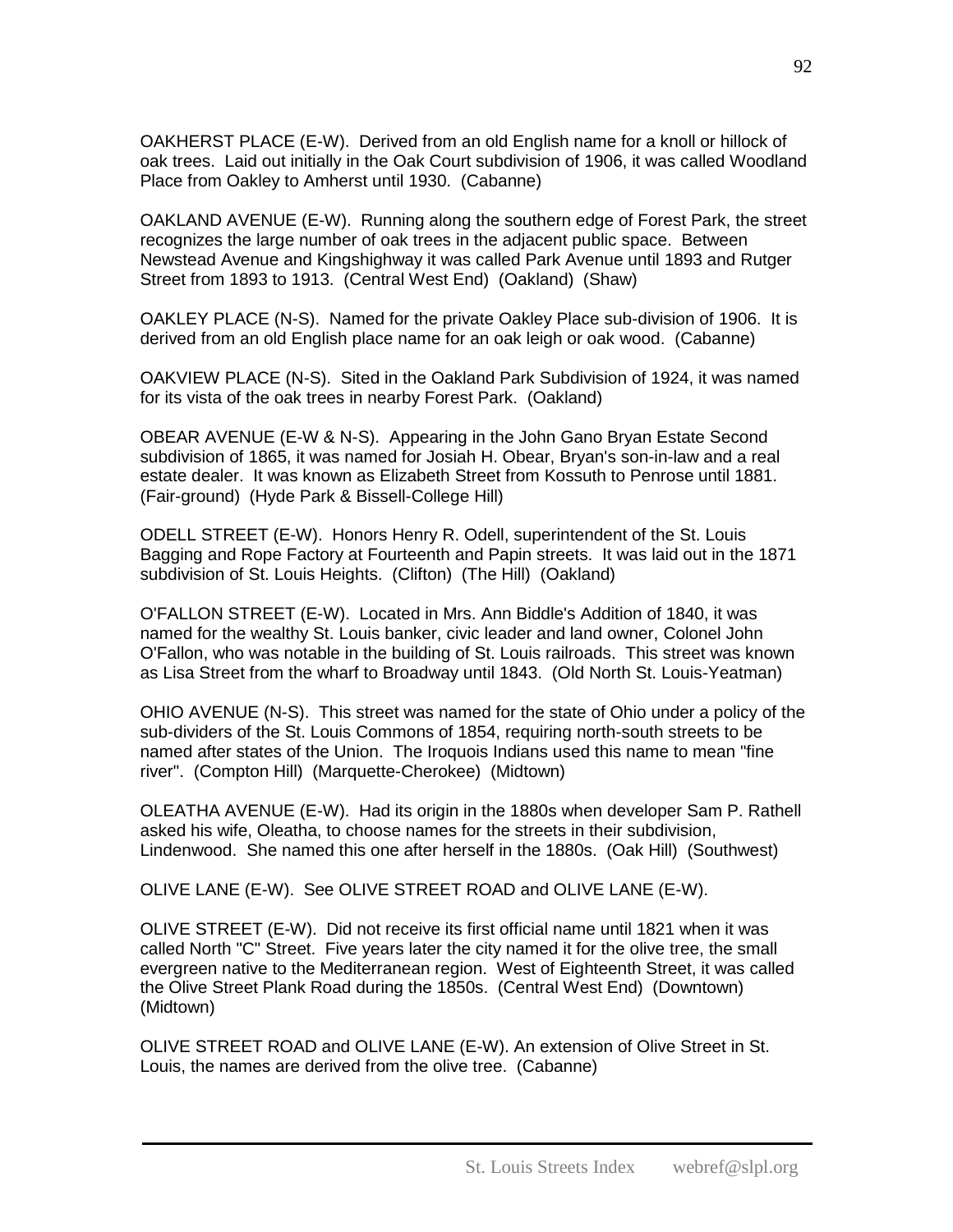ORCHID AVENUE (E-W). Named for the flowering tropical plant in the 1940 subdivision of West Veronica Park. It was known as Vessel Avenue until 1935. (Baden-Riverview)

OREGON AVENUE (N-S). Named for the Oregon Territory during 1854 under a policy of naming north-south streets in the St. Louis Commons after states or territories. Oregon was admitted to the Union as a state in 1859. (Compton Hill) (Marquette-Cherokee)

OREGON PLACE (N-S). Northernmost extension of OREGON AVENUE (see explanation for OREGON AVENUE [N-S]). (Lafayette Towne)

ORIOLE AVENUE (N-S). Laid out in the Walnut Park subdivision of 1892, it was named for a member of the meadowlark family. Its best known example is the Baltimore oriole. (Baden-Riverview) (Walnut Park)

OSAGE STREET (E-W). Derived from an Indian tribal name of "Ouchage," later Anglicized to "Osage." Received its name under the Commons subdivision policy of naming east west streets for Indian tribes. (Marquette-Cherokee)

OSCEOLA STREET (E-W). The personal name of the Seminole Indian chief Osceola in the early-19th century. The street was named for him in the St. Louis Commons Subdivision in the 1850s. (Marquette-Cherokee) (Oak Hill)

OUIDA AVENUE (N-S). A pseudonym of Maria Louise de la Ramee (1839-1908), a prolific English novelist, which appeared in the 1870 Harlem subdivision. It was Sixth Street from Pope to Morin until 1881. (Baden-Riverview) (Hyde Park & Bissell - College Hill)

OXFORD AVENUE (N-S). Named in the Greenwood Subdivision of 1891, it pays tribute to Oxford, England. (Oakland)

OXFORD LANE (N-S). Named for the county seat of Oxfordshire, England, the seat of the famed and celebrated Oxford University. The name showed up first in the 1890 subdivision of Inglesyde. (Baden-Riverview)

OZARK EXPRESSWAY HIGHWAY (N-S). Original name for INTERSTATE HIGHWAY 55 (N-S).

PACIFIC AVENUE (N-S). Located in the 1865 McRee, Wenger and Sommers Addition of 1865, it was named because it paralleled the Pacific Railroad for a short distance. (Midtown)

PAGE BOULEVARD (E-W). One of the city's most prominent east-west thoroughfares, it is named for Daniel D. Page, the second mayor of St. Louis who served from 1829 to 1832. Making his fortune in the milling business and banking, Page acquired considerable real estate in the vicinity of this street. A principal booster of St. Louis railroads during the 1850s, Page invested much of his fortune to forge rail contacts between St. Louis and the East. (Cabanne) (Grand Prairie) (Old North St. Louis-Yeatman)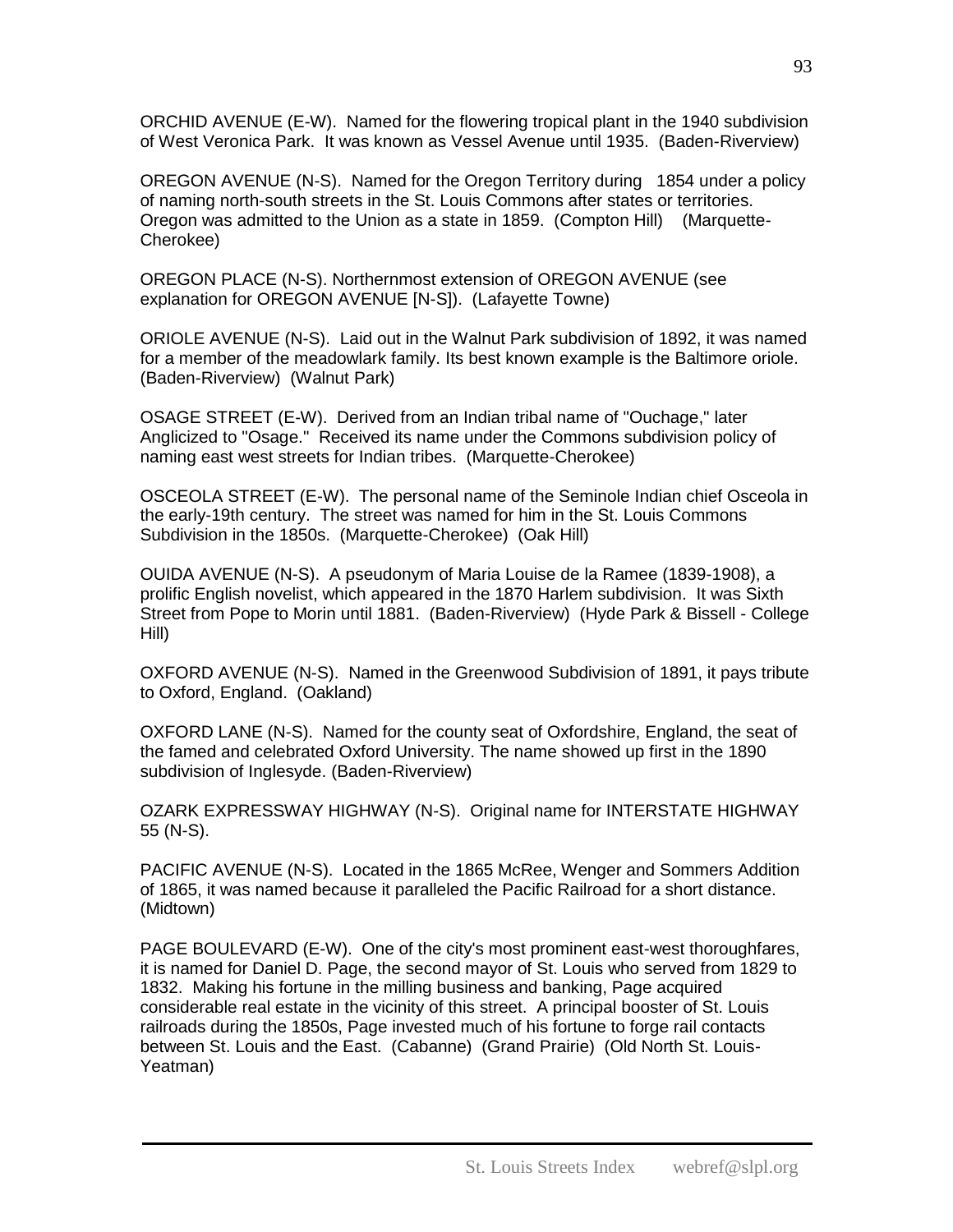PALM STREET (E-W). Originated in the Louis A. Benoist addition of 1842, it honors William Palm who established a locomotive building company in St. Louis and served on the City Council from 1849 to 1851. This street was known as Alsace Avenue from Marcus to Kingshighway until 1926. In Hyde Park, it was Davis Street from Eleventh to Glasgow and Lee Avenue from Glasgow to Prairie, both until 1881. (Arlington) (Fairground) (Hyde Park & Bissell -College Hill) (Old North St. Louis-Yeatman)

PAMPLIN AVENUE AND PLACE (N-S). Pamplin Place was laid out first, in the 1920 A. B. Finch private subdivision. From Pamplin City, Virginia, a small town east and slightly south of Lynchburg. Pamplin Avenue appeared a year later, in the 1921 North Pointe Addition. (Walnut Park)

PAPIN STREET (E-W). Named for the family of Joseph Marie Papin, who married the second daughter of St. Louis founder Pierre Laclede. Papin's father was one of the village's first settlers. This street name first appeared on an official map dated 1835. Between Tenth and Eleventh Street, it was known as Orchard Street until 1863. The block west to Twelfth Street maintained this name until 1873. (Central West End) (Downtown) (Midtown)

PARIS AVENUE (N-S) First appeared in the 1903 Ashland Hill Addition was named for Julius B. Paris, an insurance and real estate man. (Fairground)

PARK AVENUE (E-W). Originated in the Lafayette Square neighbor-hood. It received its name in 1836 when Lafayette Park was set aside for public use in the division of the St. Louis Commons.

PARK AVENUE (E-W) (continued) It borders the park on its north side. Its intersection with Thirty-ninth, in front of the former Bi-State Transit Administration Building, was the scene of a violent riot during a strike by the city's street car workers in 1900. (Compton Hill) (Lafayette Square) (Midtown) (Shaw) (Soulard)

PARK HAMPTON COURT (N-S). So named for its proximity to HAMPTON AVENUE (N-S). (Southwest)

PARK LANE (N-S). Opened in the Inglesyde subdivision of 1890, it took the name of a fashionable street in London, which borders aristocratic Mayfair. This street was named Butler Avenue between Garesche and Shulte until 1931. (Baden-Riverview) (Walnut Park)

PARK RIDGE DRIVE (E-W) and (N-S). See PARKRIDGE DRIVE (E-W) and (N-S).

PARK ROAD (E-W). This diagonal street paralleling the Wabash Railroad right-of-way between Lindell and Union was platted in the Forest Park Addition of 1888. (Central West End)

PARK VIEW DRIVE and PLACE. (E-W). See PARKVIEW DRIVE and PLACE (E-W).

PARKER AVENUE (E-W). Honored George Ward Parker, who was a partner of James Russell in the Parker-Russell Mining and Manufacturing Company. He was the husband of Rusella Lucy Russell, daughter of James Russell. It was platted in Lucy Bent Russell's subdivision of 1884. (Oak Hill) (Southwest)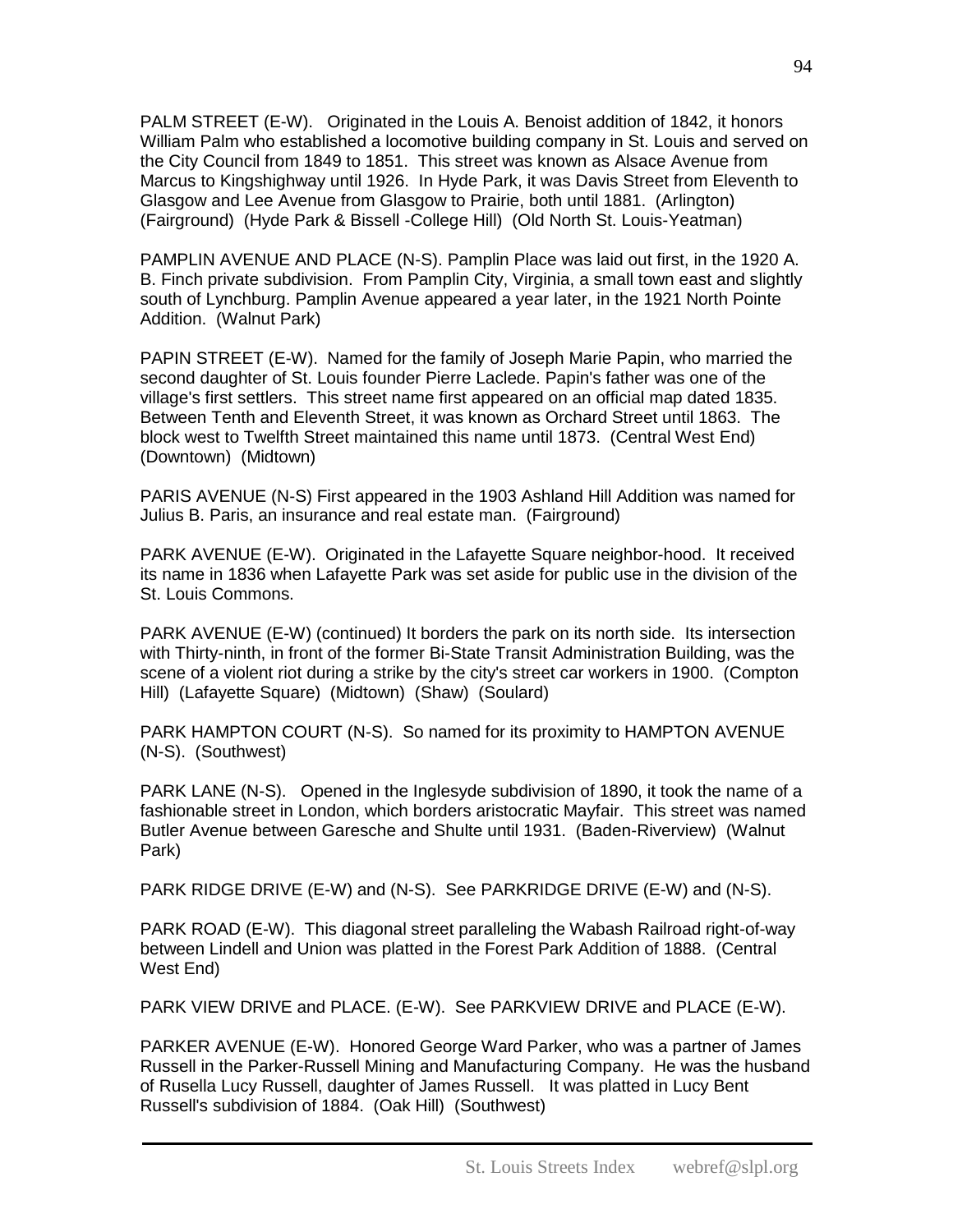PARKLAND PLACE (N-S). Named to suggest a park-like setting in Martin's private subdivision of 1894. (Cabanne)

PARKRIDGE DRIVE (E-W) and (N-S). Platted in the 1955 Al-Clare Meadows subdivision, it follows a route along a ridge that overlooks River des Peres Park. (Morganford)

PARKVIEW DRIVE and PLACE (E-W). In the Audubon Place Subdivision of 1885, it was named later because of its vista of nearby Forest Park. From Euclid to Kingshighway, it was called Barnes Avenue until 1894 and Duncan Avenue from 1894 to 1902. (Central West End)

PARKWAY DRIVE (N-S). A subdivision promotional name in the 1917 Riverview Gardens subdivision, so called for its proximity to Chain of Rocks Park. (Baden-Riverview)

PARKWAY LANE (E-W). Named by the developer in the 1950 Parkway Gardens Subdivision. (Southwest)

PARKWOOD DRIVE and STREET (N-S). First appeared in the Parkwood subdivision of 1922. (Morganford)

PARKWOOD PLACE (N-S). Named for the subdivision in which it is located. (Morganford)

PARNELL STREET (N-S). Laid out in the Union Addition of 1850, it honors Charles Stewart Parnell (1846-1891), Irish nationalist leader. It was Twenty-First Street from Warren to Hebert until 1883. In Hyde Park, it was Twenty-First Street from Warren to Hebert until 1883. (Hyde Park & Bissell-College Hill) (Old North St. Louis-Yeatman)

PARTRIDGE AVENUE (N-S). This is the name of a whole variety of hen-like game birds including ruffled grouse and bobwhite. (Arlington) (Baden-Riverview) (Walnut Park)

PATTISON AVENUE (E-W). Platted in the 1868 subdivision of Fairmount Heights and named for Everett W. Pattison, a partner in the law firm of Pattison and Colby. (The Hill)

PATTON AVENUE (E-W). Named for John D. Patton, the developer of the J.D. Patton's subdivision of 1890. (Arlington)

PAUL STREET (N-S). This street, extending from Chouteau Avenue south to Hickory Street, was named to honor Rene Paul, a surveyor who in l822 was named St. Louis' first city engineer. He surveyed the first official map of the city in l825. (Soulard)

PAULIAN PLACE (E-W). In the Christian Brothers College sub-division of 1905, it commemorates Saint Paul. (Arlington)

PEABODY COURT (E-W). Possibly named for Helen Peabody, who was first president and co-founder of the first Chautauqua circle in St. Louis (1883). (Lafayette Square)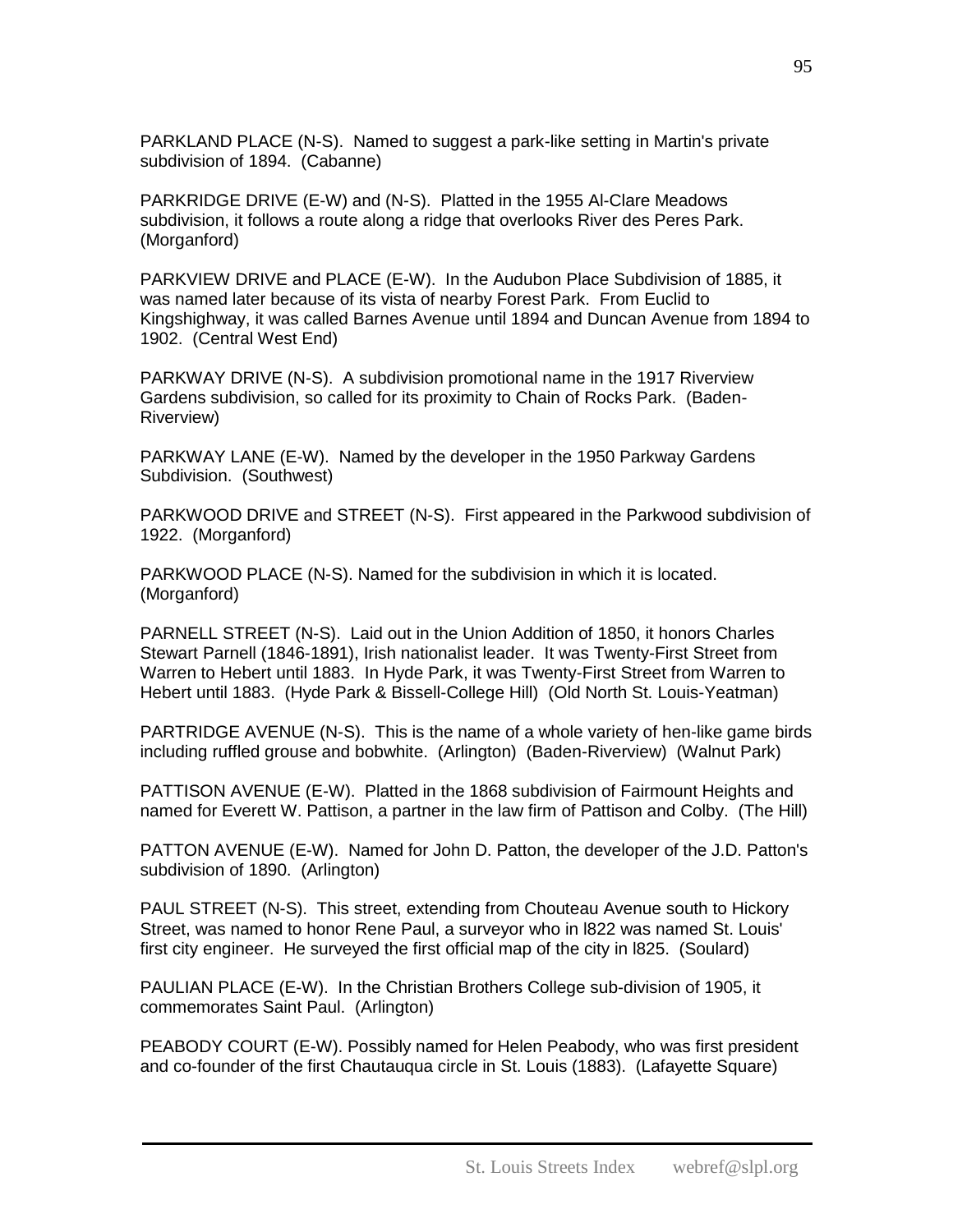PEARL AVENUE (N-S). The word "pearl" began to be used as a feminine name in the 1850s after Nathaniel Hawthorne popularized it for the daughter of Hester in The Scarlet Letter. It showed up as a street name in the 1892 platting of the St. Aloysius Subdivision of the Cooper Tract. (The Hill)

PECK STREET (N-S). Honors Charles H. Peck, an architect associated with George Ingham Barnett, Director of Merchants' and Manufacturers Exchange and Library, the Pacific Railroad and the Lindell Hotel. Appeared in George Bailey's First Addition of 1863. (Fairground)

PEGGY COURT (E-W). In the 1964 subdivision of Peggy Court, it is originated as a pet form of "Margaret," changing first to "Maggie," then "Meggie." (Baden-Riverview)

PELHAM AVENUE (N-S). Originating in the 1868 P.R. Kenrick Addition to Baden, it honors Henry Pelham (1695-1754), prime minister of Great Britain in the mid-eighteenth century. It was known as Terrence Avenue from Bittner Street to the north line of P.R. Kenrick's Addition to Baden until 1882. (Baden-Riverview)

PENDLETON AVENUE and PENDLETON WAY (N-S). Named by Nathaniel Pendleton Taylor, who chose to use his middle name which also is a prominent family name from colonial Virginia (for more information, see also TAYLOR AVENUE). (Central West End) (Grand Prairie)

PENNSYLVANIA AVENUE (N-S). This name was coined by King Charles II as meaning "Penn's Woods" for his grant to William Penn in 1681. In the platting of the St. Louis Commons in 1854, the name honored the state of Pennsylvania. Designated as Second Street from Catalan Street to the south line of Section 9 in Carondelet until 1883, then renamed for the state of Pennsylvania. (Carondelet) (Compton Hill) (Marquette-Cherokee)

PENROSE STREET (E-W) Appeared in Bissell's Second Addition of 1852, it honors Clement B. Penrose (1797-1824), who was appointed by President Jefferson to adjudicate land claims in the Upper Louisiana Territory. During his residence in St. Louis, he came to own extensive property holdings in the area of this street. In Hyde Park, it was Augusta Street from First Street to Broadway to 1881. (Arlington) (Fairground) (Hyde Park & Bissell- College Hill)

PERNOD AVENUE (E-W). The north line of Survey 2035 in the Gratiot League Square, it appeared on maps as early as 1856. It was known as Pernod Road from Kingshighway to Watson Road until 1893. It was named for Aimee R. Pernod (1783- 1872), early owner of the tract which became the Ivanhoe Park Subdivision. (Southwest)

PERSHING AVENUE (E-W). Originally appeared as Berlin Avenue between Taylor and Kingshighway in Nathan Coleman's 1871 sub-division. In 1910, it was named Berlin Avenue from Union to De Baliviere and from east of Laurel Street to the city limits. It received its present name in 1918 during the patriotic fervor during World War I, when it honored General John J. Pershing. Before 1910, this street was De Giverville Avenue from Union to DeBaliviere in the old Kingsbury tract. (Central West End) (Kingsbury)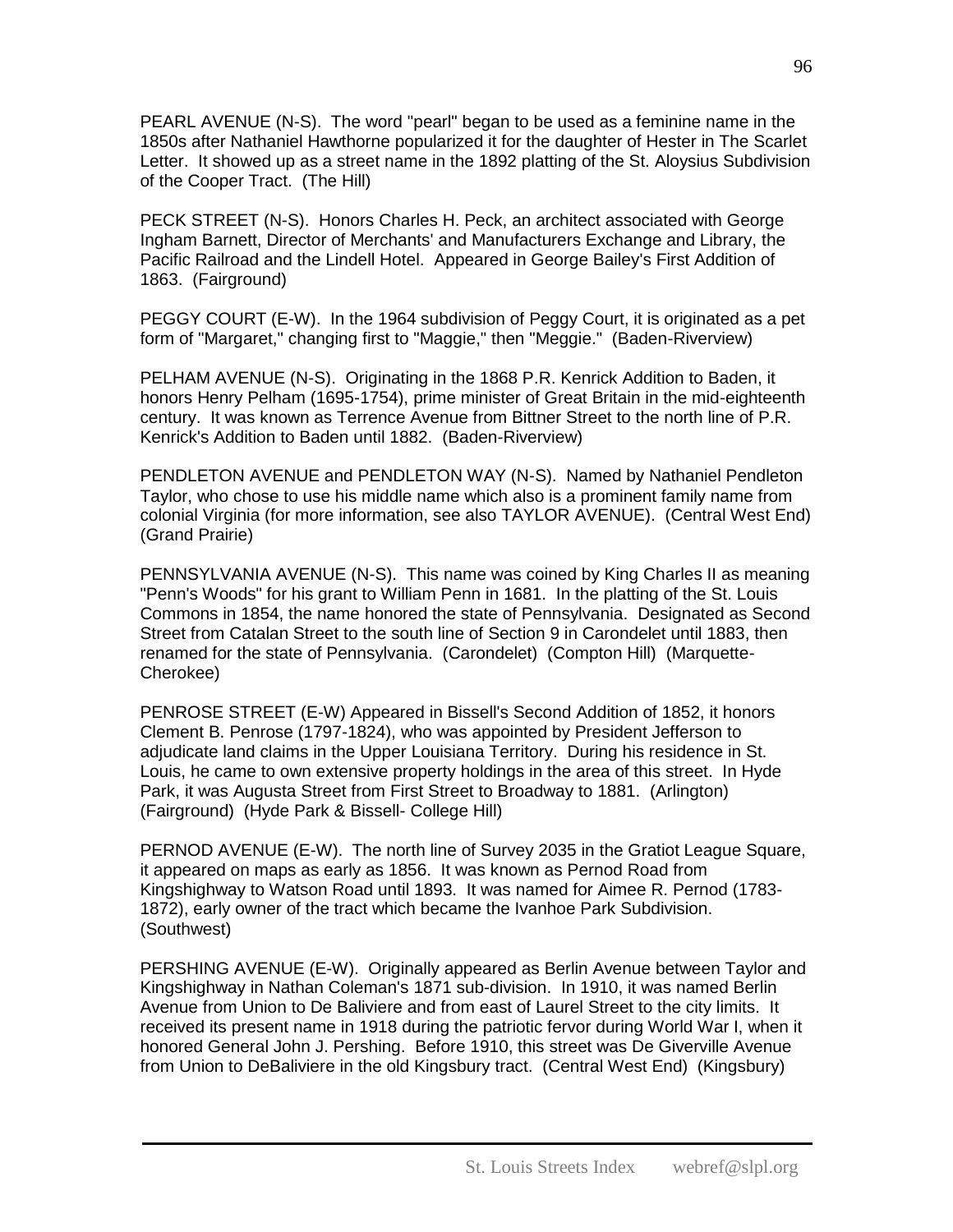PESTALOZZI STREET (E-W). Named to honor Johann Heinrich Pestalozzi (l746 l827), a Swiss educational reformer whose theory and methods laid the foundations for modern elementary education. Between Minnesota and Compton Avenues, it was named Wacousta Street until 1882. (Benton Park) (Compton Hill) (Soulard)

PHILLIPS AVENUE and PLACE (E-W). Originated in the Phillips Addition of 1857 and named for Adelle Phillips, a niece of Mrs. Adele Tholozan, owner of a large adjacent tract. (Oak Hill)

PICADILLY AVENUE (N-S). Named for the famed Picadilly Circus and Picadilly Row in London. It first appeared in the Greenwood Subdivision of 1891. (Oakland) (Southwest)

PICKER STREET (E-W). First appearing in the Trium Addition of l855, Picker is an Anglicized version of the French name Picotte. (Soulard)

PIEDMONT AVENUE (N-S). Derived from the Italian "piemonte" meaning uplands or foot hills. The name of this street commemorated a highland area of North Carolina. Between Chippewa and Gasconade streets, it was titled Jefferson Avenue until 1883. (Marquette-Cherokee)

PIERCE AVENUE (N-S). Created as a street in Crapster's sub-division of 1866, one of its sections between Wilson and Manchester was known as Washington until 1891. The section of the thoroughfare north of Manchester was named in 1888 to honor Henry Clay Pierce, vice-president of the Waters-Pierce Oil Company. (Oakland)

PINE STREET (E-W). In colonial times, Pine was known as Rue Quicapou (Kickapoo) after the Indian tribe. It was called North "B" Street from 1821 to 1826 and acquired its present name in the latter year as part of the general city revision of street names to coincide with trees. (Downtown) (Midtown)

PITZMAN AVENUE (E-W). Honors Julius Pitzman, the famed St. Louis surveyor and civil engineer, in the 1870 subdivision of the John J. O'Fallon estate. (Baden-Riverview)

PLAINVIEW AVENUE (E-W). Named by the Willmore Organization in the 1930 St. Louis Hills 2 addition. "Plainview" has been used before as a place name in Plainview, New York, and Plainview, Texas. (Southwest)

PLANNED INDUSTRIAL DRIVE (N-S). So named for both for its location in an industrial area and for the desire of its planners to attract more industries to North St. Louis. (Mark Twain I-70)

PLATEAU AVENUE (E-W). The label originated in the Glades Subdivision of 1852 and describes the street's plateau-like situation. One section of the street was known as Hill Road until 1882. (Oakland)

PLAZA DRIVE (N-S). Founded in the Berlin Place Subdivision of 1916, it was developed as an apartment subdivision in the mid-1920s. The name was meant to convey the aura of an urbane open space. (Central West End)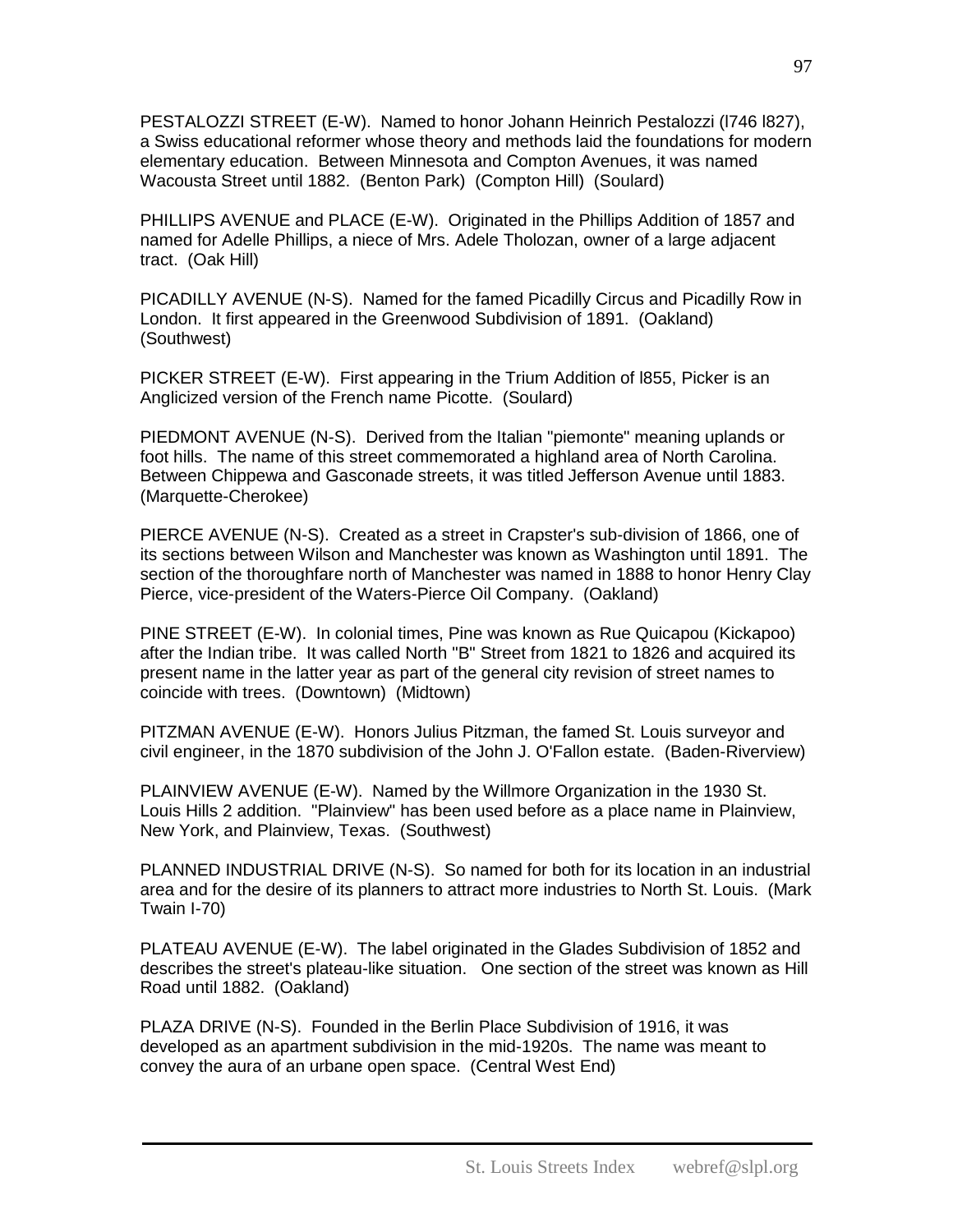PLEASANT STREET (N-S). Located in George Bailey's First Addition of 1863, it was named for the attractive scenery at its location. (Fairground)

PLOVER AVENUE (N-S). Originating in the 1892 Walnut Park subdivision, it was named after a small shore bird related to gulls. (Arlington) (Walnut Park)

PLUM STREET (E-W). Originally called South "G" Street in 1821, it was renamed Plum in 1826 as part of the general scheme of adopting tree names for streets. (Downtown)

PLYMOUTH AVENUE (E-W). In the 1871 subdivision of Rose Hill, it was originally known as Caroline Avenue until 1881, when it was renamed for the city of Plymouth in Devonshire, England. (Cabanne)

POEPPING STREET (E-W) Venerates Bernhard Poepping who was elected mayor of Carondelet in 1859. The section of the thoroughfare from the wharf to Alabama Avenue was given the name of Poepping in 1854. West of Alabama it was known as Mallett Street until 1881. (Carondelet) (Morganford)

POINCIANA BOULEVARD (E-W). "Poinciana" is a name for any shrub or small tree having showy orange or scarlet leaves. (Boulevard Heights)

POLK STREET (N-S). Originally named for Henry Clay, but in 188l it was changed to recognize Trusten Polk, a lawyer and Missouri governor who became a U. S. Senator. Polk was expelled from Congress in the late 1850s because of his sympathy for the Confederacy. (Carondelet)

POMONA COURT (E-W). Platted in the Pomona Addition of 1942 and named after the subdivision. Named either for Pomona, California, to take advantage of the growing residential popularity of the West Coast, or for "Pomona," the Greek goddess of fruit trees. (Oak Hill)

PONCE AVENUE (E-W). Appearing in the Merchants' First subdivision of 1898, it honors Juan Ponce de Leon (1460-1521), the Spanish explorer who discovered Florida in 1513 while searching for the Fountain of Youth. (Baden-Riverview)

POPE AVENUE (E-W & N-S) Honored Dr. Charles A. Pope, the founder of Pope's Medical College. Married to Caroline O'Fallon, Pope was a son-in-law of Colonel John O'Fallon. The name appeared in Benjamin O'Fallon's 1873 subdivision east of Bellefontaine Road. (Fairground) (Hyde Park & Bissell-College Hill)

POPLAR STREET (E-W). Called South "F" Street from 1821, it was renamed Poplar as part of the general street name ordinance of 1826 which, following the custom of Philadelphia, adopted names of trees for local streets. (Downtown)

PORTIS AVENUE (N-S). Commemorates Thomas J. Portis, an attorney for the Missouri Pacific Railroad in the 1880s. His son, Thomas G. Portis, married Sue Russell, daughter of Mr. and Mrs. Charles S. Russell, and eventually became a partner in the Parker-Russell Mining and Manufacturing Company. Originated in the Gartside's Subdivision of the Prairie des Noyers in 1889. Between Arsenal and Connecticut streets, it was Neggeman Avenue until 1891. (Oak Hill) (Shaw)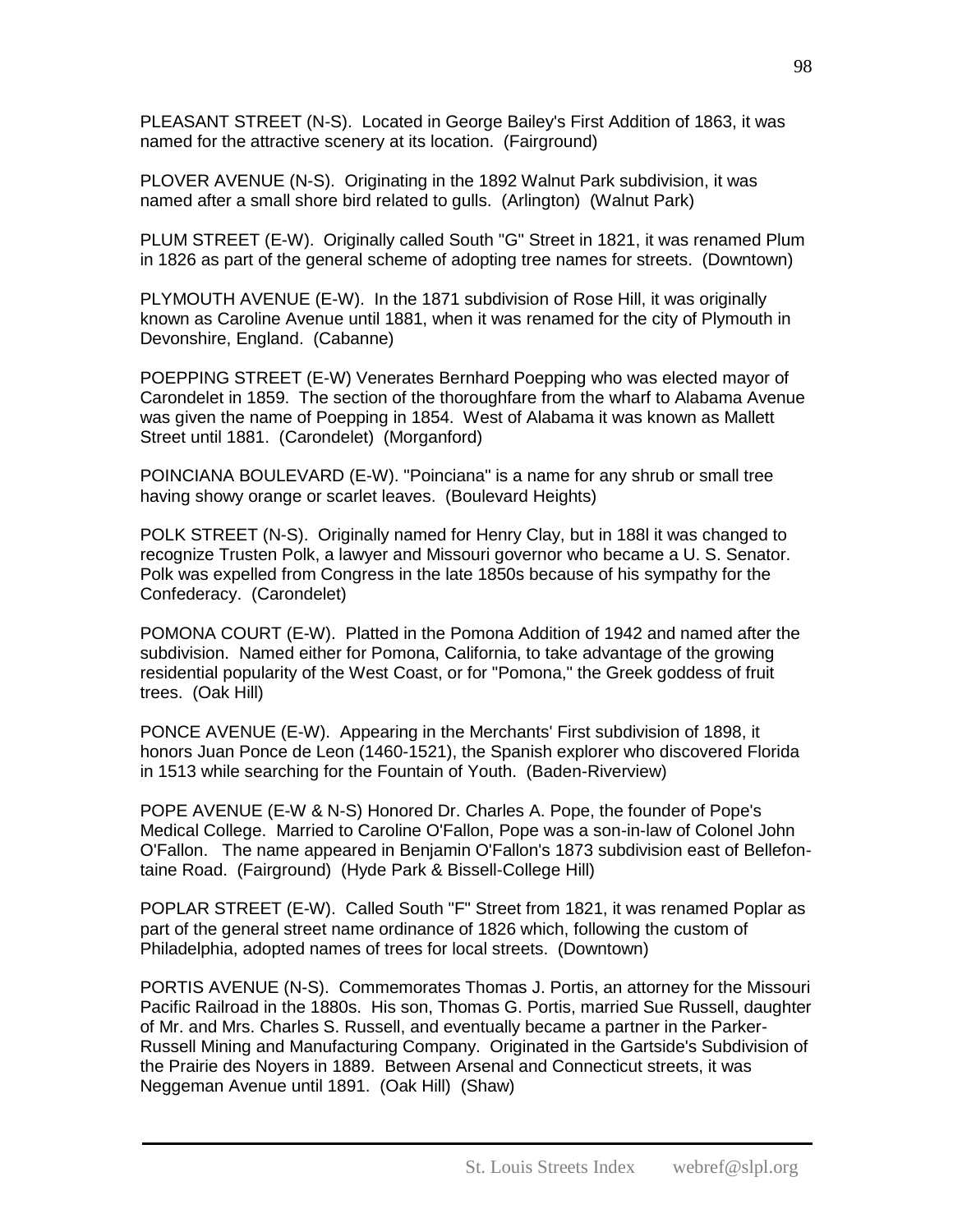PORTLAND PLACE (E-W). In the Forest Park Addition of 1888, it echoes the name of a London street leading to Regent's Park. Laid out by the Adam brothers in 1775 and retained by John Nash in the Regent Street route. (Central West End)

PORTLAND TERRACE (N-S). Seen first in the 1939 Portland Terrace subdivision, its name harkens to an urban district in Dorsetshire, England. (Baden-Riverview)

POTOMAC STREET (E-W). Named after the Potomac River in the St. Louis Commons subdivision of 1854. Potomac is an Indian word recorded as Potawameak by John Smith in 1608. Its meaning is "where goods are brought in." It was Scudder Avenue from Grand to Gustine until 1881. (Marquette-Cherokee) (Oak Hill) (Southwest)

POWDER STREET (N-S). Located in J.G. Bryan's Second Addition of 1865, it was so named because of its proximity to a green powder works. It was Randolph Street from Grand to Adelaide and Main Street between Adelaide and Luther, both until 1881. (Hyde Park & Bissell-College Hill)

POWERS AVENUE (E-W). Of English and Irish origin, "Powers" is "the poor man, a pauper; one who has taken a vow of poverty." Laid out in Kroeger's subdivision of 1909. (Arlington)

PRAGUE AVENUE (N-S). This street was named for the city of Prague, capital of Czechoslovakia, when it was laid out in the 1929 subdivision of St. Louis Hills Number One. (Southwest)

PRAIRIE AVENUE (N-S) The name of Prairie Avenue appears on old maps as early as the 1850s, apparently as a recognition of the good pasture land in the old Grand Prairie common fields. It originated in Page and McPherson's suburban lots subdivision of 1851. (Fairground) (Grand Prairie) (Hyde Park & Bissell- College Hill)

PRANGE AVENUE (E-W). Honored Frederick W. Prange, president of the Bremen Bank, when it appeared in the 1905 subdivision of Union Avenue Heights. (Walnut Park) PRATHER AVENUE (N-S). Honors James V. Prather, an early land owner in the Glades area. It was named in the 1871 subdivision of the Prather estate. (Oak Hill) (Oakland) (Southwest)

PRESCOTT AVENUE (N-S). In the 1870 Harlem subdivision, it honors William Hickling Prescott (1796-1859), American historian and author known chiefly for his histories of Mexico and Peru. (Baden-Riverview) (Hyde Park & Bissell-College Hill)

PRESERVATION PLACE (E-W) Appeared in both the 1983-85 O'Fallon Place townhouse development and in the McCormack, Baron & Associates development. Along with Cochran Place, the streets run east and west of Sixteenth Street, north of O'Fallon Street and south of Cass Avenue. Preservation Place honors the historic preservation movement in St. Louis. (Old North St. Louis-Yeatman)

PRESIDENT STREET (E-W) Originally called Haren Street from the wharf to Broadway in the 1851 Addition to St. Ange by La Beaume, Dillon and Haren. The present name was adopted by city ordinance in 1881. (Marquette-Cherokee)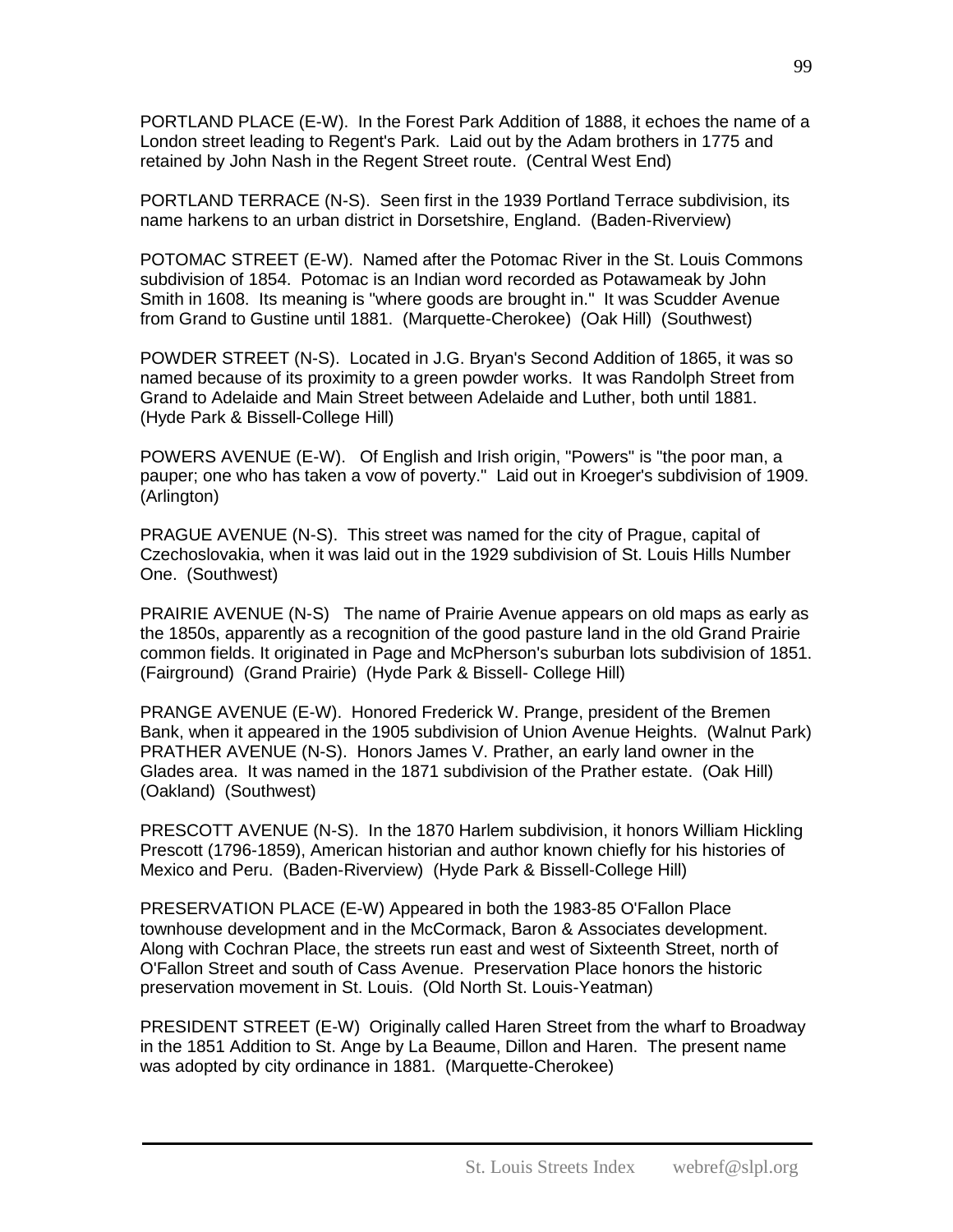PRESTON PLACE (N-S). Preston Place was platted in the Lafayette Addition of l859. It probably was named for the family of Francis Preston Blair, Jr. (l82l-l875), which owned land in the area. Francis, a Missouri political leader and a Union general in the Civil War, served as United States Senator from Missouri in l87l l873. His brother, Montgomery, was the owner and developer of Benton Place. (Lafavette Square)

PRIMM STREET and LANE (E-W). Pays homage to Judge Wilson Primm (1810-1875), who moved to Carondelet following the 1849 fire and cholera epidemics in St. Louis. An able lawyer, Primm gave freely of his talent to his new hometown and became one of its outstanding citizens. Initially, Primm Street extended from the wharf to Ivory Avenue; west of that it was called St. Denis Street. The latter section was renamed Primm in 1881. (Carondelet) (Morganford)

PRINTZ AVENUE and COURT (N-S). First appeared in the Dixie Place subdivision of 1905, it was named for Arthur G. Printz, a real estate dealer and insurance agent. Printz Court was platted in the Holly Hills Gardens subdivision of 1949. (Morganford)

PRODUCE ROW (N-S). A newly built relocation of the old Commission Row extending from North Market Street to Branch, it opened in the 1950s. (Old North St. Louis-Yeatman)

PROSPECT AVENUE (N-S). In the Fourth subdivision of the Ranken Estate of 1868, so named because of a fine view seen from its elevated locale. (Midtown)

PROSPECT GROVE (N-S). Named for the fine view from its elevated location in the 1894 Burke's Subdivision of Prospect Hill. (Baden-Riverview)

PROVENCHERE PLACE (E-W). Formerly an alley in Provenchere's Addition of 1866, it was named 20 years later to honor Jean Louis Provenchere, who early in St. Louis history owned land in the area. (Benton Park)

PROVIDENCE PLACE (E-W). Known as Knapstein Place in Knapstein's Subdivision of 1916, its present name was adopted in 1918 during the World War I anti German hysteria. (Marquette-Cherokee)

PRUITT, REV. GEORGE H. PLACE (N-S). See REV. GEORGE H. PRUITT PLACE (N-S).

PULASKI STREET (E-W). Named Hiawatha Street between Compton and Virginia in the Virginia Heights subdivision of 1902. Five years later the street was christened Pulaski to honor Casimir Pulaski (1718 1779), a Polish-born officer in the French Army who was killed in the Battle of Savannah during the American Revolution. (Marquette-Cherokee)

PUTNAM STREET (N-S). Named Fifth Street in the James M. Thomas subdivision of 1871. In 1883, it was renamed to honor the Putnam family which owned the property through which the street was opened. (Marquette-Cherokee)

QUEEN STREET (N-S). Located in the Buchanan Tract, it was platted and given its regal designation in 1912. (Oakland)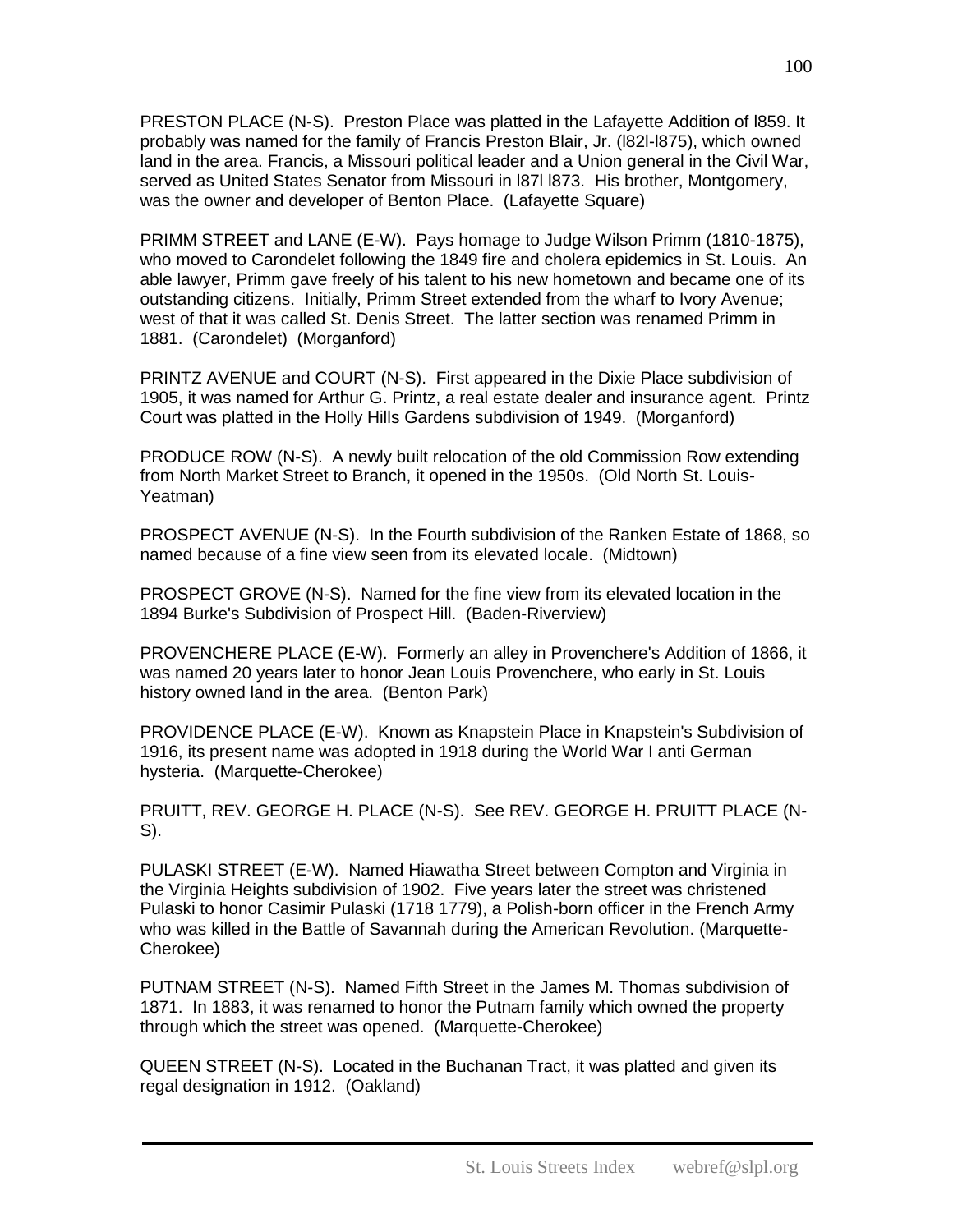QUEENS AVENUE (N-S). Given a royal title when it was laid out in the 1893 subdivision of North St. Louis Heights. (Walnut Park)

QUIET STREET (N-S). An appellation promoting a peaceful residential location in the 1879 Merchant's Bank subdivision of the Thatcher Tract. (Baden-Riverview)

QUINCY STREET (E-W). Originally Q Street in old Carondelet and designated Quincy in 1854 in accordance with the city of Carondelet's policy of giving each letter named street a name beginning with that letter. Names were chosen from families, personages, states and cities. In this case the title recognizes the river town of Quincy, Illinois. (Carondelet) (Morganford) (Southwest)

RABENBERG PLACE (E-W). Originated as Marie Street in the 1886 amended plat of Ellendale and received the name of Rabenberg in 1925 for a relative of the developer. (Oakland)

RACE COURSE AVENUE (E-W). This street marks the southern boundary of the grounds of the Laclede Race Course Association's race track. The track opened in 1866 and closed in 1869 when it was subdivided as part of McRee City. (Shaw)

RADOM AVENUE (N-S). First appeared in the Boulevard Heights subdivision of 1912, it borrows its designation from the city of Radom in Poland. (Morganford)

RAFORD COURT. (E-W). Raford originated in England as "one who came from Rufford (rough river crossing), the name of places in Lancashire, Nottinghamshire, and the West Riding of Yorkshire; or from Rofford (Hroppa's ford) in Oxfordshire." In the 1961 Walsh subdivision. (Baden-Riverview)

RAILROAD AVENUE (E-W). See EAST RAILROAD AVENUE (E-W) and WEST RAILROAD AVENUE (E-W).

RAINOR COURT (E-W). Apparently a variant spelling of the German name "Rainer," from the German, and meaning one who lived on a ridge or at the edge of a field. It appeared in the Granbury Place subdivision of 1955. (Morganford)

RANDALL PLACE (N-S). In the 1873 subdivision of Bissell's Park, it was named in 1934 in honor of Dr. Edward Randall, a former alderman. Until then it was known as Fourteenth Street. (Hyde Park & Bissell-College Hill)

RANDALL STREET (E-W). Originated in the subdivision of Lot G in Field's Subdivision of 1877, but it bore no name until 1892, when it was named Randall, probably for an adjacent property owner. The name is English, meaning a "descendant of Randal or Randwulf (shield, wolf)." (Oak Hill)

RANKEN AVENUE (N-S). Honored the late David Ranken, owner of the property. It was laid out in the third subdivision of the Ranken Estate in 1867. The section of the street between Chouteau Avenue and Caroline Street was known as Thomas Street until 1887. (Midtown)

RAUSCHENBACH AVENUE (N-S). In the Union Addition of 1850, it was named for an official of the city street department in the 1870s. (Old North St. Louis-Yeatman)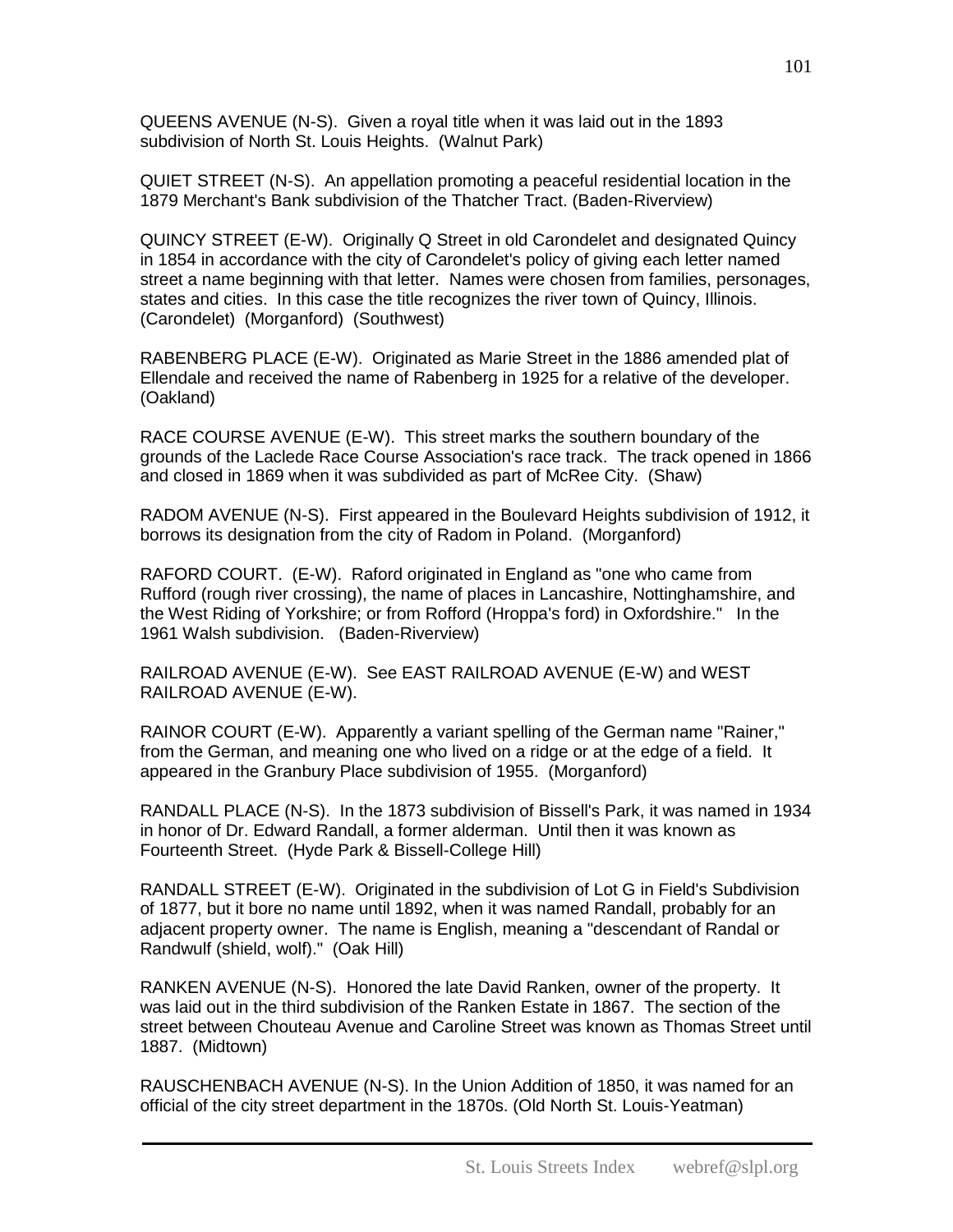RAY AVENUE (N-S). Named for Frederick Ray of the Ray and Woods Real Estate Company in the 1905 Newport Heights Subdivision. (Morganford) (Oak Hill)

RAYMOND AVENUE (E-W). Appearing in the 1893 Raymond Place Subdivision, it was named for the developer, the Raymond Place Real Estate Company. Earlier it was known as Cook Avenue between Kingshighway and Union until 1895. (Cabanne)

REBER PLACE (E-W). Named for Samuel Reber, a lawyer who was a judge in the Court of Common Pleas, in the 1871 subdivision of St. Louis Heights. (Clifton) (The Hill)

RED BUD AVENUE (E-W & N-S). Platted in Benjamin O'Fallon's subdivision east of Bellefontaine Road of 1873, it was named for the Red Bud or Judas trees and shrubs with rose flowers in spring. (Fairground) (Hyde Park & Bissell-College Hill)

RED FEATHER EXPRESS HIGHWAY (E-W). Interstate Highway 40 was first known as the Express Highway. In the late 1940s, at the urging of the Community Chest (precursor of the United Way), the name was changed to the Red Feather Express Highway (a red feather was the symbol of the Community Chest). It was almost named the General Patton Highway because an alderman thought that Red Feather sounded too communistic.

RED MAPLE WALK (E-W). Named for the tree, a variety of the maple family. The red maple (also known as the Scarlet or Swamp Maple) has red flowers in the spring and red leaves in the fall. Its wood is used commercially for lumber. (Midtown)

REDD FOXX LANE (N-S). When Spring Avenue was realigned for construction of the Cochran Veterans Hospital, a small remainder of the street was named West Spring Avenue. In 1973 it was renamed in honor of black comedian Redd Foxx (originally John Sandford), a native St. Louisan. (Grand Prairie)

REGAL PLACE (N-S). So named for its location in the Regal Place Subdivision (1889). In spite of its royal status, "regal" has not been a popular place name in the United States or the remainder of the world. (The Hill) (Southwest)

REILLY AVENUE (N-S). At first called Benton Street for Senator Thomas Hart Benton. Its title was changed in 1882 because it conflicted with Benton Street in north St. Louis. It was renamed Reilly Avenue to honor a prominent Irish settler in Carondelet. (Carondelet)

REPERTORY WALK (N-S). "Repertory" is a term used to describe a theater company that presents several performances of its productions regularly or in alternate sequence in one season. (Midtown)

REV. GEORGE H. PRUITT PLACE (N-S). This street was named to honor the black clergyman who was for many years pastor at Pleasant Green Baptist Church (he was first appointed pastor there in 1939). (Lewis Place)

REV. T. E. HUNTLEY AVENUE (N-S). See T. E. HUNTLEY AVENUE (N-S).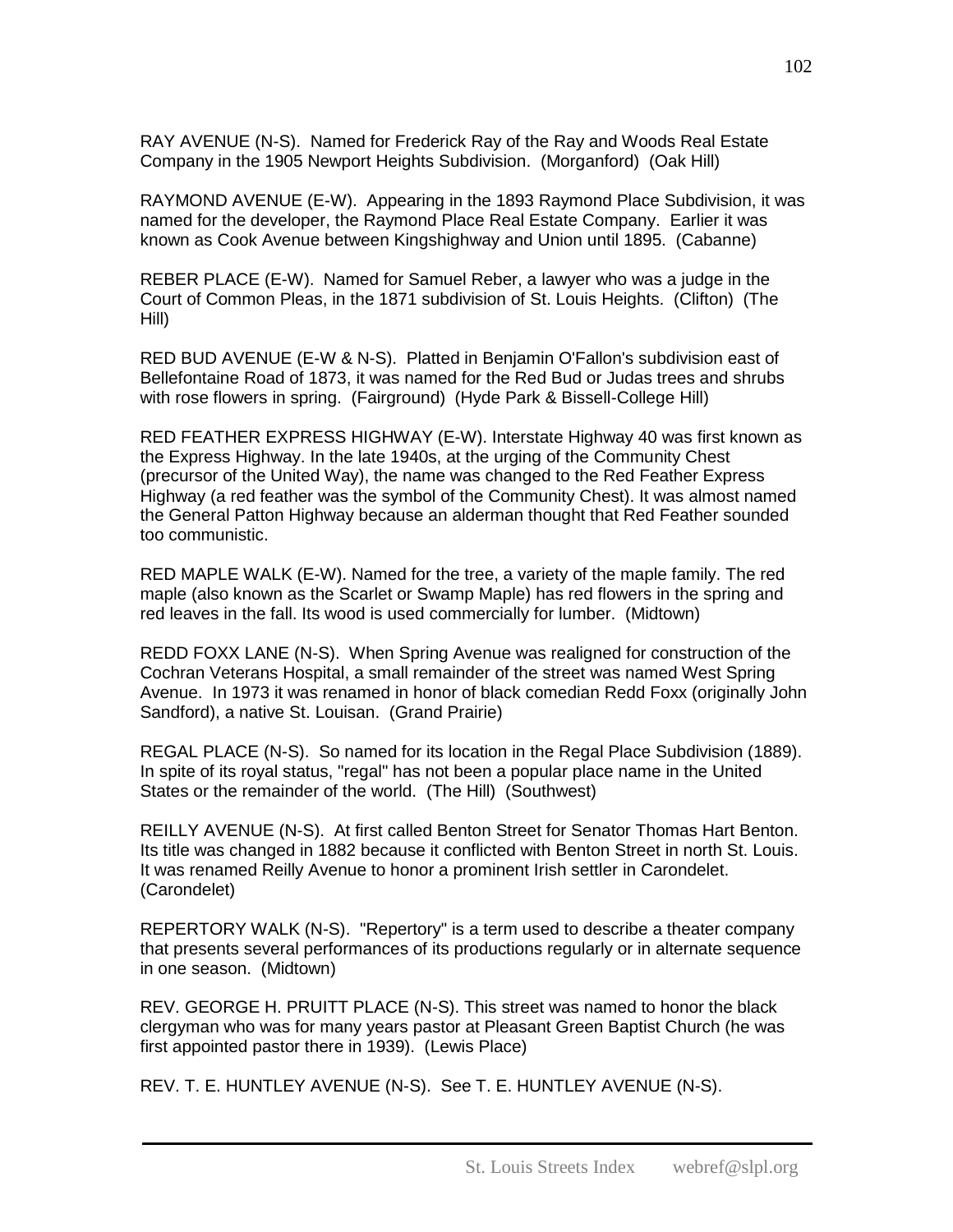RHODES AVENUE (E-W). Located in the Hermann Heights First Addition of 1913, it was originally named Kansas Street until 1929. Between Gardenville Avenue and Kingshighway, it was renamed in honor of Cecil John Rhodes (1853-1902), British statesman and capitalist who made his fortune in diamond mines in South Africa and founded the Rhodes Scholarship program. (Oak Hill) (Southwest)

RICHARD PLACE (N-S) Opened in the 1914 Bryan Park subdivision, it probably was named for a male member of the Bryan family. Richard originated in the German with the meaning "strong-ruler." (Fairground)

RICHERT PLACE (N-S). "Richert" is the Flemish form of "Richard." Platted in the private subdivision of Richert Place in 1911, but appearing previously as an unnamed street on maps dating back to 1878. (Oakland)

RIDGE AVENUE (E-W). Originally named Miller Avenue in Lucas and Hunt's Addition to Cote Brilliante of 1875. In 1881, it received its present promotional name signifying a route along a ridge line. (Cabanne)

RIDGEWOOD AVENUE (N-S). In the 1910 Ellenwood Park First Addition, it was named for the ridge along the right-of-way and for the prevailing woods in the vicinity. (Oak Hill)

RIO SILVA PLACE (N-S). Spanish name the English equivalent of which would be "Riverwood." (Carondelet)

RIO TINTO PLACE (N-S). Spanish name which roughly translated means "wine-colored river". (Carondelet)

RIPPLE STREET (N-S). First appeared as Spring Street in Henry F. Gratiot's Subdivision of 1870. It received its present name in 1881 under a major city street renaming ordinance to clarify postal addresses. (Oakland)

RIVER BLUFF PLACE (E-W). Originally called Delor Court in the River Bluff subdivision of 1921. The street received its present name in 1953. (Marquette-Cherokee)

RIVER DES PERES DRIVE. A drive in Forest Park named for the River Des Peres Lagoon. (Kingsbury)

RIVER DES PERES PARKWAY (E-W). Winding through the River des Peres Park, it parallels the edge of the drainage canal. Planned as part of the park's development in the 1920s, it was called Des Peres Drive from Kingshighway Southwest to Alma Avenue until 1928. The name translates as "River of the Fathers." (Morganford) (Southwest)

RIVER FRONT DRIVE (N-S). This street is named for its close proximity to the Mississippi River. (North Riverfront)

RIVER ROAD (N-S). See TERMINAL ROW (N-S).

RIVER RUN COURT (E-W). Named for its close proximity to the Mississippi River. (Baden-Riverview)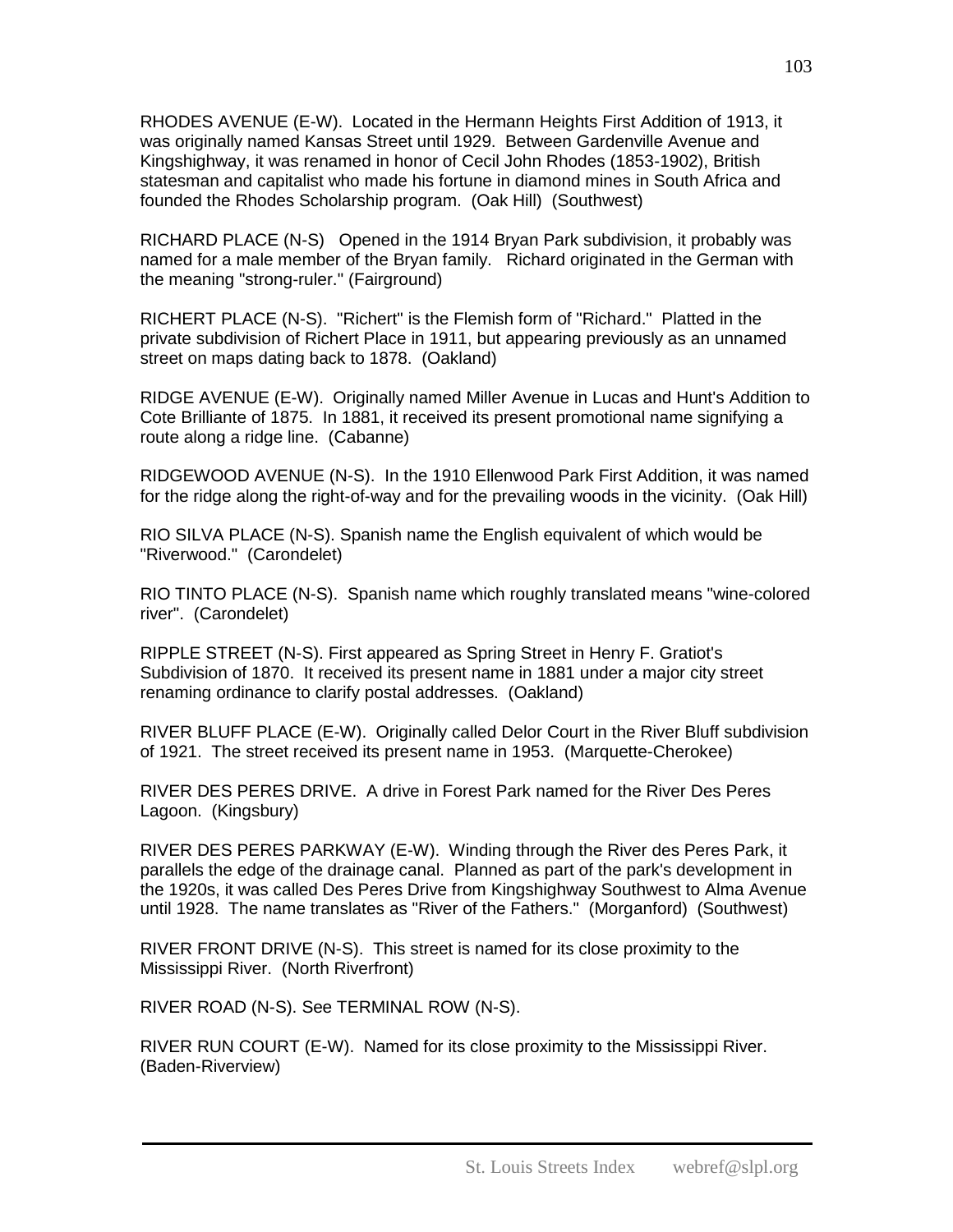RIVERMONT DRIVE (E-W). Appeared as a street in the 1917 Riverview Gardens subdivision where it was known as Circle Drive until 1940. (Baden-Riverview)

RIVERTRAIL COURT (N-S). Named for its close proximity to the Mississippi River. (Baden-Riverview)

RIVERVIEW BOULEVARD and DRIVE (N-S). Known as Columbia Bottom Road from Broadway to the north city limits until 1911. The street is named for the riverine vista between Baden and the Chain of Rocks. In the Walnut Park area, it was named Tracy Road until 1907 and Kingshighway Northwest until 1925. (Arlington) (Baden-Riverview) (Walnut Park)

ROBERT AVENUE (E-W). Designated as T Street in the town of Carondelet but renamed Taylor Street in 1854 to honor President Zachary Taylor. From the wharf to Virginia Avenue it retained this designation until 1882 when it was renamed Robert Street. The term "street" gave way to "avenue" in 1891. The title commemorates Louis Robert, member of a pioneer French family in Carondelet. (Carondelet) (Morganford) (Southwest)

ROBERTS AVENUE (E-W). Located in the 1908 Roberts Place private sub-division, it honors developer, W. Earle Roberts, of the C. D. Gregg Tea and Coffee Company. (Oakland)

ROBIN AVENUE (N-S). It was named for a migratory bird of the thrush family, noted for its red breast, when it appeared in the 1892 subdivision of Walnut Park, (Baden-Riverview) (Walnut Park)

ROGER PLACE (N-S). "Roger" is a common, old name in many Germanic languages, "composed of elements meaning `fame' and `spear'." First opened in the 1890 Russell Place Subdivision, it was known as Russell Place until 1941 when it received its present name, probably for a member of the Russell family. (Oak Hill)

ROLLA PLACE (N-S). Laid out in the North Chouteau Place sub-division of 1905, it was named for Rolla Wells, mayor of St. Louis from 1901 to 1909. (Fairground)

ROMAINE PLACE (E-W). The name is an English variant of the word Roman. Appearing in P. P. Green's Subdivision of 1906, it is named for the Romaine Investment Company. (Cabanne)

ROOSEVELT PLACE (E-W). This street appeared in the 1904 Goodfellow Park subdivision to honor Theodore Roosevelt (1858-1919), president of the United States from 1901 to 1909. (Arlington)

ROSA AVENUE (E-W). The name, the Latin form of "Rose." appeared in the Rosa Park subdivision of 1906. Part of it, between Ray and Carlsbad avenues was Schoenlau Avenue until 1936. (Morganford) (Oak Hill) (Southwest)

ROSALIE AVENUE (E-W). Laid out in the O'Fallon Estate sub-division of 1870 and again in E. Carter Hutchinson's First Addition in the Shreve Tracts of 1882, it was named in honor of Rosalie Saugrain, wife of Henry Von Phul. It is the French form of Rosalia,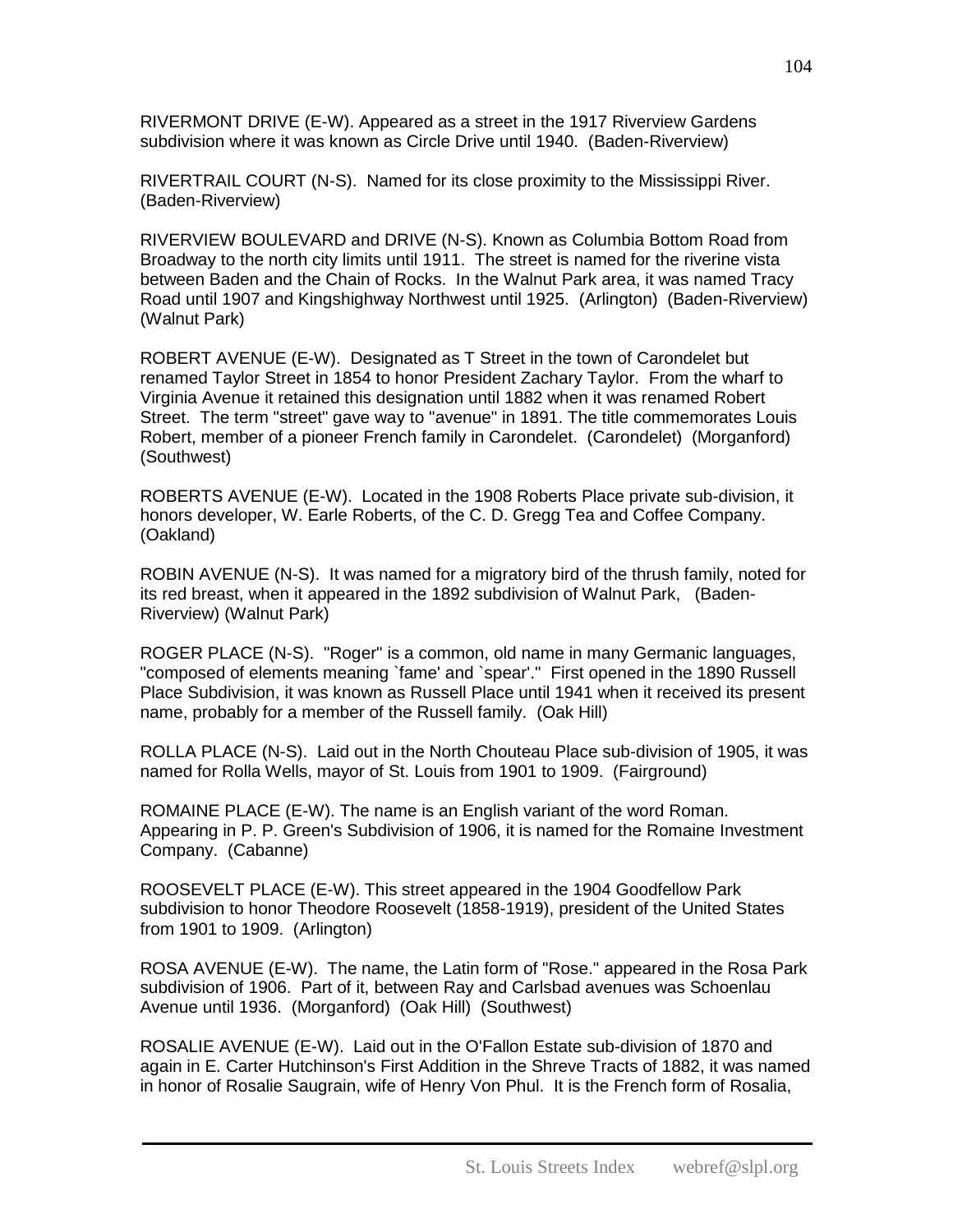the name of a 12th-century Italian saint. It was Newstead Avenue from Bircher to Marcus until 1893. (Fairground) (Hyde Park & Bissell-College Hill) (Walnut Park)

ROSEBURY AVENUE (E-W). A variant spelling of "Roseberry," English or Scottish for "one who came from Roseberry (Othinn's Hill), in the North Riding of Yorkshire" or "dweller on, or near, a hill where roses grew." Used to name this street in the De Mun Park apartment subdivision of 1923. (Kingsbury)

ROSEDALE AVENUE (N-S). English for "one who came from Rosedale (horse valley), in the North Riding of Yorkshire." Originated in the 1886 subdivision of Rosedale, north of Delmar on the Wabash Railroad. (Cabanne) (Kingsbury)

ROSWELL AVENUE (E-W). Named for Roswell Field, brother of the poet, Eugene Field, in a subdivision developed by their father, Roswell M. Field. (Morganford)

ROWAN AVENUE (N-S). Appearing in the 1905 subdivision of Rinkel's Grove, it bears the middle name of former Missouri governor Hamilton Rowan Gamble, the early land owner. (Cabanne)

RUSH PLACE (N-S). A fairly common name that shows up in English, Swedish and Swiss, for a "dweller near a clump of rushes; dweller near an elm tree; an excitable person." Originated in the private Northern Central subdivision of 1892 was named for the developer who was as¬sociated with the Northern Central Street Railway Company. (Fairground)

RUSKIN AVENUE (N-S). Laid out in the 1891 subdivision of Harney Heights, it was named for John Ruskin (1819-1900), an English author who was a critic on architecture and social reform. It was named Calvary Avenue until 1916. (Walnut Park)

RUSSELL AVENUE and BOULEVARD (E-W). After the death of Ann Russell Allen, this street was named by her family, who were the developers of a subdivision on her land in the Petite Prairie Common Field east of the Shaw neighborhood. Ann's father, William E. Russell, was a prominent St. Louis land speculator and real estate owner during the early-19th century. Between California and Grand Avenues, this street was named Pontiac Street until 1874. A section of Russell from the Riverfront to Broadway was called Picotte until that street was renamed in 1881. (Benton Park) (Compton Hill) (Shaw) (Soulard)

RUTGER LANE and STREET (E-W). Although the name was misspelled, this street was named for Arend Rutgers, an early German settler in St. Louis. His name appears on St. Louis street maps as early as 1842. (Lafayette Square) (Midtown) (Shaw) (Soulard)

RUTH C. PORTER MALL. Named to honor a tireless crusader for fair housing laws. Ms. Porter was at one time Director of the Kinloch YMCA, and was a founder of the Greater St. Louis Committee for Freedom of Residence. The mall is located at Delmar and DeBaliviere. (Skinker-DeBaliviere)

RUTH DRIVE (N-S). An Old Testament Biblical name, which possibly meant "companion." Part of the Holly Hills Gardens subdivision of 1949. (Morganford)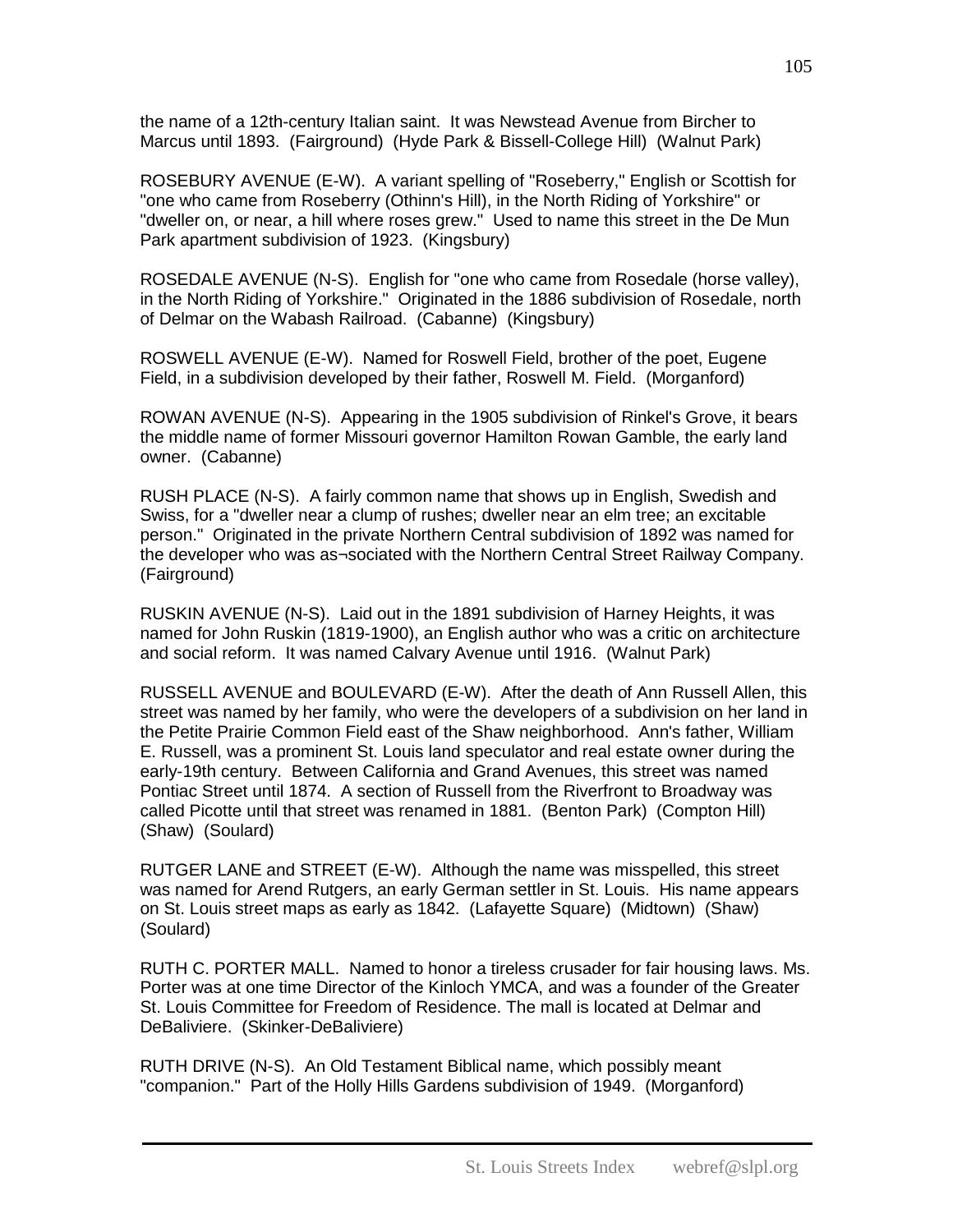RYAN TERRACE (N-S). A new name for Wagner Terrace applied to it in 1953. Ryan is an Irish name, meaning "grandson of Rian (little king)". (Cabanne)

SACRAMENTO AVENUE (E-W). When river man J. M. White laid out the 1859 subdivision of White Place, he named this street for the city of Sacramento, California. It was Middle Street from College to Clay until 1881 and Margaretta Avenue from Sarah to College until 1882. (Fairground)

SALENA STREET (N-S). Named originally as Salena, probably for a female relative, in the 1856 subdivision of W. H. Mitchell in the Soulard area. "Salena" is a variant of "Selina," from the Greek "Selene," goddess of the moon. In the Marquette Cherokee neighborhood, sections of this street were named Iroquois and Oakland between President and Utah until 1881. At that time it became Capitol Avenue from Chippewa to Utah. It was renamed Salena in 1893. (Benton Park) (Marquette-Cherokee)

SALISBURY STREET (E-W). Honored Captain Philander Salisbury, the commander of Missouri troops in the Mexican War, when it appeared in Farrar's Addition of 1850. (Hyde Park & Bissell - College Hill)

SALOMA AVENUE (E-W). Appeared as a street name in Bircher's subdivision of 1906. It is a variant spelling of the name for the biblical character, Salome, daughter of King Herod. (Walnut Park)

SALZBURGER AVENUE (N-S). Originated in 1906 in the Austria Heights subdivision. The family name is derived either from one of the German places called Salzburg or from the capital city of the province of Salzburg in west-central Austria. The latter was the birthplace of the composer Mozart. "Salzburg" means "salt hill." (Morganford)

SAMUEL SHEPARD DRIVE (E-W). Named to honor the longtime superintendent of Banneker District Schools who was named Superintendent of Schools for East Chicago, Illinois in 1976. Dr. Shepard advocated what is known as compensatory education. (Midtown)

SAN BONITA AVENUE (E-W). Laid out in the 1917 subdivision of Hi-Pointe, it is derived from the Spanish word "bonita," meaning graceful. (Kingsbury)

SAN FRANCISCO AVENUE (E-W). Opened as a street in the White Place subdivision of 1859 and named for the city of San Francis-co, California. The Golden Gate City took its name from Saint Francis of Assisi (1182-1226), "Italian friar and preacher and founder of the Franciscan order. The thoroughfare carried the name of Julius Street from College to Clay and Julia Avenue from Fair to Newstead, both until 1881. It was also Florence Avenue from Newstead to Cora and also from Euclid to Geraldine both until 1882. (Fairground)

SAN FRANCISCO COURT (N-S). In the San Francisco Court subdivision of 1957. Like the earlier street name, this title honored the city of San Francisco. (Fairground)

SAN JACINTO AVENUE (N-S). Originating in Shields' Second Forest Park Subdivision of 1888, its' name is borrowed from the San Jacinto River in Texas. (Oakland)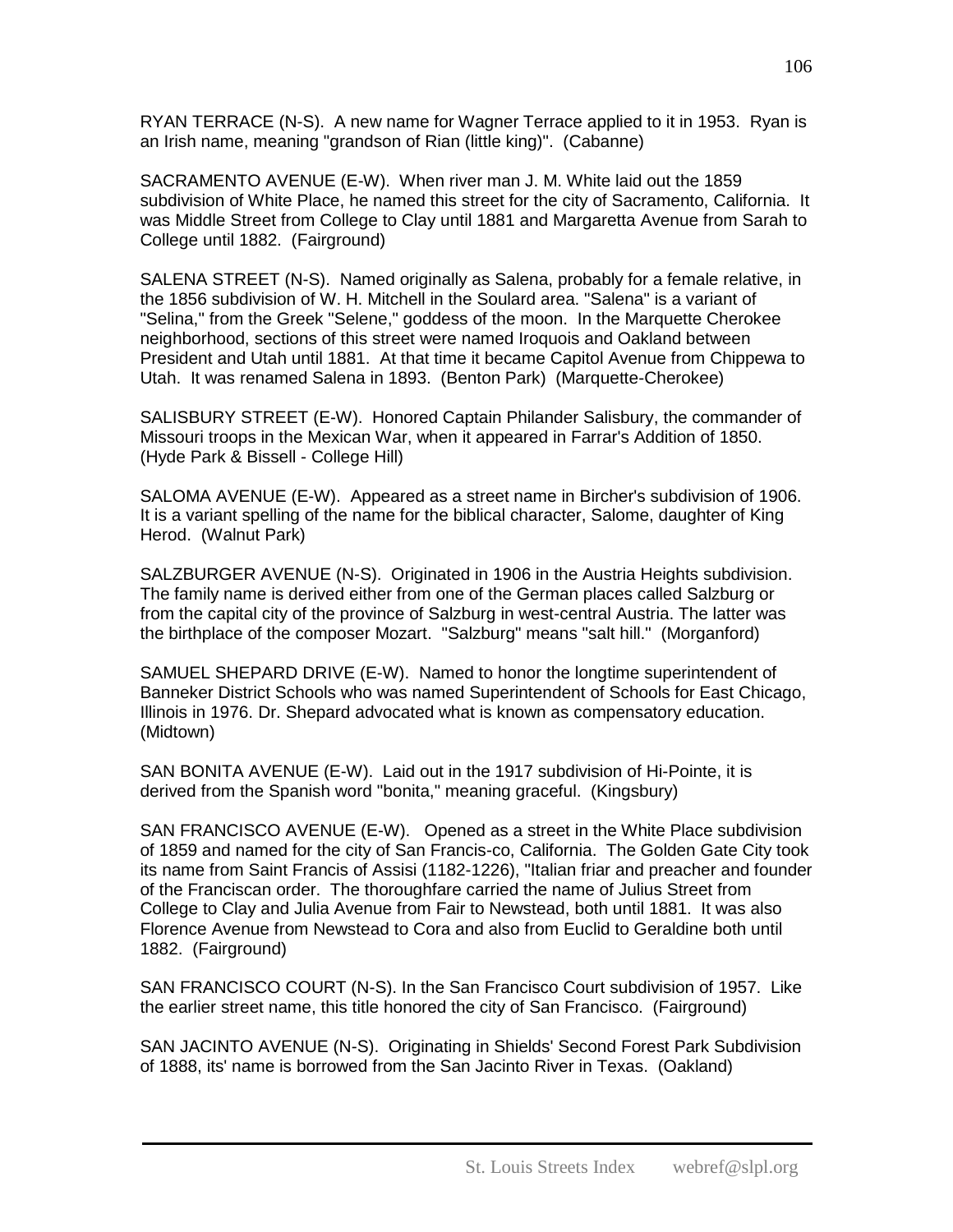SAN JACINTO COURT (N-S). An extension of San Jacinto Avenue in the Louisville Heights Subdivision of 1946. (Oakland)

SAN JUAN AVENUE (N-S). Located in the 1898 Merchant's First subdivision, and meaning St. John in Spanish, it is named for the capital and chief city of Puerto Rico, captured by American troops in the Spanish-American War. (Baden-Riverview)

SANFORD AVENUE (N-S). "Sanford" ("sandy ford" is the name of several places in England and the city of Sanford, Florida. It originated in 1912 at Dale Avenue in the Glades subdivision. (Oakland)

SARAH STREET (N-S). Commemorates Mrs. Sarah C. Coleman, an heiress of the Lindell estate. It originated in Peter Lindell's Second Addition of 1865. Between present-day Aldine and Labadie Avenues, Sarah was known as Glendale Avenue until 1882. It was known as Bartle Avenue from Duncan to Manchester Road until 1891. (Central West End) (Fairground) (Grand Prairie) (Shaw)

SARPY AVENUE (N-S). Originating in the 1852 Rock Spring Addition, it was named to honor Gregoire Sarpy, an early French settler and land owner in St. Louis. In the Central West End, it was formerly Barrett Avenue from Sarah to Boyle until 1881. (Central West End) (Midtown)

SARSFIELD PLACE (E-W). Sarsfield is the name of several places in Ireland, and was the name of a St. Louis club for Irish Americans formed in September 1896. (Jeff-Vanderlou)

SAVOY COURT (E-W). "Savoy" is an Alpine region in eastern France which borders Italy and Switzerland. The name has been used often in the US and England to connote elegance and class. It occurred as a street name in the 1909 private subdivision of Savoy Court. (Cabanne)

SCANLAN AVENUE (E-W). First appeared on St. Louis maps in Christy's Subdivision of the Gratiot League Square in 1871 and was named in honor of Mrs. Mary F. Scanlan, a descendant of the Christy family and an heiress of the Wiggins Ferry Company estate. (Clifton) (The Hill)

SCHAEFFER PLACE (N-S). The name "Schaefer" is from England, meaning "one who took care of sheep, a shepherd." In the private Schaeffer subdivision of 1912. (Oakland)

SCHILLER AVENUE (E-W). Honors Friedrich von Schiller (1759-1805), German poet, dramatist, historian and philosopher in the 1868 Garden Suburb. (Baden-Riverview)

SCHILLER PLACE (E-W). In the Schiller Heights private subdivision of 1906, this street commemorated Friedrich von Schiller (1759-1805), the German poet, dramatist and philosopher. (Oak Hill)

SCHIRMER STREET (E-W). Named for Charles Schirmer, who was elected as a councilman from the Third Ward in the first Carondelet city election on April 9, 1851. This name was applied to the section of the street that lies between the wharf and Ivory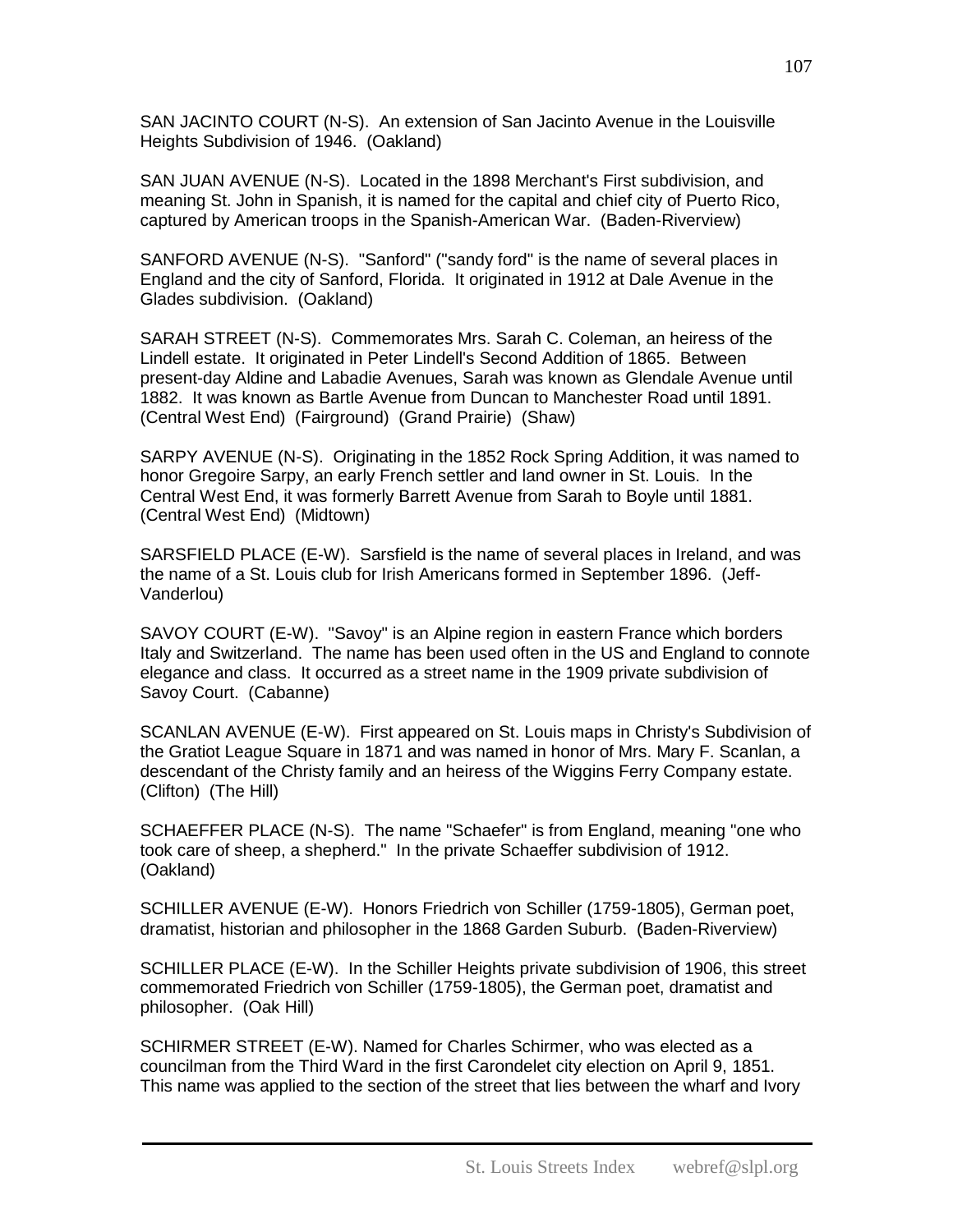Avenue. From Ivory west to Grand Avenue, this street bore the name of Menkens Street until 1881, when it was changed to Schirmer. (\*Carondelet) (Morganford)

SCHOLLMEYER AVENUE (E-W). When it was laid out in the 1910 Hadley Park Subdivision, it was named for Adolph R. Schollmeyer, president of the A. R. Schollmeyer Real Estate Company. (Southwest)

SCHOOL STREET (E-W). Originating in the Stoddard Addition of 1851, it was named for nearby public school property. (Old North St. Louis-Yeatman)

SCHROEDER PLACE (N-S). Extending from Primm to Alemania, it began as Kobermann Avenue in the Kobermann's Subdivision of 1925 between Primm and Allemania streets. It was renamed as Schroeder Place in 1948. "Schroeder" originated in German as "one who made garments, a tailor;" or "one who drove a dray, a drayman." (Morganford)

SCOTT AVENUE (E-W). "Scott" is simply a variant spelling of "Scot," or one who came from Scotland. In the Scott Addition of 1856, it was named for the land owner and developer of the subdivision. (Central West End) (Midtown)

SCRANTON AVENUE (N-S) Named for Scranton, Pennsylvania, which was in turn named for George W. Scranton, who founded an ironworks there in 1840. (Baden-Riverview)

SECOND STREET (N-S). Originally known as La Rue d'Eglise (Church Street) in Colonial St. Louis, it became Second Street after the American takeover in 1804. The present name was adopted by city ordinance in 1826. In the Soulard neighborhood, Second Street was known as Columbus Street until 1883. In Marquette-Cherokee, it was named Columbus Street from the Marine Hospital to Rutger Street until 1883, when it received its present name. (Downtown) (Marquette-Cherokee) (Old North St. Louis-Yeatman) (Soulard)

SELBY PLACE (N-S). Bordering Carr Square on the west, it drew its name from the Selby urban district in Yorkshire, England. A Benedictine abbey was founded there in 1069 by a grant of William the Conqueror. Selby is said to have been the birthplace of King Henry I. Between Wash and Carr streets, it was called West Sixteenth Street until 1883. (Downtown)

SELLS AVENUE (E-W). Opened in Dwyer's Subdivision of City Block 3830 of 1895, it was named for Miles Sells, an early landowner in the area. It was known as Kidd Court westward from Riverview until 1947. (Baden-Riverview)

SEMPLE AVENUE (N-S). Originating in the 1870 subdivision of Goodfellow Place, it honors Charles Semple, an early land owner in the vicinity. Between Easton Avenue and Natural Bridge Rand, this street was named Belleview Avenue until 1881. (Arlington) (Cabanne)

SENATE STREET (E-W). Formerly Penn Street, this thoroughfare received its name in l94l to make it correspond to the nearby Congress Street, one block to the south. (Benton Park)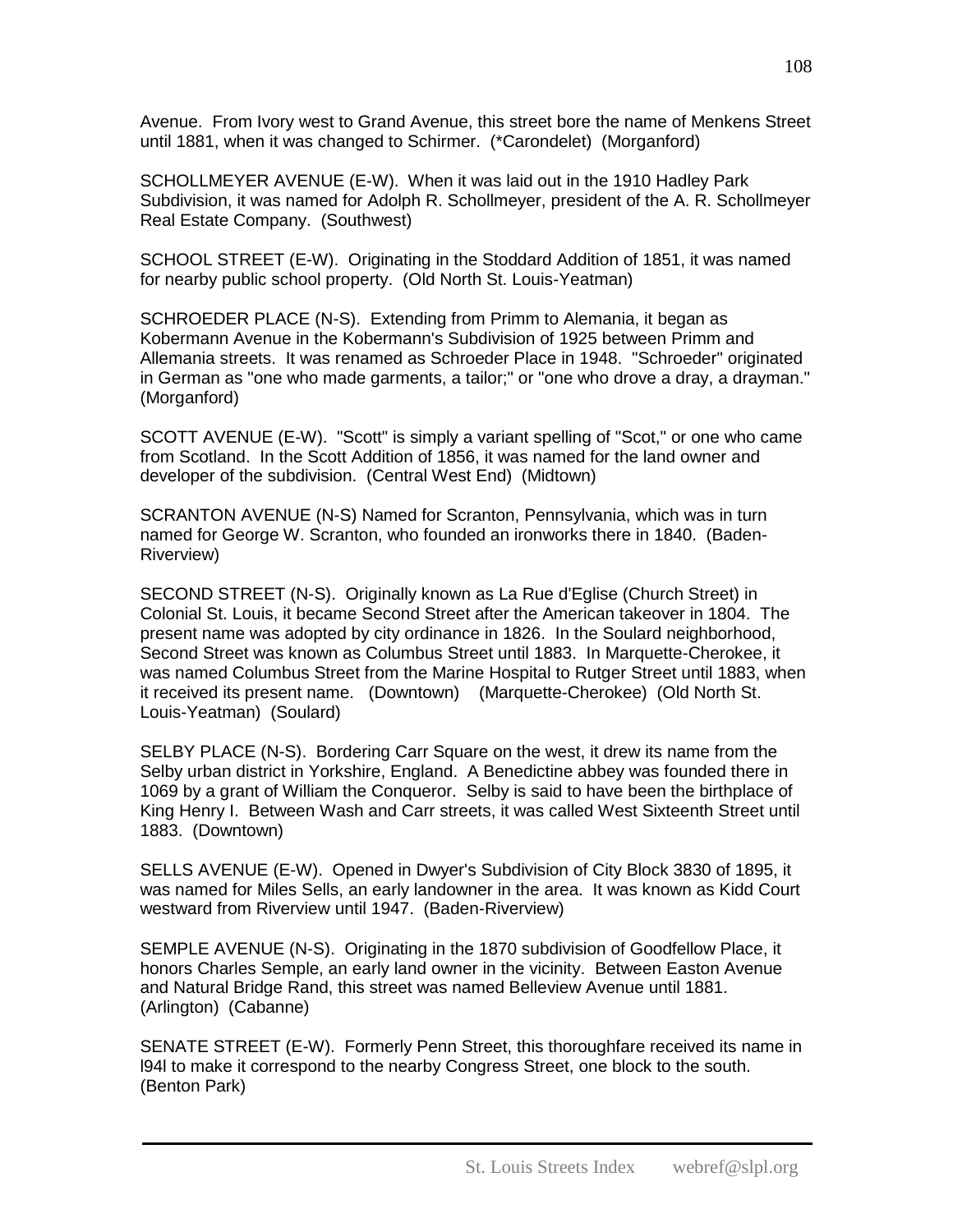SERBIAN DRIVE (N-S). Was originally part of McNair Avenue; renamed Serbian Drive to honor the Eastern European country which has been the scene of so much violence in the 20th century. (Peabody Darst-Webbe)

SEVENTEENTH STREET (N-S). First appeared on maps of St. Louis in the early 1840s between Market and St. Charles within the 1844 subdivision of James H. Lucas. Other sections received the Seventeenth Street designation at later dates. Between Market and Clark, it was Moore Street until 1933. (Downtown) (Old North St. Louis-Yeatman)

SEVENTH STREET (N-S). Forming the city limits of St. Louis between 1822 and 1841, Seventh Street was established by city ordinance in 1826 following the numerical pattern for naming north-south streets. In the Soulard area, it was known as South Seventh Street. (Downtown) (Old North St. Louis-Yeatman) (Soulard)

SEXAUER AVENUE (N-S). Appearing in Sexauer's subdivision of 1892, it was named for Edward Sexauer, a gardener in the area who was the land owner and developer. (Fairground)

SHARP AVENUE (N-S). Originally a private road to the Sharp family farm and residence, it was officially platted in the Sharp Place subdivision of 1950. (Morganford)

SHAW AVENUE (E-W). First appeared in the Hill community area as Phare Avenue in the 1868 subdivision of Fairmont Heights, named for a partner in the development. The section extending from Kingshighway to Sublette Avenue was renamed in honor of Henry Shaw in 1881. (The Hill)

SHAW BOULEVARD (E-W). Named in honor of Henry Shaw, the St. Louis merchant and philanthropist who founded the Missouri Botanical (Shaw's) Garden and who donated Tower Grove Park to the city of St. Louis. (Shaw)

SHAW PLACE (N-S). A private subdivision developed by Henry Shaw in 1880. It contained ten houses built in the English style under Shaw's supervision. The subdivision was bounded by Shaw boulevard, Mercy Street (now Spring Avenue) and De Tonty Street. Shaw Place was the only street in the development. (Shaw)

SHAWMUT PLACE (N-S). In the 1890 subdivision of Mount Gamble, it was named for a suburban district near New Bedford, Massachusetts. (Cabanne)

SHENANDOAH AVENUE (E-W). When the St. Louis commons were surveyed in the 1836, what is now Shenandoah Avenue was the fourth lane running east to west. In the 1850s, when the Commons was platted into city blocks for the sale of lots, it was decided to generally name the east west streets for Indian tribes or rivers. Shenandoah is named for a river in western Virginia. Until 1867, it was named Arrow Street between Broadway and Eighteenth Street. (Benton Park) (Compton Hill) (Shaw) (Soulard)

SHEPARD, SAMUEL DRIVE (E-W). See SAMUEL SHEPARD DRIVE (E-W).

SHEPLEY DRIVE (E-W). Named to honor John R. Shepley, an early supporter of Washington University. Mr. Shepley founded the village of Highland, Missouri (it lay in the area now bounded by Jefferson, Laclede, and Leffingwell Avenues and Eugenia Street). (Baden-Riverview)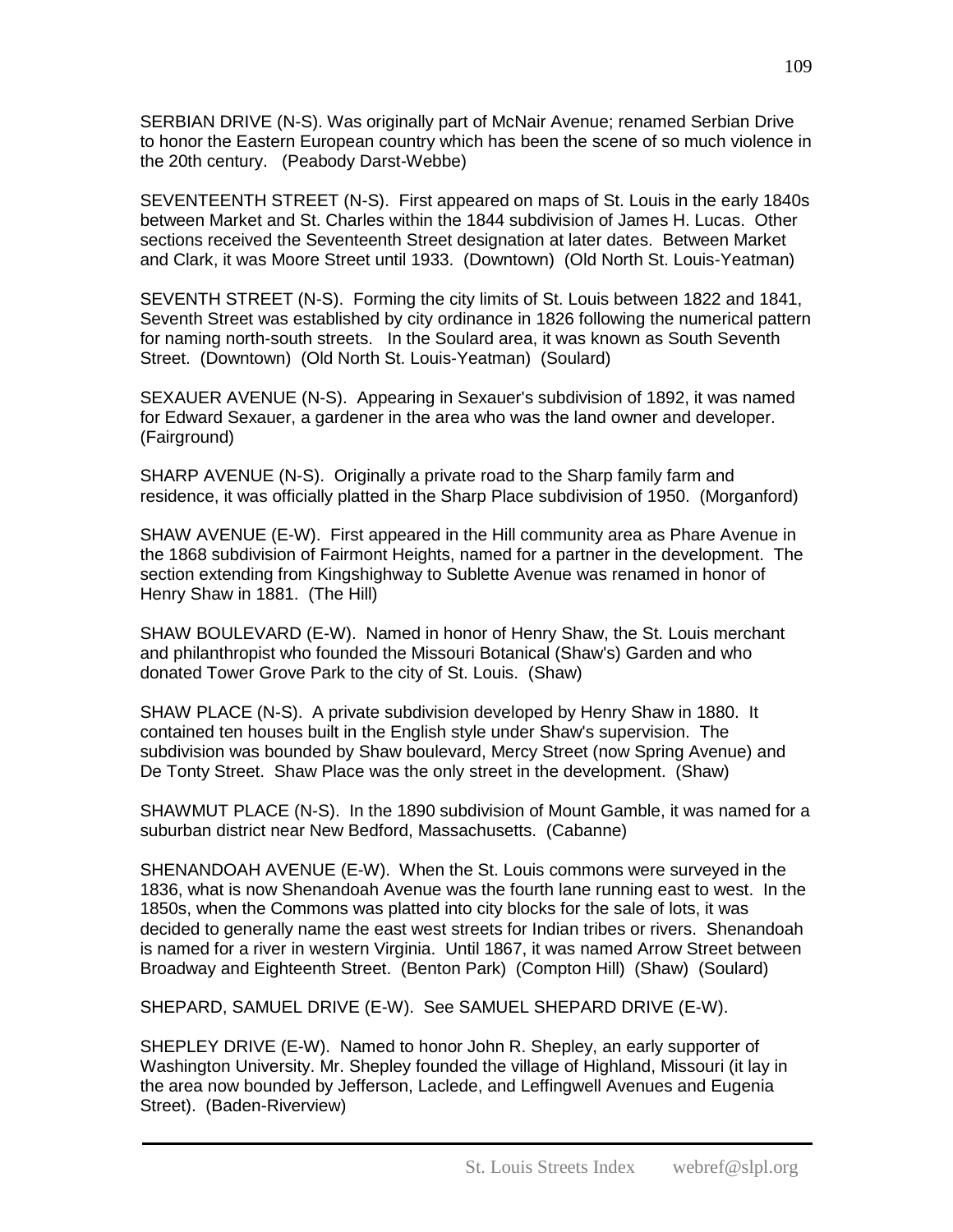SHERIDAN AVENUE (E-W). Appearing in the Florence subdivision of 1853, it was named in honor of Philip Henry Sheridan (1831-1888), an outstanding Union Army cavalry general in the Civil War. It was known as Easton Street between Jefferson and Easton Avenues until 1867. (Old North St. Louis-Yeatman)

SHERMAN PLACE (E-W). In honor of William Tecumseh Sherman (1820-1891), Union Army general in the Civil War and later a St. Louis street railway magnate. It came into existence in Cline and Jamison's subdivision of 1883. (Fairground)

SHERRY AVENUE (E-W). In the 1906 subdivision of West Walnut Park, it was named for a wine from grapes grown in the region of Jerez de la Crontera, Spain. (Walnut Park)

SHIRLEY PLACE (E-W). "Shirley" is the name of several English places. It means a "wood belonging to the shire." Originated in the Bryan Park subdivision of 1914. (Fairground)

SHORT STREET (N-S). In the Lowell Addition of 1851, it was so named because of its one-block length. (Hyde Park & Bissell- College Hill)

SHREVE AVENUE (N-S). Honored Henry Miller Shreve (1783-1857), steamboat owner, inventor and river navigation authority, when it was opened as part of the subdivision of the Shreve Estate in 1869. It was Marcus Avenue from Natural Bridge to West Florissant to 1926. (Fairground) (Walnut Park)

SHULTE AVENUE (E-W). "Shulte" is a variant spelling of "Schulte," which in turn is a form of "Schultz," meaning "magistrate or sheriff; a steward or overseer." It appeared in the 1906 subdivision of West Walnut Park. (Walnut Park)

SIDNEY STREET (E-W). Named for Sarah Sidney Carr Lane, daughter of Dr. William Carr Lane, first mayor of St. Louis. When he laid out the suburb of St. George, an 1836 addition along the southern riverfront, he named its streets after his children. (Benton Park) (Compton Hill) (Soulard)

SIEMERS LANE (N-S). Commemorated Fred Siemers, an owner of extensive landholdings, when Charles Semple laid out the subdivision of Marais Castor (Beaver Swamp) in 1860. (Arlington)

SIGEL AVENUE (E-W). Honors Franz Sigel (1824-1902), a Union Army general in the Civil War, who fought in Missouri at Wilson's Creek and at the Battle of Bull Run. He was born in Germany and was a pillar of the German population of St. Louis. This street appeared in the Goethe Heights Subdivision of 1909. (Oak Hill)

SIMPSON AVENUE (E-W). In the Clifton Heights Subdivision of 1885, it honored Dr. Robert Simpson, an early St. Louis postmaster and army officer. (Clifton)

SIMPSON PLACE (N-S). Named for a partner in the iron manufacturing firm of Christopher and Simpson (William Simpson). He purchased the Bredell property in 1892 and sold the northeast corner of the tract to his brother in law, Jacob Christopher. After razing the old Bredell mansion, Simpson laid out a street across the tract and gave it his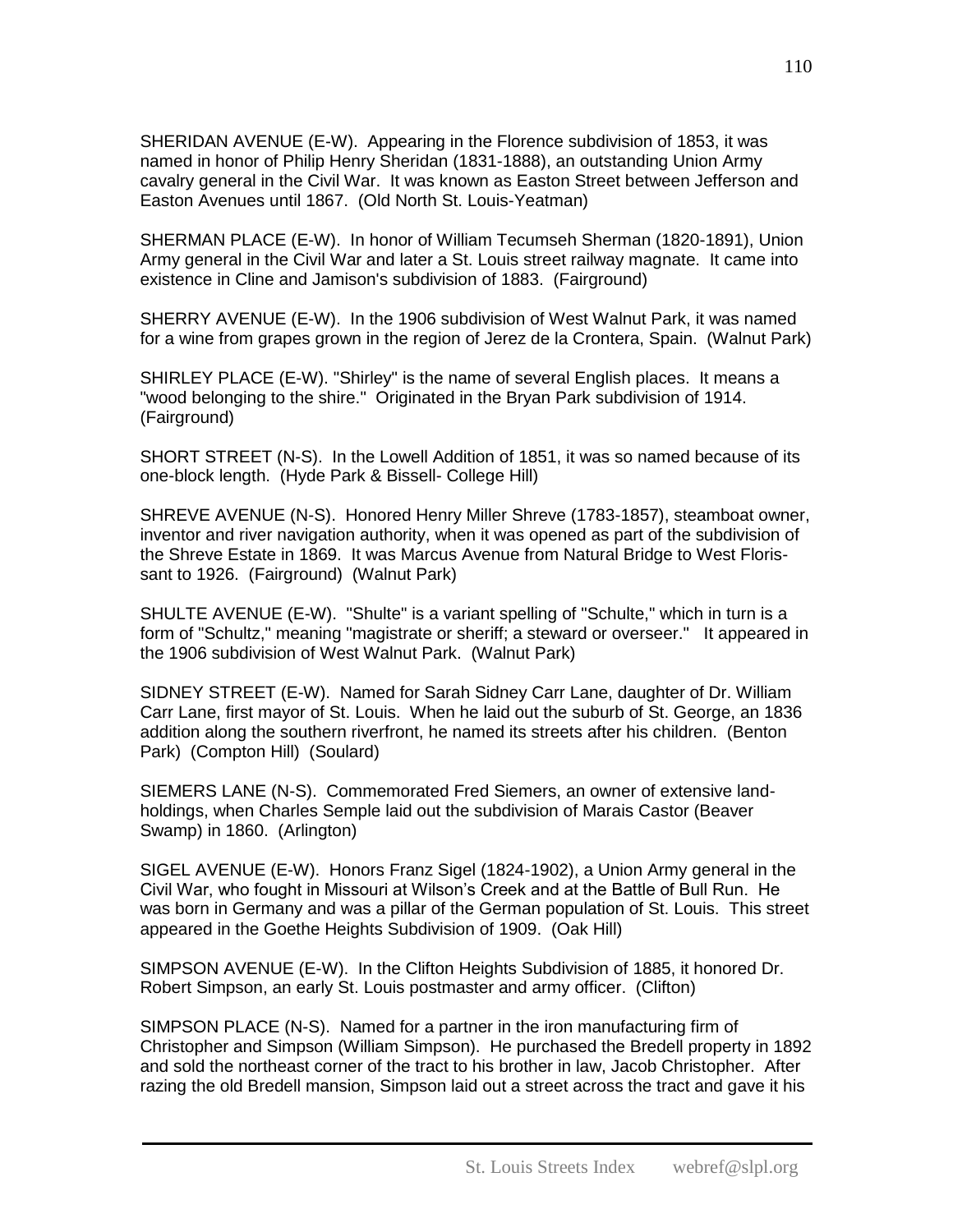name. He then built a home on the northeast corner. His home closely matched Christopher's house. (Lafayette Square)

SIMPSON TERRACE (E-W). Ward 24, Precinct 12, Census Tract 1036. (Clifton Heights)

SINGLETON STREET (E-W). First appeared on city maps in 1855 and possibly named for John H. and Benjamin R. Singleton, who operated the Pacific Foundry beginning in 1854, or for the architect Henry Singleton, who designed the Old Courthouse. (Downtown)

SIXTEENTH STREET (N-S). The section of Sixteenth Street south of Clark Avenue was called Skinner Street in John P. Reilly's Addition of 1836. It first appeared under its present name in James H. Lucas' addition of 1844, designating the section between

SIXTEENTH STREET (continued). Market and St. Charles Streets. Other portions of this downtown street received that name somewhat later. In the Downtown area, it was Seventeenth Street from Washington Avenue to Chambers Street until 1883. (Downtown) (Old North St. Louis-Yeatman)

SIXTH STREET (N-S). This street was established and named by the general street ordinance of 1826. Between Rutger Street and Park Avenue, it was named Phoenix Street until 1881. (Downtown) (Old North St. Louis-Yeatman) (Soulard)

SKINKER BOULEVARD (N-S). Honors Thomas S. Skinker who formerly owned a large tract of land west of Forest Park. It was called Skinker Road until 1925. (Cabanne) (Kingsbury)

SLATTERY STREET (N-S). Appearing in Cutter's subdivision of the Penrose Tract of 1869, it honors Dennis P. Slattery, secretary of the company, which erected the first grain elevator in St. Louis at the foot of Biddle Street in 1865. It was known as Quincy Street from Benton to Montgomery until 1881. (Old North St. Louis-Yeatman)

SMILEY AVENUE (E-W). Platted in the 1892 Smiley's Subdivision and was named for Charles D. Smiley, the assistant treasurer of the Simmons Hardware Company. (Clifton)

SMITH STREET (E-W). In the Smith, Bates and Lisa Addition of 1843, it honors William Smith, landowner and developer, who was an early day merchant in St. Louis. (Old North St. Louis-Yeatman)

SOPER STREET (E-W). Initially L Street in the old town of Carondelet, this street was christened as Lafayette Street in 1854 by the city of Carondelet. In 1881, the city of St. Louis, which had annexed Carondelet in 1870, renamed it to honor A. W. Soper, general manager of the St. Louis, Iron Mountain & Southern Railroad Company. Platted from the wharf to Michigan Avenue, the street was vacated between Broadway and Minnesota Avenue for use by St. Joseph's Academy. (Carondelet)

SOULARD STREET (E-W). This street and the Soulard Neighborhood are named for Antoine Soulard, who was the second surveyor-general of Upper Louisiana Territory during the Spanish regime. Originally the riverfront tract belonged to Gabriel Cerre; the land was inherited by his daughter, Julia, who married Soulard in 1795. (Soulard)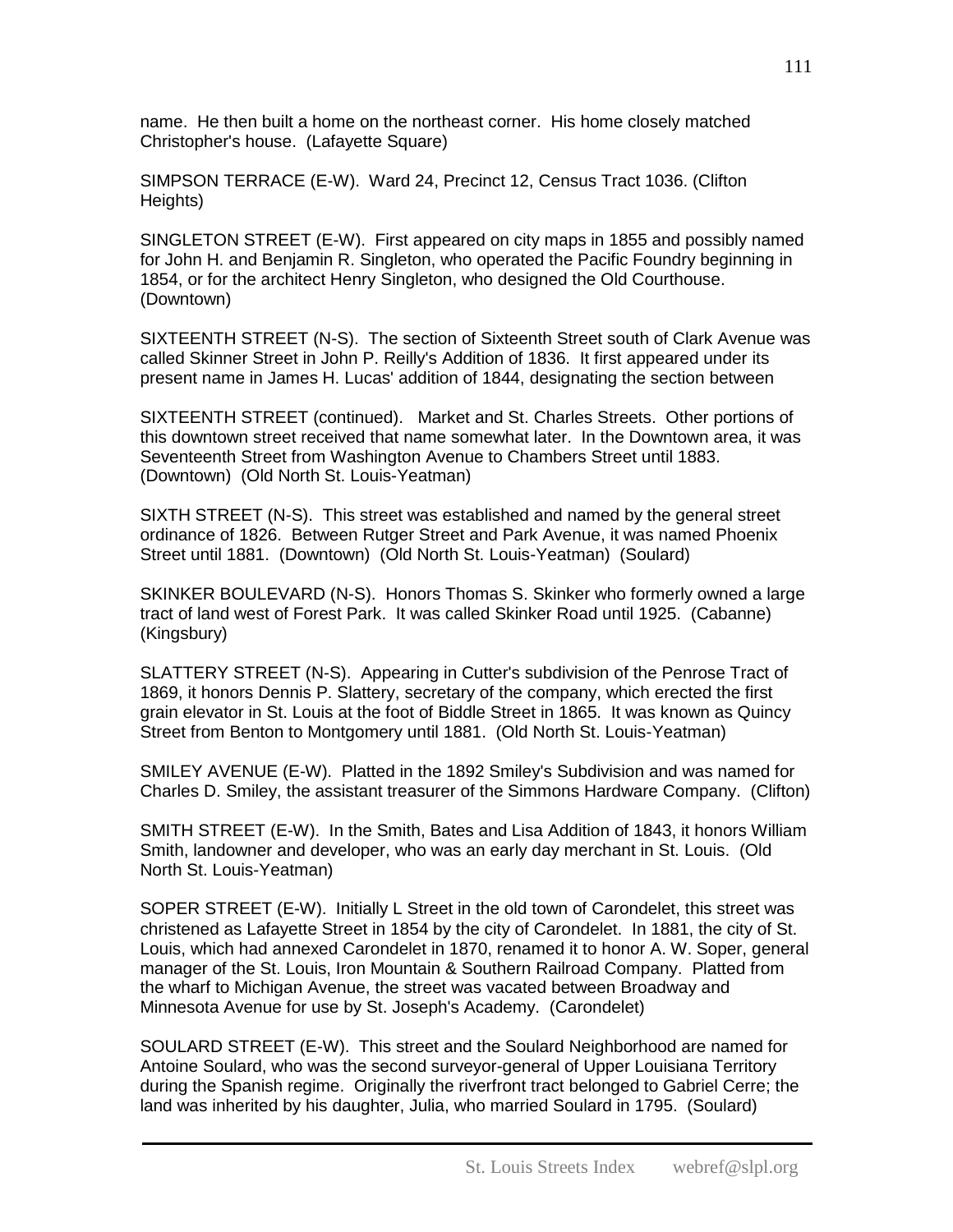SOUTH BIENVENUE DRIVE (N-S). See BIENVENUE DRIVE (N-S).

SOUTH BEAUMONT STREET (N-S). See BEAUMONT STREET (N-S).

SOUTH BOYLE AVENUE (N-S). See BOYLE AVENUE (N-S).

SOUTH BROADWAY STREET (N-S). See BROADWAY (N-S).

SOUTH CALVARY AVENUE (N-S). Just before reaching Broadway, Calvary Avenue splits into northernmost and southernmost legs. It is named for the cemetery it lies adjacent to. See also CALVARY AVENUE (N-S). (North Riverfront)

SOUTH CARDINAL AVENUE (N-S). See CARDINAL AVENUE (N-S).

SOUTH COMMERCIAL STREET (N-S). See COMMERCIAL STREET (N-S). SOUTH COMPTON AVENUE (N-S). See COMPTON AVENUE (N-S).

SOUTH COURT (N-S). In Dameron's Subdivision of 1916, it was part of the Buckingham Court development. (Central West End)

SOUTH CUBA COURT (N-S). See CUBA COURT (N-S).

SOUTH DAKOTA STREET (N-S). See DAKOTA STREET (N-S).

SOUTH DRIVE (E-S). Within Tower Grove Park, this street extends westward from Tower Grove Avenue. (Shaw)

SOUTH EIGHTEENTH STREET (N-S). See EIGHTEENTH STREET (N-S).

SOUTH EIGHTH STREET (N-S). See EIGHTH STREET (N-S).

SOUTH ELEVENTH STREET (N-S). See ELEVENTH STREET (N-S).

SOUTH EUCLID AVENUE (N-S). See EUCLID STREET (N-S).

SOUTH EWING AVENUE (N-S). See EWING AVENUE (N-S).

SOUTH FIFTEENTH STREET (N-S). See FIFTEENTH STREET (N-S).

SOUTH FIRST STREET (N-S). See FIRST STREET (N-S).

SOUTH FOURTEENTH STREET (N-S). See FOURTEENTH STREET (N-S).

SOUTH FOURTH STREET (N-S). See FOURTH STREET (N-S).

SOUTH GARRISON AVENUE (N-S). See GARRISON AVENUE (N-S).

SOUTH GASCONADE STREET (N-S). See GASCONADE STREET (N-S).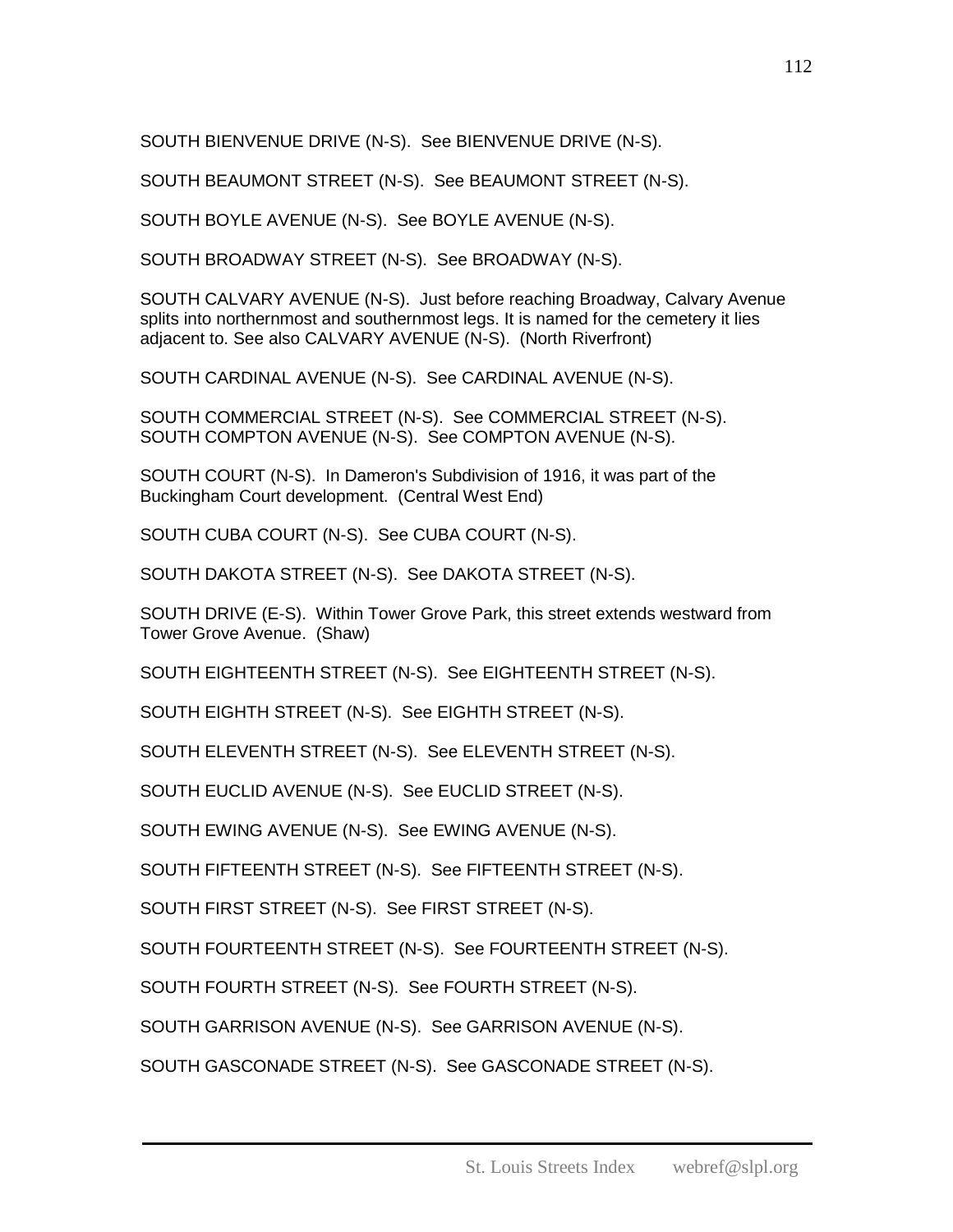SOUTH GRAND BOULEVARD (N-S). See GRAND AVENUE and BOULEVARD (E-W) and (N-S).

SOUTH JEFFERSON AVENUE (N-S). See JEFFERSON AVENUE (N-S).

SOUTH KINGSHIGHWAY BOULEVARD (N-S). See KINGSHIGHWAY BOULEVARD (N-S).

SOUTH LEFFINGWELL AVENUE (N-S). See LEFFINGWELL AVENUE (N-S).

SOUTH LENORE K. SULLIVAN BOULEVARD (N-S). See LENORE K. SULLIVAN BOULEVARD (N-S).

SOUTH LEONARD AVENUE (N-S). See LEONARD AVENUE (N-S).

SOUTH MAGNOLIA AVENUE (N-S). See MAGNOLIA AVENUE (N-S).

SOUTH MARKET STREET (N-S). See MARKET STREET (E-W).

SOUTH MEMORIAL DRIVE (N-S). See MEMORIAL DRIVE (N-S).

SOUTH MONTGOMERY STREET (N-S). See MONTGOMERY STREET (N-S).

SOUTH NEWSTEAD AVENUE (N-S). See NEWSTEAD AVENUE (N-S).

SOUTH NINTH STREET (N-S). See NINTH STREET (N-S).

SOUTH NORWOOD DRIVE (N-S). See NORWOOD DRIVE (N-S).

SOUTH PARK COURT (N-S). So named for its location south of nearby Carondelet Park. (Carondelet)

SOUTH ROSEBURY AVENUE (E-W). At its westernmost edge Rosebury Avenue splits into two legs. South Rosebury Avenue is the southernmost leg. See also ROSEBURY AVENUE (E-W). (Kingsbury)

SOUTH SARAH STREET (N-S). See SARAH STREET (N-S).

SOUTH SECOND STREET (N-S). See SECOND STREET (N-S).

SOUTH SEVENTEENTH STREET (N-S). See SEVENTEENTH STREET (N-S).

SOUTH SEVENTH STREET (N-S). See SEVENTH STREET (N-S).

SOUTH SIXTEENTH STREET (N-S). See SIXTEENTH STREET (N-S).

SOUTH SIXTH STREET (N-S). See SIXTH STREET (N-S).

SOUTH SKINKER BOULEVARD (N-S). See SKINKER BOULEVARD and PARKWAY (N-S).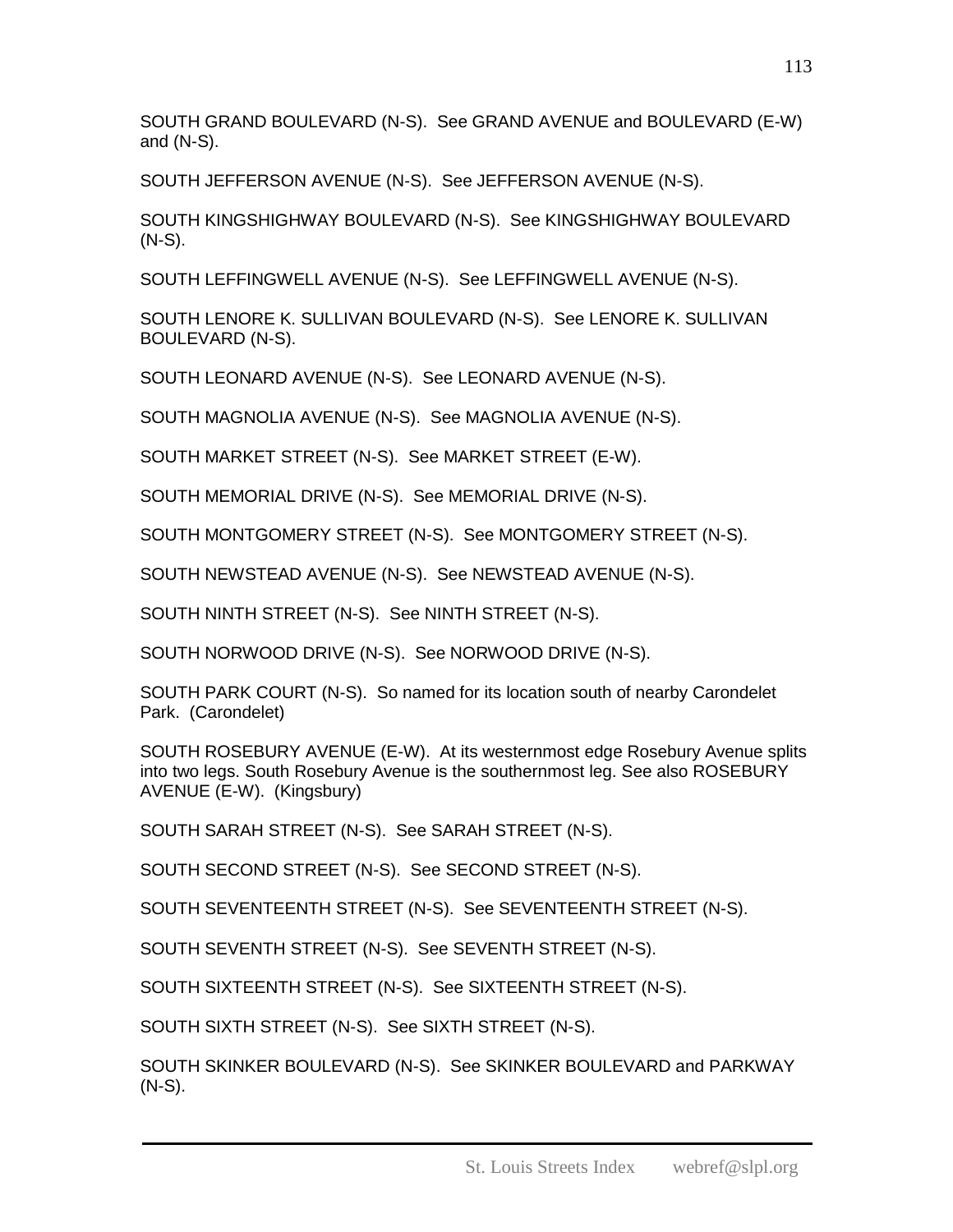SOUTH SPRING AVENUE (N-S). See SPRING AVENUE (N-S).

SOUTH TAYLOR AVENUE (N-S). See TAYLOR AVENUE (N-S).

SOUTH TENTH STREET (N-S). See TENTH STREET (N-S).

SOUTH THERESA AVENUE (N-S). See THERESA AVENUE (N-S).

SOUTH THIRTEENTH STREET (N-S). See THIRTEENTH STREET (N-S).

SOUTH TRUDEAU STREET (N-S). See TRUDEAU STREET (N-S).

SOUTH TUCKER BOULEVARD (N-S). See TUCKER BOULEVARD (N-S).

SOUTH TWELFTH STREET (N-S). A section of Tucker Boulevard (formerly Twelfth Street) which is cut off from Tucker by the I-44 and I-55 interchanges at Geyer Avenue and thus was not renamed. See also TUCKER BOULEVARD (N-S). (Soulard)

SOUTH TWENTIETH STREET (N-S). See TWENTIETH STREET (N-S).

SOUTH TWENTY-FIRST STREET (N-S). See TWENTY-FIRST STREET (N-S).

SOUTH TWENTY-SECOND STREET (N-S). See TWENTY-SECOND STREET (N-S).

SOUTH TWENTY-THIRD STREET (N-S). See TWENTY-THIRD STREET (N-S).

SOUTH UTAH PLACE (N-S). See UTAH PLACE (N-S).

SOUTH VANDEVENTER AVENUE (N-S). See VANDEVENTER AVENUE (N-S).

SOUTHLAND AVENUE (N-S). Located in the St. Louis Hills Number 4 Sub¬division of 1946, it was given its name by the developer, the Willmore Organization. (Southwest)

SOUTHWEST AVENUE (E-W). From Kingshighway to the city limits was known as Old Manchester Road until 1917, when it was renamed as Southwest Avenue. (Clifton) (The Hill) (Oakland)

SOUTHWOOD AVENUE (E-W). In the De Mun Park apartment subdivision of 1923, it was so named by the developer. (Kingsbury)

SOUTHWORTH COURT (N-S). So named by the developer, who was apparently a raging Anglophile (a nearby street is named Hamlet Street). (Baden-Riverview)

SPRING AVENUE (N-S). Took its name from a spring near Fairground Park near Natural Bridge Road in north St. Louis, which was the source of Rocky Branch Creek. Until 1893, a section of this street in the Shaw area was known as Cabanne Street. Another section, (between Shaw Boulevard and McRee Avenue) was named Morisse Street by Henry Shaw to honor his brother-in-law. It was renamed Spring Avenue in 1881. Until 1881, it was Morrow Avenue from Gravois to Arsenal and Gregor Street from Chippewa to Tholozan. It was also Olivia Street from Meramec to Itaska until 1925. (Fairground) (Grand Prairie) (Midtown) (Oak Hill) (Shaw)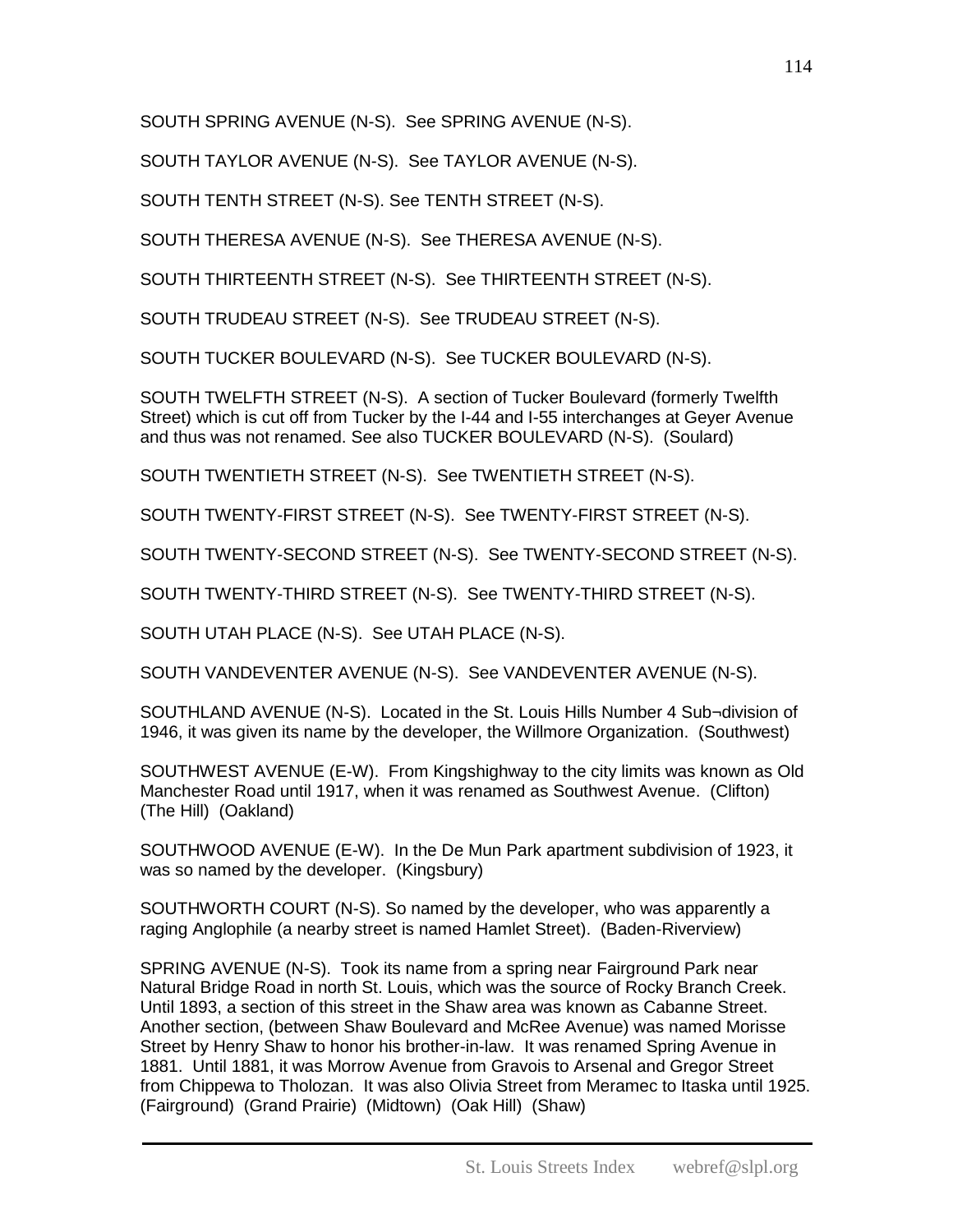SPRING DRIVE (E-W). In the Riverview Gardens subdivision of 1917, it was named for a nearby spring in the river bluff. (Baden-Riverview)

SPRING GARDEN DRIVE (N-S). Appearing in the Glasgow Woods subdivision of 1928, it is an example of a subdivision promotional name. It was a 60 foot wide road from Riverview to the city limits until 1931. (Baden-Riverview)

SPROULE AVENUE (N-S). Originating in Laclede J. Howard's subdivision of 1909, it honors Andrew Sproule, a partner in the Samuel C. Davis Dry Goods Company. (Oakland)

SPRUCE STREET (E-W). This unnamed colonial cross-street was called South "D" Street beginning in 1821 and was given its present name as part of the general street ordinance of 1826. (Downtown)

ST. ALPHONSUS STREET (N-S). So named because of its proximity to the nearby St. Alphonsus (Rock) Roman Catholic Church on Grand Boulevard. The church was dedicated on August 4, 1872. St. Alphonsus Maria de Liguori was founder of the Redemptionist Order in Scala, Italy, in 1732, a result of his experience in evangelistic work among the poor. (Grand Prairie)

ST. ANGE AVENUE and COURT (N-S). Commemorates Captain Louis St. Ange de Bellerive, formerly commandant of the garrison of Fort Chartres, who moved his men to St. Louis in 1765 and headed the government there until 1769. (Soulard)

ST. BERNARD'S LANE (N-S). Began as Hawk Avenue in the Rock Springs Addition of 1852 between Clayton Road and Gratiot Street. It received its present name in 1956 in honor of nearby Catholic Church of St. Bernard, Abbott. (Central West End)

ST. CHARLES STREET (E-W). Designated early in St. Louis history as the road to St. Charles. (Downtown) (Midtown)

ST. CYR AVENUE (E-W). In the 1894 Burke's subdivision of Prospect Hill, it is named for former landowner, Paschall Hyacinthe St. Cyr. It was known as Ann Avenue from Riverview to the city limits until 1881. (Baden-Riverview)

ST. EDWARD AVENUE (E-W). Originating in Kroeger's subdivision of 1909, it was named for the nearby Roman Catholic church of St. Edward the King. (Arlington)

ST. ELIZABETH'S ACADEMY PLACE (N-S). Named for the parochial school which it fronts (this street was formerly part of Tennessee Avenue). (Tower Grove East)

ST. FERDINAND AVENUE and ST. FERDINAND PLACE (E-W). These streets honor St. Ferdinand, who as Spanish King Ferdinand III (1199-1270) was canonized for driving the infidel Moors from his country. (Grand Prairie)

ST. GEORGE STREET (E-W). Named for the suburb of St. George, an 1836 development by William Carr Lane, first mayor of St. Louis. The tract previously was owned by the Vasquez and Delassus families. (Soulard)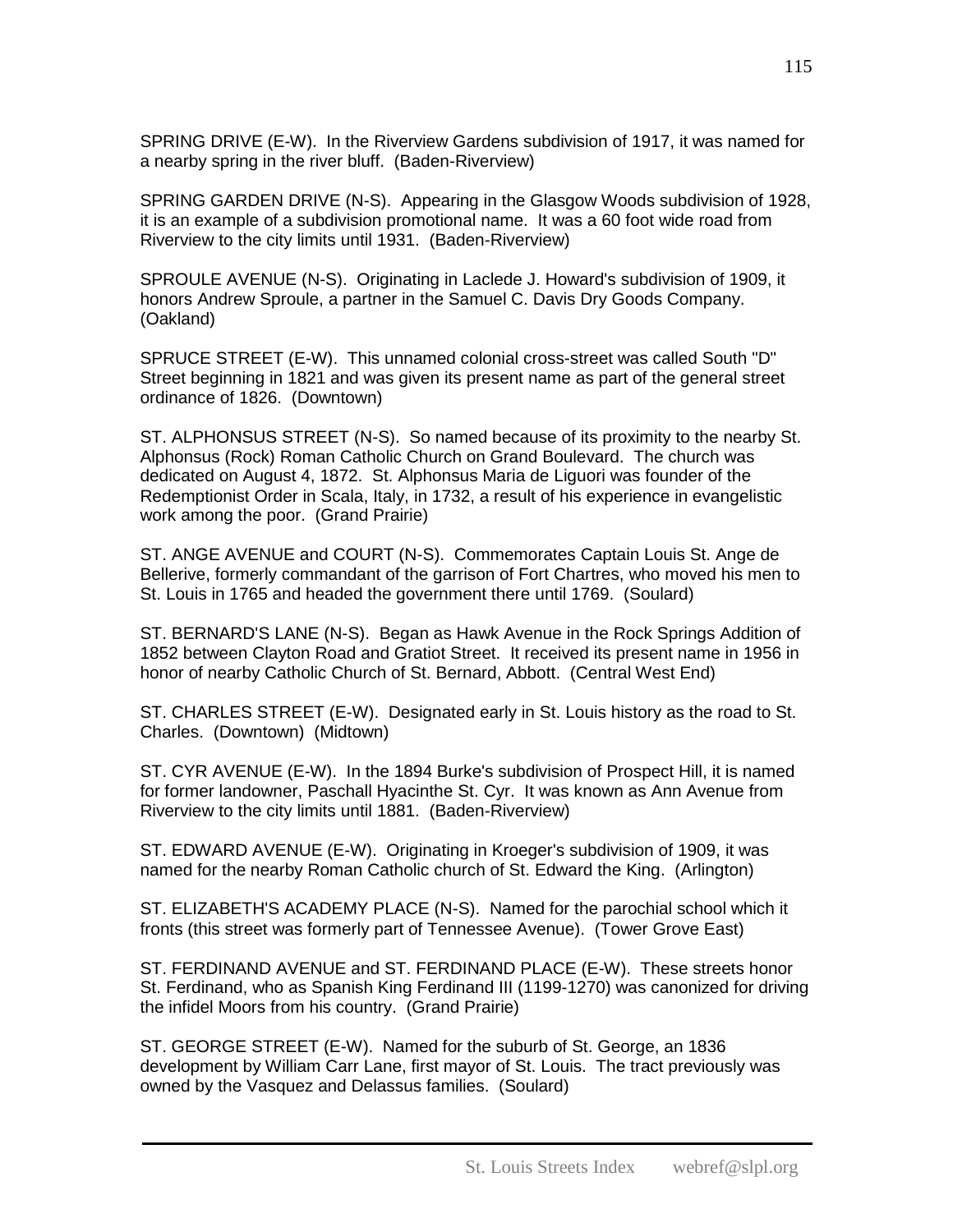ST. JAMES SQUARE (E-W). Appeared in the 1891 subdivision of Greenwood, it was named after St. James's Square in London, England, the location of St. James's Palace ("St. James's" is how "St. James" should be spelled). (Oakland) (Southwest)

ST. LOUIS AVENUE (E-W). In William Christy's addition of 1842, it was named to honor Saint Louis, King Louis IX of France (1214-1270), patron saint and namesake of our city. From Prairie Avenue westward to Belt Avenue, St. Louis Avenue was known as Claggett Avenue until 1888. Hezekiah Claggett was a landowner who subdivided tracts in the area. This street was called Grande Avenue from Fifteenth Street to Grand Avenue until 1871 and was Spring Street from the Wharf to Fifteenth Street until 1875. (Arlington) (Fairground) (Grand Prairie) (Old North St. Louis-Yeatman)

ST. MARYS DRIVE (E-W). Named for St. Mary's High School, which this street fronts. (Dutchtown South)

ST. VINCENT AVENUE and COURT (E-W). This street was named in the 1888 subdivision of the former St. Vincent Catholic Cemetery, which was located at the southwest corner of Park and Jefferson Avenues. Between Pennsylvania and Theresa avenues, this street was named Mary Ann until 1888. (Compton Hill)

STADIUM PLAZA (N-S). Formerly South Seventh Street between Walnut and Spruce, this street borders Busch Memorial Stadium on the west. It was named at the time of the construction of the stadium in 1966. (Downtown)

STANLEY AVENUE (E-W). Appeared in the 1885 subdivision of Blendon Place to honor James Stanley, then the postmaster at Cheltenham. (Oakland)

STANSBURY STREET (E-W). Named for Ira Stansbury, one of the developers in the Kalbfleisch and Stansbury's Subdivision of 1882. (Marquette-Cherokee)

STEFFENS AVENUE (N-S). Originating in the private Brockett Place Subdivision of 1910, it was named for Edward Steffens, who owned and developed it. (Oak Hill)

STEINLAGE DRIVE (N-S). Named for Adolph A. Steinlage, its developer. He was the president of the Steinlage Real Estate and Investment Company. It appeared in Steinlage's subdivision of 1928. (Fairground)

STEINS STREET (E-W). Called Steins Street between the wharf and Michigan Avenue to honor Jacob Steins, an early German settler of Carondelet. He arrived in 1846 and in the ensuing years was influential in causing many Germans to settle in a section that came to be known as Stein's Town. From Michigan to Grand Avenue, Steins Street was known as Heavens Street until 1881. (Carondelet) (Morganford)

STEPHEN AVENUE (N-S). Part of the 1923 subdivision of Submoor, it was named for David Stephen, an architect with the firm of William B. Ittner. (The Hill)

STERR LANE (E-W). Named for Maria Sterr's subdivision of 1891. (Marquette-Cherokee)

STEWART PLACE (N-S). Located in the private Stewart Place subdivision of 1888, it is named for the land owner and developer. The Stewart name originated in England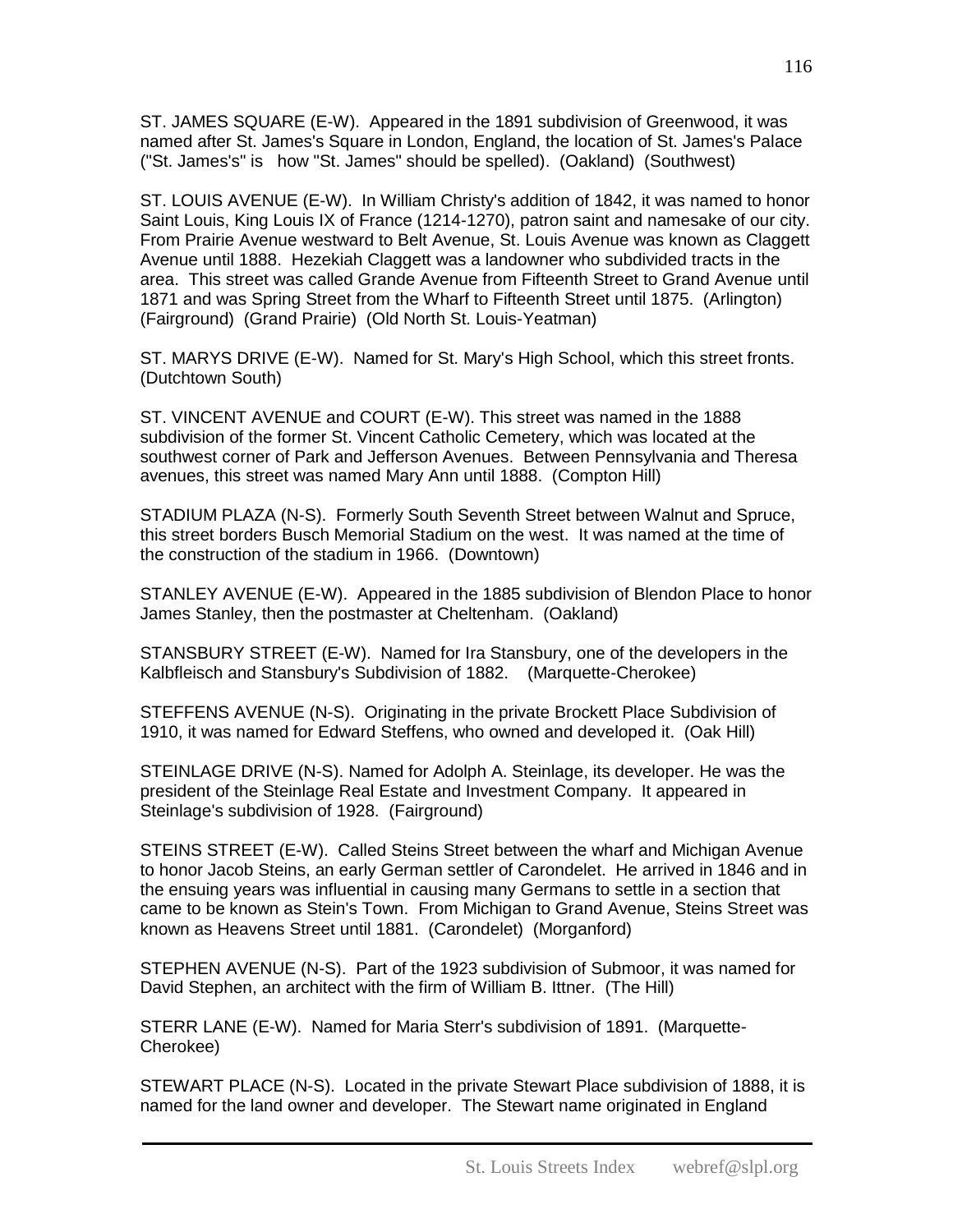meaning "keeper of the sty, pen, or hall, later manager of a household or estate." (Cabanne)

STOCKTON STREET (N-S). Originated in J.G. Bryan's Second subdivision of 1865, it honors Doctor Stockton, a physician who aided in the laying out of the Lowell Addition. It was First Street from Adelaide to Luther until 1881. (Hyde Park & Bissell -College Hill)

STODDARD STREET (E-W). Honored Henry Stoddard, real estate man and developer of the Stoddard's Addition, which he created in 1851. (Old North St. Louis-Yeatman)

STOLLE STREET (N-S). Originally Helvetia Street in the Helena Place Addition of 1904, it extended from Germania Street to the alley north of Primm Street. Helvetia was the Latin name for Switzerland. Renamed Stolle Street in 1952 for a local property owner. (Morganford)

STRATFORD AVENUE (E-W). In the Rydal Mount subdivision of 1893, it was named for Stratford-on-Avon, a municipal borough in Warwickshire, England, associated with William Shakespeare, and other English places of the same name. It was known as Frueh Avenue between 1893 and 1916. (Arlington) (Walnut Park)

STRODTMAN PLACE (N-S). Appearing in the 1873 subdivision of Bissell's Park, it was named for George W. Strodtman, a north side real estate man and developer. It was Twenty-First Street from Ferry to Grand until 1927. (Hyde Park & Bissell-College Hill)

STURGEON PLACE (N-S). Honored Isaac H. Sturgeon, who in 1855 became president of the North Missouri Railroad (later the Wabash Railroad). He was also a lawyer, real estate man and banker in St. Louis. The name first appeared in the subdivision of Bissell Park of 1873. (Hyde Park & Bissell-College Hill)

SUBLETTE AVENUE (N-S). Named in honor of William L. and Solomon B. Sublette, western fur traders who were landowners in Gratiot League Square. The street appeared on St. Louis maps dating back to the 1850s. Portions of it were also known as Cheltenham Avenue and Blue Ridge Road until 1881. It was Blue Ridge Road from Connecticut to Pernod until 1881. (The Hill) (Oakland) (Southwest)

SUBURBAN AVENUE (E-W). In Phillip E. Green's subdivision of 1892, it was so named for its then suburban location. (Cabanne)

SUGAR MAPLE KNOLL (E-W). The sugar maple is a variety of the maple tree (it is also known as the hard maple). This is the tree from which maple syrup is extracted. Its wood is also valuable as lumber. (Midtown)

SULLIVAN AVENUE (E-W). Located in the East Union Addition of 1850, it was named in honor of William Sullivan, an early settler in colonial St. Louis, who was appointed as a constable and coroner under American authority by Governor William Henry Harrison and later became a justice of the peace. It was named Lucas Street between Twelfth and Elliott until 1875. (Fairground) (Old North St. Louis-Yeatman)

SULLIVAN BOULEVARD (N-S). See LEONOR K. SULLIVAN BOULEVARD (N-S).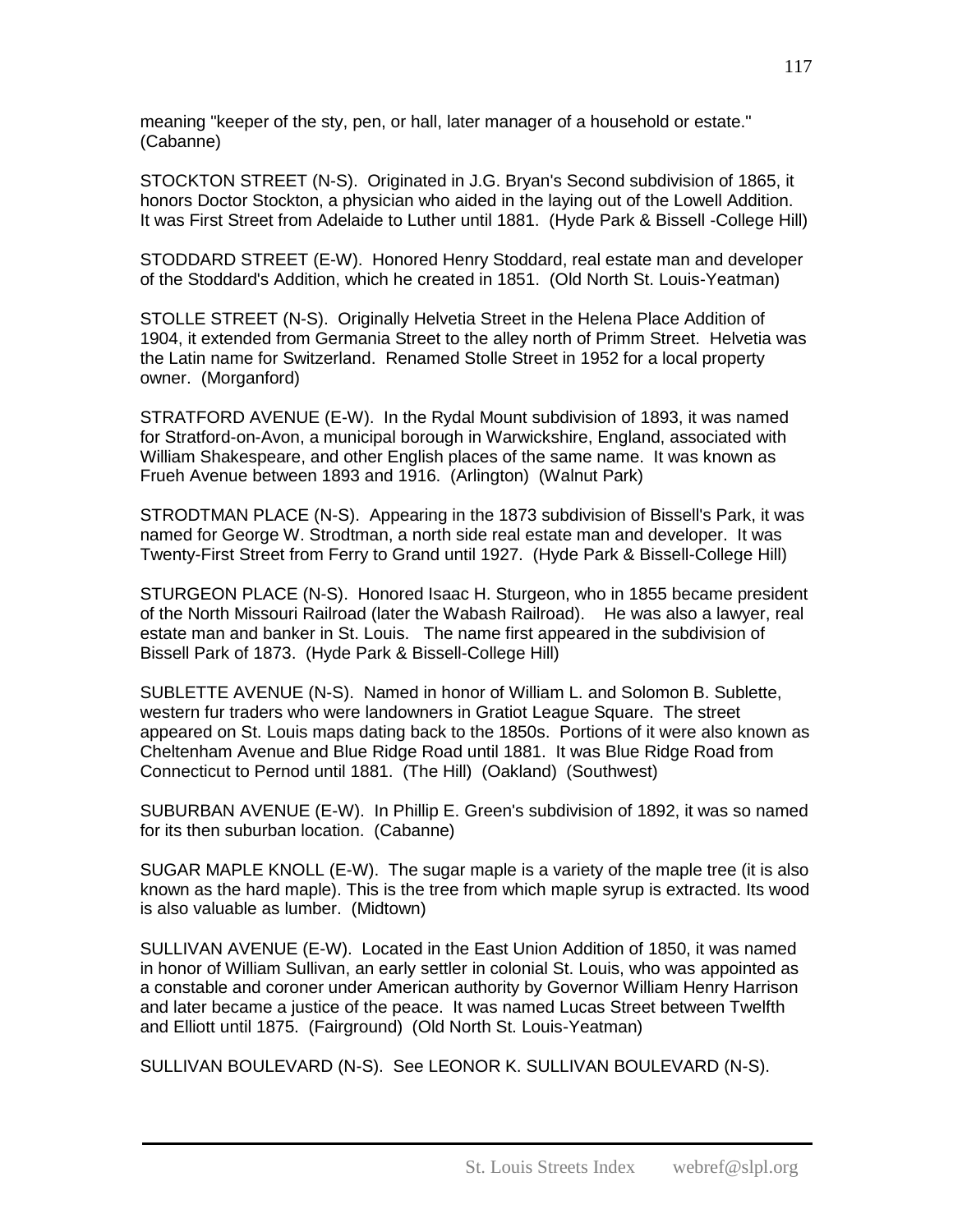SULPHUR AVENUE (N-S). Developed from a road leading to a sulphur spring in David W. Graham's Sulphur Spring tract. Until 1882, from Wilson to Manchester avenues, it was known as Cheltenham Avenue. (Clifton) (The Hill) (Oakland) (Southwest)

SUMMIT DRIVE. A drive in Forest Park, it takes its name from the high elevation it traverses. (Kingsbury)

SUMMIT PLACE (N-S). In the 1920 private subdivision of A.B. Finch. Its name refers to the highest point of a mountain. (Walnut Park)

SUNSHINE DRIVE (E-W). Originally Upton Street in the Gravois Homesites Subdivision Number Three of 1923, it received its present name in 1933. It is also known as Sunshine Drive in the Morganford Gardens Subdivision of 1949. (Morganford) (Southwest)

SUSANVIEW COURT (N-S). Appearing in the 1963 Joanne Terrace Subdivision, named for a female relative of the developer. (Southwest)

SUSON PLACE (E-W) AND COURT (N-S). "Suson" is a variant of "Susson" which is descended from "Susan," meaning "a lily." Appeared first in the Hampton Gardens Apartments subdivision of 1950. (The Hill)

SUTHERLAND AVENUE (E-W). Named for a maritime county in northern Scotland in the 1896 Southampton Subdivision. "Sutherland" is Scottish for "Southern land." (Southwest)

SWAN AVENUE (E-W). When McRee City was platted in 1869, William B. Swan was associated with the Hiram Leffingwell Company, which laid out the subdivision. In 1867 Swan developed another subdivision in south St. Louis. (Shaw)

SWERINGEN AVENUE. (E-W) Part of the John J. O'Fallon estate subdivision of 1870, it honors James L. Sweringen, a landowner in the vicinity. (Baden-Riverview)

SWITZER AVENUE (E-W). Originating in the 1859 Railroad Addition to Germantown, it is named for Mary J. Switzer, a daughter of Doctor William H. Jennings. (Baden-Riverview)

T. E. HUNTLEY AVENUE (N-S). Named in honor of Thomas Elliott Huntley, a clergyman who was pastor of the Central Baptist Church from 1942 to 1983. T.E. Huntley Avenue was formerly part of Ewing Street. (The official name of this street is T. E. Huntley Avenue, not Rev. T. E. Huntley Avenue. It was named in city ordinance #59748.) (Midtown)

TAFT AVENUE (E-W). Originated in the 1908 Taft Place Subdivision off of Gravois Avenue and named for William Howard Taft, president of the United States (1909-1913) and later Chief Justice of the United States Supreme Court (1921-1930). From Compton Avenue to Thirty-Ninth Street, it was named Neosho Street until 1940. (Marquette-Cherokee) (Oak Hill)

TALCOTT AVENUE (E-W). When it appeared in the Lowell Addition of 1851, it honored Captain Andrew Talcott of the U.S. Army Engineers. He was a member of Colonel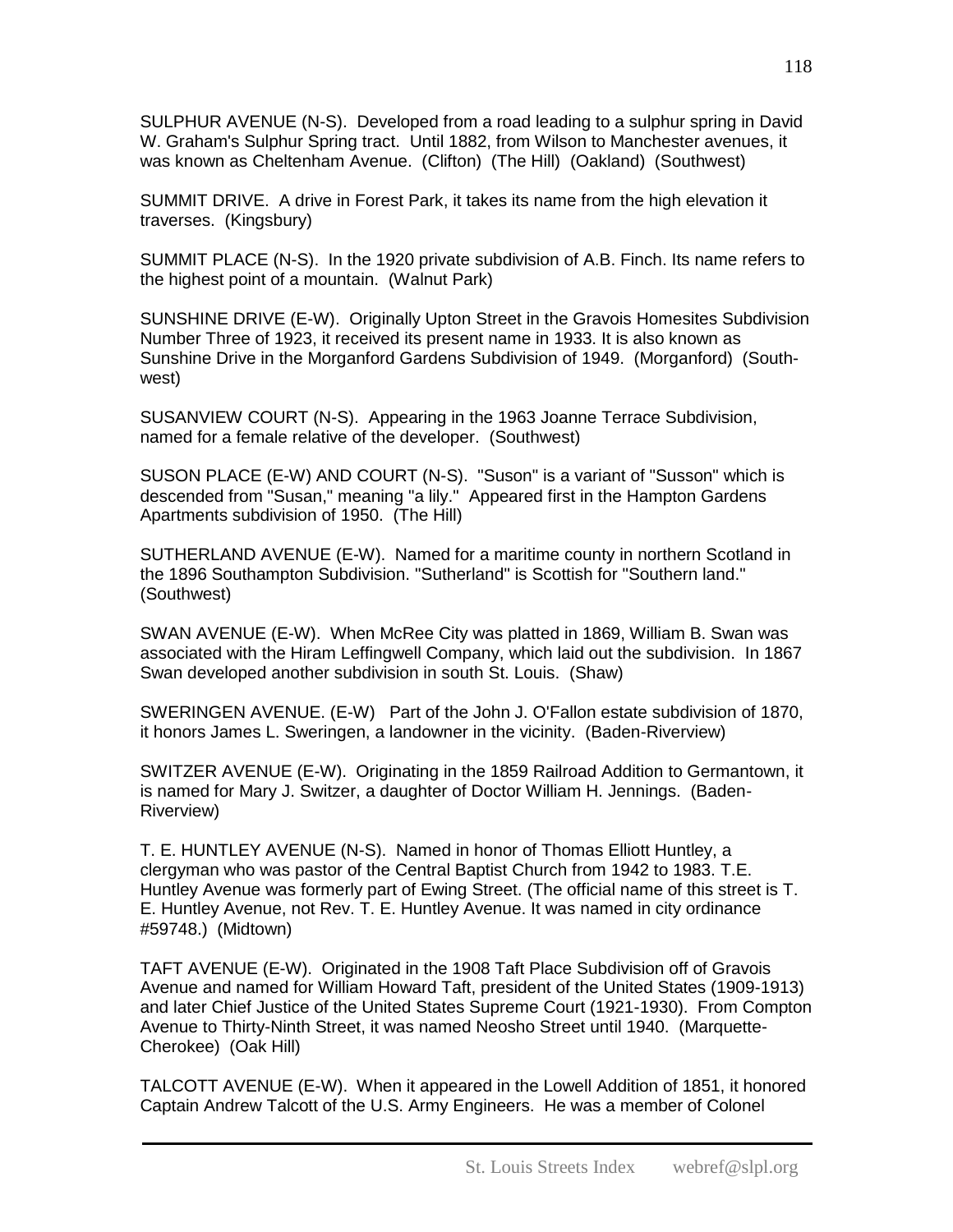Henry Atkinson's Missouri River expedition of 1819 and a surveyor and inventor. (Hyde Park & Bissell-College Hill)

TALMAGE AVENUE (N-S). Named for property owner A. R. Talmage, an executive with the Pacific Railroad in the McRee City subdivision of 1869. (Central West End) (Shaw)

TAMM AVENUE (N-S). Honors Jacob Tamm, an early farmer and land owner in the Glades Tract, where the name of Tamm Road appeared on the 1856 map. It was changed to Tamm Avenue in 1893. (Clifton) (Oakland) (Southwest)

TARA LANE (N-S). In the Inglesyde subdivision of 1890, it is named for a village in County Meath, Ireland, which was the seat of Irish kings until the sixth century. (Baden-Riverview) (Walnut Park)

TAYLOR AVENUE (N-S) and (E-W). So titled by landowner Nathaniel Pendleton Taylor after himself. Taylor Avenue first appears on St. Louis maps in the 1850s. Taylor served as United States Register in St. Louis in the 1840s, a position which would have made him knowledgeable about land in the region. He owned a large tract along the north edge of present-day Lindell Boulevard. The present southerly extension through Gibson Heights to Manchester Road was made in 1893. In the Fairground neighborhood, it was formerly Magnolia Avenue from St. Louis Avenue to Ashland until 1881. In the Baden neighborhood, it was previously named Harlem Avenue and Bircher Street from Wharf to West Florissant before 1913. Like East Grand, Taylor is East Taylor from West Florissant to Hall. (Baden-Riverview) (Central West End) (Fairground) (Grand Prairie) (Hyde Park & Bissell- College Hill) (Shaw)

TEACHERS DRIVE (N-S). So named because of its close proximity to Harris-Stowe State College, which was originally a normal school (teachers' college) and still serves mainly as a teacher training institution. (Midtown)

TEDMAR AVENUE and COURT (N-S). This name originated in the 1950 Tedmar Subdivision for which Tedmar Avenue is named. Tedmar Court was platted in the 1955 Terry Subdivision. The name appears to be a coined word, as from "Ted" and "Marshall," but its origins have not been discovered. (Southwest)

TEMPLE PLACE (N-S). Named for Joseph Temple, city assessor and collector of water rates, in the 1890 subdivision of Mount Gamble. (Cabanne)

TENNESSEE AVENUE and PLACE (N-S). Named for the Volunteer State in the subdivisions of the St. Louis Commons during the 1850s. Until 1902, a southern section of the street was named Eleventh Street between Eiler and Osceola Streets and various sections in south St. Louis and Carondelet were named Tenth and Twelfth Street. The name of the state of "Tennessee" originated in the important Cherokee Indian town of "Tanasi," which had various spellings. (Carondelet) (Compton Hill) (Marquette-Cherokee) (Morganford)

TENNIS WAY (N-S). So named in the 1946 subdivision of St. Louis Hills Number 4, because it led toward the tennis courts in Willmore Park. (Southwest)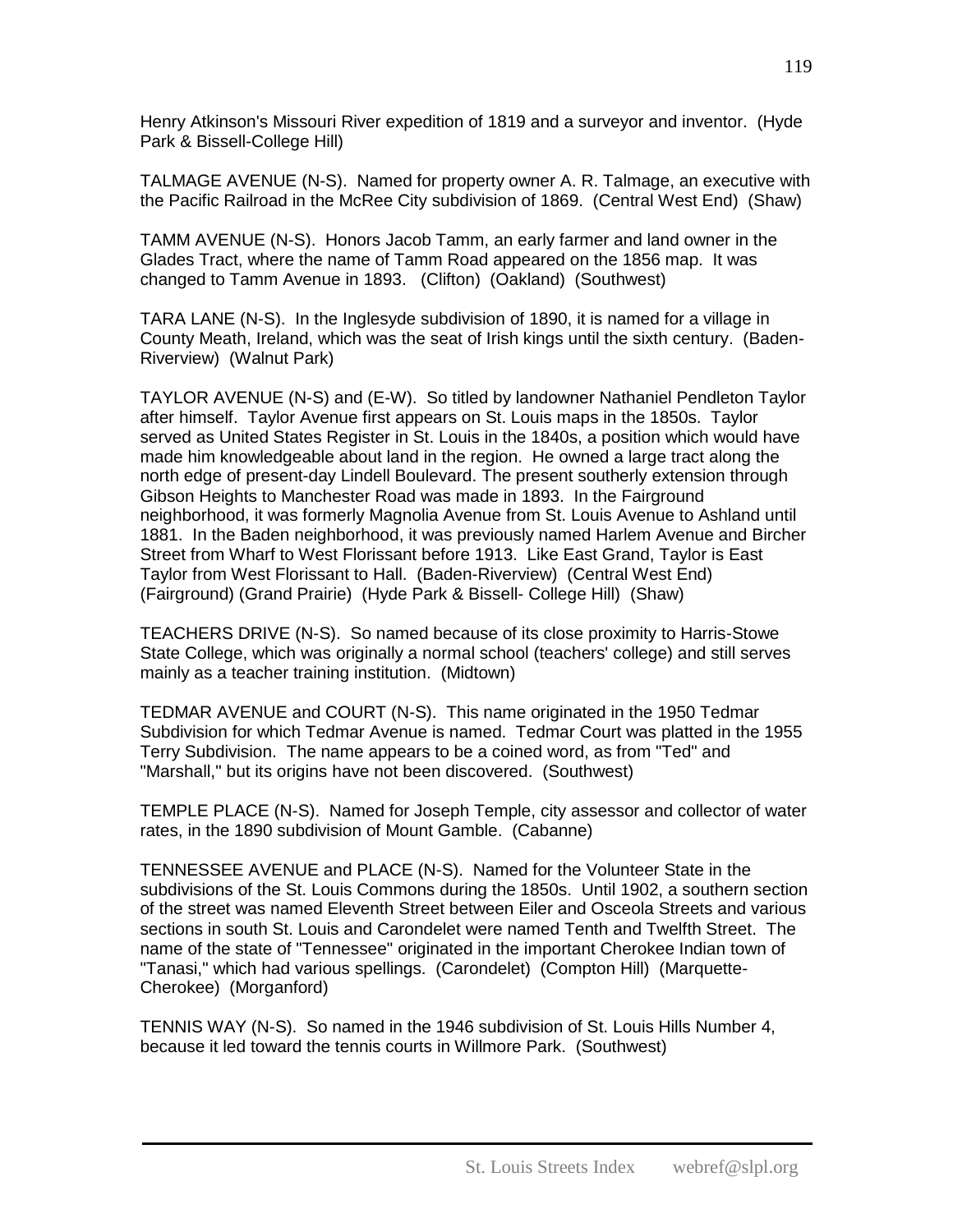TENNYSON SQUARE (N-S). Appeared in the 1891 Moses Greenwood Subdivision, it venerates Alfred Lord Tennyson (1809-1892), English poet laureate after 1850. (Oakland)

TENTH STREET (N-S). First appeared in the John B. C. Lucas addition of 1836. In Rene Paul's addition of 1845, that portion of present-day 10th Street between Gratiot and Chouteau was named Barlow Street for Stephen D. Barlow, a railroad executive and president of the St. Louis school board in 1865. The name was retained until 1881. Within the Soulard neighborhood, it bore the names of Valle, South, Buel and Menard before 1883. (Downtown) (Old North St. Louis-Yeatman) (Soulard)

TERMINAL ROW (N-S). So named because of its location in the Hall Street truck terminal hive. This street was formerly known as River Road. (Baden-Riverview)

TERRACE AVENUE (N-S). A promotional name that originated in the Rosa Park Subdivision of 1906. (Oak Hill)

TERRY AVENUE (E-W). Named for their family by two brothers, A. O. and L. F. Terry, who headed the Terry Brothers Real Estate Company. They developed Terry Place and the Terry Company subdivisions in 1888-1889. (Arlington) (Grand Prairie)

TESSON COURT and STREET (E-W). Named for Louis Tesson, a council-man from the second ward in Carondelet's first city council. His family were early French settlers in the area. The name originally applied to the portion of the street from the wharf to Ivory Avenue west of which it was Motier Street. The Motier section was also named Tesson in 1881. (Carondelet) (Morganford)

TEXAS AVENUE (N-S). Generally named for the state of Texas in the subdivision of the St. Louis Commons of 1854, although part of it was named Clara Street until 1881. "Texas" comes from the Caddo Indian word "teyshas," meaning "friends" or "allies." Various Indian tribes used the word to acknowledge their alliances. (Compton Hill) (Marquette-Cherokee)

THATCHER AVENUE (E-W). Laid out in the 1879 Merchant's Bank subdivision of the George Thatcher tract as an acknowledgement of the former land owner. (Baden-Riverview)

THEKLA AVENUE (E-W). In the 1891 subdivision of Harney Heights, it probably memorializes a daughter of the Harney family. "Thekla" originated in the Greek "theocleia," meaning "god-famed." The name is rare in English-speaking countries. (Walnut Park)

THEOBALD STREET (E-W). A Germanic given name meaning "people-bold." In the 1904 subdivision of Walter Place, it was named for a relative of the developer. (Baden-Riverview)

THEODORE AVENUE (E-W). Originating in the 1892 subdivision of Elmwood Park, it honors Theodore F. Chambers, a property owner. (Walnut Park)

THEODOSIA AVENUE (E-W). An heiress of the Lucas family, Theodosia Hunt Patterson, is memorialized by the name of this street. (Arlington) (Grand Prairie)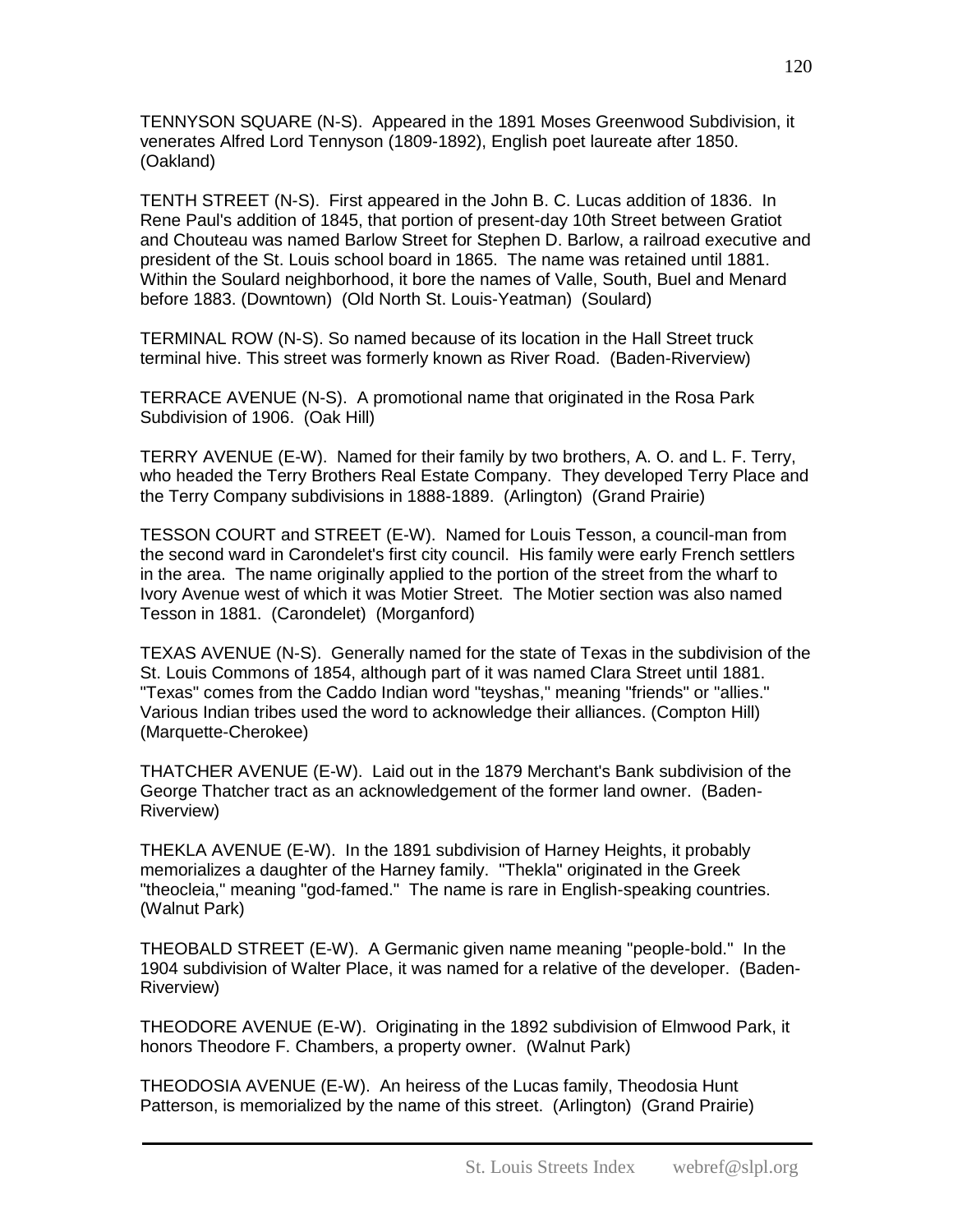THERESA AVENUE (N-S). Named for Theresa Paul Taylor, one of the heirs of the Chouteau estate. Originated in the 1854 Subdivision of Section 16 of the St. Louis Commons bearing the name of Ware Avenue for a prominent Unitarian minister. It bore that name until 1895 when it was given its present name. Parts of the street were called McCombs and Wilkinson until 1881. (Compton Hill) (Midtown) (Old North St. Louis-Yeatman)

THIRD STREET (N-S). Known as La Rue des Granges (Barn Street) in colonial St. Louis, this street was renamed Third Street after the Louisiana Purchase. In Soulard, the section between Rutger and Arsenal streets was named Jackson Street until 1883. (Baden-Riverview) (Hyde Park & Bissell-College Hill) (Old North St. Louis-Yeatman) (Soulard)

THIRTEENTH STREET (N-S). Appeared in the James H. Lucas addition of the early 1840s. The section of the street from Market to Spruce was called Rundlet in John S. Rundlet's addition of 1836, but it was changed to Thirteenth Street in the late 1840s. Downtown, from Lucas to Biddle, it was Fourteenth Street to 1885 and High Street from Biddle to O'Fallon until 1883. Before 1881, some sections of it in the Benton Park area bore the names of Summer, Closey and Morton. In the Soulard neighborhood, this street was named Morton, Summer and Closey at various times before 1883. (Benton Park) (Downtown) (Old North St. Louis-Yeatman) (Soulard)

THIRTY-EIGHTH STREET (N-S). Named Sixteenth Street in the 1858 South St. Louis Suburb by John C. Ivory. It retained that name between Eichelberger and Meramec streets until 1911, when it was renamed 38th Street. (Oak Hill)

THIRTY-NINTH STREET (N-S). When named, it marked the beginning of the thirtyninth block west of the Mississippi River. Much of the street originally was known as South Vandeventer. It received its present designation in 1910. Named Sixteenth Street in John C. Ivory's 1858 suburb of South St. Louis, it retained that name between Eichelberger and Meramec streets until 1911, when it was renamed Thirty-Ninth Street. A section of the street between Vista and Chouteau avenues was called Tiffany Street until 1926. The name of Tiffany was derived from Louis and P. D. Tiffany, the owners of a tract of land in that vicinity. (Oak Hill) (Shaw)

THIRTY-SEVENTH STREET (N-S). Began as Fourteenth Street in John C. Ivory's South St. Louis suburb of 1855 and was so named until 1911 when it received its present name in the Oak Hill area. (Oak Hill)

THOLOZAN AVENUE (E-W). Named for John S. Tholozan, a member of the Sanguinette Family, and his wife Adele, who owned the large Tholozan tract between Chippewa Street and Tholozan Avenue, extending westward from Grand almost to Kingshighway until her death. The street name of Tholozan first appeared in the McNeil and Hart`s Subdivision of 1860. (Oak Hill) (Southwest)

THOMAS STREET (E-W). Laid out in the 1851 Stoddard Addition, it honors James S. Thomas, mayor of St. Louis from 1864 to 1868, and developer of the Compton Hill Addition. (Old North St. Louis-Yeatman)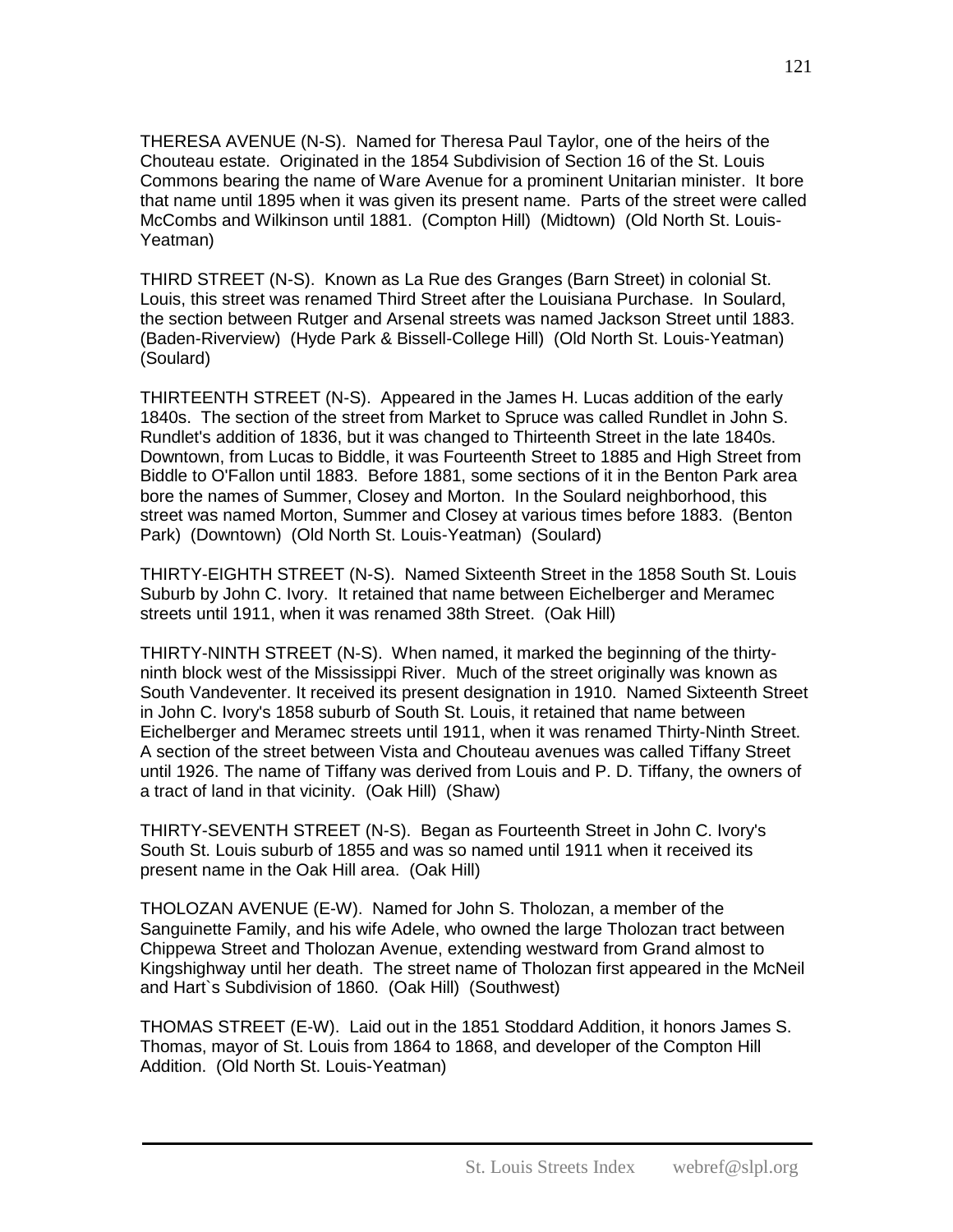THORNBY PLACE (N-S). A private street in the Christian Brothers Subdivision of 1878, it is a shortened form of the name of the town of Thornbury in England. (Cabanne)

THRUSH AVENUE (N-S). Appearing in the 1892 subdivision of Walnut Park, it is named for a bird family noted for their beautiful songs. (Arlington) (Baden-Riverview) (Walnut Park)

THURMAN AVENUE (N-S). For Allen G. Thurman, the vice-presidential candidate with Grover Cleveland in 1888. The developers of Tyler Place named the street for Thurman to gain publicity during the Democratic National Convention held in St. Louis in 1888. The section of Thurman between Magnolia and Shenandoah served as a street car line from the 1890s. (Shaw)

TILDEN AVENUE (N-S). Honored Charles A. Tilden, president of the Tilden Lumber Company, when it appeared in the Boulevard Heights subdivision of 1912. (Morganford)

TILLIE AVENUE (E-W). Named for Tillie Kraft, a female member of the family, it was part of the 1906 subdivision of Kraft Place. (Baden-Riverview)

TOENGES AVENUE (E-W). Probably a variant spelling of "Tong," "fork of river", the name of five different places in England, or from "Tonge", meaning "tongue of land." Platted in the Toenges Subdivision of 1922 and named for the developer. (Morganford)

TOWER GROVE AVENUE (N-S). Named by Henry Shaw after his country estate, "Tower Grove," now on the grounds of the Missouri Botanical Garden. The house was given its name because it had a tower, and it was surrounded by a grove of trees which Shaw turned into a garden. Tower Grove Avenue was the road that Shaw used to reach his estate from the local station of the Pacific Railroad. (Central West End) (Shaw)

TOWER GROVE PLACE (E-W). See explanation for TOWER GROVE AVENUE (N-S). (Shaw)

TOWNSEND AVENUE (E-W). Named in honor of Jesse Townsend, 19th ward alderman (1985-1991). (Academy-Sherman)

TRAFFORD LANE (N-S). Appearing in the 1890 subdivision of Inglesyde, it was named for Trafford Park, the estate of Sir Humphrey de Trafford, near Manchester, England. (Baden-River-view)

TRAINOR COURT (N-S). An English family name that appeared in the 1923 South Hurst subdivision. It means "one who came from Trafford (ford on Roman road; ford by a trap), the name of places in Lancashire and Northamptonshire. (Morganford)

TREMONT AVENUE (E-W). Named for Boston's Tremont Street in the Greenwood Subdivision of 1891. (Oakland)

TRUDEAU STREET (E-W). Located in the Morrison, Duchouquette, Papin and Picotte Addition of 1839, this street is named in honor of Jean Baptiste Trudeau, the first school master of colonial St. Louis. (Soulard)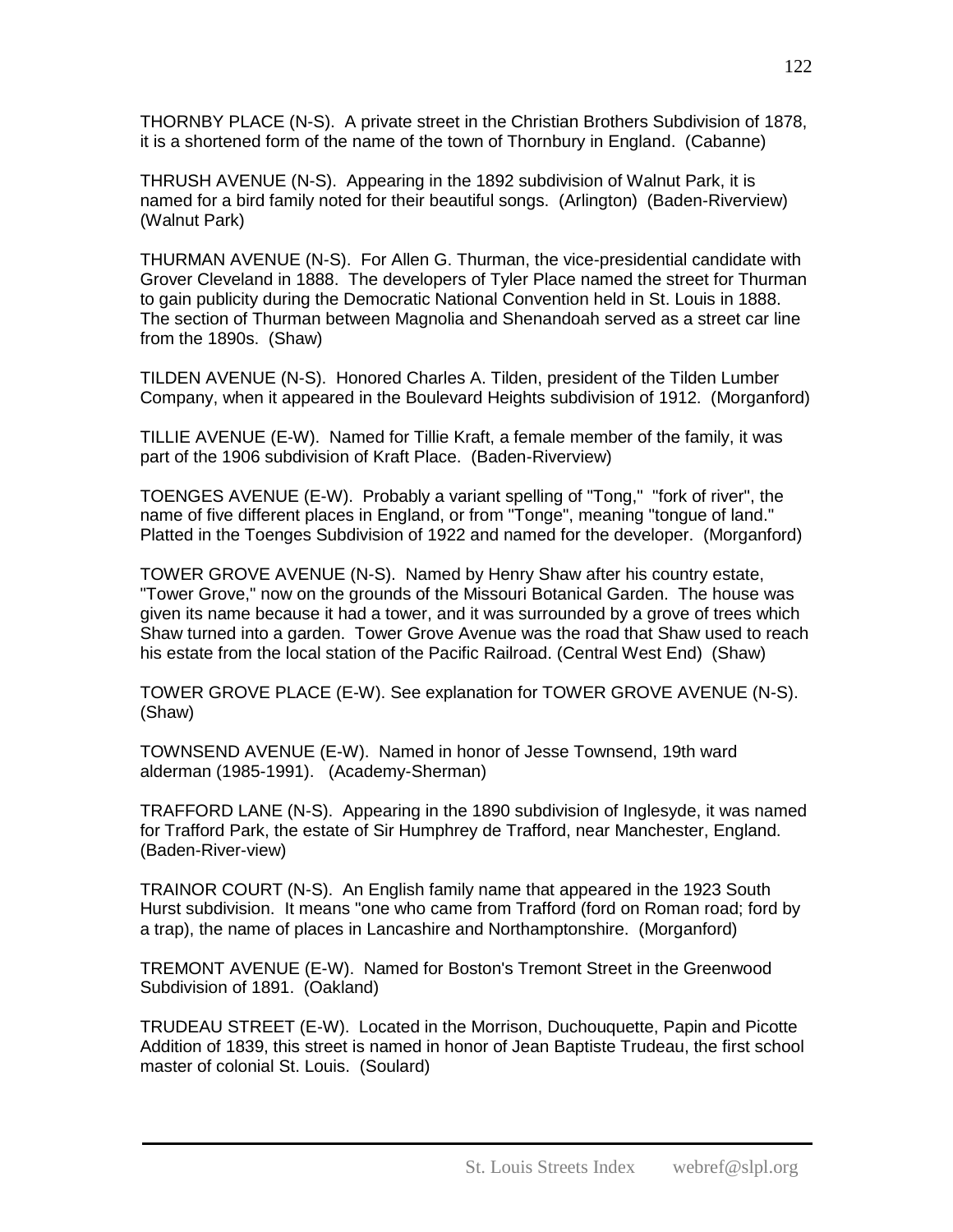TUBMAN LANE (E-W). A street within the bounds of the block delineated by Ninth and Tenth streets and Cass and O'Fallon streets (the street lies within the Cochran Gardens Housing Project). Named for Harriet Tubman (c.1820-1913), American abolitionist and former slave who became a principal "conductor" on the Underground Railroad, leading more than 300 slaves to freedom. (Columbus Square)

TUCKER BOULEVARD (N-S). Mayne Avenue south of Market Street in Rundlet's 1836 addition was renamed Twelfth Street in the 1840s. The Lucas family dedicated the section of the street between Market Street and Washington Avenue to the city in their sub-division of 1844. The street maintains its great width because of the presence at its center of the Lucas Public Market. Its name was changed from Twelfth Street to Twelfth Boulevard in 1932. It became Tucker Boulevard in 1979 in honor of former mayor Raymond R. Tucker. From Lucas to O'Fallon, Twelfth was High Street until 1932. (Downtown) (Old North St. Louis-Yeatman) (Soulard)

TURNER AVENUE (N-S). Appearing in the White Place subdivision of 1859 honors Spencer A. Turner, a relative of the Lucas family and a real estate company owner in 1859. (Fairground)

TWELFTH STREET (N-S). See SOUTH TWELFTH STREET (N-S).

TWENTIETH STREET (N-S). The section of Twentieth Street between Market and Poplar was platted in 1846 as Adolphe Street, named after developer Adolphe Paul. This name survived until 1880 when it was changed to Twentieth. North of Market, it was known by its present name from its inception in the Lucas family subdivision of the early 1850s. Between Lucas and O'Fallon, it was called Twenty-First Street until 1883 and from Eugenia Street to Clark Avenue it was called Tom Street until 1929. In Old North St. Louis, the section from Grand to Linton was called Maria to 1881. (Downtown) (Hyde Park & Bissell - College Hill) (Old North St. Louis-Yeatman)

TWENTY-FIFTH STREET (N-S). Originating in the Union Addition of 1850, it was known as Twentieth Street from Cass Avenue to Palm Street until 1883. (Hyde Park & Bissell-College Hill) (Old North St. Louis-Yeatman)

TWENTY-FIRST STREET (N-S). Originally appeared in William Christy's addition of 1842. Between Market Street and Scott Avenue, it was called Mercer Street from the early 1850s until 1880. The Lucas family called it Twenty-First Street from Market Street to St. Charles in their addition of the 1850s. North of Washington Avenue, it was called Twenty-Second Street until 1883. In old North St. Louis, a section was known as Kayser Place from Madison to Benton until 1883 and Solomon Avenue from Benton to Branch. Also, until 1883, it was Fifteenth Street from Linton to College until 1886. (Downtown) (Hyde Park & Bissell-College Hill) (Midtown) (Old North St. Louis-Yeatman)

TWENTY-SECOND STREET (N-S). Originated in William Christy's Addition of 1842. Between Market Street and Chouteau Avenue, it was called Noeme Street until 1880. In Old North St. Louis, it was Seventeenth Street from Palm to Angelica until 1883. (Hyde Park & Bissell-College Hill) (Midtown) (Old North St. Louis-Yeatman)

TWENTY-THIRD STREET (E-W). First platted in William Christy's Addition of 1842, it was known as High Street between Market and Papin Streets until 1881. It was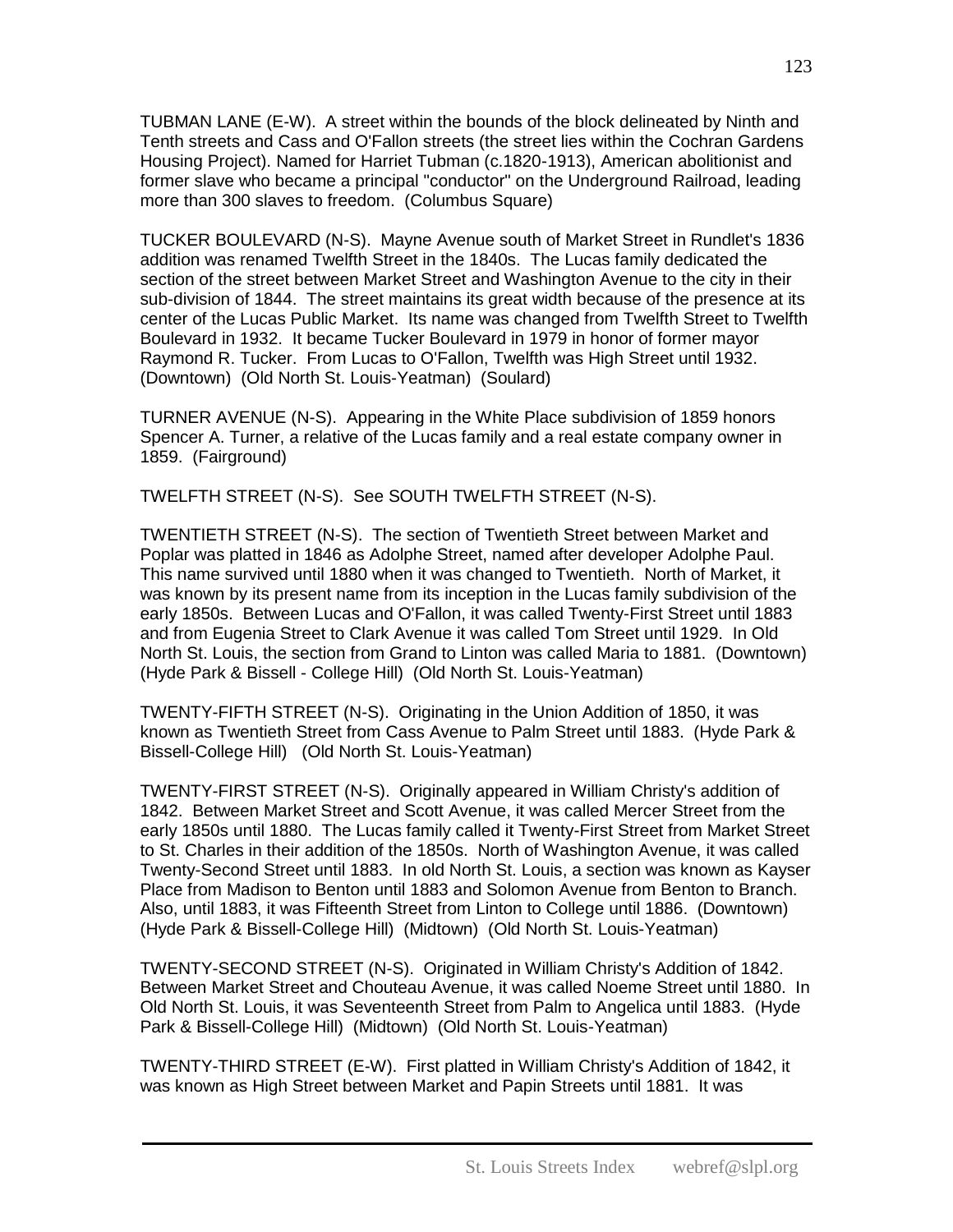Nineteenth Street from Cass Avenue to Hebert Street until 1883. (Hyde Park & Bissell-College Hill) (Midtown) (Old North St. Louis-Yeatman)

TYLER STREET (E-W). When it appeared in William C. Christy's Addition to North St. Louis of 1842, it commemorates Robert Tyler who married Mary Lawrence Chambers, the daughter of the developer of Chambers, Christy and Wright's Town of North St. Louis of 1816. It was known as Webster Street from the wharf to Tenth Street until 1881. (Old North St. Louis-Yeatman)

TYROLEAN AVENUE (E-W). In the Austria Heights subdivision of 1906, it was named for the province of Tyrol in the Austrian Alps. (Morganford) (Southwest)

TYUS COURT (E-W). Named for Leroy Tyus, who was a state representative 1950- 1958 and 20th ward committeeman for 23 years. (Academy-Sherman)

ULENA AVENUE (N-S). Appeared in the 1914 Wanda Place subdivision and probably named for a female relative of the developer. "Ulena" is a highly unusual name composed by adding the letter "u" to "lena," which is a pet form of names ending in "lena," like Helena. (Oak Hill)

UNION BOULEVARD (N-S). Originally named as Second Kingshighway between the Olive Street Plank Road (Delmar) and St. Charles Road (Martin Luther King Drive), in the 1850s. It derived its present name during the Civil War when many of its abutting property owners were Union sympathizers. Northern sections of Union bore the names of Bernays and Barton at various times. In the Arlington neighborhood, it was Barton Avenue from Easton to Natural Bridge until 1880 and was Bernays Avenue in honor of a prominent doctor, between Bircher and West Florissant until 1916. (Arlington) (Cabanne) (Central West End) (Walnut Park)

UNION DRIVE. A drive in Forest Park, it begins at the Union Boulevard entrance to Forest Park. (Kingsbury)

UNIVERSITY COURT (N-S). Named for its close proximity to St. Louis University and Harris-Stowe State College. (Midtown)

UNIVERSITY STREET (E-W). In the 1850 Union Addition, it was named for St. Louis University. It was Magnolia Street from Jefferson to Glasgow until 1881 and Wright Street from Twenty-second to Glasgow until 1886. (Fairground) (Old North St. Louis-Yeatman)

UNTER DEN LINDEN (E-W). Named after a famous street in Berlin, Unter den Linden was part of the 1891 Greenwood Sub-division. (Oakland)

UPTON STREET (E-W) Named U Street in old Carondelet and then called Union Street in 1854. The new name applied only to the section extending from the wharf to Michigan Avenue; west of that, it was called Fourth Street. In 1881 it was renamed Upton Street, honoring Emory Upton (1839-1881), a U. S. Army officer and writer who served with distinction through the Civil War. He originated a system of military tactics and was a commander at West Point in the 1870s. Upton Street was named Caroline Avenue west of Grand until 1881 82. (Carondelet) (Morganford)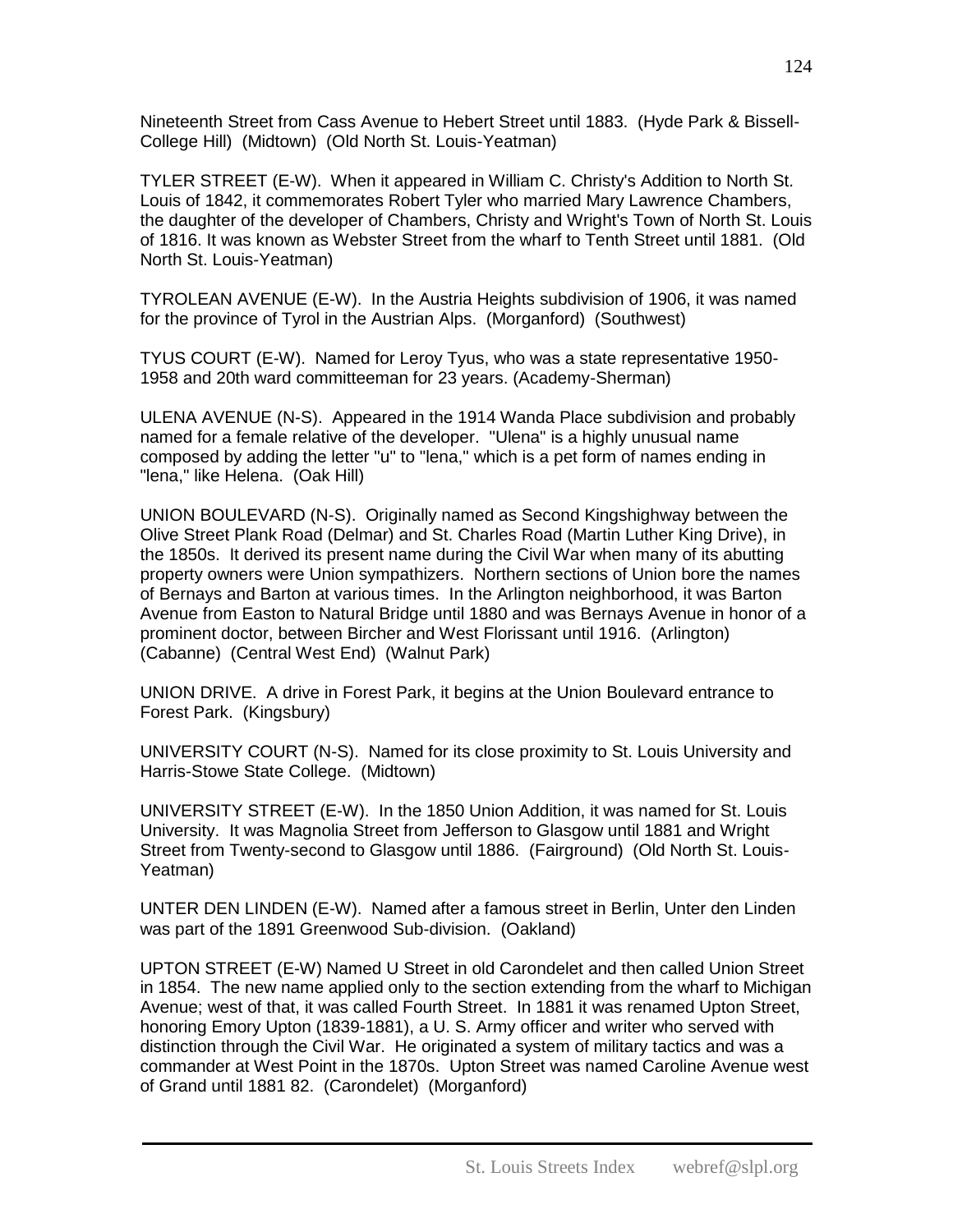UTAH PLACE and STREET (E-W). The name of this street was derived from the Ute or Utah Indians and for a river of that name discovered by John C. Fremont. Utah Street is named for Utah Territory which was created in 1850. The name is in consonance with the method adopted for naming the east-west streets in the platting of the St. Louis Commons after Indian tribes or rivers. (Benton Park) (Marquette-Cherokee) (Soulard)

VAIL PLACE (N-S). Entrance to Newman and Howard's Addition of 1859. Named for James H. Vail, the assistant circuit attorney in St. Louis in 1860. Socrates Newman was then the leading importer and dealer in gas lighting fixtures in St. Louis. He joined Richard J. Howard in developing this subdivision. (Lafayette Square)

VALENTINE STREET (E-W). Commemorates Father Valentin or Valentine, a Capuchin friar who came to St. Louis in 1772 as the first resident Roman Catholic priest. His name was given to the five-block long street in 1885. From 1821 to 1826, it had been called South "E" Street and after that Almond Street until it was changed to Valentine. (Downtown)

VALLEY DRIVE (E-W). In the Riverview Gardens subdivision of 1917, it was named for the valley through which it runs. (Baden-Riverview)

VALLEY DRIVE. A drive in Forest Park, it runs through the valley south of the Art Museum. (Kingsbury)

VAN BUREN STREET (N-S). Laid out in the early 1850s, it was named to honor Martin Van Buren, eighth president of the United States (1837 41). Van Buren also became the Free Soil Party presidential candidate in 1848. (Carondelet)

VANDERBURGH AVENUE (N-S). Originally named Milburn Avenue in the 1850s and changed to Vanderburgh Avenue after a land owner in the 1860s. Only a small section of this street was built. From Magnolia to Sidney, it was renamed Alhambra Court in 1920. The only surviving section is a half-block long stretch running north from Shenandoah near Grand. It was in the Reilly Subdivision of 1883. (Compton Hill)

VANDEVENTER AVENUE (N-S). Named for landowner Peter S. Vandeventer, one of the developers of Vandeventer Place in 1870. His property included the site of the development. Vandeventer Avenue, which originated in north St. Louis, originally had its southern terminus at Manchester Road. The section of Vandeventer between Manchester southwest of Kingshighway originally was known as Old Manchester Road. It was renamed Vandeventer in 1910. (Central West End) (Fairground) (Grand Prairie) (Midtown) (Shaw)

VARRELMANN AVENUE (N-S). Appearing in Newport Heights Second Addition of 1905, it was named for Charles Varrelmann, the street commissioner in the administration of Mayor Rolla Wells. (Oak Hill)

VERA AVENUE (N-S). A name common in many Slavic countries, "Vera" comes from a word meaning "faith." As it became an English name in the 1870s, it was associated with the feminine of the Latin "verus", meaning "true." The name appeared in the 1908 subdivision of Euclid-Florissant Heights. (Walnut Park)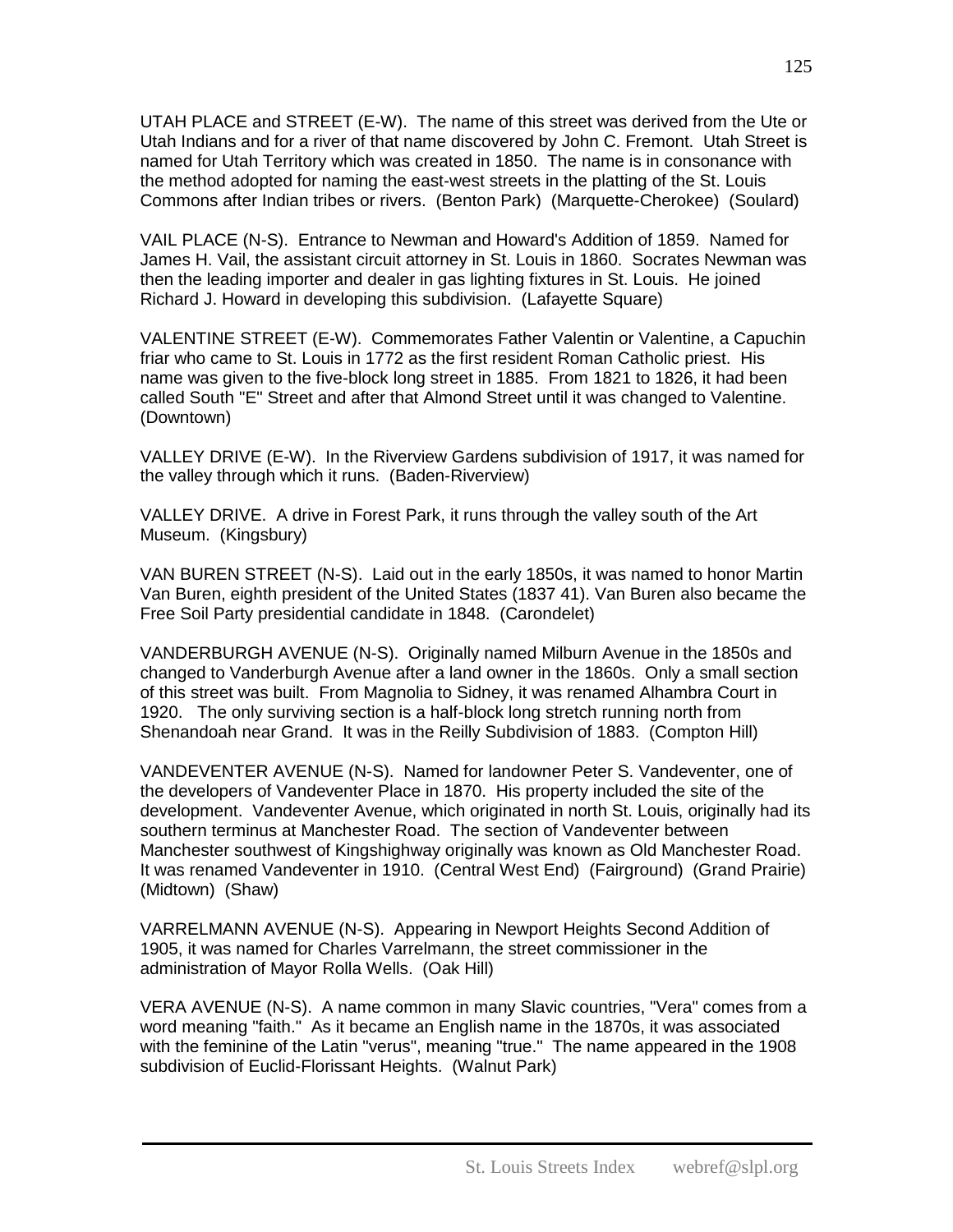VERMONT AVENUE (N-S) Originally named for the state of Vermont, this street was known as Sixth Street between Iowa and Virginia avenues until 1902. (Carondelet) (Marquette-Cherokee) (Morganford)

VERNON AVENUE (E-W). Named for Maris R. Vernon, an agent for the John S. Mellon Real Estate Company, active in the St. Louis real estate market when this subdivision was organized. In Grand Prairie, the section of Vernon Avenue between West End Avenue and Walton Avenue was the principal street of the Page Avenue subdivision of 1876. (Cabanne) (Grand Prairie)

VERONICA AVENUE (E-W). Originally appeared in the Walter Place subdivision of 1904, Veronica is "either a Latin form of Bernice or from Latin words meaning 'true image', as in the word 'vernicle'." The vernicle "is the cloth on which the features of Christ are said to have been miraculously impressed when it was used to wipe his face as he went to Calvary." It was known as Theobald Street from Kingshighway Northwest to the city limits until 1913. (Baden-Riverview)

VEST AVENUE (N-S). In the West Bremen subdivision of 1856, it honors George Graham Vest (1830-1904) a Missouri state representative and a senator in the Confederate Congress from 1862 to 1865. Known for his oratory, Vest is famous for his "Eulogy to the Dog" at a jury trial in 1869. This street was Twentieth Street from Farrar to the north line of Stuewe's Addition until 1883. (Hyde Park & Bissell-College Hill)

VICTOR STREET (E-W). One of the streets which originated in William Carr Lane's suburban town of St. George. It carries the name of his only son, Victor Ralph Carr Lane, who died in 1846 at the age of 15. (Benton Park) (Compton Hill) (Soulard)

VICTORIA AVENUE (E-W) and VICTORIA PLACE (N-S). Christened for England's Queen Victoria in the Gratiot Square Subdivision of 1907. (Oakland)

VIENNA AVENUE (N-S). Located in the 1929 subdivision of St. Louis Hills Number One, it honors the city of Vienna, Austria. (South-west)

VILLA AVENUE (E-W). Originally appeared in Shield's Second Forest Park Subdivision of 1888, the Latin word means "a country home." (Oakland)

VILLE COURT (E-W). Named for the neighborhood in which it is located. "The Ville" was originally known as Elleardsville, and was named after Charles Elleard, a florist and horticulturist who built a conservatory and greenhouses in the area. (The Ville)

VINE GROVE AVENUE (N-S). Established in the Vine Grove sub-division in the Old Orchard Tract of 1866 and named for the subdivision. (Fairground)

VIOLAVIEW DRIVE (N-S). A viola is a four-stringed instrument, slightly larger and deeper in tone than a violin. (Carondelet)

VIRGINIA AVENUE (N-S). Originally named for the state of Virginia in the subdivision of the St. Louis Commons in 1854 under the policy of naming north-south streets after states of the Union. From the River des Peres to Bates Street, this street was named Fifth Street under a Carondelet ordinance of 1843. It retained that name until 1883 when it was changed by a St. Louis City ordinance to recognize the state of Virginia.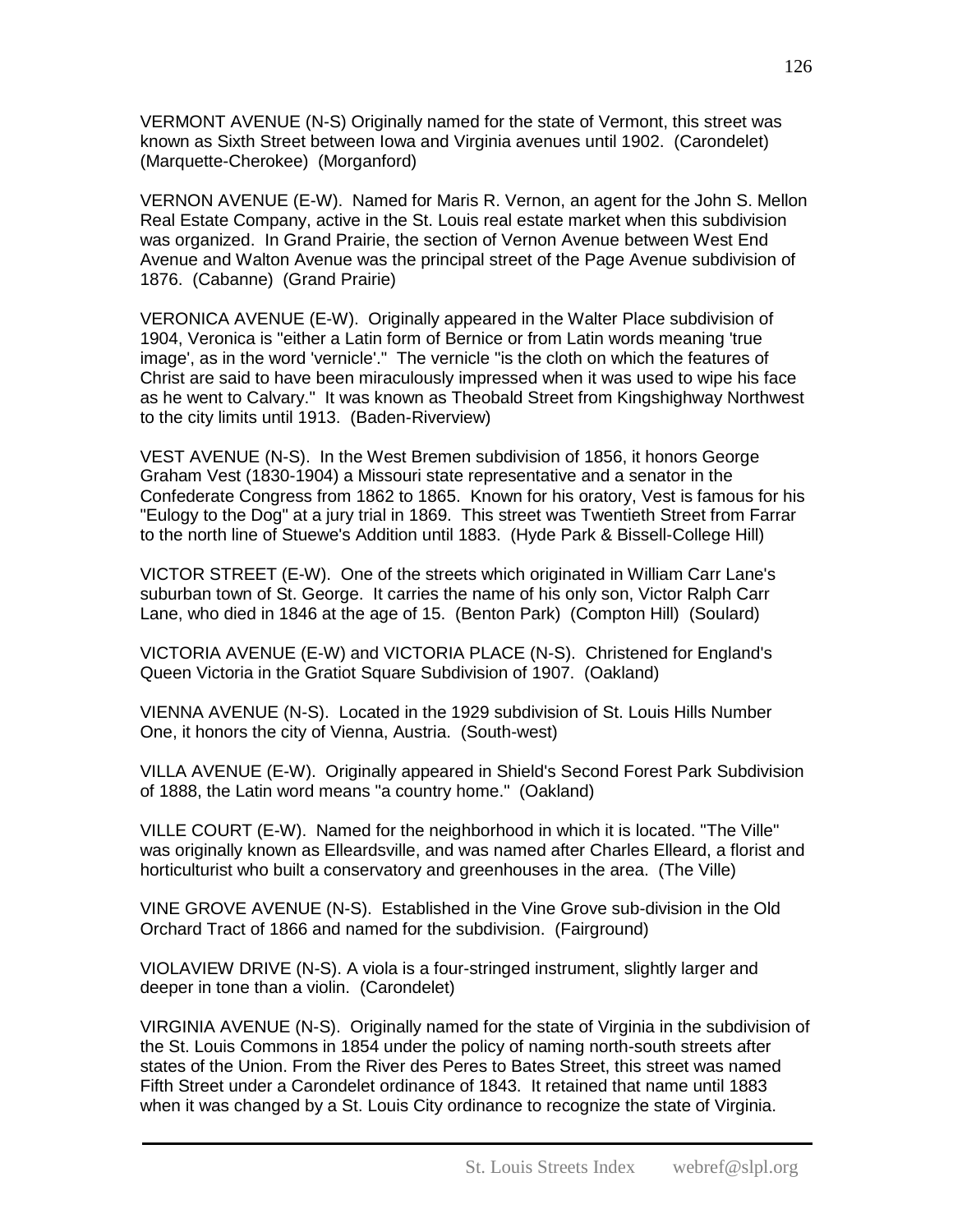Between Bates and Meramec streets it was called Stringtown Road until 1883, when that section also received the name of Virginia. (Carondelet) (Compton Hill) (Marquette-Cherokee) (Midtown) (Morganford)

VISTA AVENUE (E-W). Probably named for the fine vista that can be seen from this street's intersection with Grand Boulevard at the top of Compton Hill. It originated in McPherson and Shepley's subdivisiion of the Motard Tract in 1874. (Midtown) (Shaw)

VIVIAN AVENUE and PLACE (N-S). "Vivian" is a usual English form of a Latin word meaning "living, alive." Originated in the North Pointe addition of 1921, it probably was named for a daughter of the Switzer family, former property owner. Vivian Avenue is in the 1921 North Pointe Addition north and west of Florissant Avenue. Vivian Place is south of West Florissant Avenue. (Walnut Park)

VOERSTER AVENUE (N-S). In Volo Voerster's subdivision of 1949 and named for the developer. (The Hill)

VOLO AVENUE (N-S). In Volo Voerster's subdivision of 1949, it carried the given name of the developer. "Volo" is the Spanish word for flight. (The Hill)

VON PHUL STREET (N-S). Honored Henry Von Phul (1784-1874) a commission merchant and steamboat owner, insurance man, member of the school board, and director of the Iron Mountain Railroad. Platted in the Second subdivision of J.G. Bryan's estate in 1865. (Hyde Park & Bissell-College Hill)

VULCAN STREET (N-S). Called Jackson street to honor Andrew Jackson until 1881, then it was renamed after the nearby Vulcan Iron Works (in Roman mythology, Vulcan was the god of fire and metalworking). (Carondelet)

WABADA AVENUE AND WABADA PLACE (E-W). The name of this street is a variant spelling of the Indian name Wabasha, a principal chief of the Sioux tribe. It was derived from the Indian "wapa" (leaf) and "sha" (red), meaning "red leaf." Wabada Avenue originally appeared in the Euclid Park subdivision of 1891 between Euclid Avenue and Kingshighway. It was known as North Market Street west of Kingshighway until changed by city ordinance in 1926. (Arlington) (Grand Prairie)

WABASH AVENUE (N-S). Originated in the 1888 Lindenwood Sub-division of Fred Mittelberg's estate. Its name is derived from a Miami Indian word meaning "white water." (Southwest)

WADDELL AVENUE (N-S). Named for the developer of Waddell's addition to South St. Louis of 1874. "Waddell" is Scottish and English for "dweller in the valley were wood grew." (\*Morganford)

WADDINGHAM STREET (N-S). Appearing in the 1843 subdivision of part of the Mullanphy estate, west of First Street, it was named for William Waddingham, Sr., a provision merchant who, in partnership with Edward P. Wheeler, supplied food and provisions for expeditions of the Missouri and American fur companies and the steamboat Yellowstone in 1831-33. Signs of this old street are very difficult to find. It ran between the old railroad freight houses when it use. City records show that it was never vacated. (Old North St. Louis-Yeatman)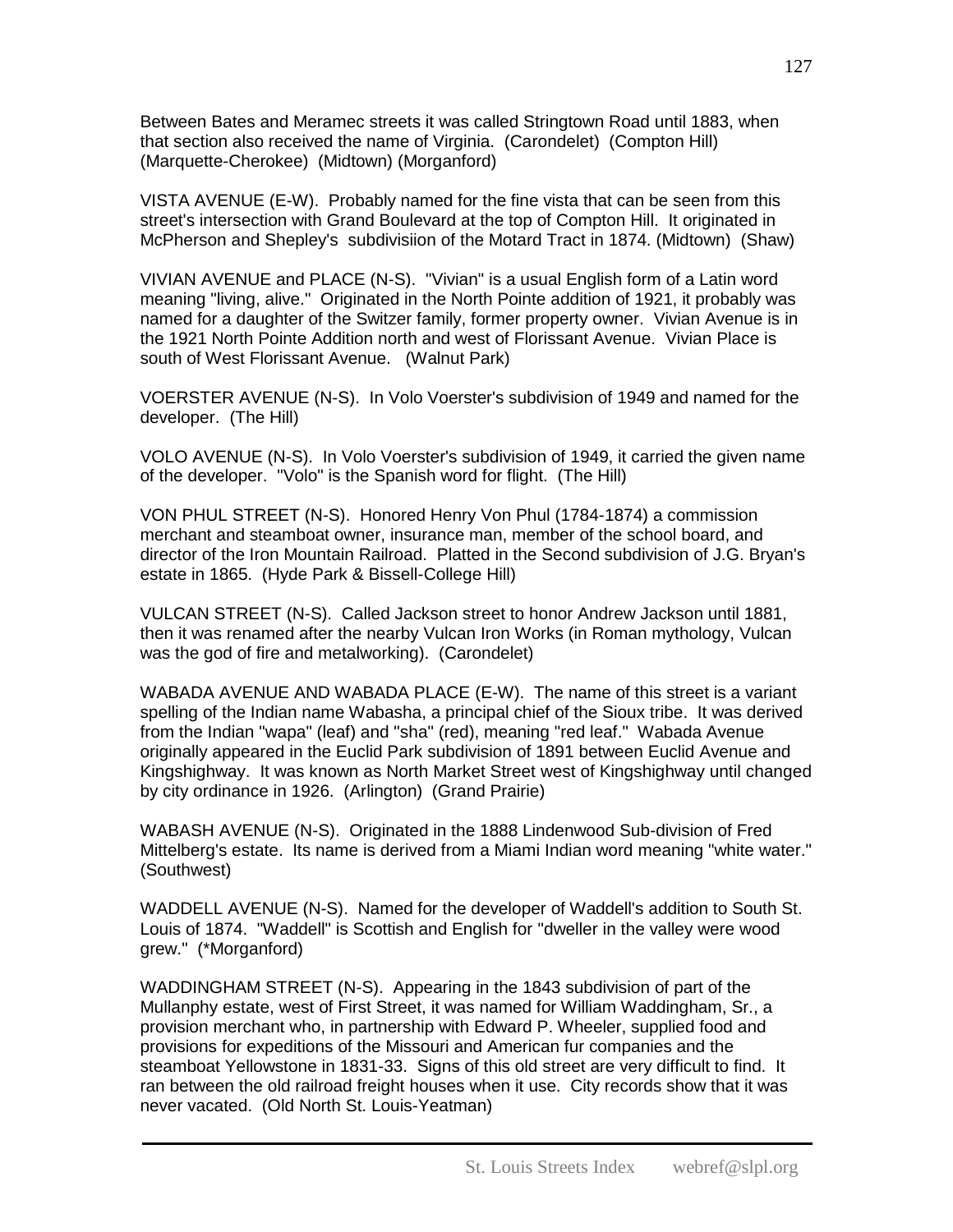WADE AVENUE (E-W). Honors St. Louis banker Festus J. Wade. It originated in the Shields Forest Park Subdivision of 1887. (Oakland)

WAGNER AVENUE (E-W). Originating in the 1870 subdivision of Fruit Hill, it was named for the family that founded the nearby Wagner Electric Company. (Cabanne)

WAITE COURT (E-W). "Waite" is English, meaning "the watchman or lookout, especially a watchman in a castle or fortified place." Named for a developer in the Dale Avenue Subdivision of 1916. (Oakland)

WALBRIDGE PLACE (N-S). When this street appeared in Slevin's subdivision of 1886, it honored Cyrus P. Walbridge (1849-1921), a business man and mayor of St. Louis from 1893 to 1897. (Fair-ground)

WALDEMAR AVENUE (E-W). A tribute to the royal family of Denmark. It originated in Samuel's Subdivision of 1885. (Oakland)

WALL STREET (E-W). Named for the famous street in the financial district of New York City. In the 1907 subdivision of Gast Heights. (Baden-Riverview)

WALLACE AVENUE (E-W). Established in the 1909 Ellenwood Park First Addition, it was named for Asa A Wallace, vice-president of the Escanaba Manufacturing Company, who resided at 67 Vandeventer Place. (Oak Hill)

WALNUT PLACE (E-W). A westernmost extension of Walnut Street. See also WALNUT STREET (E-W). (West Downtown)

WALNUT STREET (E-W). When the street first appeared in colonial St. Louis, it was called Rue de la Tour or Street of the Tower, referring to the fact that it led up the hill from the river to the round tower of Fort San Carlos, located at what is now Fourth and Walnut Streets. Between 1821 and 1826, it was called South "A" Street. It then was changed by city ordinance to Walnut Street. From 20th Street to Jefferson Avenue, it was known as Estelle Street until 1868. (Downtown) (Midtown)

WALSH STREET (E-W). Originating in the 1859 subdivision of the Carondelet Commons north of the River des Peres, this street was named in honor of James B. Walsh, first mayor of Carondelet. (Marquette-Cherokee) (Oak Hill) (Southwest)

WALT BOWERS LANE (E-W). A street in the Blair-Murphy Housing area. (Old North St. Louis)

WALTER AVENUE (E-W). Named for John T. Walter, an early wine maker in the area and one of the developers of the 1867 Walter and Espenschied subdivision. (Baden-Riverview)

WALTON AVENUE, PLACE, and ROW (N-S). One of the original streets in the Aubert Place subdivision dedicated by John Lay in 1857. It received the name in honor of Izaak Walton (1593-1683), the British author of the treatise on fishing titled "The Compleat Angler." Walton Place is a northerly continuation of Walton Avenue which appeared in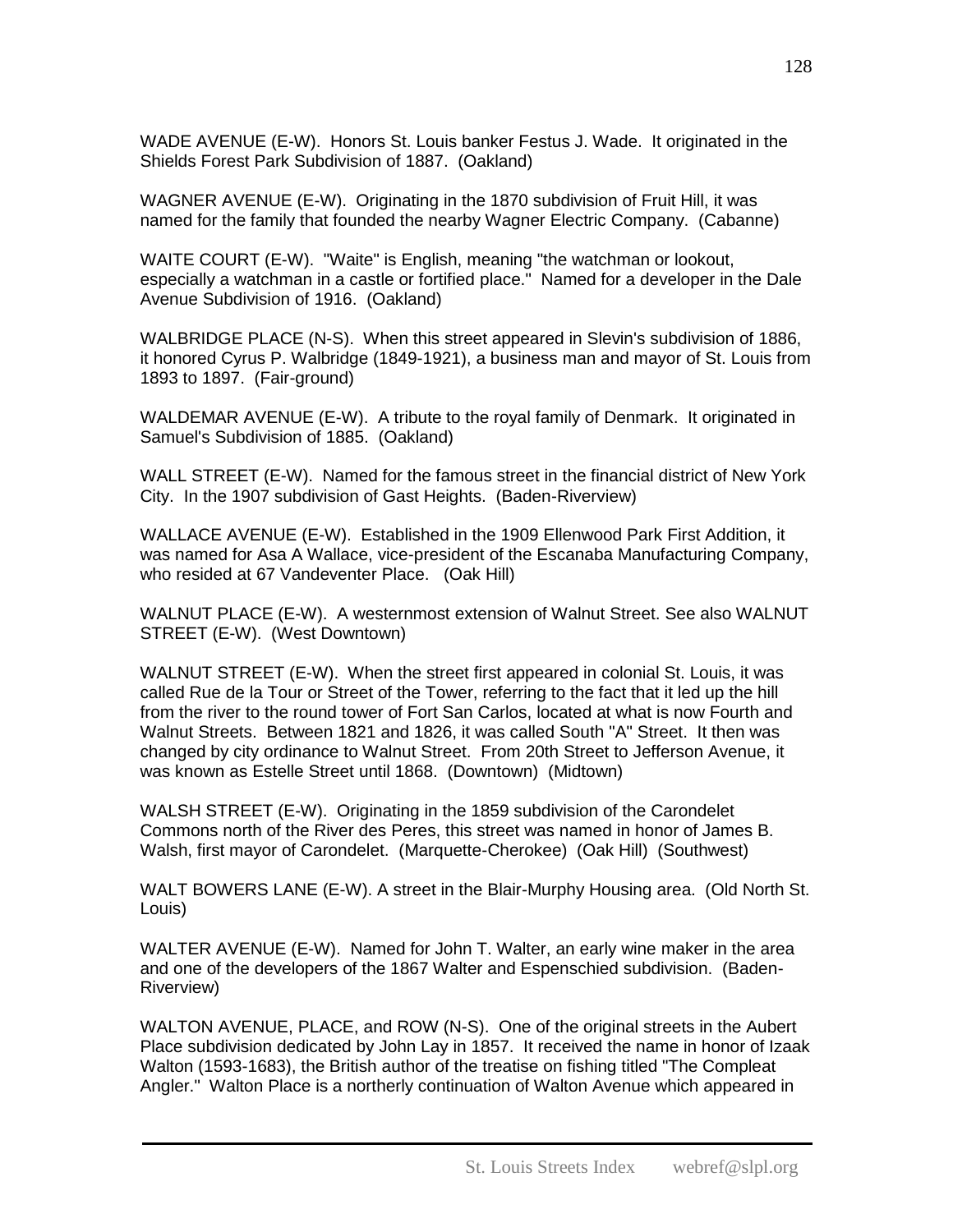the private Florida Place subdivision of 1889. (Central West End) (Fairground) (Grand Prairie)

WANDA AVENUE and COURT (N-S). The name of Wanda Avenue originally appeared in Haas and Bosso`s subdivision of 1921. Wanda Court was platted in the Alice Terrace subdivision of 1959. The name "Wanda" is of Slavic origin, with the Germanic tribe, the Vandals, being known to Anglo-Saxons as "Wendlas." (Morganford)

WARING LANE (N-S). Named for Oscar Minor Waring (1837-1911), prominent black educator and principal of Sumner High School. (Midtown)

WARNE AVENUE (N-S). Originated in the Thornton D. Murphy subdivision in 1857. Honors St. Louis hardware merchant Marinus W. Warne, a colonel in the Missouri State Militia at St. Louis during the Civil War. Between Easton Avenue and Natural Bridge Road, Warne Avenue was known as St. Louis Avenue until 1881. It was O'Fallon Avenue from Natural Bridge to Adelaide until 1881. (Fairground) (Grand Prairie) (Hyde Park & Bissell- College Hill)

WARREN STREET (E-W). Laid out in the 1816 Town of North St. Louis, it honors General Joseph Warren (1741-1775), American statesman and soldier who was killed in the Battle of Bunker Hill. (Old North St. Louis-Yeatman)

WARWICK AVENUE (N-S). Known as Cote Brillante Avenue until 1931 when the present name was adopted. The original source of the name Warwick was the English earldom of that name created about 1088. The name came into prominence in the United States in the last decade of the 19th century through the humanitarian and social work of English woman Frances Evelyn Maynard, who became Countess of Warwick by marriage in 1881. (Grand Prairie)

WASHINGTON AVENUE, BOULEVARD, COURT, and TERRACE (E-W). Washington Avenue was named North "F" Street in 1821 and Laurel Street from the wharf to Seventh Street in 1826. The name Washington first appeared in 1835, applied to that section of the street from Third to Eleventh which was part of Jeremiah O'Connor's subdivision of 1823. The name was later applied to the entire street. Washington Terrace was platted in the Bell Place private subdivision of 1890. Washington Court was a private apartment subdivision off of Clara Avenue in 1919. Washington Way originated in the 1890s between Olive Street and Washington Avenue. Until 1871, Washington Avenue was named McLure Avenue from Grand to the city limits. (Downtown) (Central West End) (Kingsbury) (Midtown)

WASHINGTON DRIVE. A drive in Forest Park named for George Washington. (Kingsbury)

WATER STREET (N-S). During the time of the town of Carondelet (1832 1851), this street, one block east of Main Street (now Broadway) paralleled the shore line of the Mississippi River in front of the town. It was called a tow path or officially Water Street because of the location. (Carondelet)

WATERMAN AVENUE, PLACE, and WAY (E-W). Originated in the 1873 subdivision of the Kingsbury tract, where it was named for Alfred M. Waterman, husband of Adele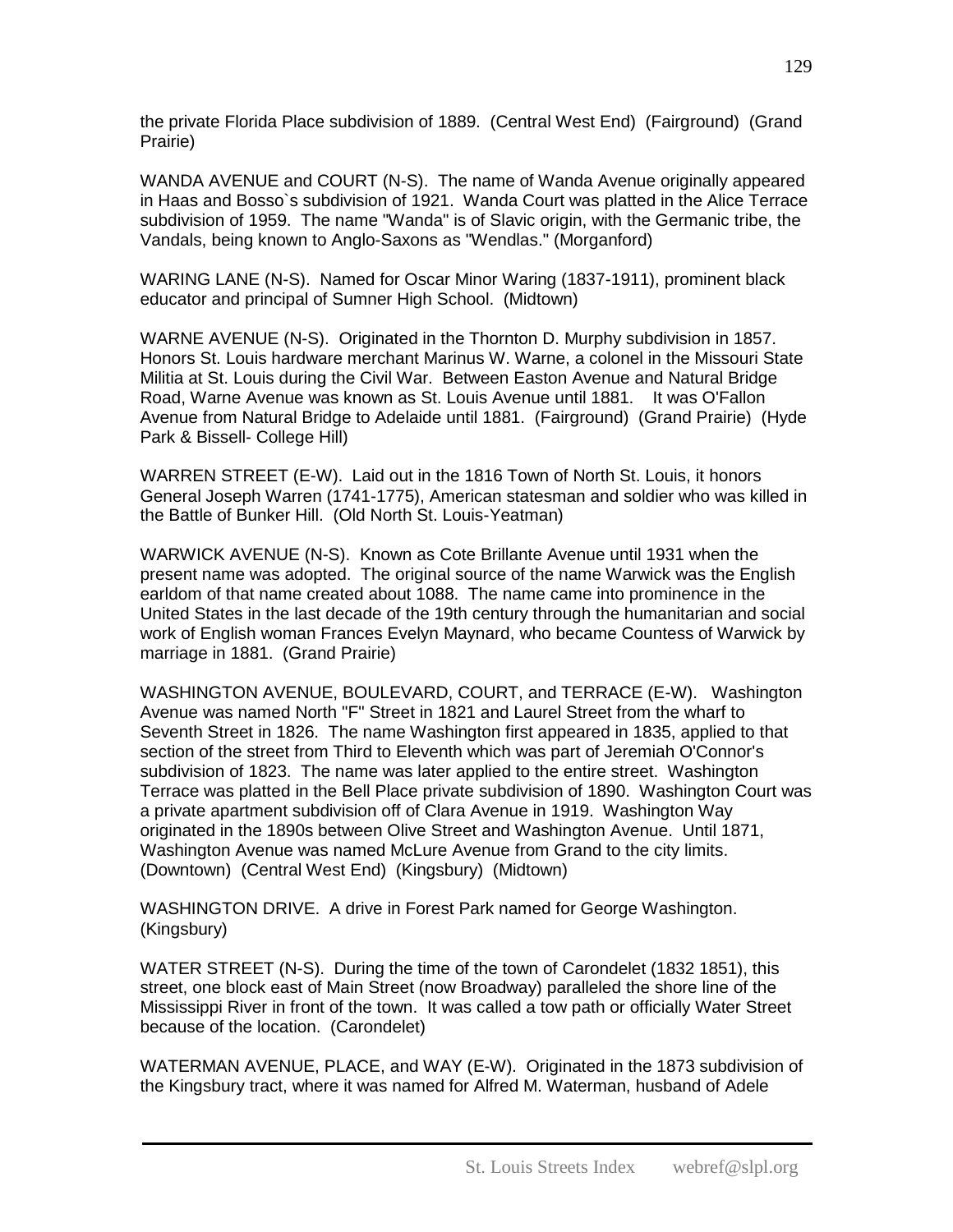Louise Kingsbury. Until 1910, it was named McPherson from Kingshighway to Union. (Central West End) (Kingsbury)

WATSON ROAD (N-S). Named for Wesley Watson, a prominent early land owner in the area southwest of St. Louis in the 19th century and signer of an 1845 petition to lay out the road. (Southwest)

WAVERLY PLACE (N-S). The entrance to the estate of attorney Archibald Gamble, who erected a mansion at its south end in 1850. His daughter, Virginia, married Charles Gibson in 1851. The street was originally McNair Avenue, and later became Easton Place after Gamble's widow, Louisa Easton Gamble. Archibald Gamble died in 1866. The family began calling the street Waverly Place in 1884 as a way of remembering Gamble's favorite literature, the English Waverly novels. (Lafayette Square)

WEBER DRIVE and ROAD (E-W). Honors the Weber family which owned extensive land holdings in South St. Louis operated a popular plant nursery in Affton. (Carondelet) (Morganford)

WEBMORE DRIVE (E-W). A coined name derived from the nearby intersection of Weber Road and Morganford Road in the Weber Gardens Addition of 1956. (Morganford)

WEBSTER AVENUE (N-S). In Smith's subdivision by Alton R. Easton of 1852, it honors Daniel Webster (1782-1852), an American statesman, lawyer and member of the United States Congress who was notable for his ability as an orator. (Old North St. Louis-Yeatman)

WEIL AVENUE (E-W). When it was laid out in the 1890 Shrewsbury Park Subdivision, it honored Joseph Weil, a land owner in the vicinity. (Southwest)

WEIMAR DRIVE (N-S). Platted in the 1956 Weber Gardens Addition, it was named for the city of Weimar in Thuringia, a state in central Germany. (Morganford)

WELLINGTON AVENUE (N-S) and COURT (E-W). Originating in the Greenwood Subdivision of 1891, these streets venerate Arthur Wellesley, Duke of Wellington (1769- 1852), British soldier and statesman. (Oakland) (Southwest)

WELLS AVENUE (E-W). Named for transit magnate Erastus Wells, founder of Wellston, a prominent St. Louisan at the time his name appeared in the 1871 Rose Hill subdivision. (Cabanne)

WELLS DRIVE. A drive in Forest Park named for Rolla Wells, mayor of St. Louis during the World's Fair. (Kingsbury)

WENZLICK AVENUE (N-S). Named for Albert Wenzlick of the Wenzlick Real Estate Company, developer of the 1952 Wenzlick Park Sub-division. (Southwest)

WEST AVENUE (N-S). In the 1908 Chester Heights Subdivision, it was named for Allen T. West, an executive with the investment firm of G. H. Walker and company. (Oak Hill)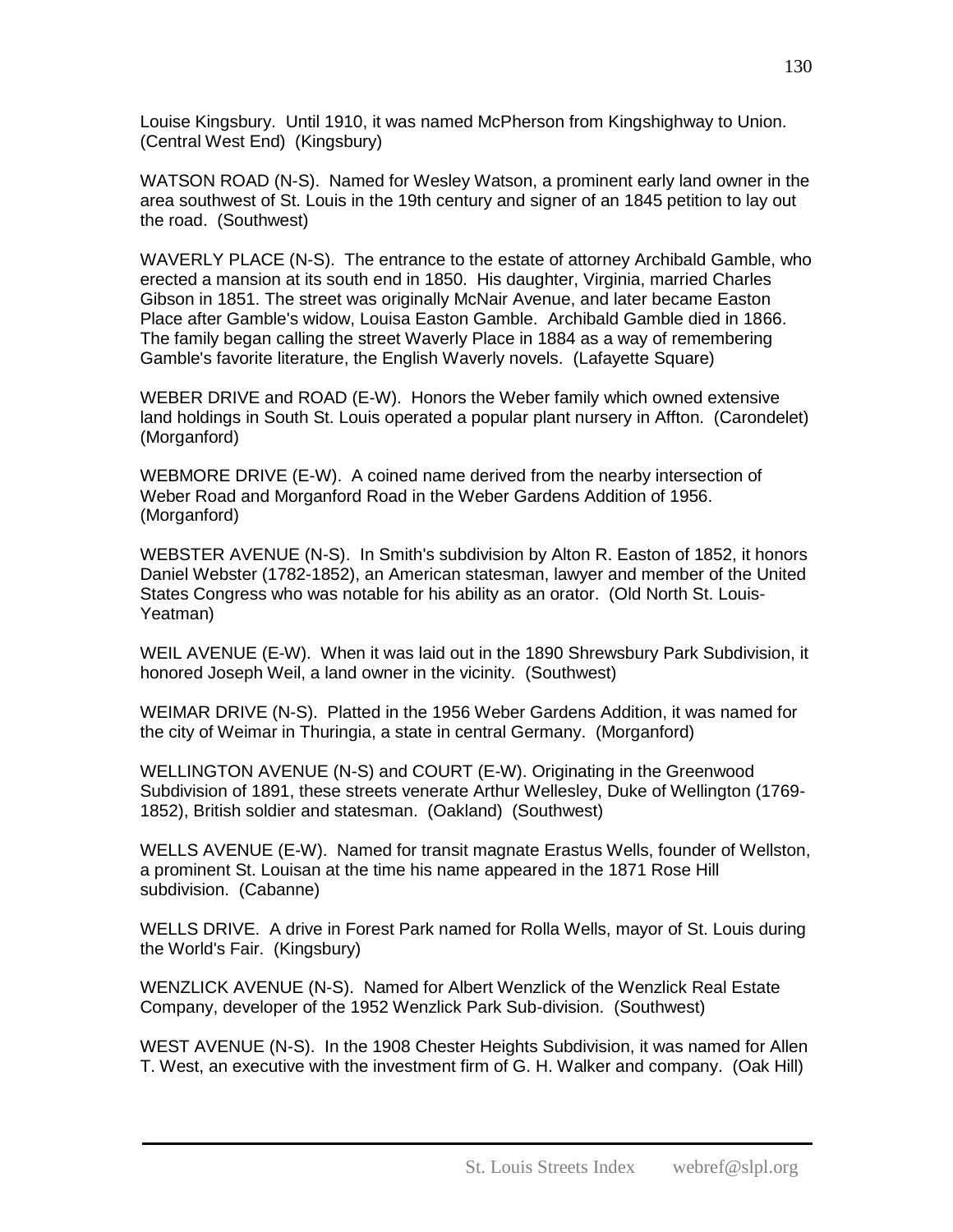WEST BELLE PLACE (E-W). Until 1881 called Schaumburg Place, the extension of Bell Avenue west of Vandeventer Avenue in 1881 became West Belle Place, a name that indicated the street's fashionable character. (Grand Prairie)

WEST BILLON AVENUE (N-S). An early name for Hampton Avenue from Manchester to Oakland (and still running from Manchester to Lloyd), it honors Frederick Billon, a 19th-century St. Louis historian. (Oakland)

WEST CABANNE PLACE (E-W), WEST CABANNE COURT, and WEST CABANNE TERRACE. Platted in Townsend's private subdivision of West Cabanne Place in 1888, it is named for Doctor John S. Cabanne. (Cabanne)

WEST CATALAN STREET (E-W). See CATALAN STREET (E-W).

WEST COURT (N-S). Is a short street in the Kingshighway Forest Subdivision of 1928. (Oak Hill)

WEST COURTOIS STREET (E-W). See COURTOIS STREET (E-W).

WEST DAVIS STREET (E-W). See DAVIS STREET (E-W).

WEST EIGHTEENTH STREET (E-W). See EIGHTEENTH STREET (E-W).

WEST END AVENUE (N-S). Received its name because it was located at the west end of Bryan's Second Page Avenue addition of 1884 (Grand Prairie)

WEST FAIRFAX COURT (E-W). See FAIRFAX COURT (E-W).

WEST FLORISSANT AVENUE (E-W). "Florissant" is the French word for "Flowering." It was the main road from St. Louis to Florissant in St. Louis County. It was Anna Street between Grand and Prairie until 1881 and was known as Florissant Avenue until 1917. (Walnut Park)

WEST IOWA AVENUE (E-W). See IOWA AVENUE (E-W) and N-S).

WEST LABADIE AVENUE (E-W). See LABADIE AVENUE (E-W).

WEST MICHIGAN AVENUE (E-W). See MICHIGAN AVENUE (E-W) and (N-S).

WEST NORWOOD DRIVE (E-W). See NORWOOD AVENUE (E-W).

WEST PAPIN STREET (E-W). Platted as Papin Street in Dean's Addition to McRee City in 1883, it retained that name until 1909 when it received its present designation. (Central West End)

WEST PARK AVENUE (E-W). Established in the 1890 Carlisle Subdivision, it was named as a western extension of the city's Park Avenue. (Oakland)

WEST PINE BOULEVARD and PLACE (E-W). A western extension of Pine Street west of Grand Avenue. This street originally was called Baker from Grand to Kingshighway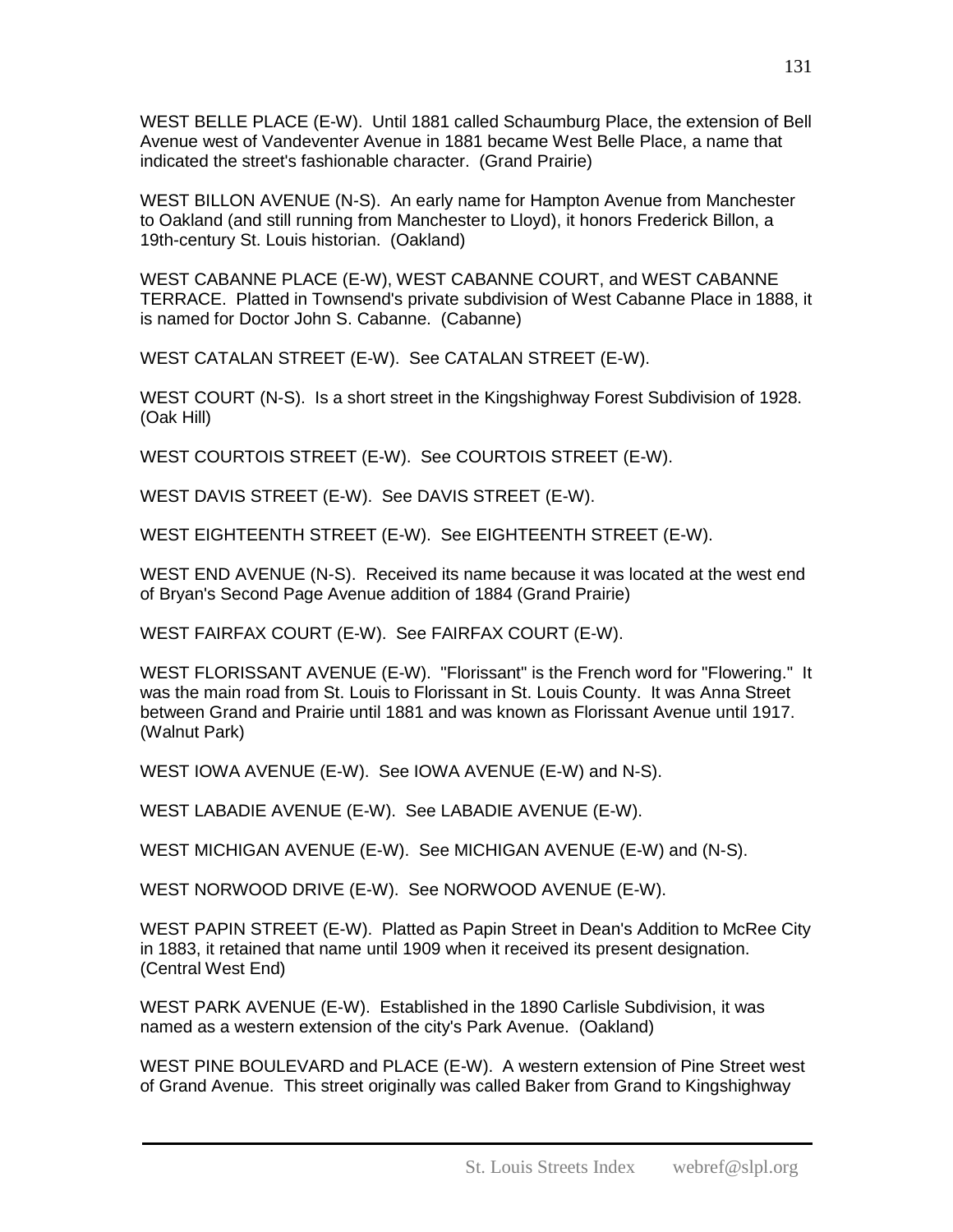until 1880, when it received its present name as a western extension of Pine Street. (Central West End) (Midtown)

WEST PINE DRIVE. A drive in Forest Park, it originates at West Pine Boulevard. It was built in 1940 as a traffic reliever for Lindell-Kingshighway traffic congestion. (Kingsbury)

WEST POEPPING AVENUE (E-W). See POEPPING AVENUE (E-W).

WEST PRIMM STREET (E-W). See PRIMM STREET (E-W).

WEST RAILROAD AVENUE (N-S). Named because it paralleled the rails of the North Missouri Railroad, later the Wabash Railroad, when it was laid out in George W. Thatcher's subdivision of 1875. (Baden-Riverview)

WEST SCHIRMER AVENUE (E-W). See SCHIRMER AVENUE (E-W).

WEST SIXTEENTH STREET (N-S). This short street extending from St. Charles Street to Lucas Avenue was known as Robbins Lane until 1910. It was named for the Robbins family who owned a house which straddled the street alignment in the 1850s. The city forced the family to raze the house so that Washington Avenue could be extended westward. (Downtown)

WEST STEINS STREET (E-W). See STEINS STREET (E-W).

WEST THIRD STREET (E-W). See THIRD STREET (E-W).

WEST UPTON STREET (E-W). See UPTON STREET (E-W).

WESTMINSTER PLACE (E-W). Laid out in the Lindell Place Sub-division of 1868, it was known as Lindell Place from Vandeventer to Boyle until 1881 when it was named in honor of Westminster Abbey in London. (Kingsbury) (Midtown) (Central West End)

WESTMORELAND PLACE (E-W). Located in the Forest Park Addition of 1888, it was named for Westmoreland County in the Lake District of northern England. (Central West End)

WESTWAY PLACE and ROAD (E-W). Westway Road in the 1945 St. Louis Hills Estates Number 2 and Westway Place in the 1949 St. Louis Hills Estates Number 3, were given a coined name by the developer, the Willmore Organization. (Southwest)

WHALEY PLACE (N-S). Located in the Viola Place subdivision of 1957, it is named after Fred Whaley, its developer. (Morganford)

WHARF STREET (N-S). Named for its close proximity to the Mississippi River wharf. Part of Wharf Street was renamed Leonore K. Sullivan Boulevard. (North Riverfront)

WHERRY AVENUE (N-S). Honored Mackey Wherry, an early St. Louis merchant and first city register of St. Louis in 1822. It appeared in the 1896 Southampton Subdivision. Wherry owned a farm in the Gregoire Sarpy estate land grant, and this street is located in that tract. (Southwest)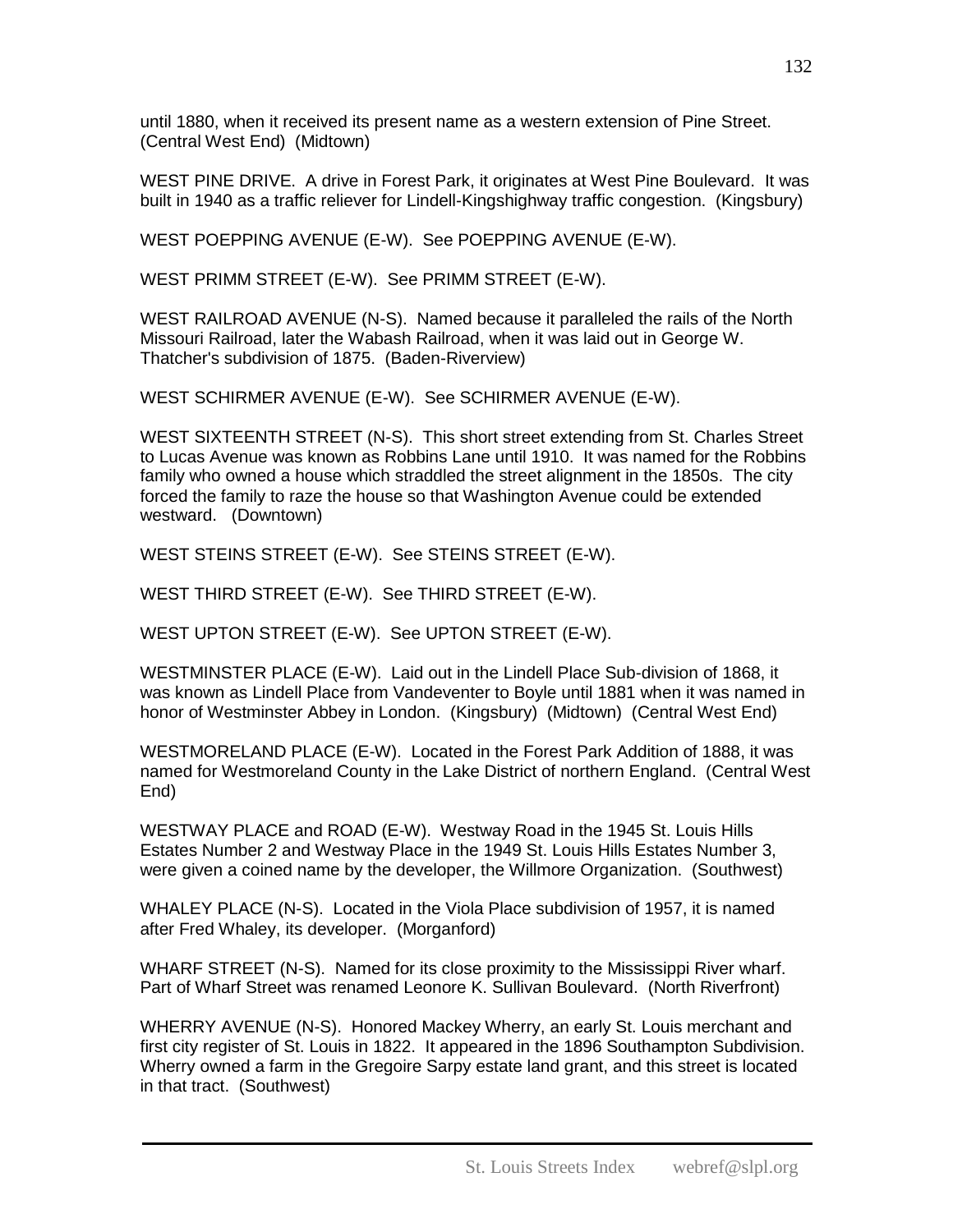WHITMAN STREET (N-S). In J.G. Bryan's Second Addition of 1865, it honors Thomas J. Whitman, chief engineer of the Bissell Point waterworks and water commissioner in 1879. He was a brother of American poet Walt Whitman. It was Sycamore Street from Grand to Adelaide until 1881. (Hyde Park & Bissell-College Hill)

WHITTEMORE PLACE (E-W). Named for Robert B. Whittemore, a wholesale hat and cap merchant, who was treasurer of the Mound City Mutual Building Association from 1869 to 1871. (Lafayette Square)

WHITTIER STREET (N-S). This street, which appears on maps dating back to 1860, is named in honor of John Greenleaf Whittier (1807-1892), the famous American Quaker poet and reformer. His best-known work, "Snowbound," appeared in 1866. The street was named Wash Avenue after the Robert Wash estate between Easton and Labadie avenues until 1882. (Central West End) (Grand Prairie)

WHITWORTH COURT and DRIVE (E-W). Platted in the Villa Nova Subdivision of 1946. Whitworth is a family name that also is the name of places in Durham and Lancashire in England. (St. Louis Hills)

WICHITA AVENUE (E-W). A street in the Gibson Heights subdivision of 1891 named for the Wichita (Ouachita) tribe of Indians. The former owner of this tract, Pierre Chouteau, Jr., traded with the Wichita in the earlier part of the 19th century. (Shaw)

WICKLOW PLACE (N-S). Originating in a subdivision of the 1890s, the street was named for a maritime county in eastern Ireland. (Marquette-Cherokee)

WILCOX AVENUE (E-W). Platted in the 1910 Chester Heights First Addition, it was named for Charles H. Wilcox, president of the Palace Livery Company. (Oak Hill)

WILLIAM PLACE (N-S). In the McKinley Park subdivision of 1904, it honored President William McKinley. (Arlington)

WILLMORE ROAD (N-S). Commemorates Cyrus Crane Willmore, founder of the Willmore Organization that developed St. Louis Hills and St. Louis Hills Estates. It appeared in the 1944 St. Louis Hills Estates Number One. (Southwest)

WILLOW STREET (E-W). Northshore Country Club has expanded in recent years, and its expansion has swallowed up Bisque, Chain, and Willow Streets. (Baden-Riverview)

WILMAR PLACE (N-S). In the Carondelet Gardens Number Four subdivision of 1955, it is a coined name invented by the developer as a promotional title. (Morganford)

WILMINGTON AVENUE (E-W). Known as Wilmington Road until 1918, it acquired its present name, which honors the city of Wilmington, Delaware, home state of Edward Bates, an ardent 19th-century supporter of public education. (Morganford)

WILSON AVENUE (E-W). In honor of George W. Wilson, an importer and dealer in hardware and cutlery, when it appeared in the 1868 subdivision of Fairmont Heights. (Clifton) (The Hill)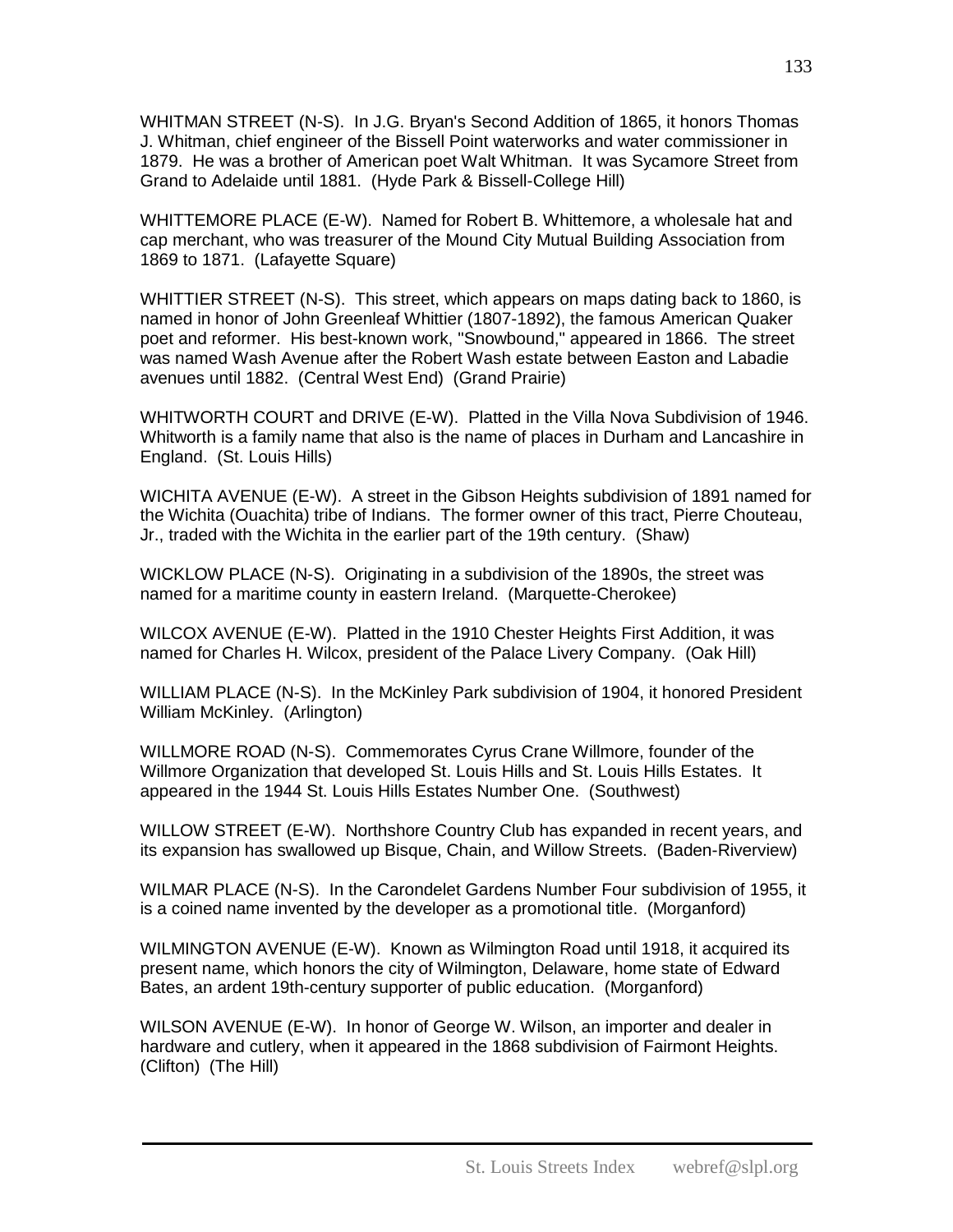WINDERMERE COURT and PLACE (E-W). In the private Windermere Place subdivision of 1895, it honors Lake Windermere between Lancashire and Westmorland (sic), England's largest lake. (Cabanne)

WINDHAM AVENUE (E-W). For Charles Wyndam (1710-63) a member of Parliament and Secretary of State in England, in the Rydal Mount subdivision of 1893. (Arlington)

WINDSOR PARKWAY (N-S). Opened in the 1911 Windsor Park private subdivision, it recognizes the Borough of Windsor in Berkshire, England, from which the royal family, the House of Windsor, takes its family name. (Oak Hill)

WINDSOR PLACE (E-W). A principal street in the partition of the Bequette tract in 1859. Named for the Borough of Windsor in Berkshire, England. Windsor Castle has served as the seat of English rulers since William the Conqueror (Grand Prairie)

WINKELMANN PLACE (E-W). Literally, a man who was "a dweller on land enclosed by mountains or woods; one who lived on or near a Winkel (corner); one who operated a small shop". The family name "Winkelmann," appears on some old maps as a landowner in the former Ann Biddle estate subdivision. The name first showed up as a street name about 1870. (Walnut Park)

WINNEBAGO STREET (E-W). Named for the Winnebago Indian tribe in the 1854 subdivision of the St. Louis Commons. This street was called Magazine Street between Marine and Wisconsin avenues until 1881. (Marquette-Cherokee) (Oak Hill) (Southwest)

WINONA AVENUE (E-W). A Siouan Indian name meaning "first born daughter". It originated on local maps in the Lindenwood Subdivision of 1888. (Southwest)

WISCONSIN AVENUE (N-S). Named for a state of the Union as part of the platting of the north south streets in the St. Louis Common in 1854. The name probably originated in the Ojibway Indian word meaning "gathering of the waters." (Benton Park) (Marquette-Cherokee)

WISE AVENUE (E-W). Originating in Berthold's Subdivision of Gratiot League Square in 1885, it was named for William Wise, then assistant sewer commissioner of St. Louis. It was known as Plateau Avenue between East Road and Macklind Avenue until 1881 and as Berthold Street from Sublette to the west line of the Cheltenham Subdivision until 1882. (Oakland)

WITHERS AVENUE (E-W). Honors George Withers (1588-1667), an English poet and pamphleteer. It originated in the Lowell Addition of 1851. (Hyde Park & Bissell-College Hill)

WITHNELL STREET (E-W). Martha Withnell opened the John Withnell Addition in 1882, shortly after the death of her husband. In the process, this street received the Withnell family name. A section of the street from Ninth Street to Missouri Avenue had the name of Washington Avenue until 1882. (Benton Park) (Marquette-Cherokee) (Soulard)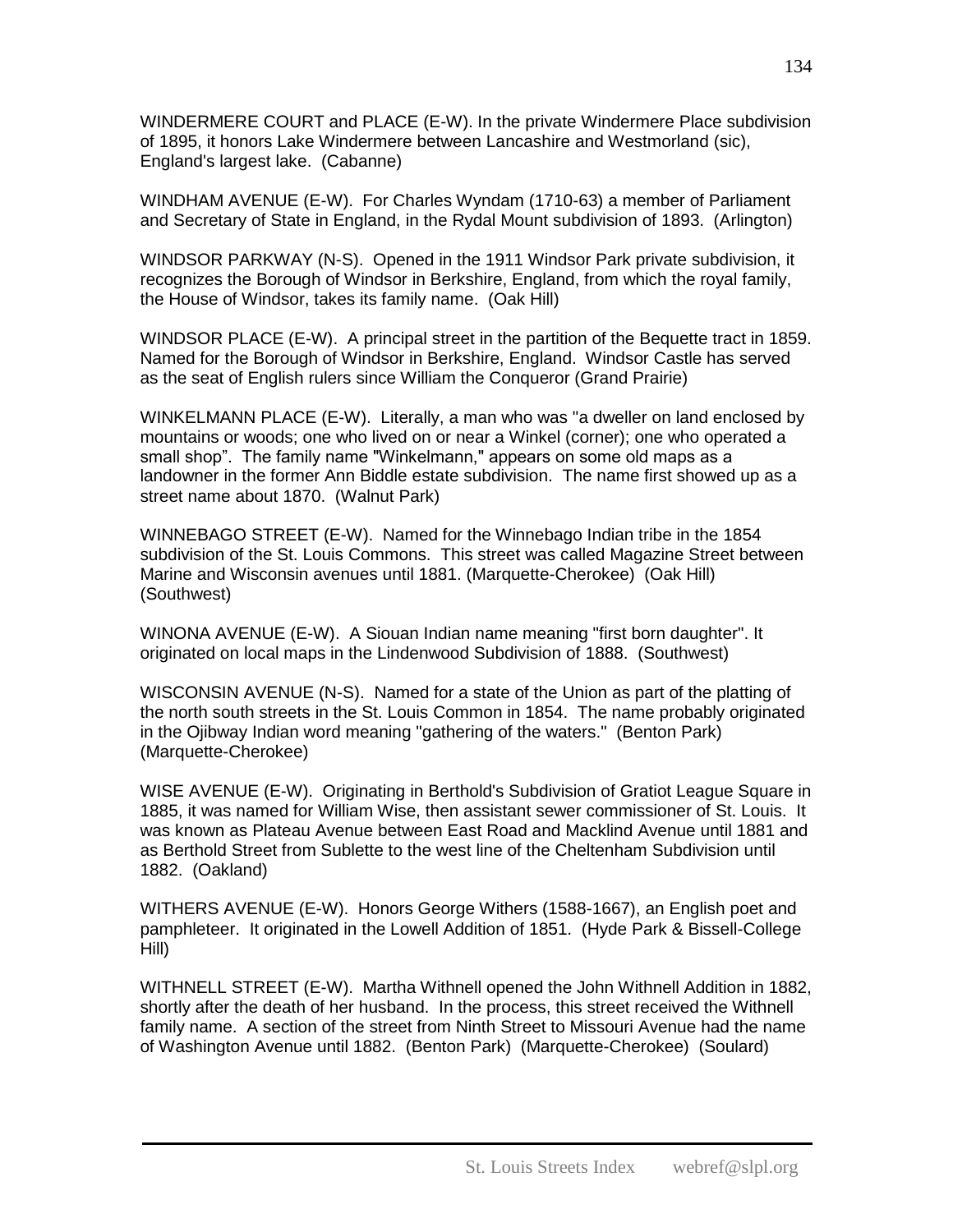WITTENBERG AVENUE (N-S). Named for the developer of Wittenberg's addition to McRee City in 1883. "Wittenberg" is a German family name for "one who came from Wittenberg (white mountain), in Germany." (Shaw)

WOODBINE COURT (N-S). Began as Woodland Court in a subdivision of that name in 1928. It received its present name in 1929. Woodbine is a ground cover plant which also is called the Virginia creeper. (Southwest)

WOODBOURNE DRIVE (N-S). Established in the 1922 subdivision of Ellenwood, it was named from a Scottish word meaning "stream through a wooded area. (Kingsbury)

WOODLAND AVENUE (E-W). Appearing in Bircher's subdivision of 1906, it was named for wooded forest country. (Arlington) (Walnut Park)

WOODSTOCK AVENUE (N-S). For Woodstock, a municipal borough in Oxfordshire, England, in the 1893 Rydal Mount subdivision. (Arlington) (Walnut Park)

WREN AVENUE (N-S). Located in the 1892 subdivision of Walnut Park, it is named for a small singing bird, which is beneficial for its ability to consume insects. (Arlington) (Walnut Park)

WRIGHT STREET (E-W). Named in honor of Major Thomas Wright, United States Army, in William C. Christy's Addition to North St. Louis of 1842. It was University Street from Nineteenth to Twentieth until 1882. (Old North St. Louis-Yeatman)

WYANDOTTE STREET (E-W). Named after the Wyandotte Indian tribe during the 1854 subdivision of the St. Louis Commons. The name is thought to mean "islanders" or "those who live on a peninsula." (Marquette-Cherokee)

WYATT PLACE (E-W). "Wyatt" is English, meaning "descendant of little Guy" (wood; sensible; life). Originated in Dale Avenue Heights subdivision of 1916. One of the street's sections located in Winkles' Subdivision of 1914 was known as Therma Terrace until 1930 when it received its present designation. (Oakland)

WYDOWN BOULEVARD (E-W). Originated as a pair of roadways paralleling the Clayton (04 Line) streetcar right-of-way as a route from Skinker Road to the St. Louis Country Club, which was then located south of the county seat of Clayton. The car line began operations in 1895 and with the coming of automobiles, a roadway became necessary about 1910. It was first platted in the Skinker Heights or Tesson's subdivision of 1911. (Kingsbury)

WYOMING PLACE and STREET (E-W). Another east west street in the platting of the St. Louis Commons in 1854. The name Wyoming is derived from the Indian word "Mecheweaming," meaning "land largely of big plains." and applied to the territory of Wyoming organized in 1868. (Benton Park) (Clifton) (Oak Hill) (Marquette-Cherokee) (Soulard)

YATES AVENUE (N-S). An English name, for "one who lived in, or near, the gate; or gap in a chain of hills; a gatekeeper." First appeared in the Upton Place Number One subdivision of 1953. (Morganford)